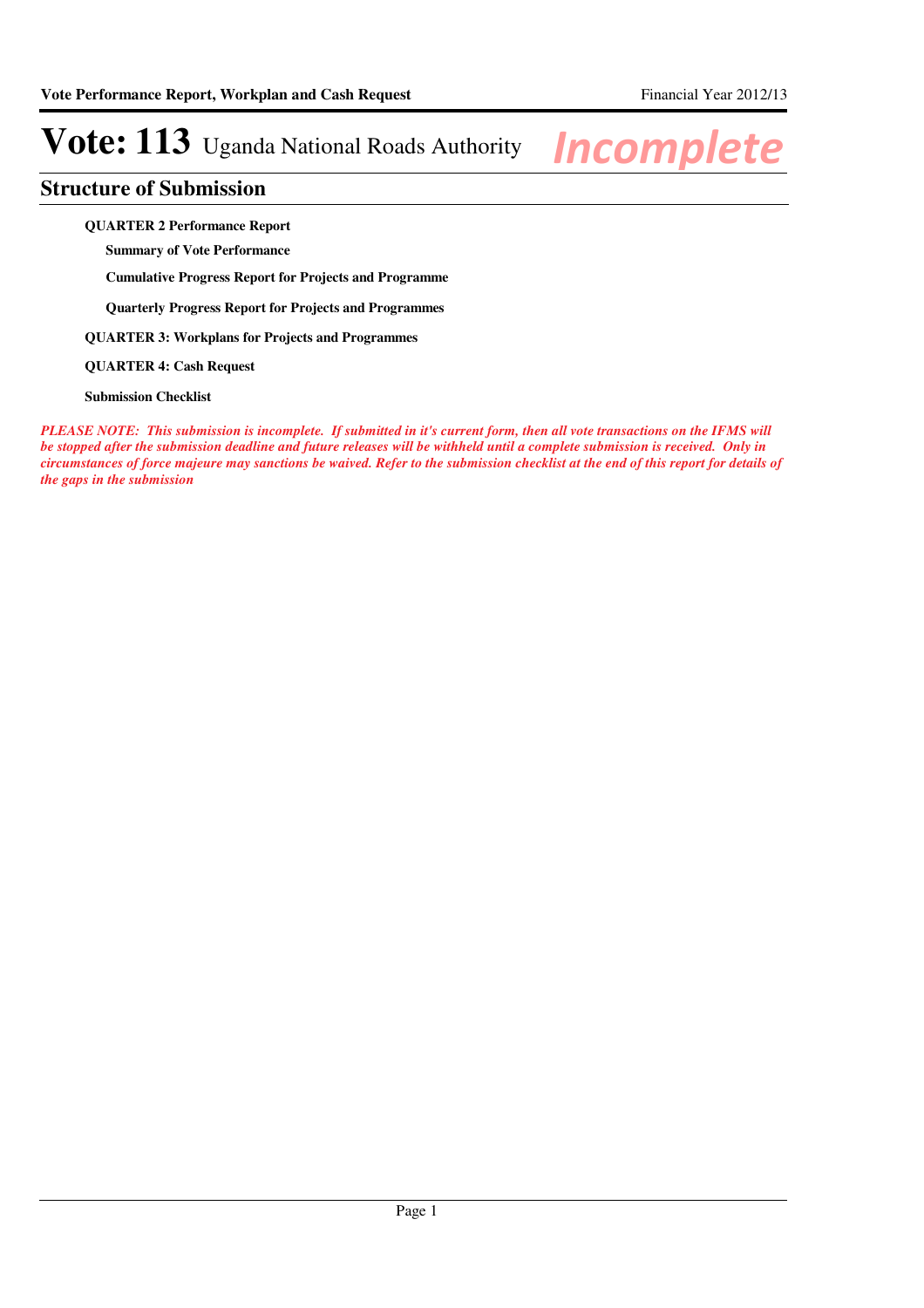### **HALF-YEAR: Highlights of Vote Performance**

### *V1: Summary of Issues in Budget Execution*

*This section provides an overview of Vote expenditure* 

**(i) Snapshot of Vote Releases and Expenditures**

Table V1.1 below summarises cumulative releases and expenditures by the end of the quarter:

### **Table V1.1: Overview of Vote Expenditures (UShs Billion)**

| (i)                   | <i>Excluding Arrears, Taxes</i> | Approved<br><b>Budget</b> | <b>Released</b><br>by End | <b>Spent by</b><br><b>End Dec</b> | % Budget<br><b>Released</b> | <b>Spent</b> | % Budget % Releases<br><b>Spent</b> |
|-----------------------|---------------------------------|---------------------------|---------------------------|-----------------------------------|-----------------------------|--------------|-------------------------------------|
|                       | Wage                            | 23.500                    | 8.938                     | 7.479                             | 38.0%                       | 31.8%        | 83.7%                               |
| Recurrent             | Non Wage                        | 3.124                     | 1.498                     | 1.127                             | 47.9%                       | 36.1%        | 75.3%                               |
|                       | GoU                             | 658.648                   | 460.488                   | 455.719                           | 69.9%                       | 69.2%        | 99.0%                               |
| Development           | $Donor*$                        | 517.921                   | 2.925                     | 2.924                             | $0.6\%$                     | $0.6\%$      | $100.0\%$                           |
|                       | <b>GoU</b> Total                | 685.271                   | 470.924                   | 464.325                           | 68.7%                       | 67.8%        | $98.6\%$                            |
|                       | <b>Total GoU+Donor (MTEF)</b>   | 1,203.193                 | 473.849                   | 467.249                           | $39.4\%$                    | 38.8%        | $98.6\%$                            |
| ( <i>ii</i> ) Arrears | Arrears                         | 0.000                     | 0.000                     | 0.000                             | N/A                         | N/A          | N/A                                 |
| and Taxes             | $Taxes**$                       | 10,000                    | 0.000                     | 0.000                             | $0.0\%$                     | $0.0\%$      | N/A                                 |
|                       | <b>Total Budget</b>             | 1,213.193                 | 473.849                   | 467.249                           | $39.1\%$                    | $38.5\%$     | 98.6%                               |

The table below shows cumulative releases and expenditures to the Vote by Vote Function :

### **Table V1.2: Releases and Expenditure by Vote Function\***

| <b>Billion Uganda Shillings</b>                      | Approved<br><b>Budget</b> | Released | <b>Spent</b> | Released | % Budget % Budget<br><i>Spent</i> | $\%$<br>Releases<br>Spent |
|------------------------------------------------------|---------------------------|----------|--------------|----------|-----------------------------------|---------------------------|
| $VF: 0451$ National Roads Maintenance & Construction | 1.203.19                  | 473.85   | 467.25       | $39.4\%$ | 38.8%                             | 98.6%                     |
| <b>Total For Vote</b>                                | 1.203.19                  | 473.85   | 467.25       | $39.4\%$ | 38.8%                             | 98.6%                     |

*\* Excluding Taxes and Arrears*

### **(ii) Matters to note in budget execution**

#### **Table V1.3: High Unspent Balances and Over-Expenditure in the Domestic Budget (Ushs Bn)**  $(i)$  *Major unp*

| u wayor unpsem valances      |                                         |                                                                                  |
|------------------------------|-----------------------------------------|----------------------------------------------------------------------------------|
|                              |                                         |                                                                                  |
| <b>Programs and Projects</b> |                                         |                                                                                  |
|                              |                                         | <b>7.32Bn Shs</b> Programme/Project: 1056 Transport Corridor Project             |
| Reason:                      |                                         |                                                                                  |
|                              |                                         | <b>2.34Bn Shs</b> Programme/Project: 1033 Design Hoima - Kaiso - Tonya (85km)    |
| Reason:                      |                                         |                                                                                  |
|                              |                                         | <b>2.06Bn Shs</b> Programme/Project: 0954 Design Muyembe-Moroto - Kotido (290km) |
| Reason:                      |                                         |                                                                                  |
|                              | <b>1.24Bn Shs</b> Programme/Project: 02 | National roads maintenance                                                       |
| Reason:                      |                                         |                                                                                  |
|                              |                                         | <b>0.86Bn Shs</b> Programme/Project: 1180 Kampala Entebbe Express Highway        |
| Reason:                      |                                         |                                                                                  |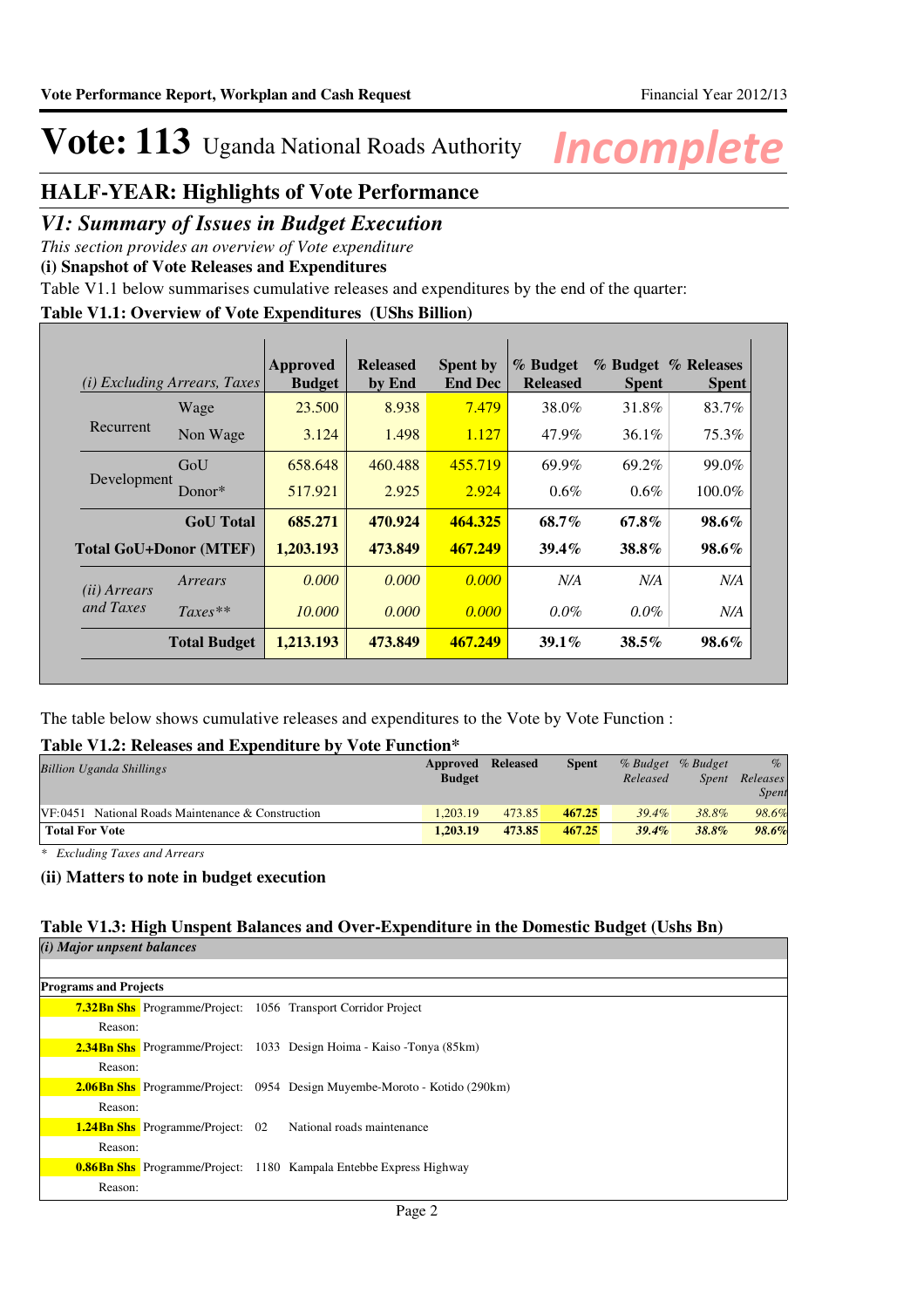### **HALF-YEAR: Highlights of Vote Performance**

|         |                                                             | <b>0.83Bn Shs</b> Programme/Project: 0268 Kampala Northern Bypass (17km)               |
|---------|-------------------------------------------------------------|----------------------------------------------------------------------------------------|
| Reason: |                                                             |                                                                                        |
|         |                                                             | <b>0.60Bn Shs</b> Programme/Project: 1032 Upgrade Vurra - Arua - Koboko - Oraba (92km) |
| Reason: |                                                             |                                                                                        |
|         |                                                             | <b>0.60Bn Shs</b> Programme/Project: 1031 Upgrade Gulu - Atiak - Bibia/ Nimule (104km) |
| Reason: |                                                             |                                                                                        |
|         |                                                             | <b>0.58Bn Shs</b> Programme/Project: 01 Finance and Administration                     |
| Reason: |                                                             |                                                                                        |
|         | (ii) Expenditures in excess of the original approved budget |                                                                                        |
|         |                                                             |                                                                                        |

### **Programs and Projects**

**3.33Bn Shs** Programme/Project: 1034 Design of Mukono-Katosi-Nyenga (72km) Reason:

*\* Excluding Taxes and Arrears*

### *V2: Performance Highlights*

*This section provides highlights of output performance, focusing on key outputs and actions impelemented to improve section performance.*

#### **Cumulative Expenditure and Performance Approved Budget and Planned outputs Status and Reasons for any Variation from Plans** *Vote, Vote Function Key Output Vote Function: 0451 National Roads Maintenance & Construction* **Output: 045105 Axle Load Control** *Description of Performance:* 40% of vehicles weighed overloaded 51.4% of vehicles weighed were Performance is gauged on axle overloaded load yet enforcement has been limited to gross weight overload. Fines are not deterrent *Output Cost:* UShs Bn: 0.784 UShs Bn: 0.109 % Budget Spent: 13.9% *Performance Indicators:* % of vehicles overloaded  $40$  51.4 **Output: 045180 National Road Construction/Rehabilitation (Bitumen Standard)** *Description of Performance:* 78% of paved roads in fair to good condition. 68% of unpaved roads in fair to good condition. 77% of paved roads in fair to good condition. 66% of unpaved roads in fair to good condition. Target achieved as planned *Output Cost:* UShs Bn: 986.837 UShs Bn: 382.301 % Budget Spent: 38.7% *Performance Indicators:* Number of Financial and Technical Audits on road construction works undertaken\* 1 3 No. (Km) of unpaved national roads upgrade to bitumen standards\* (equiv km) 135 102 % of national unpaved roads in good to fair condition\* 68 66 % of national paved roads in good to fair condition\* 78 77 **Output: 045181 National Road Construction/Rehabilitation (Other)**

### **Table V2.1: Key Vote Output Indicators and Expenditures\***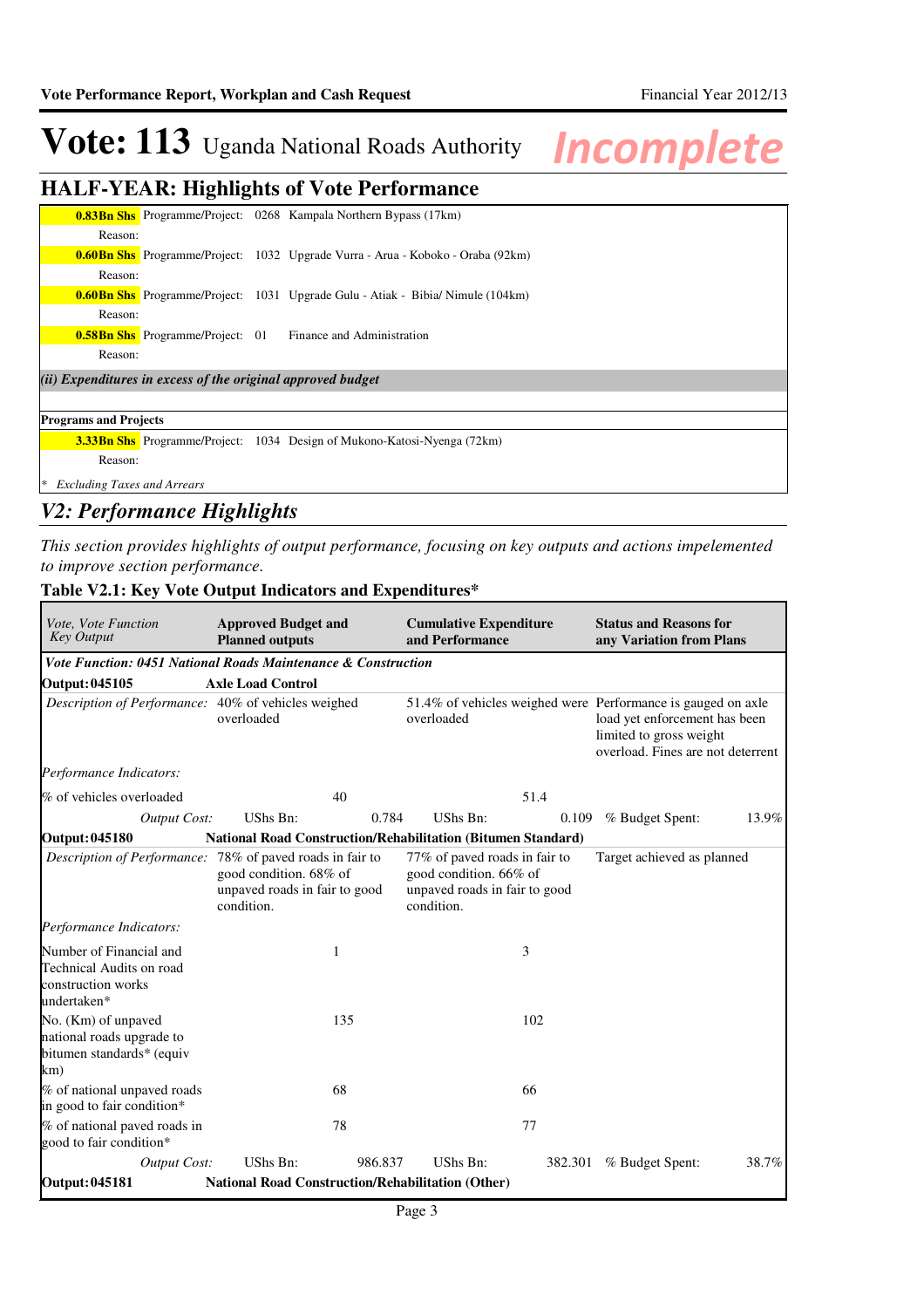## **HALF-YEAR: Highlights of Vote Performance**

| Vote, Vote Function<br><b>Key Output</b>                                                                               | <b>Approved Budget and</b><br><b>Planned outputs</b> |                    | <b>Cumulative Expenditure</b><br>and Performance | <b>Status and Reasons for</b><br>any Variation from Plans                                                                                                                          |
|------------------------------------------------------------------------------------------------------------------------|------------------------------------------------------|--------------------|--------------------------------------------------|------------------------------------------------------------------------------------------------------------------------------------------------------------------------------------|
| Description of Performance:                                                                                            | 160 km rehabilitated/<br>reconstructed.              | reconstructed      | 96km rehabiliatated/                             | Targets were not achieved as<br>planned Delayed payments to<br>contractors, unforeseen ground<br>conditions especially in swamps<br>and hilly areas. Delays in land<br>acquisition |
| Performance Indicators:                                                                                                |                                                      |                    |                                                  |                                                                                                                                                                                    |
| No. Km of unpaved national<br>road maintained (Routine<br>Mechanised)*                                                 | 11370                                                |                    | 4500                                             |                                                                                                                                                                                    |
| No. Km of unpaved national<br>road maintained (Periodic)*                                                              | 855                                                  |                    | 232.6                                            |                                                                                                                                                                                    |
| No. Km of paved national<br>road maintained (Routine<br>Mechanised)*                                                   | 1611                                                 |                    | 750                                              |                                                                                                                                                                                    |
| No. Km of paved national<br>road maintained (Periodic)*                                                                | 50                                                   |                    | 10                                               |                                                                                                                                                                                    |
| No. (Km) of national paved<br>roads<br>Reconstructed/Rehabilitated*<br>(equiv km)                                      | 160                                                  |                    | 109                                              |                                                                                                                                                                                    |
| % of expenditure for<br>maintenance excuted by<br>private sector (National<br>roads)*                                  | 80                                                   |                    | 80                                               |                                                                                                                                                                                    |
| % of executed road<br>maintenance works excuted<br>confirmed through<br>technical/financial value for<br>money audits* | 10                                                   |                    | 25                                               |                                                                                                                                                                                    |
| <b>Output Cost:</b>                                                                                                    | UShs Bn:                                             | 0.000              | <b>UShs Bn:</b><br>0.000                         | % Budget Spent:<br>N/A                                                                                                                                                             |
| <b>Vote Function Cost</b>                                                                                              | <b>UShs Bn:</b>                                      | 1,203.193 UShs Bn: |                                                  | 38.8%<br>467.249 % Budget Spent:                                                                                                                                                   |
| <b>Cost of Vote Services:</b>                                                                                          | UShs Bn:                                             | 1,203.193 UShs Bn: |                                                  | 38.8%<br>467.249 % Budget Spent:                                                                                                                                                   |

*\* Excluding Taxes and Arrears*

### **Table V2.2: Implementing Actions to Improve Vote Performance**

| <b>Planned Actions:</b>                                        | <b>Actual Actions:</b> | <b>Reasons for Variation</b> |
|----------------------------------------------------------------|------------------------|------------------------------|
| Vote: 113 Uganda National Roads Authority                      |                        |                              |
| Vote Function: 04 51 National Roads Maintenance & Construction |                        |                              |
| Undertake independent Technical and                            |                        |                              |
| Financial Audits of projects; Develop                          |                        |                              |
| quality and cost indicators. Finalise the                      |                        |                              |
| "RED FLAGS" system, design build and                           |                        |                              |
| PPP <sub>s</sub>                                               |                        |                              |
|                                                                |                        |                              |
| Automate the axle load control operations                      |                        |                              |
| (including weigh-in-motion)                                    |                        |                              |
|                                                                |                        |                              |

### *V3: Details of Releases and Expenditure*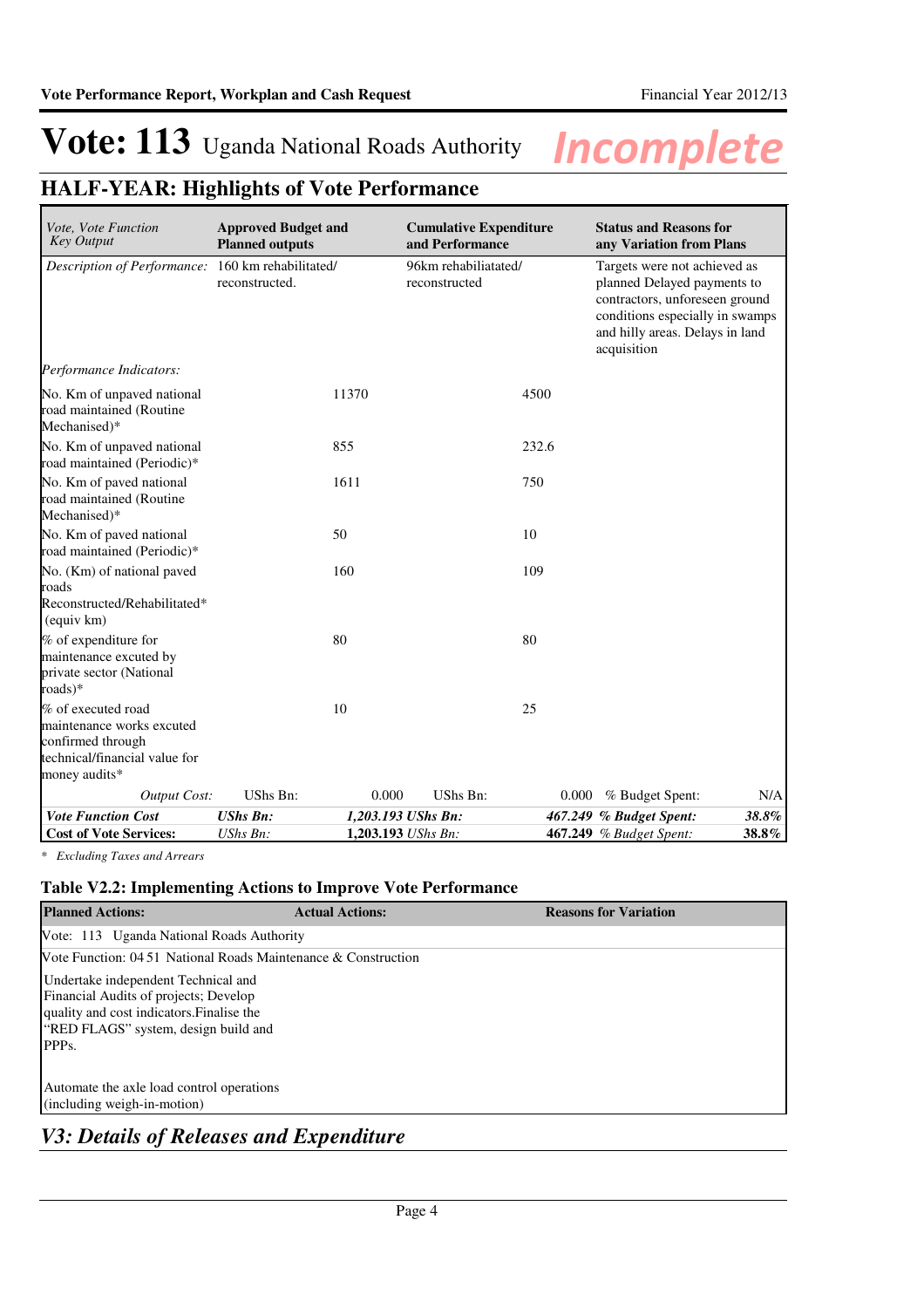### **HALF-YEAR: Highlights of Vote Performance**

*This section provides a comprehensive summary of the outputs delivered by the Vote and further details of Vote expenditures by Vote Function and Expenditure Item.*

### **Table V3.1: GoU Releases and Expenditure by Output\***

| <b>Billion Uganda Shillings</b>                                     | Approved      | <b>Released</b> | <b>Spent</b> | $%$ GoU       | $%$ GoU       | $%$ GoU     |
|---------------------------------------------------------------------|---------------|-----------------|--------------|---------------|---------------|-------------|
|                                                                     | <b>Budget</b> |                 |              | <b>Budget</b> | <b>Budget</b> | Releases    |
|                                                                     |               |                 |              | Released      | Spent         | <i>Spen</i> |
| VF:0451 National Roads Maintenance & Construction                   | 685.27        | 470.92          | 464.33       | 68.7%         | $67.8\%$      | 98.6%       |
| Class: Outputs Provided                                             | 31.78         | 11.79           | 9.96         | $37.1\%$      | $31.3\%$      | 84.5%       |
| 045101 Monitoring and Capacity Building Support                     | 5.93          | 1.65            | 1.48         | 27.9%         | 24.9%         | 89.3%       |
| 045102 UNRA Support Services                                        | 10.90         | 2.98            | 2.55         | 27.3%         | $23.4\%$      | 85.5%       |
| 045103 Maintenance of paved national roads                          | 2.15          | 0.36            | 0.30         | $16.7\%$      | 13.9%         | 83.3%       |
| 045104 Maintenance of unpaved national roads                        | 10.80         | 6.41            | 5.30         | 59.4%         | 49.1%         | 82.7%       |
| 045105 Axle Load Control                                            | 0.78          | 0.13            | 0.11         | 16.7%         | 13.9%         | 83.3%       |
| 045106 Ferry Services                                               | 1.22          | 0.26            | 0.22         | $21.0\%$      | $18.2\%$      | 86.8%       |
| Class: Capital Purchases                                            | 653.49        | 459.14          | 454.37       | $70.3\%$      | 69.5%         | 99.0%       |
| 045171 Acquisition of Land by Government                            | 71.67         | 58.82           | 54.23        | 82.1%         | 75.7%         | 92.2%       |
| 045172 Government Buildings and Administrative Infrastructure       | 3.00          | 1.00            | 1.00         | 33.3%         | 33.3%         | 100.0%      |
| 045174 Major Bridges                                                | 26.00         | 14.83           | 14.83        | 57.1%         | 57.1%         | 100.0%      |
| 045177 Purchase of Specialised Machinery & Equipment                | 8.00          | 2.00            | 2.00         | $25.0\%$      | 25.0%         | 100.0%      |
| 045180 National Road Construction/Rehabilitation (Bitumen Standard) | 544.82        | 382.48          | 382.30       | $70.2\%$      | $70.2\%$      | 100.0%      |
| <b>Total For Vote</b>                                               | 685.27        | 470.92          | 464.33       | 68.7%         | $67.8\%$      | 98.6%       |

*\* Excluding Taxes and Arrears*

### **Table V3.2: 2012/13 GoU Expenditure by Item**

| <b>Billion Uganda Shillings</b>                       | <b>Approved</b><br><b>Budget</b> | <b>Releases</b> | <b>Expend-</b><br>iture | % Budged<br><b>Released</b> | % Budget<br><b>Spent</b> | %Releases<br><b>Spent</b> |
|-------------------------------------------------------|----------------------------------|-----------------|-------------------------|-----------------------------|--------------------------|---------------------------|
| <b>Output Class: Outputs Provided</b>                 | 31.77                            | 11.79           | 9.96                    | 37.1%                       | 31.3%                    | 84.5%                     |
| 211101 General Staff Salaries                         | 23.50                            | 8.94            | 7.48                    | 38.0%                       | 31.8%                    | 83.7%                     |
| 221001 Advertising and Public Relations               | 0.05                             | 0.02            | 0.02                    | 33.3%                       | 30.0%                    | 90.0%                     |
| 221002 Workshops and Seminars                         | 0.30                             | 0.16            | 0.16                    | 52.7%                       | 52.6%                    | 99.9%                     |
| 221003 Staff Training                                 | 0.56                             | 0.09            | 0.05                    | 15.3%                       | 9.4%                     | 61.7%                     |
| 221005 Hire of Venue (chairs, projector etc)          | 0.02                             | 0.00            | 0.00                    | $0.0\%$                     | $0.0\%$                  | N/A                       |
| 221007 Books, Periodicals and Newspapers              | 0.07                             | 0.01            | 0.00                    | 8.3%                        | 5.6%                     | 67.5%                     |
| 221008 Computer Supplies and IT Services              | 0.40                             | 0.27            | 0.14                    | 66.7%                       | 34.5%                    | 51.7%                     |
| 221009 Welfare and Entertainment                      | 0.06                             | 0.02            | 0.00                    | 33.3%                       | $0.0\%$                  | $0.0\%$                   |
| 221011 Printing, Stationery, Photocopying and Binding | 0.12                             | 0.00            | 0.00                    | $0.0\%$                     | $0.0\%$                  | N/A                       |
| 221016 IFMS Recurrent Costs                           | 0.07                             | 0.00            | 0.00                    | $0.0\%$                     | $0.0\%$                  | N/A                       |
| 222001 Telecommunications                             | 0.07                             | 0.00            | 0.00                    | $0.0\%$                     | $0.0\%$                  | N/A                       |
| 222002 Postage and Courier                            | 0.03                             | 0.00            | 0.00                    | 6.7%                        | 6.7%                     | 100.0%                    |
| 223005 Electricity                                    | 0.12                             | 0.06            | 0.04                    | 45.8%                       | 33.0%                    | 72.0%                     |
| 223006 Water                                          | 0.12                             | 0.02            | 0.00                    | 19.4%                       | 3.7%                     | 19.1%                     |
| 225001 Consultancy Services- Short-term               | 4.96                             | 1.23            | 1.23                    | 24.7%                       | 24.7%                    | 100.0%                    |
| 227001 Travel Inland                                  | 0.38                             | 0.14            | 0.14                    | 36.9%                       | 36.9%                    | 100.0%                    |
| 227002 Travel Abroad                                  | 0.15                             | 0.05            | 0.05                    | 33.3%                       | 33.3%                    | 100.0%                    |
| 227004 Fuel, Lubricants and Oils                      | 0.40                             | 0.40            | 0.31                    | 100.0%                      | 78.1%                    | 78.1%                     |
| 228002 Maintenance - Vehicles                         | 0.40                             | 0.40            | 0.34                    | 100.0%                      | 84.1%                    | 84.1%                     |
| <b>Output Class: Outputs Funded</b>                   | 0.01                             | 0.00            | 0.00                    | $0.0\%$                     | $0.0\%$                  | N/A                       |
| 263322 Conditional transfers to Contr                 | 0.01                             | 0.00            | 0.00                    | $0.0\%$                     | $0.0\%$                  | N/A                       |
| <b>Output Class: Capital Purchases</b>                | 663.49                           | 459.14          | 454.37                  | 69.2%                       | 68.5%                    | 99.0%                     |
| 231001 Non-Residential Buildings                      | 3.00                             | 1.00            | 1.00                    | 33.3%                       | 33.3%                    | 100.0%                    |
| 231003 Roads and Bridges                              | 541.82                           | 381.88          | 381.88                  | 70.5%                       | 70.5%                    | 100.0%                    |
| 231005 Machinery and Equipment                        | 8.00                             | 2.00            | 2.00                    | 25.0%                       | 25.0%                    | 100.0%                    |
| 231007 Other Structures                               | 1.00                             | 0.33            | 0.33                    | 33.3%                       | 33.3%                    | 100.0%                    |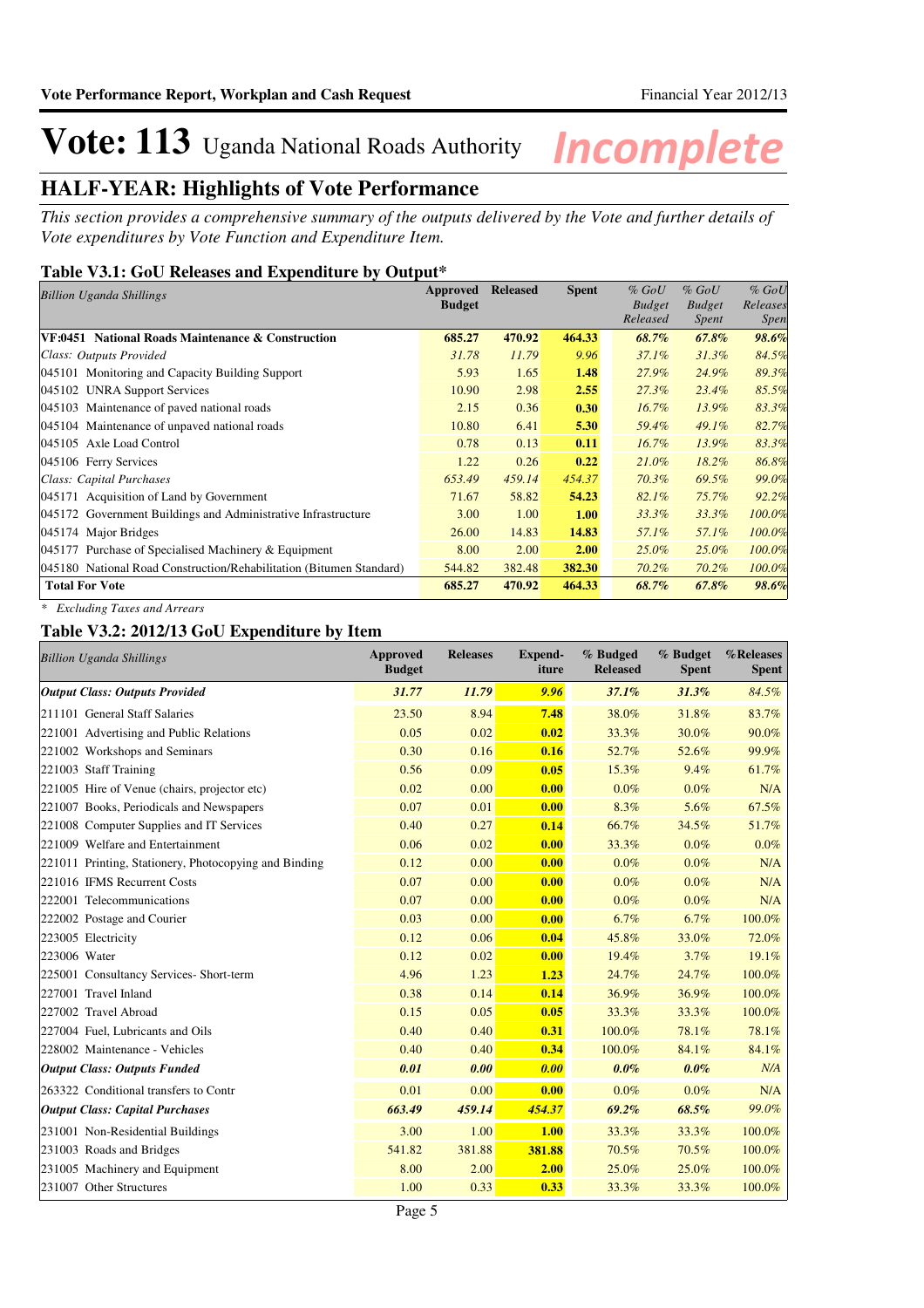## **HALF-YEAR: Highlights of Vote Performance**

| <b>Billion Uganda Shillings</b>                          | Approved<br><b>Budget</b> | <b>Releases</b> | Expend-<br>iture | % Budged<br><b>Released</b> | % Budget<br><b>Spent</b> | %Releases<br><b>Spent</b> |
|----------------------------------------------------------|---------------------------|-----------------|------------------|-----------------------------|--------------------------|---------------------------|
| 281503 Engineering and Design Studies and Plans for Capi | 48.50                     | 42.83           | 42.15            | 88.3%                       | 86.9%                    | 98.4%                     |
| 281504 Monitoring, Supervision and Appraisal of Capital  | 19.50                     | 12.26           | <b>12.09</b>     | 62.9%                       | 62.0%                    | 98.6%                     |
| 311101 Land                                              | 31.67                     | 18.82           | 14.91            | 59.4%                       | 47.1%                    | 79.2%                     |
| $ 312206$ Gross Tax                                      | 10.00                     | 0.00            | 0.00             | $0.0\%$                     | $0.0\%$                  | N/A                       |
| <b>Grand Total:</b>                                      | 695.27                    | 470.92          | 464.33           | $67.7\%$                    | 66.8%                    | 98.6%                     |
| <b>Total Excluding Taxes and Arrears:</b>                | 685.27                    | 470.92          | 464.33           | 68.7%                       | $67.8\%$                 | $98.6\%$                  |

### **Table V3.3: GoU Releases and Expenditure by Project and Programme\***

| <b>Billion Uganda Shillings</b> |                                                    | <b>Approved</b><br><b>Budget</b> | <b>Released</b> | <b>Spent</b> | $%$ $GoU$<br><b>Budget</b><br>Released | $%$ $GoU$<br><b>Budget</b><br>Spent | $%$ $GoU$<br>Releases<br>Spent |
|---------------------------------|----------------------------------------------------|----------------------------------|-----------------|--------------|----------------------------------------|-------------------------------------|--------------------------------|
|                                 | VF:0451 National Roads Maintenance & Construction  | 685.27                           | 470.92          | 464.33       | 68.7%                                  | 67.8%                               | 98.6%                          |
|                                 | <b>Recurrent Programmes</b>                        |                                  |                 |              |                                        |                                     |                                |
| 01                              | Finance and Administration                         | 10.58                            | 3.09            | 2.51         | 29.2%                                  | 23.7%                               | 81.2%                          |
| 02                              | National roads maintenance                         | 15.62                            | 7.27            | 6.03         | 46.5%                                  | 38.6%                               | 82.9%                          |
| 02a                             | Road Maintenance and Construction                  | 0.00                             | 0.00            | 0.00         | N/A                                    | N/A                                 | N/A                            |
| 03                              | National Roads Construction                        | 0.42                             | 0.08            | 0.08         | 19.7%                                  | 17.7%                               | 90.0%                          |
|                                 | <b>Development Projects</b>                        |                                  |                 |              |                                        |                                     |                                |
| 0265                            | Upgrade Atiak - Moyo-Afoji (104km)                 | 5.00                             | 3.17            | 3.17         | 63.3%                                  | 63.3%                               | 100.0%                         |
| 0266                            | Reconstruct Busega - Mityana (57km)                | 0.00                             | 0.00            | 0.00         | N/A                                    | N/A                                 | N/A                            |
| 0267                            | <b>Improvement of Ferry Services</b>               | 8.00                             | 3.85            | 3.85         | 48.1%                                  | 48.1%                               | 100.0%                         |
| 0268                            | Kampala Northern Bypass (17km)                     | 0.50                             | 0.50            | 0.00         | 100.0%                                 | $0.0\%$                             | 0.0%                           |
| 0275                            | Upgrade Gayaza - Kalagi (21km)                     | 0.00                             | 0.00            | 0.00         | N/A                                    | N/A                                 | N/A                            |
| 0278                            | Upgrade Kabale - Kisoro - Bunagana/ Kyanika (98km) | 16.00                            | 15.70           | 15.70        | 98.1%                                  | 98.1%                               | 100.0%                         |
| 0279                            | Improvement of traffic flow in Kampala             | 0.00                             | 0.00            | 0.00         | N/A                                    | N/A                                 | N/A                            |
| 0280                            | Rehabilitate Fort Portal - Hima (55km)             | 0.00                             | 0.00            | 0.00         | N/A                                    | N/A                                 | N/A                            |
| 0283                            | Rehabiltation/Development of Border Posts          | 0.00                             | 0.00            | 0.00         | N/A                                    | N/A                                 | N/A                            |
| 0285                            | Upgrade Matugga - Semuto - Kapeeka (41km)          | 3.00                             | 2.00            | 2.00         | 66.7%                                  | 66.7%                               | 100.0%                         |
| 0286                            | Upgrade Mityana-F Portal, Kyegegwa-Kyenjojo road   | 0.00                             | 0.00            | 0.00         | N/A                                    | N/A                                 | N/A                            |
| 0291                            | Upgrade Arua - Packwach (130km)                    | 0.00                             | 0.00            | 0.00         | N/A                                    | N/A                                 | N/A                            |
| 0292                            | Upgrade Busunju - Hoima (145km)                    | 0.00                             | 0.00            | 0.00         | N/A                                    | N/A                                 | N/A                            |
| 0293                            | Construction of RD Agency HQs                      | 0.00                             | 0.00            | 0.00         | N/A                                    | N/A                                 | N/A                            |
| 0294                            | <b>External Audit Services</b>                     | 1.50                             | 0.76            | 0.76         | 50.7%                                  | 50.7%                               | 100.0%                         |
| 0295                            | Upgrade Kampala - Gayaza - Zirobwe (44.3km)        | 10.00                            | 8.33            | 8.33         | 83.3%                                  | 83.3%                               | 100.0%                         |
| 0296                            | Upgrade Olwiyo - Pakwach (108km)                   | 0.00                             | 0.00            | 0.00         | N/A                                    | N/A                                 | N/A                            |
| 0298                            | Accident black spots on Jinja - Kampala            | 0.50                             | 0.13            | 0.13         | 25.0%                                  | 25.0%                               | 100.0%                         |
| 0299                            | Upgrade Soroti - Dokolo - Lira (123km)             | 0.00                             | 0.00            | 0.00         | N/A                                    | N/A                                 | N/A                            |
| 0300                            | Design District Roads (300km)                      | 0.00                             | 0.00            | 0.00         | N/A                                    | N/A                                 | N/A                            |
| 0302                            | Reconstruct Jinja - Bugiri (72km)                  | 0.00                             | 0.00            | 0.00         | N/A                                    | N/A                                 | N/A                            |
| 0311                            | <b>RSISTAP - RAFU</b>                              | 0.00                             | 0.00            | 0.00         | N/A                                    | N/A                                 | N/A                            |
| 0312                            | <b>RSISTAP - Studies</b>                           | 0.00                             | 0.00            | 0.00         | N/A                                    | N/A                                 | N/A                            |
| 0315                            | Reconstruct Masaka - Mbarara (154km)               | 0.00                             | 0.00            | 0.00         | N/A                                    | N/A                                 | N/A                            |
| 0321                            | Upgrade Fort Portal - Budibugyo - Lamia (104km)    | 12.47                            | 9.20            | 9.12         | 73.8%                                  | 73.1%                               | 99.1%                          |
| 0322                            | Upgrade Kafu - Masindi (44km)                      | 0.00                             | 0.00            | 0.00         | N/A                                    | N/A                                 | N/A                            |
| 0952                            | Design Masaka-Bukakata road                        | 0.00                             | 0.00            | 0.00         | N/A                                    | N/A                                 | N/A                            |
| 0953                            | Rehabilitate Kawempe - Luwero - Kafu road (166km)  | 0.00                             | 0.00            | 0.00         | N/A                                    | N/A                                 | N/A                            |
| 0954                            | Design Muyembe-Moroto - Kotido (290km)             | 42.00                            | 31.50           | 31.50        | 75.0%                                  | 75.0%                               | 100.0%                         |
| 0955                            | Upgrade Nyakahita-Ibanda-Fort Portal (208km)       | 14.00                            | 11.67           | 11.47        | 83.3%                                  | 82.0%                               | 98.3%                          |
| 0956                            | National paved road maintenace backlog (200km)     | 0.00                             | 0.00            | 0.00         | N/A                                    | N/A                                 | N/A                            |
| 0957                            | Design the New Nile Bridge at Jinja                | 7.50                             | 4.00            | 4.00         | 53.3%                                  | 53.3%                               | 100.0%                         |
| 0958                            | Design of district roads in SW Uganda (2,017km)    | 0.00                             | 0.00            | 0.00         | N/A                                    | N/A                                 | N/A                            |
| 0959                            | Pilot Output & Performance Based RM contracts      | 0.00                             | 0.00            | 0.00         | N/A                                    | N/A                                 | N/A                            |
| 1031                            | Upgrade Gulu - Atiak - Bibia/ Nimule (104km)       | 1.00                             | 0.93            | 0.24         | 93.3%                                  | 24.2%                               | 25.9%                          |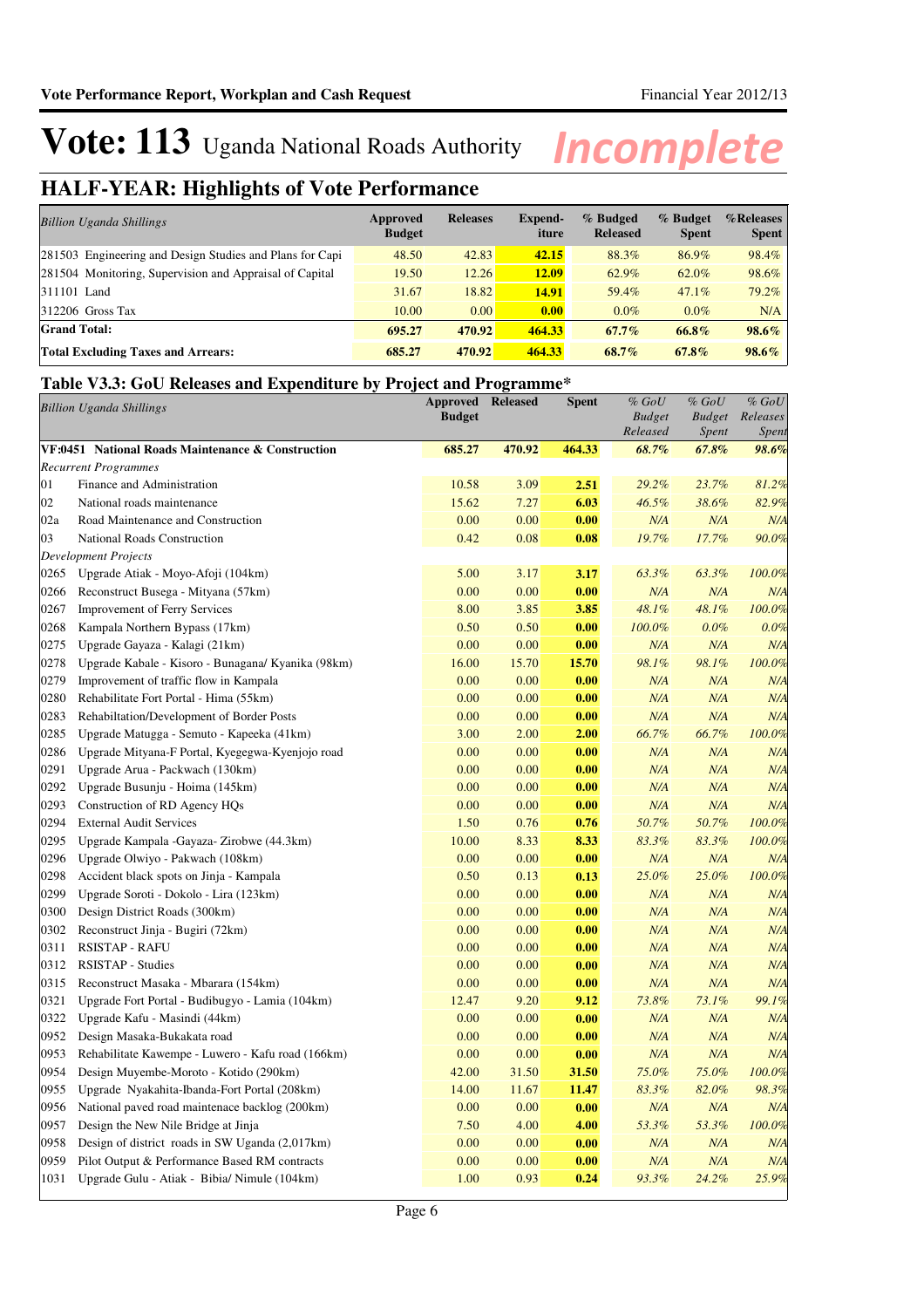### **HALF-YEAR: Highlights of Vote Performance**

| 1032 | Upgrade Vurra - Arua - Koboko - Oraba (92km)      | 5.00   | 4.17   | 1.72   | 83.3% | 34.5% | 41.3%  |
|------|---------------------------------------------------|--------|--------|--------|-------|-------|--------|
| 1033 | Design Hoima - Kaiso - Tonya (85km)               | 45.00  | 27.33  | 27.33  | 60.7% | 60.7% | 100.0% |
| 1034 | Design of Mukono-Katosi-Nyenga (72km)             | 0.00   | 0.00   | 0.00   | N/A   | N/A   | N/A    |
| 1035 | Design Mpigi-Kabulasoka-Maddu (135 km)            | 0.00   | 0.00   | 0.00   | N/A   | N/A   | N/A    |
| 1036 | Design of Mbale-Magale-Rwakhakha (41km)           | 0.00   | 0.00   | 0.00   | N/A   | N/A   | N/A    |
| 1037 | Upgrade Mbarara-Kikagata (70km)                   | 44.00  | 31.67  | 31.67  | 72.0% | 72.0% | 100.0% |
| 1038 | Design Ntungamo-Mirama Hills (37km)               | 4.00   | 2.00   | 2.00   | 50.0% | 50.0% | 100.0% |
| 1039 | Design Kampala-Entebbe road (dualing)36km)        | 0.00   | 0.00   | 0.00   | N/A   | N/A   | N/A    |
| 1040 | Design Kapchorwa-Suam road (77km)                 | 0.00   | 0.00   | 0.00   | N/A   | N/A   | N/A    |
| 1041 | Design Kyenjojo-Hoima-Masindi-Kigumba (238km)     | 0.00   | 0.00   | 0.00   | N/A   | N/A   | N/A    |
| 1042 | Design Nyendo - Sembabule (48km)                  | 0.00   | 0.00   | 0.00   | N/A   | N/A   | N/A    |
| 1044 | Design Ishaka-Kagamba (35km)                      | 22.00  | 11.00  | 11.00  | 50.0% | 50.0% | 100.0% |
| 1056 | <b>Transport Corridor Project</b>                 | 300.42 | 223.25 | 223.25 | 74.3% | 74.3% | 100.0% |
| 1099 | Design for Reconstruction of Tororo - Soroti road | 0.00   | 0.00   | 0.00   | N/A   | N/A   | N/A    |
| 1100 | Design for reconst of Lira - Kamudini - Gulu road | 0.00   | 0.00   | 0.00   | N/A   | N/A   | N/A    |
| 1103 | Feasibility Study of Bus Rapid Transit.           | 0.00   | 0.00   | 0.00   | N/A   | N/A   | N/A    |
| 1104 | Construct Selected Bridges (BADEA)                | 14.00  | 7.67   | 7.67   | 54.8% | 54.8% | 100.0% |
| 1105 | Road Sector Institu. Capacity Dev. Proj.          | 12.76  | 3.00   | 3.00   | 23.5% | 23.5% | 100.0% |
| 1158 | Reconstruction of Mbarara-Katuna road (155 Km)    | 5.00   | 3.67   | 3.67   | 73.3% | 73.3% | 100.0% |
| 1175 | Kayunga-Galiraya (111Km)                          | 0.00   | 0.00   | 0.00   | N/A   | N/A   | N/A    |
| 1176 | Hoima-Wanseko Road (83Km)                         | 0.00   | 0.00   | 0.00   | N/A   | N/A   | N/A    |
| 1180 | Kampala Entebbe Express Highway                   | 85.00  | 55.00  | 54.14  | 64.7% | 63.7% | 98.4%  |
|      | <b>Total For Vote</b>                             | 685.27 | 470.92 | 464.33 | 68.7% | 67.8% | 98.6%  |
|      |                                                   |        |        |        |       |       |        |

*\* Excluding Taxes and Arrears*

### **Table V3.4: Donor Releases and Expenditure by Project and Programme\***

|      | <b>Billion Uganda Shillings</b>                    | Approved<br><b>Budget</b> | <b>Released</b> | <b>Spent</b> | $%$ GoU<br><b>Budget</b><br>Released | $%$ GoU<br><b>Budget</b><br><i>Spent</i> | $%$ GoU<br>Releases<br>Spent |
|------|----------------------------------------------------|---------------------------|-----------------|--------------|--------------------------------------|------------------------------------------|------------------------------|
|      | VF:0451 National Roads Maintenance & Construction  | 517.92                    | 2.92            | 2.92         | 0.6%                                 | 0.6%                                     | 100.0%                       |
|      | <b>Development Projects</b>                        |                           |                 |              |                                      |                                          |                              |
| 0268 | Kampala Northern Bypass (17km)                     | 27.79                     | 0.00            | 0.00         | 0.0%                                 | 0.0%                                     | N/A                          |
| 0278 | Upgrade Kabale - Kisoro - Bunagana/ Kyanika (98km) | 26.00                     | 0.00            | 0.00         | 0.0%                                 | 0.0%                                     | N/A                          |
| 0294 | <b>External Audit Services</b>                     | 2.20                      | 0.00            | 0.00         | $0.0\%$                              | 0.0%                                     | N/A                          |
| 0315 | Reconstruct Masaka - Mbarara (154km)               | 2.28                      | 0.00            | 0.00         | 0.0%                                 | 0.0%                                     | N/A                          |
| 0321 | Upgrade Fort Portal - Budibugyo - Lamia (104km)    | 36.06                     | 0.00            | 0.00         | 0.0%                                 | 0.0%                                     | N/A                          |
| 0955 | Upgrade Nyakahita-Ibanda-Fort Portal (208km)       | 53.77                     | 0.00            | 0.00         | 0.0%                                 | 0.0%                                     | N/A                          |
| 0956 | National paved road maintenace backlog (200km)     | 0.40                      | 0.00            | 0.00         | 0.0%                                 | 0.0%                                     | N/A                          |
| 0957 | Design the New Nile Bridge at Jinja                | 52.51                     | 0.00            | 0.00         | 0.0%                                 | 0.0%                                     | N/A                          |
| 1031 | Upgrade Gulu - Atiak - Bibia/ Nimule (104km)       | 36.00                     | 0.00            | 0.00         | 0.0%                                 | 0.0%                                     | N/A                          |
| 1032 | Upgrade Vurra - Arua - Koboko - Oraba (92km)       | 39.56                     | 0.00            | 0.00         | 0.0%                                 | $0.0\%$                                  | N/A                          |
| 1038 | Design Ntungamo-Mirama Hills (37km)                | 13.05                     | 0.00            | 0.00         | 0.0%                                 | 0.0%                                     | N/A                          |
| 1099 | Design for Reconstruction of Tororo - Soroti road  | 1.50                      | 0.00            | 0.00         | 0.0%                                 | 0.0%                                     | N/A                          |
| 1100 | Design for reconst of Lira - Kamudini - Gulu road  | 1.50                      | 0.00            | 0.00         | 0.0%                                 | 0.0%                                     | N/A                          |
| 1104 | Construct Selected Bridges (BADEA)                 | 14.99                     | 0.00            | 0.00         | 0.0%                                 | $0.0\%$                                  | N/A                          |
| 1105 | Road Sector Institu. Capacity Dev. Proj.           | 6.20                      | 2.92            | 2.92         | 47.2%                                | 47.2%                                    | 100.0%                       |
| 1158 | Reconstruction of Mbarara-Katuna road (155 Km)     | 49.32                     | 0.00            | 0.00         | $0.0\%$                              | $0.0\%$                                  | N/A                          |
| 1175 | Kayunga-Galiraya (111Km)                           | 1.50                      | 0.00            | 0.00         | $0.0\%$                              | 0.0%                                     | N/A                          |
| 1176 | Hoima-Wanseko Road (83Km)                          | 1.50                      | 0.00            | 0.00         | $0.0\%$                              | $0.0\%$                                  | N/A                          |
| 1180 | Kampala Entebbe Express Highway                    | 151.80                    | 0.00            | 0.00         | 0.0%                                 | 0.0%                                     | N/A                          |
|      | <b>Total For Vote</b>                              | 517.92                    | 2.92            | 2.92         | 0.6%                                 | 0.6%                                     | 100.0%                       |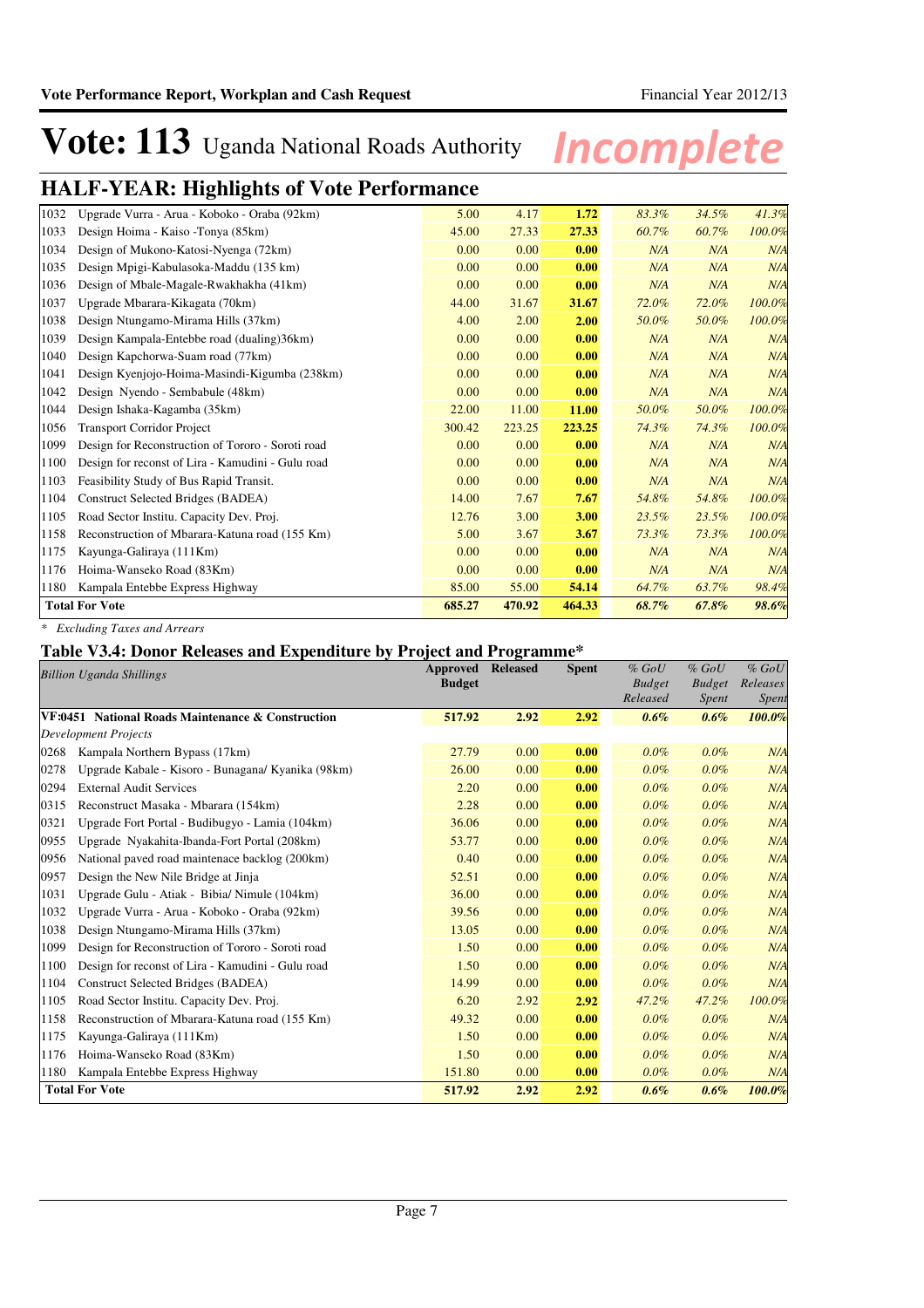### **QUARTER 2: Cumulative Outputs and Expenditure by End of Quarter**

| <b>Annual Planned Outputs and Cumulative Outputs Achieved by End of</b> | Cumulative Expenditures made by the End of the Quarter to |               |
|-------------------------------------------------------------------------|-----------------------------------------------------------|---------------|
| <b>Quarter</b> (Quantity and Location)                                  | <b>Deliver Cumulative Outputs</b>                         | UShs Thousand |

#### **Vote Function: 0451 National Roads Maintenance & Construction**

*Recurrent Programmes*

### *Programme 01 Finance and Administration*

*Outputs Provided*

**04 5101 Monitoring and Capacity Building Support Output:**

#### *Annual Planned Outputs:*

-30 staff members trained in various courses.- Monitoring Inspections carried out on all ongoing contracts.- A sorted computer software procured.Assorted Computer hardware procured - Assorted furniture for the up country stations procured.- Veh

### *Cumulatie Outputs Achieved by the end of the Quarter:*

**-141 staff menbers trained in various courses including; Road and Traffic Safety Management (1), Public Procurement Processes and Mgnt(2), Leadership and Communication Strategies (1), Fleet Operations, Maintenance and Mgnt(3),Procurement and Contract Management,Monitoring & Control(1), Financial Management for Project Accountants(2), Financial Management for Project Accountants (1), Adminisrator's Programme (1), Purchasing and Supply(1), Financial Management for Project Accountants(1), Financial Management for Project Accountants (1), PPP Framework & Communicating the PPP Process to Key Stakeholders(80), Strategic PR Management(1), Project Formulation and Feasibility (1), Certified International Project Management(1), Advanced project Management(3), Road Management(1), Highway Management and Development (HMD4)(2), Financial Management and Disbursement(2), Management of Project Implementation in Development Bank - Funded Projects(1), Management of PPP Projects(1), Road Crash Data Management System(2), Public Procurement Process Management(1), Training Analysis and Evaluation of Training(1), PPP strategies and methods (3), PPP Infrastructure Development Funds, Environmental Impact Assessment on OD Projects (5), Financial Management for Project Accounts, Purchasing and Supply, Managing Electronic records and Administrator's Programme (7), Project and Contract Management and Administration, PPP Management (4), M.Sc. Project** 

**management, M.Sc.Transport Planning, Management programme for Executive and Personal Assistants(7) and 3 auditors.**

**Procurement for assorted computer software Initiated.**

**Computer hardware were procured and delivered.**

**Assorted furniture for the up country stations was procured and delivered**

#### **Vehicles were operated and maintained**

#### *Reasons for Variation in performance*

The target was achieved.

| 157,208 | <b>Total</b>              |
|---------|---------------------------|
| 0       | <b>Wage Recurrent</b>     |
| 157,208 | <b>Non Wage Recurrent</b> |
| 0       | <b>NTR</b>                |
|         |                           |

### **Output: 04 5102 UNRA Support Services**

| Item                                     | <b>Spent</b> |
|------------------------------------------|--------------|
| 221002 Workshops and Seminars            | 16.553       |
| 221003 Staff Training                    | 52,436       |
| 221008 Computer Supplies and IT Services | 71.553       |
|                                          |              |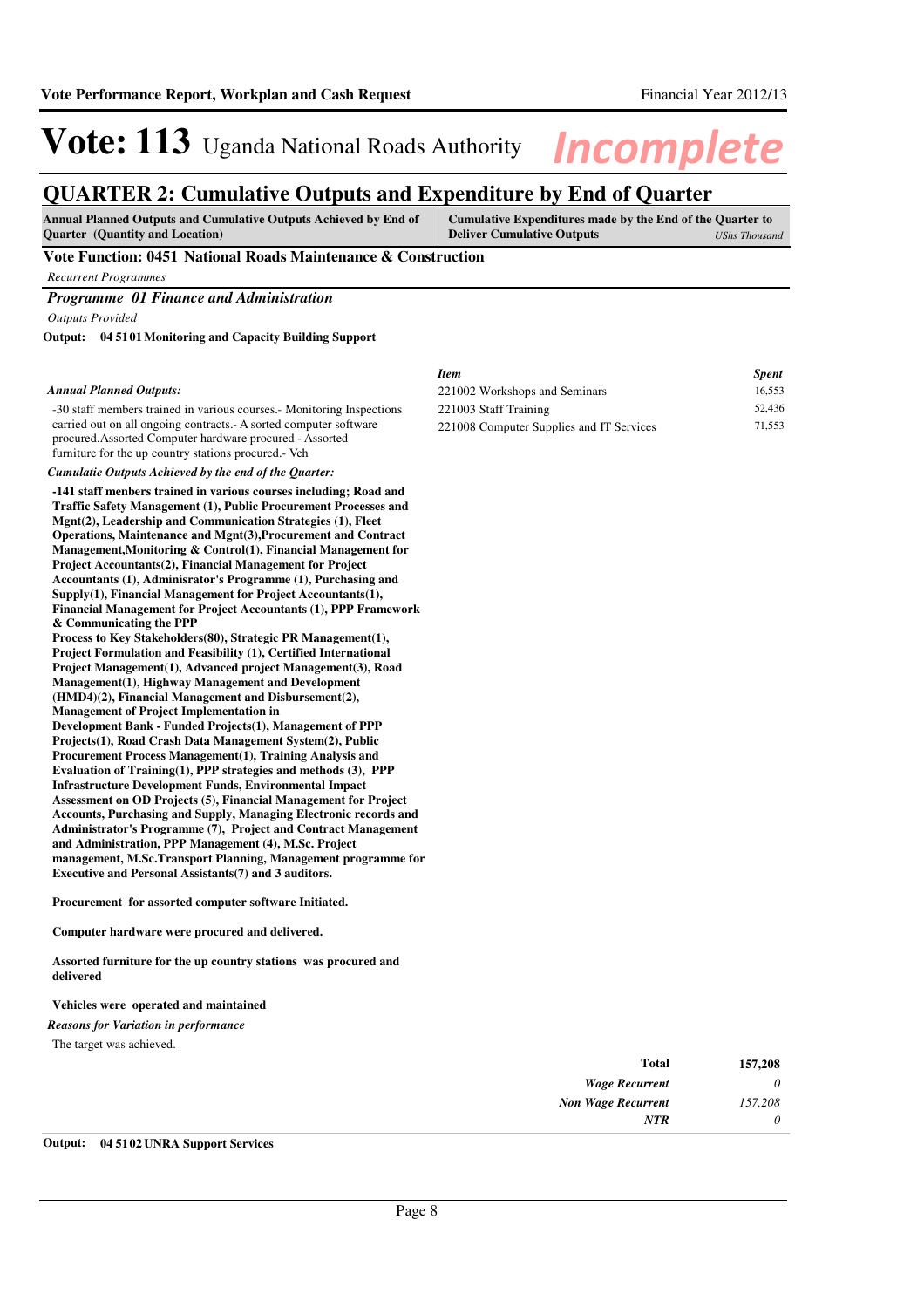### **QUARTER 2: Cumulative Outputs and Expenditure by End of Quarter**

| <b>Annual Planned Outputs and Cumulative Outputs Achieved by End of</b> | Cumulative Expenditures made by the End of the Quarter to |               |
|-------------------------------------------------------------------------|-----------------------------------------------------------|---------------|
| <b>Quarter</b> (Quantity and Location)                                  | <b>Deliver Cumulative Outputs</b>                         | UShs Thousand |

### **Vote Function: 0451 National Roads Maintenance & Construction**

*Programme 01 Finance and Administration*

#### Annual procurement plans and reports produced.Annual Business Plan for FY 2012/13 produced.UNRA accounts for FY 2011/12 audited.Vehicle fleet operated and maintained.Staff welfare provided.Office accommodation provided.Office equipment and su **-Annual procurement Plans for FY 2012/13 were produced -Annual Business Plan FY 12/13 was prepared -Financial audits for FY 2011/12 were conducted -Vehicles were maintained and operated -A frame work contract for staff welfare running -Office accommodation for UNRA HQs was provided -30 Computers were distributed; Contract for 3 scanners signed, and Contract for 3 Industrial copiers signed. 3 scanners delivered , and Contract for 3 Industrial copiers finalized -187 Office Chairs and 69 Book shelves Procured -Salaries and wages were paid -The following was done with regard to repair of station offices: i) Hoima Station was expanded, ii) Power installation at Luwero was overhauled iii) Part of the roof at Mbale Station was worked on. -Two frame work Contracts for assorted stationary for head quarters running.** *Cumulatie Outputs Achieved by the end of the Quarter: Annual Planned Outputs: Item Spent* 211101 General Staff Salaries 1,411,193 221002 Workshops and Seminars 16,667 221007 Books, Periodicals and Newspapers 3,929 221008 Computer Supplies and IT Services 66,348 222002 Postage and Courier 1,667 223005 Electricity 22,930 227001 Travel Inland 106,859 227002 Travel Abroad 50,000 227004 Fuel, Lubricants and Oils 312,574 228002 Maintenance - Vehicles 336,243

**-The Contract for printer consumables on framework basis running**

#### *Reasons for Variation in performance*

The target was achieved as planned.

| 2,347,860 | Total                     |
|-----------|---------------------------|
| 1,411,193 | <b>Wage Recurrent</b>     |
| 936,667   | <b>Non Wage Recurrent</b> |
| $\theta$  | <b>NTR</b>                |
|           | _____<br>____             |

### *Programme 02 National roads maintenance*

*Outputs Provided*

**04 5101 Monitoring and Capacity Building Support Output:**

|                                                       | <b>Item</b>                   | <b>Spent</b> |
|-------------------------------------------------------|-------------------------------|--------------|
| <b>Annual Planned Outputs:</b>                        | 211101 General Staff Salaries | 47,500       |
| Salaries and wages paid                               |                               |              |
| Cumulatie Outputs Achieved by the end of the Ouarter: |                               |              |
| Salaries and wages paid                               |                               |              |
| <b>Reasons for Variation in performance</b>           |                               |              |
| The target was achieved as planned.                   |                               |              |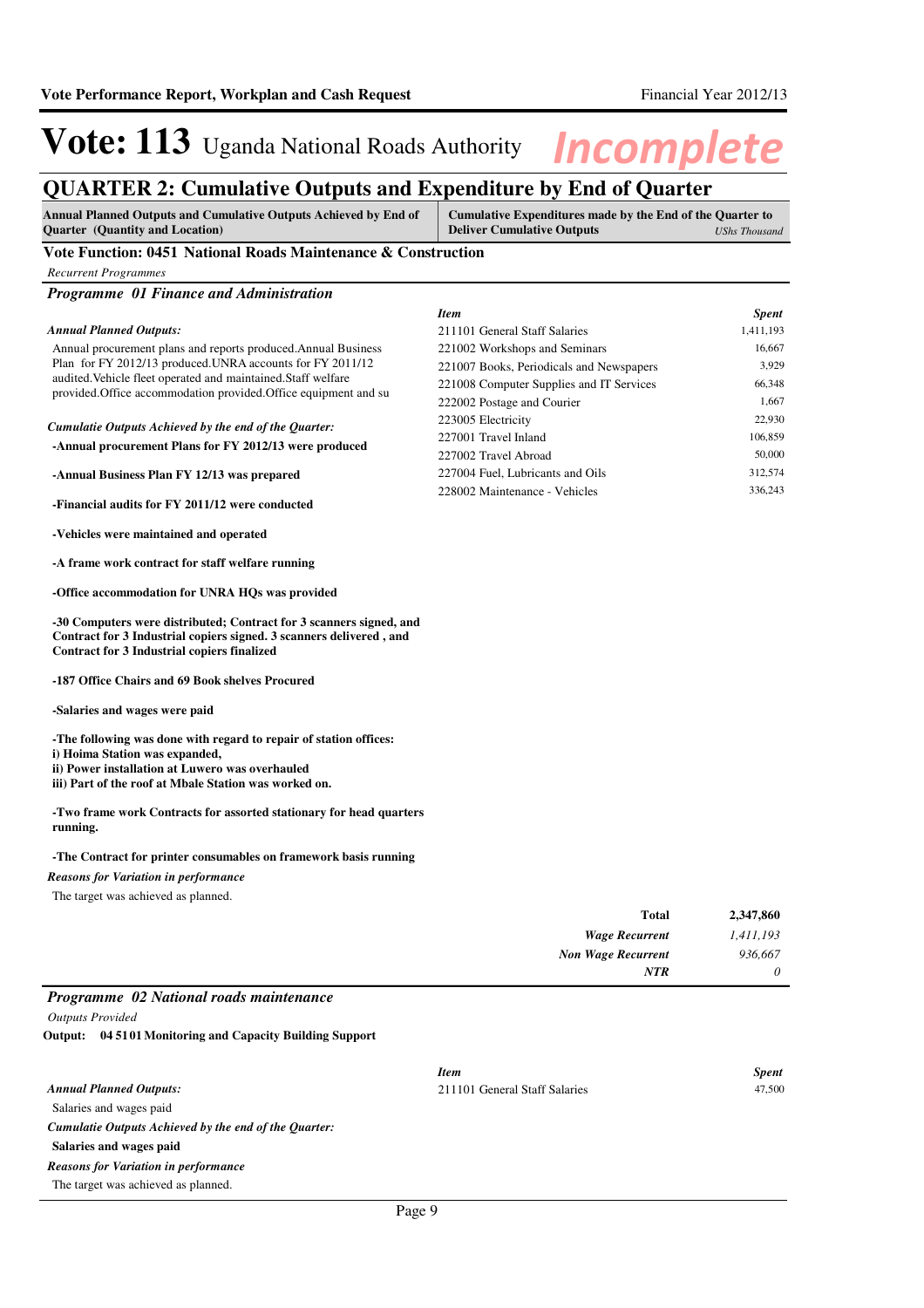## **QUARTER 2: Cumulative Outputs and Expenditure by End of Quarter**

| Annual Planned Outputs and Cumulative Outputs Achieved by End of<br><b>Quarter</b> (Quantity and Location)            | Cumulative Expenditures made by the End of the Quarter to<br><b>Deliver Cumulative Outputs</b> | <b>UShs Thousand</b>      |
|-----------------------------------------------------------------------------------------------------------------------|------------------------------------------------------------------------------------------------|---------------------------|
| Vote Function: 0451 National Roads Maintenance & Construction                                                         |                                                                                                |                           |
| <b>Recurrent Programmes</b>                                                                                           |                                                                                                |                           |
| Programme 02 National roads maintenance                                                                               |                                                                                                |                           |
|                                                                                                                       | <b>Total</b>                                                                                   | 47,500                    |
|                                                                                                                       | <b>Wage Recurrent</b>                                                                          | 47,500                    |
|                                                                                                                       | <b>Non Wage Recurrent</b>                                                                      | 0                         |
|                                                                                                                       | <b>NTR</b>                                                                                     | $\theta$                  |
| Output:<br>04 51 02 UNRA Support Services                                                                             |                                                                                                |                           |
|                                                                                                                       |                                                                                                |                           |
| <b>Annual Planned Outputs:</b>                                                                                        | <b>Item</b><br>211101 General Staff Salaries                                                   | <b>Spent</b><br>44,722    |
| Salaries and wages paid                                                                                               |                                                                                                |                           |
| Cumulatie Outputs Achieved by the end of the Quarter:                                                                 |                                                                                                |                           |
| Salaries and wages paid                                                                                               |                                                                                                |                           |
| <b>Reasons for Variation in performance</b>                                                                           |                                                                                                |                           |
| The target was achieved as planned.                                                                                   |                                                                                                |                           |
|                                                                                                                       | <b>Total</b>                                                                                   | 44,722                    |
|                                                                                                                       | <b>Wage Recurrent</b>                                                                          | 44,722                    |
|                                                                                                                       | <b>Non Wage Recurrent</b>                                                                      | 0                         |
|                                                                                                                       | <b>NTR</b>                                                                                     | 0                         |
| Output:<br>04 51 03 Maintenance of paved national roads                                                               |                                                                                                |                           |
|                                                                                                                       |                                                                                                |                           |
|                                                                                                                       | <b>Item</b>                                                                                    | <b>Spent</b>              |
| <b>Annual Planned Outputs:</b>                                                                                        | 211101 General Staff Salaries                                                                  | 298,611                   |
| Salaries and wages paid                                                                                               |                                                                                                |                           |
| Cumulatie Outputs Achieved by the end of the Quarter:                                                                 |                                                                                                |                           |
| Routine mechanized maintenance of 750km of paved roads was                                                            |                                                                                                |                           |
| carried out against the annual target of 1611km.                                                                      |                                                                                                |                           |
| Periodic maintenance(resealing) of 10km of paved roads was carried                                                    |                                                                                                |                           |
| out against the annual target of 50km.                                                                                |                                                                                                |                           |
| <b>Reasons for Variation in performance</b>                                                                           |                                                                                                |                           |
| The target was not achieved as planned due to slow contractor                                                         |                                                                                                |                           |
| performance.                                                                                                          |                                                                                                |                           |
|                                                                                                                       | <b>Total</b>                                                                                   | 298,611                   |
|                                                                                                                       | <b>Wage Recurrent</b>                                                                          | 298,611                   |
|                                                                                                                       | <b>Non Wage Recurrent</b>                                                                      | 0                         |
|                                                                                                                       | <b>NTR</b>                                                                                     | 0                         |
| 04 51 04 Maintenance of unpaved national roads<br>Output:                                                             |                                                                                                |                           |
|                                                                                                                       |                                                                                                |                           |
| <b>Annual Planned Outputs:</b>                                                                                        | <b>Item</b><br>211101 General Staff Salaries                                                   | <b>Spent</b><br>5,303,722 |
| Salaries and wages paid                                                                                               |                                                                                                |                           |
| Cumulatie Outputs Achieved by the end of the Quarter:                                                                 |                                                                                                |                           |
|                                                                                                                       |                                                                                                |                           |
| Routine mechanized maintenance of 4500km of unpaved roads was<br>done out of the annual target of 11,370km.           |                                                                                                |                           |
| Periodic maintenance (regravelling) of 232.6km of unpaved roads<br>carried out of the annual planned target of 855km. |                                                                                                |                           |
| <b>Reasons for Variation in performance</b>                                                                           |                                                                                                |                           |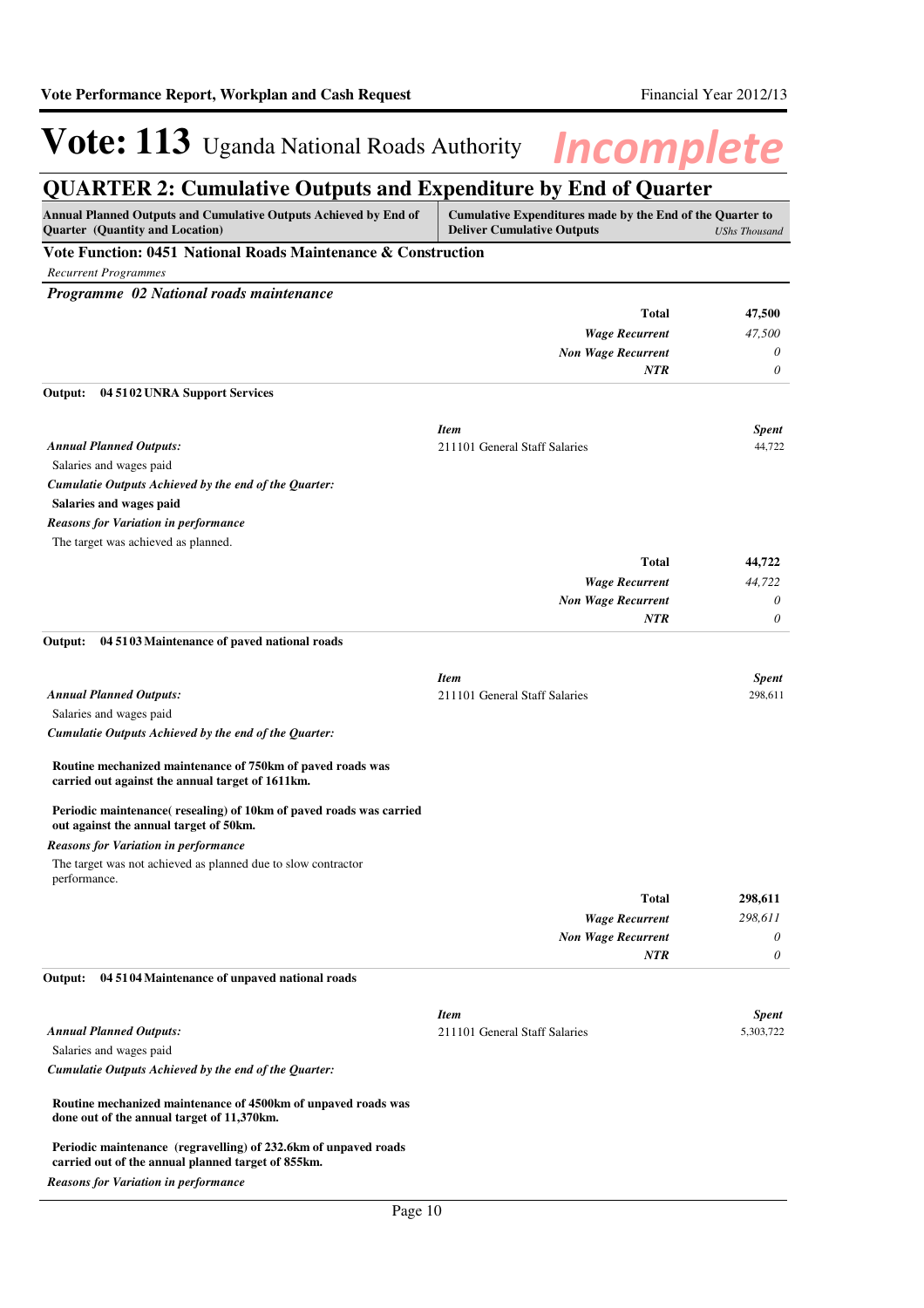### **QUARTER 2: Cumulative Outputs and Expenditure by End of Quarter**

| Annual Planned Outputs and Cumulative Outputs Achieved by End of<br>Quarter (Quantity and Location)                                                                                                                       | Cumulative Expenditures made by the End of the Quarter to<br><b>Deliver Cumulative Outputs</b><br><b>UShs Thousand</b> |                         |
|---------------------------------------------------------------------------------------------------------------------------------------------------------------------------------------------------------------------------|------------------------------------------------------------------------------------------------------------------------|-------------------------|
| Vote Function: 0451 National Roads Maintenance & Construction                                                                                                                                                             |                                                                                                                        |                         |
| <b>Recurrent Programmes</b>                                                                                                                                                                                               |                                                                                                                        |                         |
| Programme 02 National roads maintenance                                                                                                                                                                                   |                                                                                                                        |                         |
| The target was not achieved as planned because some of the resources<br>were used to attend to emergencies. Secondly, there was a delay in the<br>commencement of works on Mpigi-Kanoni & Mitala Maria - Kanoni<br>roads. |                                                                                                                        |                         |
|                                                                                                                                                                                                                           | Total                                                                                                                  | 5,303,722               |
|                                                                                                                                                                                                                           | <b>Wage Recurrent</b>                                                                                                  | 5,303,722               |
|                                                                                                                                                                                                                           | <b>Non Wage Recurrent</b>                                                                                              | 0                       |
|                                                                                                                                                                                                                           | NTR                                                                                                                    | $\boldsymbol{\theta}$   |
| Output:<br>04 51 05 Axle Load Control                                                                                                                                                                                     |                                                                                                                        |                         |
|                                                                                                                                                                                                                           | <b>Item</b>                                                                                                            | <b>Spent</b><br>108,889 |
| <b>Annual Planned Outputs:</b><br>Salaries and wages paid                                                                                                                                                                 | 211101 General Staff Salaries                                                                                          |                         |
| Cumulatie Outputs Achieved by the end of the Quarter:                                                                                                                                                                     |                                                                                                                        |                         |
|                                                                                                                                                                                                                           |                                                                                                                        |                         |
| 103,133 vehicles were weighed out of the targeted 200,000 vehicles.                                                                                                                                                       |                                                                                                                        |                         |
| <b>Reasons for Variation in performance</b>                                                                                                                                                                               |                                                                                                                        |                         |
| The target was achieved as planned.                                                                                                                                                                                       |                                                                                                                        |                         |
|                                                                                                                                                                                                                           | Total                                                                                                                  | 108,889                 |
|                                                                                                                                                                                                                           | <b>Wage Recurrent</b>                                                                                                  | 108,889                 |
|                                                                                                                                                                                                                           | <b>Non Wage Recurrent</b>                                                                                              | 0                       |
|                                                                                                                                                                                                                           | NTR                                                                                                                    | 0                       |
| Output:<br>04 51 06 Ferry Services                                                                                                                                                                                        |                                                                                                                        |                         |
|                                                                                                                                                                                                                           | <b>Item</b>                                                                                                            | Spent                   |
| <b>Annual Planned Outputs:</b>                                                                                                                                                                                            | 211101 General Staff Salaries                                                                                          | 222,560                 |
| Salaries and wages paid                                                                                                                                                                                                   |                                                                                                                        |                         |
| Cumulatie Outputs Achieved by the end of the Quarter:                                                                                                                                                                     |                                                                                                                        |                         |
| -Lwampanga - Namasale ferry was commissioned                                                                                                                                                                              |                                                                                                                        |                         |
| -Laropi ferry manufacture commenced.                                                                                                                                                                                      |                                                                                                                        |                         |
| -Mbulamuti ferry- Construction of land sites and access roads<br>commenced.                                                                                                                                               |                                                                                                                        |                         |
| -Bukakata Ferry (KIS) launched.                                                                                                                                                                                           |                                                                                                                        |                         |
| <b>Reasons for Variation in performance</b>                                                                                                                                                                               |                                                                                                                        |                         |
| The target was achieved as planned.                                                                                                                                                                                       |                                                                                                                        |                         |
|                                                                                                                                                                                                                           | <b>Total</b>                                                                                                           | 222,560                 |
|                                                                                                                                                                                                                           | <b>Wage Recurrent</b>                                                                                                  | 222,560                 |
|                                                                                                                                                                                                                           | <b>Non Wage Recurrent</b>                                                                                              | 0                       |
|                                                                                                                                                                                                                           | NTR                                                                                                                    | 0                       |

### *Programme 03 National Roads Construction*

*Outputs Provided*

**Output: 04 5101 Monitoring and Capacity Building Support**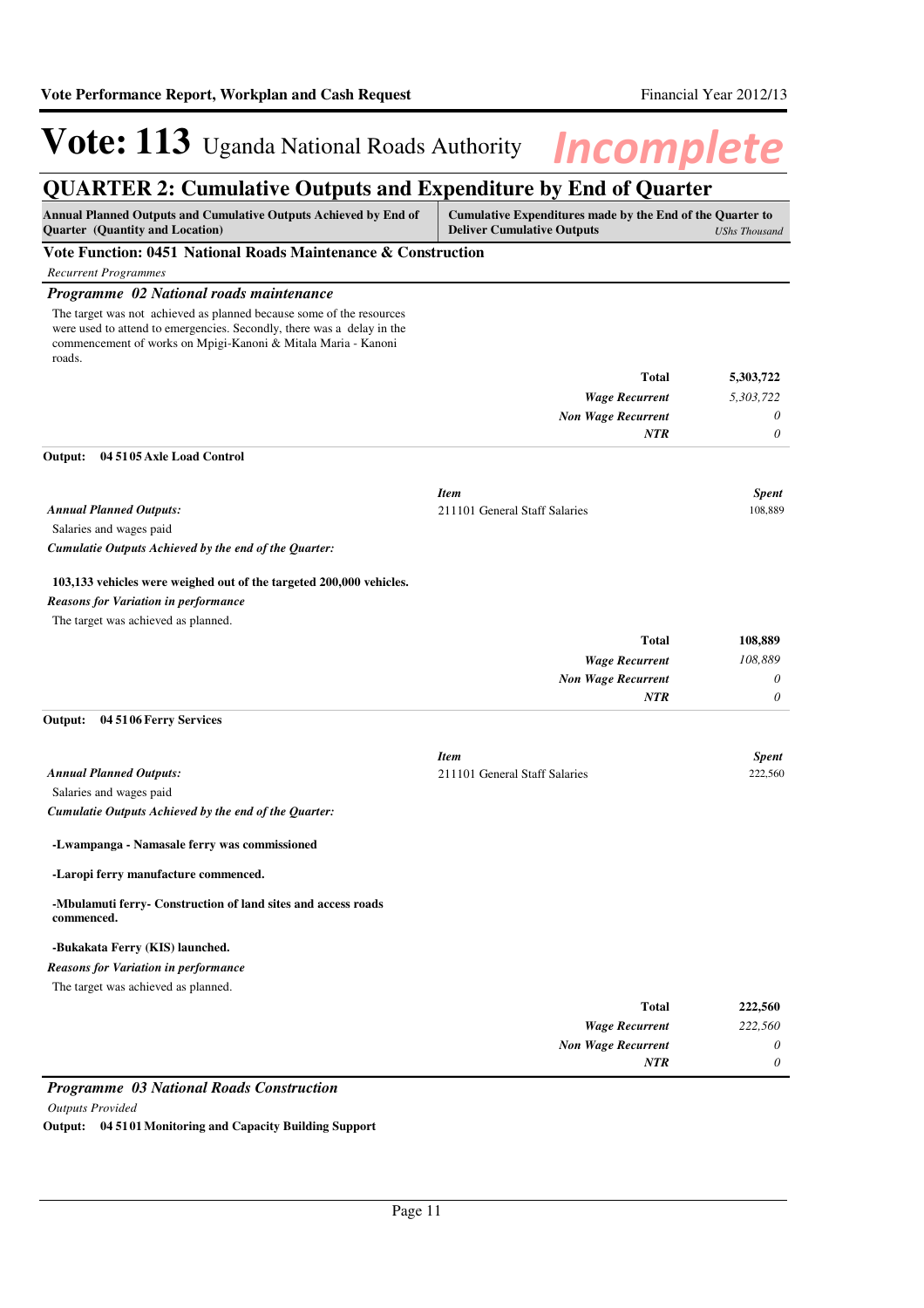## **QUARTER 2: Cumulative Outputs and Expenditure by End of Quarter**

| Annual Planned Outputs and Cumulative Outputs Achieved by End of<br><b>Quarter</b> (Quantity and Location)                                                                                                                                       | Cumulative Expenditures made by the End of the Quarter to<br><b>Deliver Cumulative Outputs</b> | <b>UShs Thousand</b> |
|--------------------------------------------------------------------------------------------------------------------------------------------------------------------------------------------------------------------------------------------------|------------------------------------------------------------------------------------------------|----------------------|
| Vote Function: 0451 National Roads Maintenance & Construction                                                                                                                                                                                    |                                                                                                |                      |
| <b>Recurrent Programmes</b>                                                                                                                                                                                                                      |                                                                                                |                      |
| <b>Programme 03 National Roads Construction</b>                                                                                                                                                                                                  |                                                                                                |                      |
|                                                                                                                                                                                                                                                  | <b>Item</b>                                                                                    | <b>Spent</b>         |
| <b>Annual Planned Outputs:</b>                                                                                                                                                                                                                   | 211101 General Staff Salaries                                                                  | 27,778               |
| Ongoing projects monitored/supervised.5 staff members trained in<br>various courses                                                                                                                                                              | 227001 Travel Inland                                                                           | 16,667               |
| Cumulatie Outputs Achieved by the end of the Quarter:                                                                                                                                                                                            |                                                                                                |                      |
| - Ongoing projects were monitored and supervised.                                                                                                                                                                                                |                                                                                                |                      |
| -9 staff members trained in various courses including; Certified<br>International Project Management, Advanced project Management,<br>Management of PPP Projects , Project and Contract Management and<br><b>Administration, PPP Management.</b> |                                                                                                |                      |
| <b>Reasons for Variation in performance</b>                                                                                                                                                                                                      |                                                                                                |                      |
| Target was achieved as planned.                                                                                                                                                                                                                  |                                                                                                |                      |
|                                                                                                                                                                                                                                                  | <b>Total</b>                                                                                   | 44,444               |
|                                                                                                                                                                                                                                                  | <b>Wage Recurrent</b>                                                                          | 27,778               |
|                                                                                                                                                                                                                                                  | <b>Non Wage Recurrent</b>                                                                      | 16,667               |
|                                                                                                                                                                                                                                                  | <b>NTR</b>                                                                                     | 0                    |
| Output:<br>04 51 02 UNRA Support Services                                                                                                                                                                                                        |                                                                                                |                      |
|                                                                                                                                                                                                                                                  | <b>Item</b>                                                                                    | <b>Spent</b>         |
| <b>Annual Planned Outputs:</b>                                                                                                                                                                                                                   | 211101 General Staff Salaries                                                                  | 13,889               |
| Works certified Addenda processed.TORs prepared Contracts<br>signed                                                                                                                                                                              | 227001 Travel Inland                                                                           | 16,667               |
| Cumulatie Outputs Achieved by the end of the Quarter:<br>51 Addenda were processed                                                                                                                                                               |                                                                                                |                      |
| 35 TORs prepared                                                                                                                                                                                                                                 |                                                                                                |                      |
| <b>49 Contracts signed</b>                                                                                                                                                                                                                       |                                                                                                |                      |
| 31 bidding documents prepared                                                                                                                                                                                                                    |                                                                                                |                      |
| <b>Reasons for Variation in performance</b>                                                                                                                                                                                                      |                                                                                                |                      |
| The target was achieved as planned.                                                                                                                                                                                                              |                                                                                                |                      |
|                                                                                                                                                                                                                                                  | Total                                                                                          | 30,556               |
|                                                                                                                                                                                                                                                  | <b>Wage Recurrent</b>                                                                          | 13,889               |
|                                                                                                                                                                                                                                                  | <b>Non Wage Recurrent</b>                                                                      | 16.667               |
|                                                                                                                                                                                                                                                  | <b>NTR</b>                                                                                     | 0                    |
| <b>Development Projects</b>                                                                                                                                                                                                                      |                                                                                                |                      |
| Project 0265 Upgrade Atiak - Moyo-Afoji (104km)                                                                                                                                                                                                  |                                                                                                |                      |
| Capital Purchases                                                                                                                                                                                                                                |                                                                                                |                      |
| Output: 04 5174 Major Bridges                                                                                                                                                                                                                    |                                                                                                |                      |
|                                                                                                                                                                                                                                                  | <b>Item</b>                                                                                    | <b>Spent</b>         |
| <b>Annual Planned Outputs:</b>                                                                                                                                                                                                                   | 231003 Roads and Bridges                                                                       | 3,066,667            |
| 3 bridges completed.                                                                                                                                                                                                                             | 281504 Monitoring, Supervision and Appraisal of                                                | 100,000              |
| Cumulatie Outputs Achieved by the end of the Quarter:                                                                                                                                                                                            | Capital Works                                                                                  |                      |
| Construction of Ayugi Bridge and Eyi-Ingewa, Sarumu, Lower Cala<br>and Amau Box culverts continued                                                                                                                                               |                                                                                                |                      |

*Reasons for Variation in performance*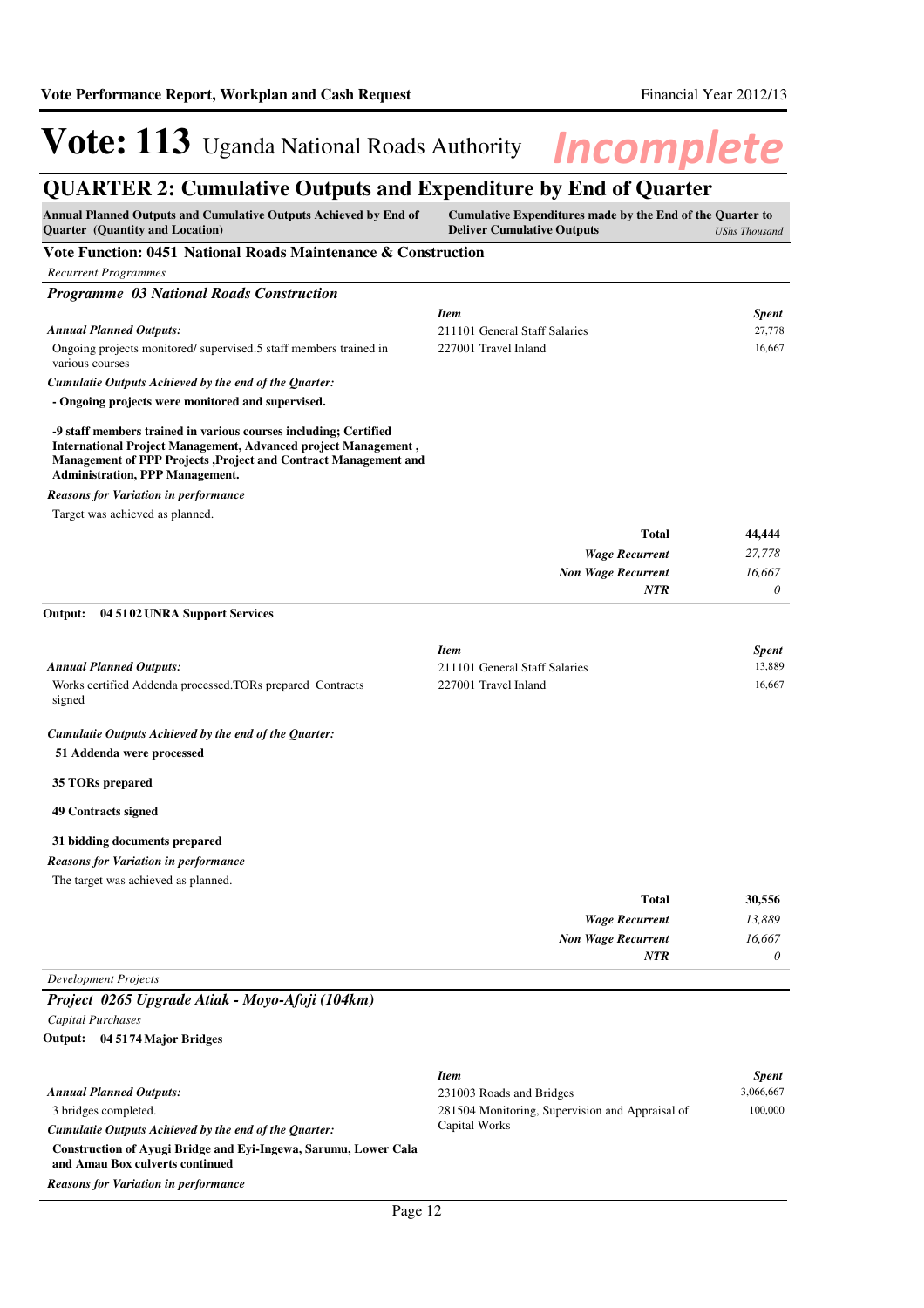### **QUARTER 2: Cumulative Outputs and Expenditure by End of Quarter**

| <b>Annual Planned Outputs and Cumulative Outputs Achieved by End of</b><br>Quarter (Quantity and Location)                                                                                                                             | Cumulative Expenditures made by the End of the Quarter to<br><b>Deliver Cumulative Outputs</b> | <b>UShs Thousand</b> |
|----------------------------------------------------------------------------------------------------------------------------------------------------------------------------------------------------------------------------------------|------------------------------------------------------------------------------------------------|----------------------|
| Vote Function: 0451 National Roads Maintenance & Construction                                                                                                                                                                          |                                                                                                |                      |
| <b>Development Projects</b>                                                                                                                                                                                                            |                                                                                                |                      |
| Project 0265 Upgrade Atiak - Moyo-Afoji (104km)                                                                                                                                                                                        |                                                                                                |                      |
| The target was not achieved due to the under performance of the<br>contractor.                                                                                                                                                         |                                                                                                |                      |
|                                                                                                                                                                                                                                        | <b>Total</b>                                                                                   | 3,166,667            |
|                                                                                                                                                                                                                                        | <b>GoU</b> Development                                                                         | 3,166,667            |
|                                                                                                                                                                                                                                        | <b>Donor Development</b>                                                                       | 0                    |
|                                                                                                                                                                                                                                        | <b>NTR</b>                                                                                     | $\theta$             |
| <b>Project 0267 Improvement of Ferry Services</b>                                                                                                                                                                                      |                                                                                                |                      |
| Capital Purchases                                                                                                                                                                                                                      |                                                                                                |                      |
| <b>Output:</b> 04 51 80 National Road Construction/Rehabilitation (Bitumen Standard)                                                                                                                                                   |                                                                                                |                      |
|                                                                                                                                                                                                                                        | <b>Item</b>                                                                                    | <b>Spent</b>         |
| <b>Annual Planned Outputs:</b>                                                                                                                                                                                                         | 231003 Roads and Bridges                                                                       | 3,517,393            |
| 2 ferry landings constructed. Ferry for Lwampanga - Namasale<br>commissioned. Laropi ferry delivered, tested and<br>commissioned. Support to Kalangala Infrastructure project. Kasana<br>(Kayunga) and Bugobero (Kamuli) commissioned. |                                                                                                |                      |
| Cumulatie Outputs Achieved by the end of the Quarter:                                                                                                                                                                                  |                                                                                                |                      |
| Construction of landing sites completed and the Mbulamuti ferry was<br>reassembled in Kasana. The ferry is expected to be operational by<br>February 2013.                                                                             |                                                                                                |                      |
| Lwampanga-Namasale ferry was commisioned in December 2012<br>and is operational.                                                                                                                                                       |                                                                                                |                      |
| Laropi ferry - Manufacturing of the ferry is ongoing. The ferry will<br>be delivered by March 2013.                                                                                                                                    |                                                                                                |                      |
| <b>Reasons for Variation in performance</b>                                                                                                                                                                                            |                                                                                                |                      |
| The target was achieved as planned.                                                                                                                                                                                                    |                                                                                                |                      |
|                                                                                                                                                                                                                                        | Total                                                                                          | 3,850,727            |
|                                                                                                                                                                                                                                        | <b>GoU</b> Development                                                                         | 3,850,727            |
|                                                                                                                                                                                                                                        | <b>Donor Development</b>                                                                       | 0                    |
|                                                                                                                                                                                                                                        | <b>NTR</b>                                                                                     |                      |

#### *Annual Planned Outputs:*

Title deeds for the road reserve.

### *Cumulatie Outputs Achieved by the end of the Quarter:*

**3.2 hectares of land and properties therein.**

#### *Reasons for Variation in performance*

The target was not achieved as planned due to the temporary closure of the Lands office hence hindering the finalising of title deeds processing.

| $\bf{0}$ | <b>Total</b>             |
|----------|--------------------------|
| 0        | <b>GoU</b> Development   |
| $\theta$ | <b>Donor Development</b> |
| 0        | <b>NTR</b>               |
|          |                          |

### **Output: 04 5180 National Road Construction/Rehabilitation (Bitumen Standard)**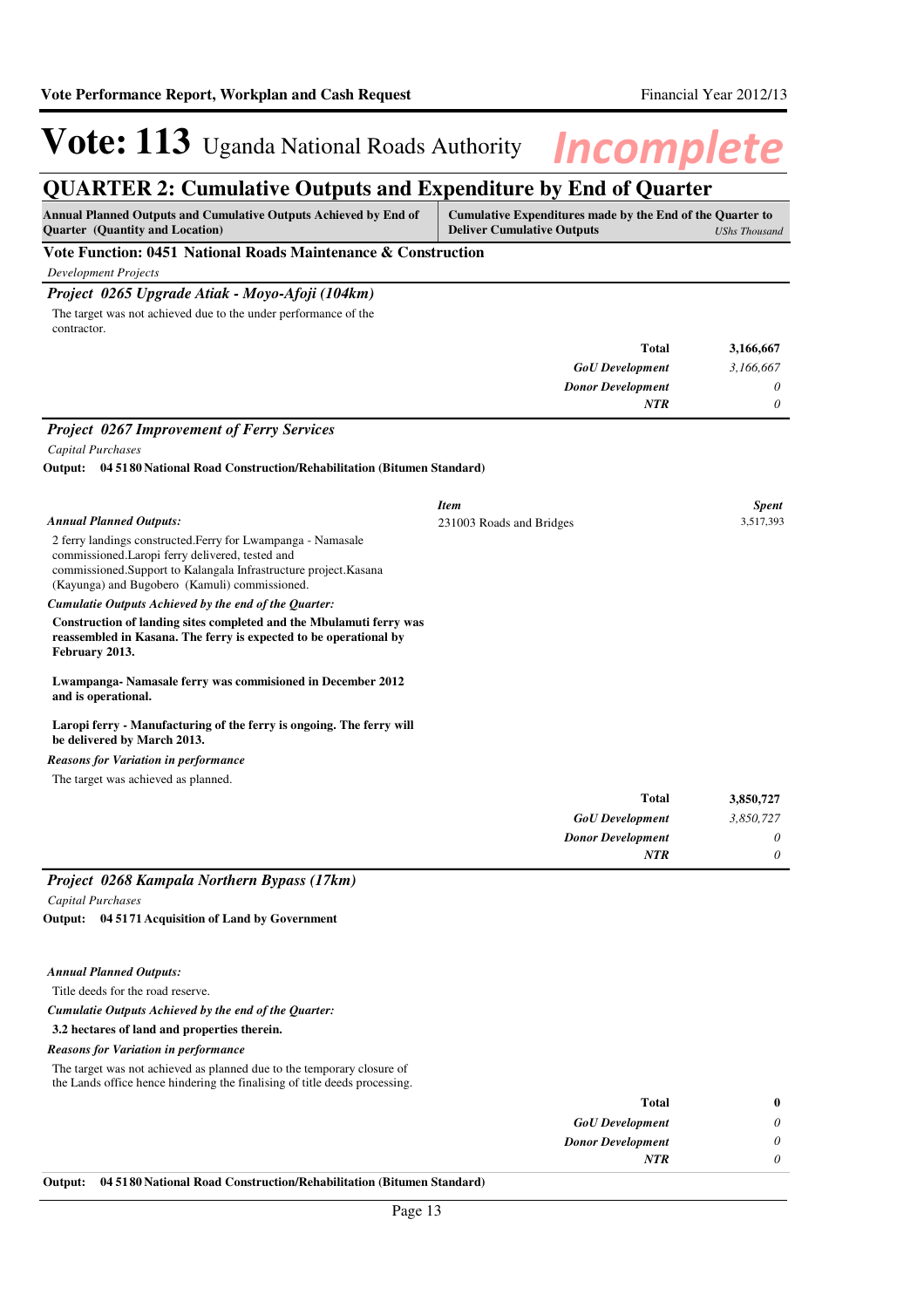### **QUARTER 2: Cumulative Outputs and Expenditure by End of Quarter**

| <b>Ouarter</b> (Quantity and Location)<br><b>Deliver Cumulative Outputs</b> |               |
|-----------------------------------------------------------------------------|---------------|
|                                                                             | UShs Thousand |

### **Vote Function: 0451 National Roads Maintenance & Construction**

*Development Projects*

*Project 0268 Kampala Northern Bypass (17km)*

#### *Annual Planned Outputs:*

#### Contractor and Consultant Procured.5% of works completed.

*Cumulatie Outputs Achieved by the end of the Quarter:*

#### **The financing agreement between EIB and GoU is awaiting Parliamentary approval of the loan. Preparartion of Bidding/ Tender documents is ongoing.**

#### *Reasons for Variation in performance*

The target was not achieved as planned because of delayed approval of the loan by Parliament

|          | <b>Total</b>             |
|----------|--------------------------|
| 0        | <b>GoU</b> Development   |
| $\theta$ | <b>Donor Development</b> |
|          | <b>NTR</b>               |
|          |                          |

*Project 0278 Upgrade Kabale - Kisoro - Bunagana/ Kyanika (98km)*

*Capital Purchases*

**04 5171 Acquisition of Land by Government Output:**

#### *Annual Planned Outputs:*

2 hectares of land and properties therein procured.

*Cumulatie Outputs Achieved by the end of the Quarter:*

**97% of land and property was compesated.The report covering additional land take and injurious affection cases was approved by Chief Government Value. The consultant is expected to commence the verification for payment by February 2013.**

### *Reasons for Variation in performance*

The target was not achieved as planned due to delayed approval by the Chief Government Valuer.

| 66,667 | <b>Total</b>             |
|--------|--------------------------|
| 66,667 | <b>GoU</b> Development   |
| 0      | <b>Donor Development</b> |
| 0      | <b>NTR</b>               |
|        |                          |

**04 5180 National Road Construction/Rehabilitation (Bitumen Standard) Output:**

|                                                                                                                                          | <b>Item</b>                                     | <b>Spent</b> |
|------------------------------------------------------------------------------------------------------------------------------------------|-------------------------------------------------|--------------|
| <b>Annual Planned Outputs:</b>                                                                                                           | 231003 Roads and Bridges                        | 15.466.667   |
| 10% of the works completed. Issue of completion Certificate                                                                              | 281504 Monitoring, Supervision and Appraisal of | 164,000      |
| Cumulatie Outputs Achieved by the end of the Ouarter:                                                                                    | Capital Works                                   |              |
| 10% of road woks were completed bringing the cummulative<br>progress to 100%. The project is currently under Defects Liability<br>Period |                                                 |              |
| <b>Reasons for Variation in performance</b>                                                                                              |                                                 |              |
| The target was achieved.                                                                                                                 |                                                 |              |
|                                                                                                                                          | <b>Total</b>                                    | 15,630,667   |
|                                                                                                                                          | <b>GoU</b> Development                          | 15.630.667   |

*Donor Development*

*NTR*

*0 0*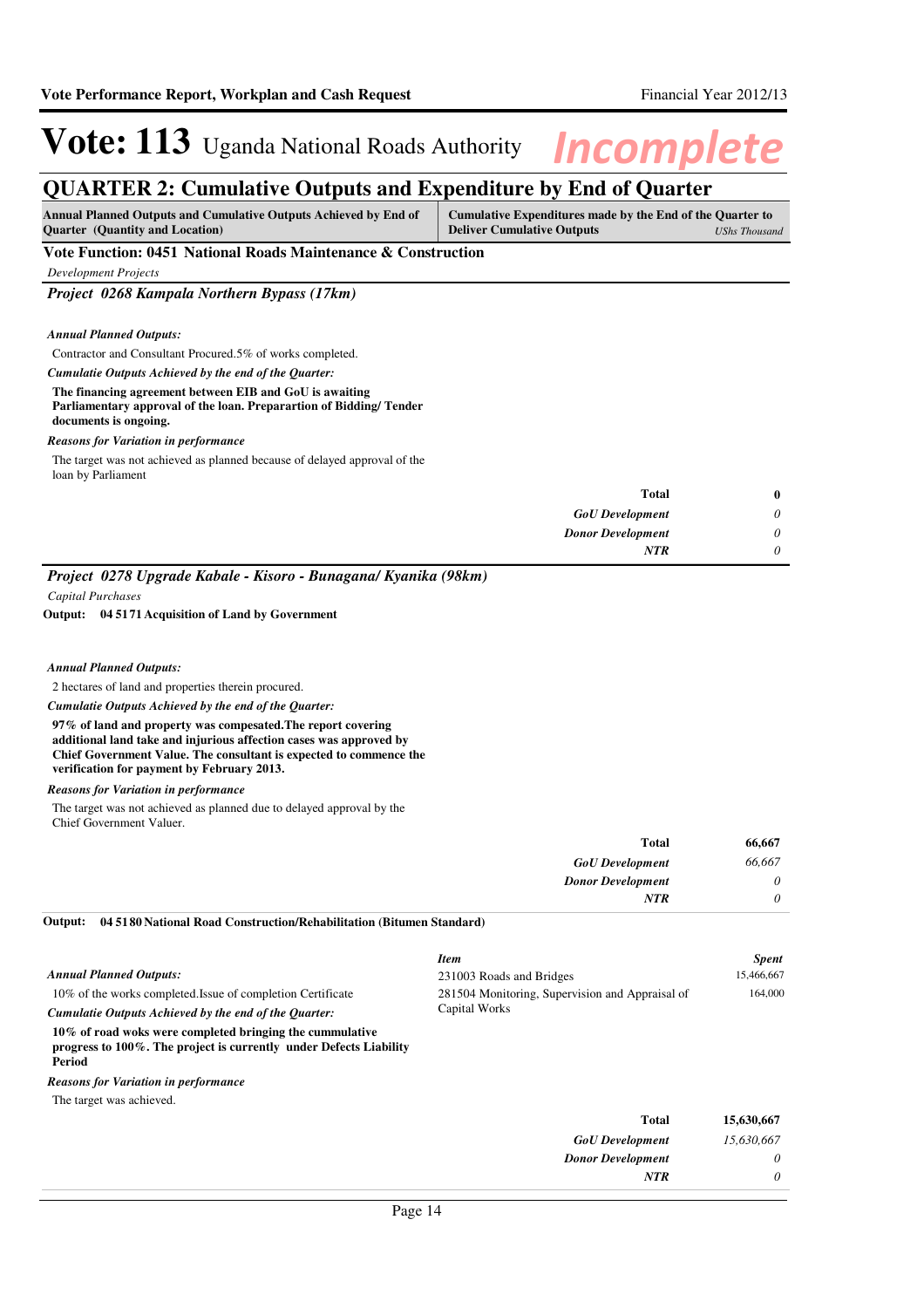### **QUARTER 2: Cumulative Outputs and Expenditure by End of Quarter**

| $\frac{1}{2}$ . $\frac{1}{2}$ . $\frac{1}{2}$<br>Annual Planned Outputs and Cumulative Outputs Achieved by End of<br>Quarter (Quantity and Location) | YWW WIIW LII<br>Cumulative Expenditures made by the End of the Quarter to<br><b>Deliver Cumulative Outputs</b><br><b>UShs Thousand</b> |              |
|------------------------------------------------------------------------------------------------------------------------------------------------------|----------------------------------------------------------------------------------------------------------------------------------------|--------------|
| Vote Function: 0451 National Roads Maintenance & Construction                                                                                        |                                                                                                                                        |              |
| <b>Development Projects</b>                                                                                                                          |                                                                                                                                        |              |
| Project 0285 Upgrade Matugga - Semuto - Kapeeka (41km)                                                                                               |                                                                                                                                        |              |
| <b>Capital Purchases</b>                                                                                                                             |                                                                                                                                        |              |
| Output: 04 51 80 National Road Construction/Rehabilitation (Bitumen Standard)                                                                        |                                                                                                                                        |              |
|                                                                                                                                                      | <b>Item</b>                                                                                                                            | <b>Spent</b> |
| <b>Annual Planned Outputs:</b>                                                                                                                       | 231003 Roads and Bridges                                                                                                               | 2,000,000    |
| Performance of different road pavement materials monitored.                                                                                          |                                                                                                                                        |              |
| Cumulatie Outputs Achieved by the end of the Quarter:                                                                                                |                                                                                                                                        |              |
| Pavement performance monitoring carried out.                                                                                                         |                                                                                                                                        |              |
| <b>Reasons for Variation in performance</b>                                                                                                          |                                                                                                                                        |              |
| The target was achieved as planned.                                                                                                                  |                                                                                                                                        |              |
|                                                                                                                                                      | Total                                                                                                                                  | 2,000,000    |
|                                                                                                                                                      | <b>GoU</b> Development                                                                                                                 | 2,000,000    |
|                                                                                                                                                      | <b>Donor Development</b>                                                                                                               | 0            |
|                                                                                                                                                      | NTR                                                                                                                                    | 0            |
| <b>Project 0294 External Audit Services</b>                                                                                                          |                                                                                                                                        |              |
| <b>Outputs Provided</b>                                                                                                                              |                                                                                                                                        |              |
| Output: 04 51 01 Monitoring and Capacity Building Support                                                                                            |                                                                                                                                        |              |
|                                                                                                                                                      |                                                                                                                                        |              |
|                                                                                                                                                      | <b>Item</b>                                                                                                                            | <b>Spent</b> |
| <b>Annual Planned Outputs:</b>                                                                                                                       | 225001 Consultancy Services- Short-term                                                                                                | 760,000      |
| Technical Audit of ongoing road development and maintenance projects.                                                                                |                                                                                                                                        |              |
| Cumulatie Outputs Achieved by the end of the Quarter:                                                                                                |                                                                                                                                        |              |
| Technical audits for Busega-Mityana road did not commence<br>because the Consultant turned down the offer. The launching of a                        |                                                                                                                                        |              |
| new procurement process was scheduled to commence in January                                                                                         |                                                                                                                                        |              |
| 2013.                                                                                                                                                |                                                                                                                                        |              |
| <b>Reasons for Variation in performance</b>                                                                                                          |                                                                                                                                        |              |
| The target was not achieved as planned because the best evaluated<br>consultant turned down the offer.                                               |                                                                                                                                        |              |
|                                                                                                                                                      | <b>Total</b>                                                                                                                           | 760,000      |
|                                                                                                                                                      | <b>GoU</b> Development                                                                                                                 | 760,000      |
|                                                                                                                                                      | <b>Donor Development</b>                                                                                                               | 0            |
|                                                                                                                                                      | NTR                                                                                                                                    | 0            |
| 04 51 02 UNRA Support Services<br>Output:                                                                                                            |                                                                                                                                        |              |
| <b>Annual Planned Outputs:</b>                                                                                                                       |                                                                                                                                        |              |
| Audits for the FY 2011/12 conducted. Technical Assistance (TA) to<br>strengthen the Internal Audit function procured.                                |                                                                                                                                        |              |
| Cumulatie Outputs Achieved by the end of the Quarter:                                                                                                |                                                                                                                                        |              |
| -Audit for the FY 2011/12 was conducted.                                                                                                             |                                                                                                                                        |              |

**-Procurement of consultancy services for supporting UNRA's Internal Audit function is ongoing. No objection was secured from World Bank on the Technical evaluations report. The Financial evaluation is ongoing.**

### *Reasons for Variation in performance*

The target was not achieved as planned due to procurement delays.

**Total 0**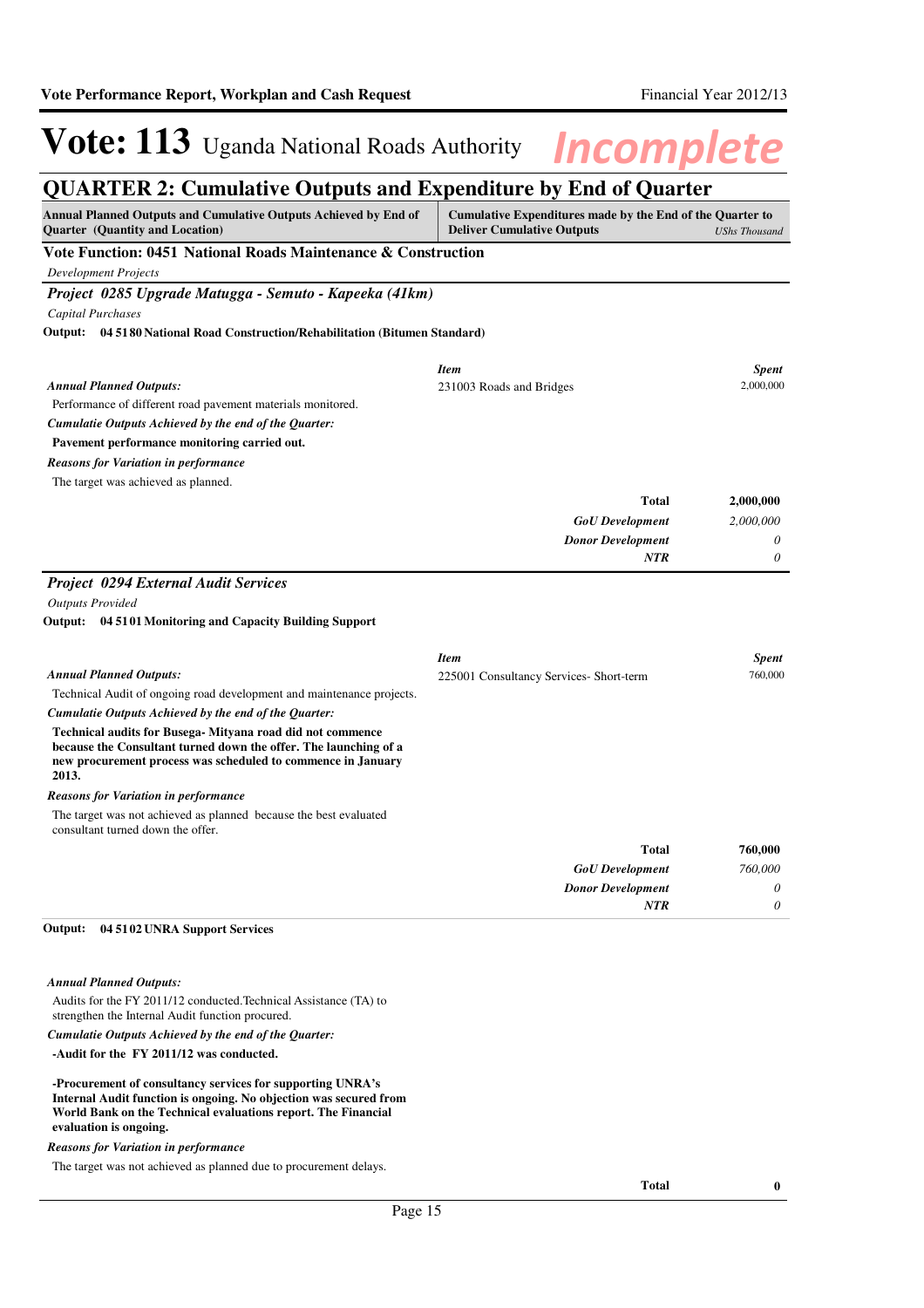### **QUARTER 2: Cumulative Outputs and Expenditure by End of Quarter**

| Annual Planned Outputs and Cumulative Outputs Achieved by End of<br><b>Quarter</b> (Quantity and Location)                                                                               | Cumulative Expenditures made by the End of the Quarter to<br><b>Deliver Cumulative Outputs</b> | <b>UShs Thousand</b>    |
|------------------------------------------------------------------------------------------------------------------------------------------------------------------------------------------|------------------------------------------------------------------------------------------------|-------------------------|
| Vote Function: 0451 National Roads Maintenance & Construction                                                                                                                            |                                                                                                |                         |
| <b>Development Projects</b>                                                                                                                                                              |                                                                                                |                         |
| <b>Project 0294 External Audit Services</b>                                                                                                                                              |                                                                                                |                         |
|                                                                                                                                                                                          | <b>GoU</b> Development                                                                         | 0                       |
|                                                                                                                                                                                          | <b>Donor Development</b>                                                                       | 0                       |
|                                                                                                                                                                                          | NTR                                                                                            | 0                       |
| Project 0295 Upgrade Kampala -Gayaza- Zirobwe (44.3km)                                                                                                                                   |                                                                                                |                         |
| Capital Purchases                                                                                                                                                                        |                                                                                                |                         |
| Output: 04 51 80 National Road Construction/Rehabilitation (Bitumen Standard)                                                                                                            |                                                                                                |                         |
|                                                                                                                                                                                          | <b>Item</b>                                                                                    | <b>Spent</b>            |
| <b>Annual Planned Outputs:</b>                                                                                                                                                           | 231003 Roads and Bridges                                                                       | 8,000,000               |
| Defect Liability Period Certificate Issued to the Contractor. Finalise<br>the design review for Gayaza - Zirobwe (25km)                                                                  |                                                                                                |                         |
| Cumulatie Outputs Achieved by the end of the Quarter:                                                                                                                                    |                                                                                                |                         |
| -Kampala- Gayaza- Zirobwe; Defects identified were repaired.                                                                                                                             |                                                                                                |                         |
| -Zirobwe- Wobulenzi; -Procurement of design services for Zirobwe -<br>Wobulenzi (24km) is ongoing. The technical Evaluation report was<br>submitted to Contracts Committee for approval. |                                                                                                |                         |
| <b>Reasons for Variation in performance</b>                                                                                                                                              |                                                                                                |                         |
| The target was achieved as planned.                                                                                                                                                      |                                                                                                |                         |
|                                                                                                                                                                                          | <b>Total</b>                                                                                   | 8,333,333               |
|                                                                                                                                                                                          | <b>GoU</b> Development                                                                         | 8,333,333               |
|                                                                                                                                                                                          | <b>Donor Development</b>                                                                       | 0                       |
|                                                                                                                                                                                          | <b>NTR</b>                                                                                     | 0                       |
| Project 0298 Accident black spots on Jinja - Kampala                                                                                                                                     |                                                                                                |                         |
| <b>Outputs Provided</b>                                                                                                                                                                  |                                                                                                |                         |
| Output: 04 51 02 UNRA Support Services                                                                                                                                                   |                                                                                                |                         |
|                                                                                                                                                                                          | <b>Item</b>                                                                                    |                         |
| <b>Annual Planned Outputs:</b>                                                                                                                                                           | 221002 Workshops and Seminars                                                                  | <b>Spent</b><br>125,000 |
| Road Safety awareness campaigns conducted Draft Strategy and<br>Action Plan for Road Safety                                                                                              |                                                                                                |                         |
| Cumulatie Outputs Achieved by the end of the Quarter:                                                                                                                                    |                                                                                                |                         |
| No activity was implemented during the quarter because funds were<br>not released.                                                                                                       |                                                                                                |                         |
| <b>Reasons for Variation in performance</b>                                                                                                                                              |                                                                                                |                         |
| No activity was implemented during the quarter because funds were not<br>released.                                                                                                       |                                                                                                |                         |
|                                                                                                                                                                                          | <b>Total</b>                                                                                   | 125,000                 |
|                                                                                                                                                                                          | <b>GoU</b> Development                                                                         | 125,000                 |
|                                                                                                                                                                                          | <b>Donor Development</b>                                                                       | 0                       |
|                                                                                                                                                                                          | NTR                                                                                            | 0                       |

### *Project 0315 Reconstruct Masaka - Mbarara (154km)*

*Capital Purchases*

**Output: 04 5180 National Road Construction/Rehabilitation (Bitumen Standard)**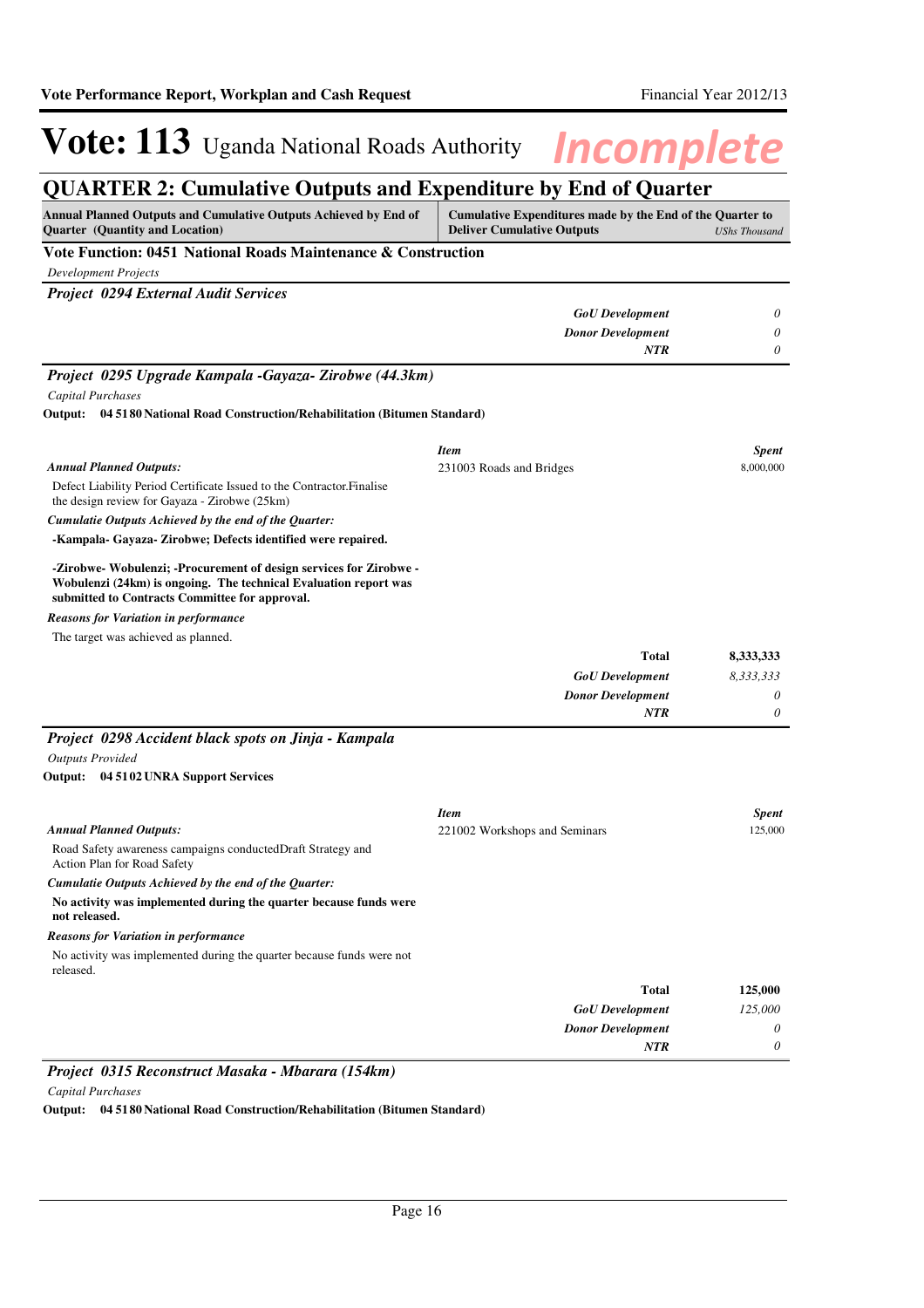### **QUARTER 2: Cumulative Outputs and Expenditure by End of Quarter**

| Annual Planned Outputs and Cumulative Outputs Achieved by End of<br><b>Quarter</b> (Quantity and Location)                                                                                                                  | Cumulative Expenditures made by the End of the Quarter to<br><b>Deliver Cumulative Outputs</b> | <b>UShs Thousand</b> |
|-----------------------------------------------------------------------------------------------------------------------------------------------------------------------------------------------------------------------------|------------------------------------------------------------------------------------------------|----------------------|
| Vote Function: 0451 National Roads Maintenance & Construction                                                                                                                                                               |                                                                                                |                      |
| <b>Development Projects</b>                                                                                                                                                                                                 |                                                                                                |                      |
| Project 0315 Reconstruct Masaka - Mbarara (154km)                                                                                                                                                                           |                                                                                                |                      |
|                                                                                                                                                                                                                             |                                                                                                |                      |
| <b>Annual Planned Outputs:</b>                                                                                                                                                                                              |                                                                                                |                      |
| 5% of the works completed. Completion certificate issued.                                                                                                                                                                   |                                                                                                |                      |
| Cumulatie Outputs Achieved by the end of the Quarter:                                                                                                                                                                       |                                                                                                |                      |
| 5% of road works were completed out of the annual target of 5%.<br>This brings the cummulative progress to 100%. The road was<br>substantially completed in August 2012 and it is now under the defect<br>liability period. |                                                                                                |                      |
| <b>Reasons for Variation in performance</b>                                                                                                                                                                                 |                                                                                                |                      |
| The target was achieved as planned.                                                                                                                                                                                         |                                                                                                |                      |
|                                                                                                                                                                                                                             | <b>Total</b>                                                                                   | $\bf{0}$             |
|                                                                                                                                                                                                                             | <b>GoU</b> Development                                                                         | 0                    |
|                                                                                                                                                                                                                             | <b>Donor Development</b>                                                                       | 0                    |
|                                                                                                                                                                                                                             | <b>NTR</b>                                                                                     | 0                    |
| Project 0321 Upgrade Fort Portal - Budibugyo - Lamia (104km)                                                                                                                                                                |                                                                                                |                      |
| Capital Purchases                                                                                                                                                                                                           |                                                                                                |                      |
| Output: 04 5171 Acquisition of Land by Government                                                                                                                                                                           |                                                                                                |                      |
|                                                                                                                                                                                                                             |                                                                                                |                      |
|                                                                                                                                                                                                                             | <b>Item</b>                                                                                    | <b>Spent</b>         |
| <b>Annual Planned Outputs:</b>                                                                                                                                                                                              | 311101 Land                                                                                    | 74,945               |
| 5 Hectres of land and properties therein procured                                                                                                                                                                           |                                                                                                |                      |
| Cumulatie Outputs Achieved by the end of the Quarter:                                                                                                                                                                       |                                                                                                |                      |
| 3.5 hectares of land and properties therein were acquired out of the<br>annual target of 5 hectares.                                                                                                                        |                                                                                                |                      |
| <b>Reasons for Variation in performance</b>                                                                                                                                                                                 |                                                                                                |                      |
| The target was achieved as planned.                                                                                                                                                                                         |                                                                                                |                      |
|                                                                                                                                                                                                                             | <b>Total</b>                                                                                   | 74,945               |
|                                                                                                                                                                                                                             | <b>GoU</b> Development                                                                         | 74,945               |
|                                                                                                                                                                                                                             | <b>Donor Development</b>                                                                       | 0                    |
|                                                                                                                                                                                                                             | <b>NTR</b>                                                                                     | 0                    |
| Output:<br>04 5180 National Road Construction/Rehabilitation (Bitumen Standard)                                                                                                                                             |                                                                                                |                      |
|                                                                                                                                                                                                                             | <b>Item</b>                                                                                    | <b>Spent</b>         |
| <b>Annual Planned Outputs:</b>                                                                                                                                                                                              | 231003 Roads and Bridges                                                                       | 8,876,333            |
| 30% of the works completed.                                                                                                                                                                                                 |                                                                                                |                      |
| Cumulatie Outputs Achieved by the end of the Quarter:                                                                                                                                                                       |                                                                                                |                      |
| 16.9% of roads works were completed out of the annual target of<br>30%. The cummulative progress since the project start was $77.9\%$ .                                                                                     |                                                                                                |                      |
| <b>Reasons for Variation in performance</b>                                                                                                                                                                                 |                                                                                                |                      |
| The target was achieved.                                                                                                                                                                                                    |                                                                                                |                      |
|                                                                                                                                                                                                                             | <b>Total</b>                                                                                   | 9,043,000            |
|                                                                                                                                                                                                                             | <b>GoU</b> Development                                                                         | 9,043,000            |
|                                                                                                                                                                                                                             | <b>Donor Development</b>                                                                       | 0                    |
|                                                                                                                                                                                                                             | NTR                                                                                            | 0                    |

*Project 0954 Design Muyembe-Moroto - Kotido (290km)*

*Capital Purchases*

**Output: 04 5171 Acquisition of Land by Government**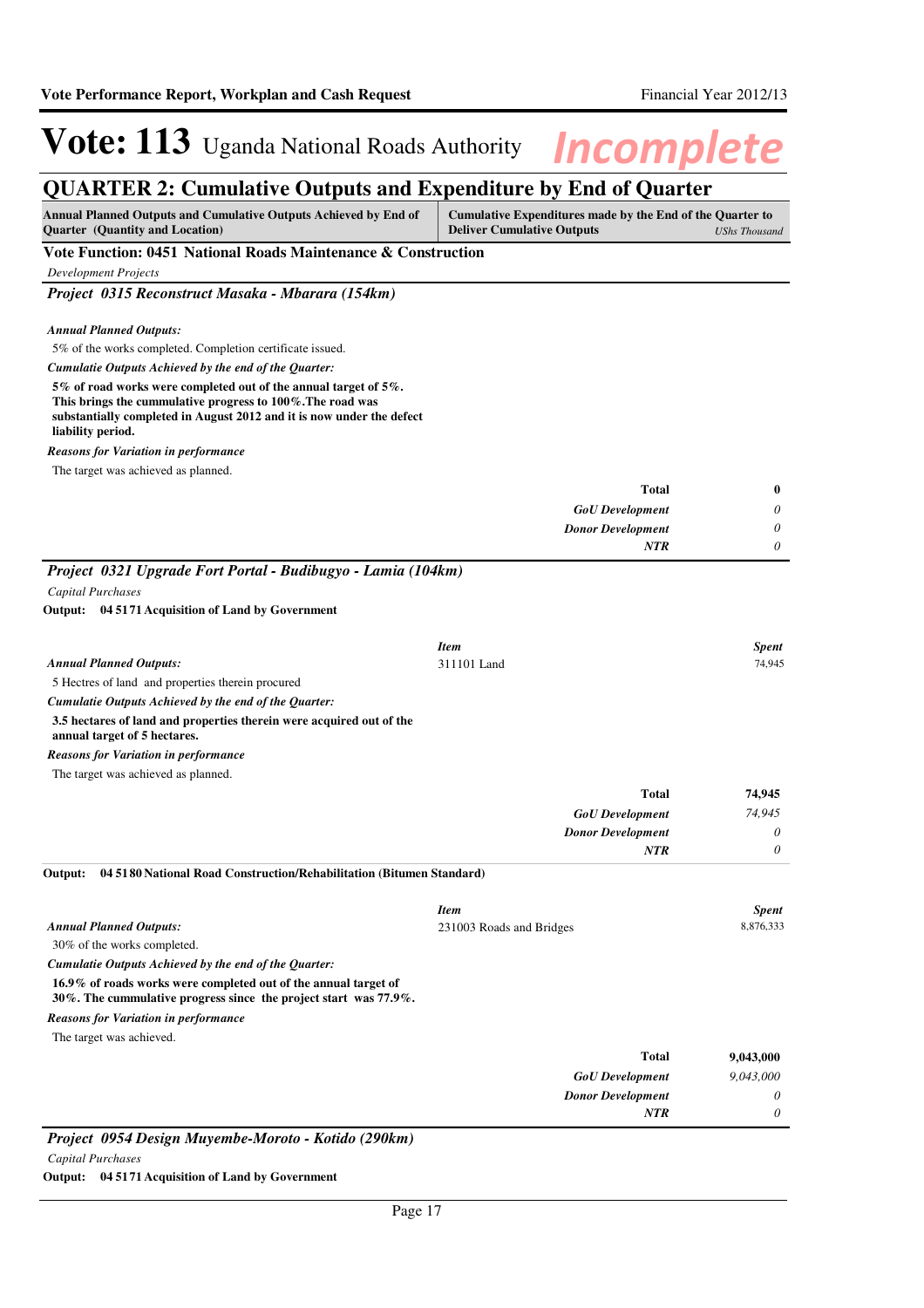## **QUARTER 2: Cumulative Outputs and Expenditure by End of Quarter**

| Annual Planned Outputs and Cumulative Outputs Achieved by End of<br>Quarter (Quantity and Location)                                     | Cumulative Expenditures made by the End of the Quarter to<br><b>Deliver Cumulative Outputs</b> | <b>UShs Thousand</b> |
|-----------------------------------------------------------------------------------------------------------------------------------------|------------------------------------------------------------------------------------------------|----------------------|
| Vote Function: 0451 National Roads Maintenance & Construction                                                                           |                                                                                                |                      |
| <b>Development Projects</b>                                                                                                             |                                                                                                |                      |
| Project 0954 Design Muyembe-Moroto - Kotido (290km)                                                                                     |                                                                                                |                      |
|                                                                                                                                         |                                                                                                |                      |
| <b>Annual Planned Outputs:</b>                                                                                                          |                                                                                                |                      |
| 10 hectares (including property) procured                                                                                               |                                                                                                |                      |
| Cumulatie Outputs Achieved by the end of the Quarter:                                                                                   |                                                                                                |                      |
| The Consultant is mobilizing to commence verification and payment.<br>Verification for payment is expected to commence in January 2013. |                                                                                                |                      |
| <b>Reasons for Variation in performance</b>                                                                                             |                                                                                                |                      |
| The target was not achieved due to slow Consultant's performance.                                                                       |                                                                                                |                      |
|                                                                                                                                         | <b>Total</b>                                                                                   | 0                    |
|                                                                                                                                         | <b>GoU</b> Development                                                                         | 0                    |
|                                                                                                                                         | <b>Donor Development</b>                                                                       | 0                    |
|                                                                                                                                         | <b>NTR</b>                                                                                     | 0                    |
| Output:<br>04 51 80 National Road Construction/Rehabilitation (Bitumen Standard)                                                        |                                                                                                |                      |
|                                                                                                                                         |                                                                                                |                      |
|                                                                                                                                         | <b>Item</b>                                                                                    | <b>Spent</b>         |
| <b>Annual Planned Outputs:</b>                                                                                                          | 231003 Roads and Bridges                                                                       | 31,500,000           |
| 5% of works completed.                                                                                                                  |                                                                                                |                      |
| Cumulatie Outputs Achieved by the end of the Quarter:                                                                                   |                                                                                                |                      |
| Contract was signed and commenced in December 2012.                                                                                     |                                                                                                |                      |
| <b>Reasons for Variation in performance</b>                                                                                             |                                                                                                |                      |
| The target was not achieved as planned because the contractor delayed to<br>submit an acceptable advance payment guarantee              |                                                                                                |                      |
|                                                                                                                                         | <b>Total</b>                                                                                   | 31,500,000           |
|                                                                                                                                         | <b>GoU</b> Development                                                                         | 31,500,000           |
|                                                                                                                                         | <b>Donor Development</b>                                                                       | 0                    |
|                                                                                                                                         | NTR                                                                                            | 0                    |
| Project 0955 Upgrade Nyakahita-Ibanda-Fort Portal (208km)                                                                               |                                                                                                |                      |
| Capital Purchases                                                                                                                       |                                                                                                |                      |
| Output: 04 5171 Acquisition of Land by Government                                                                                       |                                                                                                |                      |
|                                                                                                                                         |                                                                                                |                      |
|                                                                                                                                         | <b>Item</b>                                                                                    | <b>Spent</b>         |
| <b>Annual Planned Outputs:</b>                                                                                                          | 311101 Land                                                                                    | 473,120              |
| 40 hectares of land including properties procured.                                                                                      |                                                                                                |                      |
| Cumulatie Outputs Achieved by the end of the Quarter:<br>29 hectares of land and property therein acquired out of the annual            |                                                                                                |                      |
| target of 40 hectares.                                                                                                                  |                                                                                                |                      |
| <b>Reasons for Variation in performance</b>                                                                                             |                                                                                                |                      |
| The target was achieved as planned.                                                                                                     |                                                                                                |                      |
|                                                                                                                                         | <b>Total</b>                                                                                   | 473,120              |
|                                                                                                                                         | <b>GoU</b> Development                                                                         | 473,120              |
|                                                                                                                                         | <b>Donor Development</b>                                                                       | 0                    |
|                                                                                                                                         | NTR                                                                                            | $\theta$             |

**Output: 04 5180 National Road Construction/Rehabilitation (Bitumen Standard)**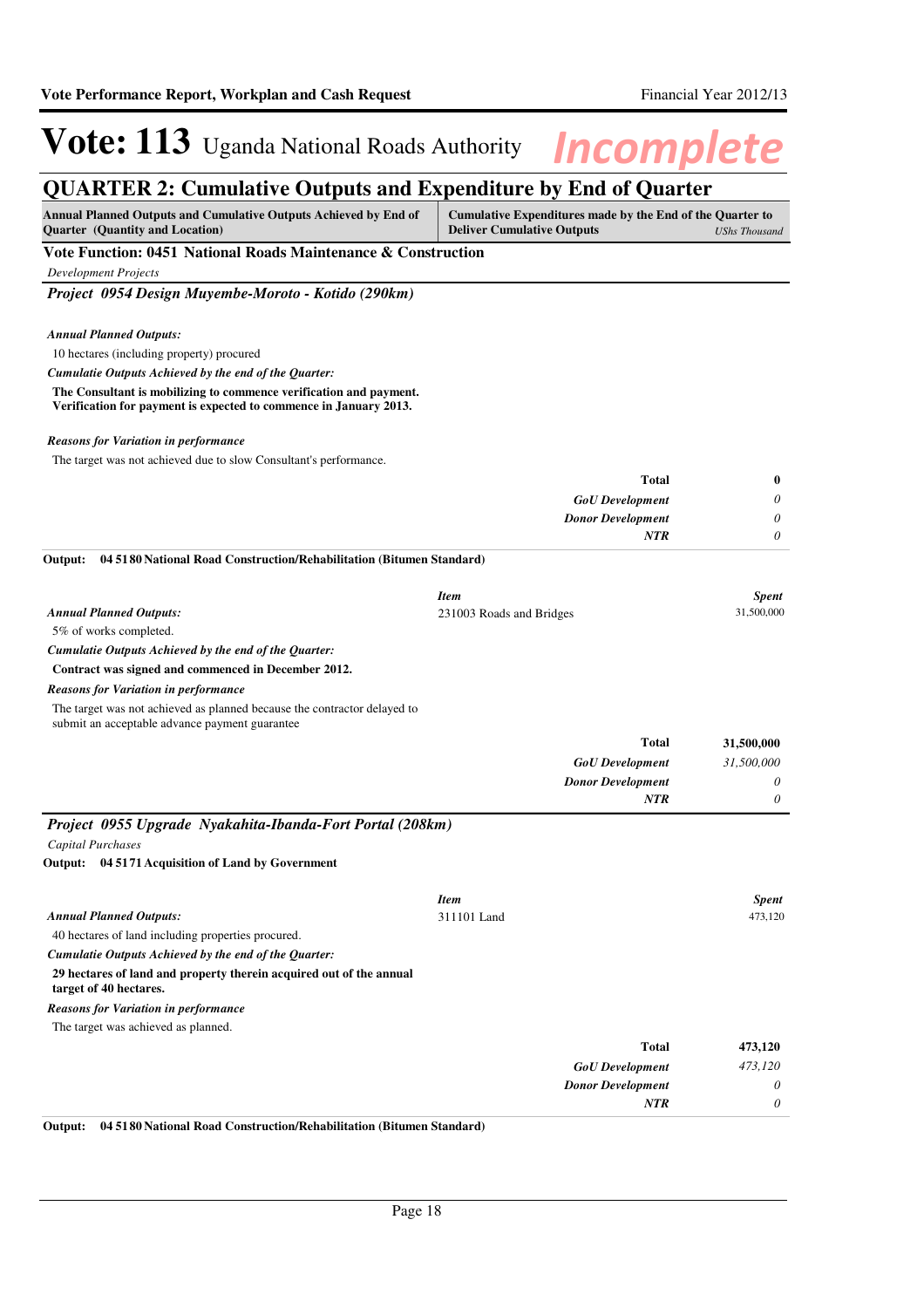## **QUARTER 2: Cumulative Outputs and Expenditure by End of Quarter**

| Annual Planned Outputs and Cumulative Outputs Achieved by End of<br><b>Ouarter</b> (Ouantity and Location)                                                                               | Cumulative Expenditures made by the End of the Quarter to<br><b>Deliver Cumulative Outputs</b><br>UShs Thousand |              |
|------------------------------------------------------------------------------------------------------------------------------------------------------------------------------------------|-----------------------------------------------------------------------------------------------------------------|--------------|
| Vote Function: 0451 National Roads Maintenance & Construction                                                                                                                            |                                                                                                                 |              |
| <b>Development Projects</b>                                                                                                                                                              |                                                                                                                 |              |
| Project 0955 Upgrade Nyakahita-Ibanda-Fort Portal (208km)                                                                                                                                |                                                                                                                 |              |
|                                                                                                                                                                                          | <b>Item</b>                                                                                                     | <b>Spent</b> |
| <b>Annual Planned Outputs:</b>                                                                                                                                                           | 231003 Roads and Bridges                                                                                        | 10,833,333   |
| Nyakahita-Kazo: 35% of roadworks completed.Kazo-Kamwenge: 30%<br>roadworks completed. Kamwenge - Fort Portal : contractor procured<br>and mobilisation completed.                        | 281504 Monitoring, Supervision and Appraisal of<br>Capital Works                                                | 166,667      |
| Cumulatie Outputs Achieved by the end of the Quarter:                                                                                                                                    |                                                                                                                 |              |
| Nyakahita-Kazo; The progress by the end of the quarter was 24.8%<br>of works completed out of the annual target of $35\%$ . Cummulative<br>progress since the project start was $93\%$ . |                                                                                                                 |              |
| Kazo-Kamwenge; 14.7% of road works were completed by the end<br>of quarter 2 out of the annual target of $30\%$ . The cummulative<br>progress since the project start was $40.7\%$ .     |                                                                                                                 |              |
| Kamwenge-Fort Portal; Evaluation of bids was completed. Due<br>diligence on the best evaluated bidder is ongoing.                                                                        |                                                                                                                 |              |
| <b>Reasons for Variation in performance</b>                                                                                                                                              |                                                                                                                 |              |
| The target was not achieved because the World Bank delayed to give a no<br>objection to award the contract.                                                                              |                                                                                                                 |              |
|                                                                                                                                                                                          | Total                                                                                                           | 11,000,000   |
|                                                                                                                                                                                          | <b>GoU</b> Development                                                                                          | 11,000,000   |
|                                                                                                                                                                                          | <b>Donor Development</b>                                                                                        | 0            |
|                                                                                                                                                                                          | NTR                                                                                                             | 0            |
| Project 0956 National paved road maintenace backlog (200km)                                                                                                                              |                                                                                                                 |              |
| Capital Purchases                                                                                                                                                                        |                                                                                                                 |              |
| 04 51 80 National Road Construction/Rehabilitation (Bitumen Standard)<br>Output:                                                                                                         |                                                                                                                 |              |
| <b>Annual Planned Outputs:</b>                                                                                                                                                           |                                                                                                                 |              |
| Paying the balance of Retention                                                                                                                                                          |                                                                                                                 |              |
| Cumulatie Outputs Achieved by the end of the Quarter:                                                                                                                                    |                                                                                                                 |              |
| Paid the outstanding debt for supervision services                                                                                                                                       |                                                                                                                 |              |
| <b>Reasons for Variation in performance</b>                                                                                                                                              |                                                                                                                 |              |
| The target was achieved as planned.                                                                                                                                                      |                                                                                                                 |              |
|                                                                                                                                                                                          | <b>Total</b>                                                                                                    | $\bf{0}$     |
|                                                                                                                                                                                          | <b>GoU</b> Development                                                                                          | 0            |
|                                                                                                                                                                                          | <b>Donor Development</b>                                                                                        | 0            |
|                                                                                                                                                                                          | <b>NTR</b>                                                                                                      | 0            |
| Project 0957 Design the New Nile Bridge at Jinja                                                                                                                                         |                                                                                                                 |              |
| <b>Capital Purchases</b>                                                                                                                                                                 |                                                                                                                 |              |

**04 5171 Acquisition of Land by Government Output:**

| <b>Annual Planned Outputs:</b>                                             |
|----------------------------------------------------------------------------|
| 1 hectare of land procured.                                                |
| Cumulatie Outputs Achieved by the end of the Ouarter:                      |
| There was no land acquired during the first half of the Financial<br>Year. |
| <b>Reasons for Variation in performance</b>                                |
| The target was not achieved because of the need to wait for the            |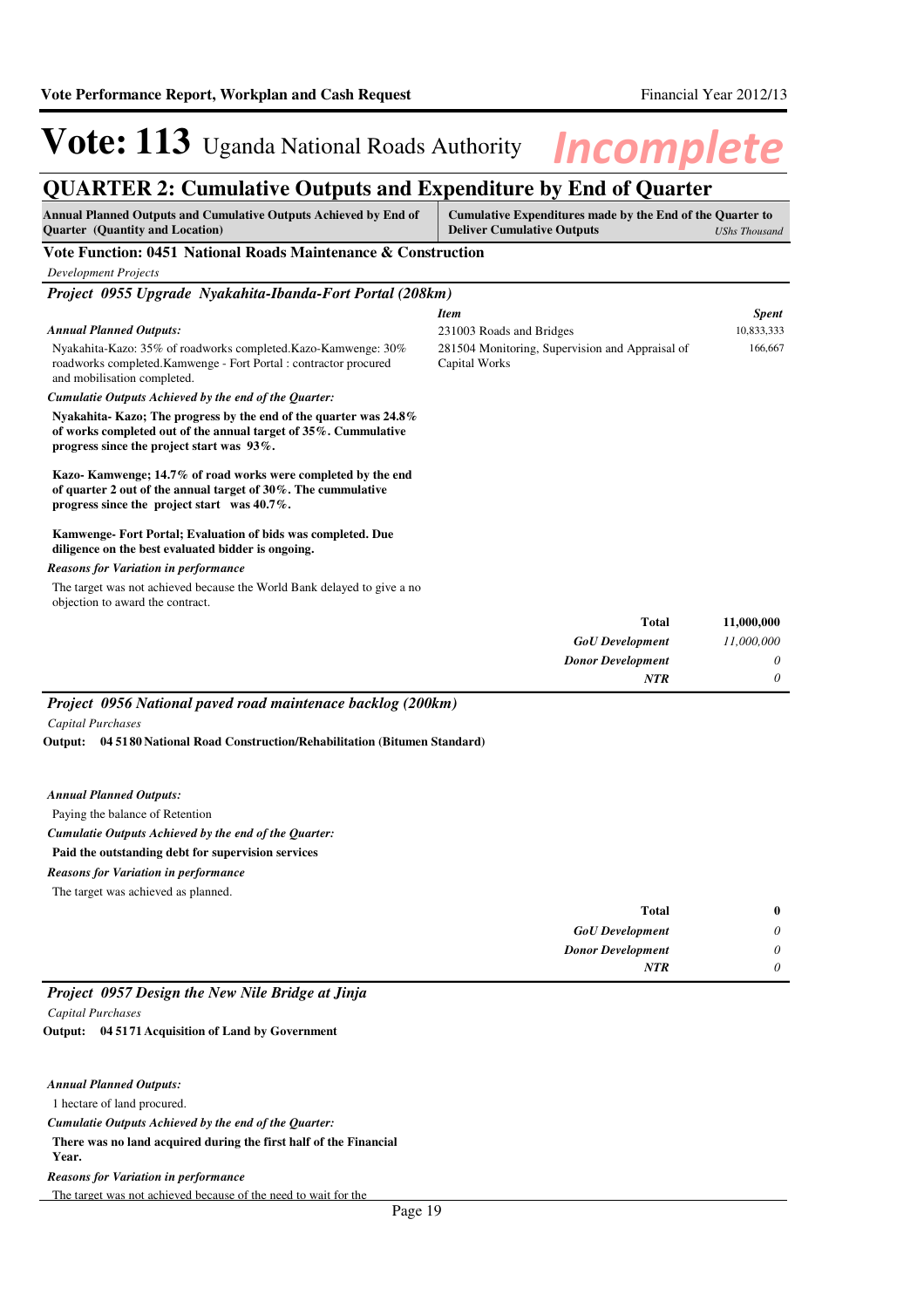### **QUARTER 2: Cumulative Outputs and Expenditure by End of Quarter**

| Annual Planned Outputs and Cumulative Outputs Achieved by End of<br><b>Quarter</b> (Quantity and Location)                                                       | Cumulative Expenditures made by the End of the Quarter to<br><b>Deliver Cumulative Outputs</b> | <b>UShs Thousand</b> |
|------------------------------------------------------------------------------------------------------------------------------------------------------------------|------------------------------------------------------------------------------------------------|----------------------|
| Vote Function: 0451 National Roads Maintenance & Construction                                                                                                    |                                                                                                |                      |
| <b>Development Projects</b>                                                                                                                                      |                                                                                                |                      |
| Project 0957 Design the New Nile Bridge at Jinja                                                                                                                 |                                                                                                |                      |
| completion of the detailed design review before valuation can be carried<br>out.                                                                                 |                                                                                                |                      |
|                                                                                                                                                                  | <b>Total</b>                                                                                   | $\bf{0}$             |
|                                                                                                                                                                  | <b>GoU</b> Development                                                                         | 0                    |
|                                                                                                                                                                  | <b>Donor Development</b>                                                                       | 0                    |
|                                                                                                                                                                  | <b>NTR</b>                                                                                     | $\theta$             |
| Output:<br>04 5174 Major Bridges                                                                                                                                 |                                                                                                |                      |
|                                                                                                                                                                  | <b>Item</b>                                                                                    | <b>Spent</b>         |
| <b>Annual Planned Outputs:</b>                                                                                                                                   | 231003 Roads and Bridges                                                                       | 4,000,000            |
| Contractor and supervision consultant procured. Contractor fully<br>mobilised.5% of the works completed.                                                         |                                                                                                |                      |
| Cumulatie Outputs Achieved by the end of the Quarter:                                                                                                            |                                                                                                |                      |
| The Contractors were prequalified. Works bids were invited in<br>October 2012 and are expected to be submitted in Febraury 2013.                                 |                                                                                                |                      |
| Proposals for supervision consultants were received, evaluated and<br>negotiations held. Contract award and signing is expected Feb 2013<br>after JICA approval. |                                                                                                |                      |
| <b>Reasons for Variation in performance</b>                                                                                                                      |                                                                                                |                      |
| The target was achieved as planned.                                                                                                                              |                                                                                                |                      |
|                                                                                                                                                                  | <b>Total</b>                                                                                   | 4,000,000            |
|                                                                                                                                                                  | <b>GoU</b> Development                                                                         | 4,000,000            |
|                                                                                                                                                                  | <b>Donor Development</b>                                                                       | 0                    |
|                                                                                                                                                                  | NTR                                                                                            | 0                    |

### *Project 1031 Upgrade Gulu - Atiak - Bibia/ Nimule (104km) Capital Purchases*

**04 5171 Acquisition of Land by Government Output:**

#### *Annual Planned Outputs:*

Gulu- Atiak: 10 hectares of land and properties therein procured.Atiak-Nimule: 10 hectares of land and properties therein procured.

### *Cumulatie Outputs Achieved by the end of the Quarter:*

### **45.33hectares of land and properties therein were acquired.**

### *Reasons for Variation in performance*

The achievement was above the target because the contractor needed the site.

| 241,889 | <b>Total</b>             |
|---------|--------------------------|
| 241,889 | <b>GoU</b> Development   |
|         | <b>Donor Development</b> |
|         | <b>NTR</b>               |
|         |                          |

**Output: 04 5180 National Road Construction/Rehabilitation (Bitumen Standard)**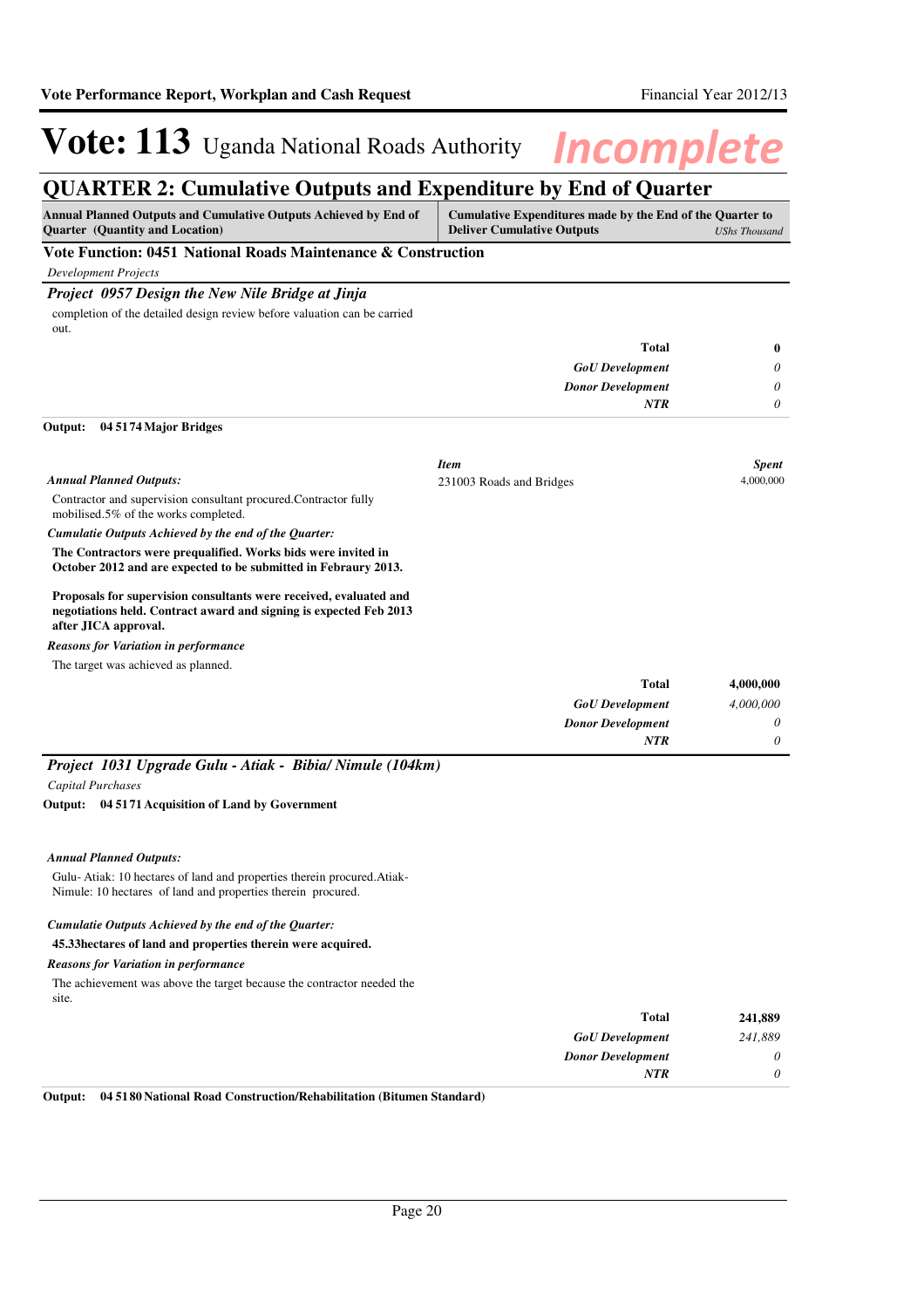## **QUARTER 2: Cumulative Outputs and Expenditure by End of Quarter**

| <b>Annual Planned Outputs and Cumulative Outputs Achieved by End of</b><br><b>Quarter</b> (Quantity and Location)           | Cumulative Expenditures made by the End of the Quarter to<br><b>Deliver Cumulative Outputs</b><br><b>UShs Thousand</b> |                          |              |
|-----------------------------------------------------------------------------------------------------------------------------|------------------------------------------------------------------------------------------------------------------------|--------------------------|--------------|
| Vote Function: 0451 National Roads Maintenance & Construction                                                               |                                                                                                                        |                          |              |
| <b>Development Projects</b>                                                                                                 |                                                                                                                        |                          |              |
| Project 1031 Upgrade Gulu - Atiak - Bibia/ Nimule (104km)                                                                   |                                                                                                                        |                          |              |
| <b>Annual Planned Outputs:</b>                                                                                              |                                                                                                                        |                          |              |
| Gulu-Atiak: 20% of road works completed.Atiak-Nimule:Contractor<br>and supervision consultant procured and fully mobilised. |                                                                                                                        |                          |              |
| Cumulatie Outputs Achieved by the end of the Quarter:                                                                       |                                                                                                                        |                          |              |
| Gulu-Atiak; 8.92% of road works were completed out of the annual<br>target of $20\%$ .                                      |                                                                                                                        |                          |              |
| Atiak-Nimule; Evaluations were completed and the works contract<br>was signed in January 2013.                              |                                                                                                                        |                          |              |
| <b>Reasons for Variation in performance</b>                                                                                 |                                                                                                                        |                          |              |
| The target for Gulu-Atiak was not achieved because errors in survey data<br>which delayed execution of works.               |                                                                                                                        |                          |              |
|                                                                                                                             |                                                                                                                        | <b>Total</b>             | $\bf{0}$     |
|                                                                                                                             |                                                                                                                        | <b>GoU</b> Development   | 0            |
|                                                                                                                             |                                                                                                                        | <b>Donor Development</b> | 0            |
|                                                                                                                             |                                                                                                                        | <b>NTR</b>               | 0            |
| Project 1032 Upgrade Vurra - Arua - Koboko - Oraba (92km)                                                                   |                                                                                                                        |                          |              |
| Capital Purchases                                                                                                           |                                                                                                                        |                          |              |
| Output: 04 5171 Acquisition of Land by Government                                                                           |                                                                                                                        |                          |              |
|                                                                                                                             |                                                                                                                        |                          |              |
|                                                                                                                             | <b>Item</b>                                                                                                            |                          | <b>Spent</b> |
| <b>Annual Planned Outputs:</b>                                                                                              | 311101 Land                                                                                                            |                          | 1,722,902    |
| 100 hectares of land including properties therein procured.                                                                 |                                                                                                                        |                          |              |
| Cumulatie Outputs Achieved by the end of the Quarter:                                                                       |                                                                                                                        |                          |              |
| 137.85 hectares of land and properties therein were acquired out of<br>the annual target of 100 hectares.                   |                                                                                                                        |                          |              |
| <b>Reasons for Variation in performance</b>                                                                                 |                                                                                                                        |                          |              |
| The achievement was above target because the contractor needed the site.                                                    |                                                                                                                        |                          |              |
|                                                                                                                             |                                                                                                                        | <b>Total</b>             | 1,722,902    |
|                                                                                                                             |                                                                                                                        | <b>GoU</b> Development   | 1,722,902    |
|                                                                                                                             |                                                                                                                        | <b>Donor Development</b> | 0            |
|                                                                                                                             |                                                                                                                        | <b>NTR</b>               | $\theta$     |

**04 5180 National Road Construction/Rehabilitation (Bitumen Standard) Output:**

*Annual Planned Outputs:*

30% of road works completed.

*Cumulatie Outputs Achieved by the end of the Quarter:*

**9.81% of road works were completed by the end of quarter 2 out of the annual target of 30%. This brings the cummulative progress since the project start to 13.87%.**

#### *Reasons for Variation in performance*

The target was not achieved because of delayed approval of the quarry by NEMA.

|                               | <b>Total</b>             |  |
|-------------------------------|--------------------------|--|
|                               | <b>GoU</b> Development   |  |
|                               | <b>Donor Development</b> |  |
|                               | <b>3 7/27.23</b>         |  |
| $\mathbf{D} \quad \mathbf{A}$ |                          |  |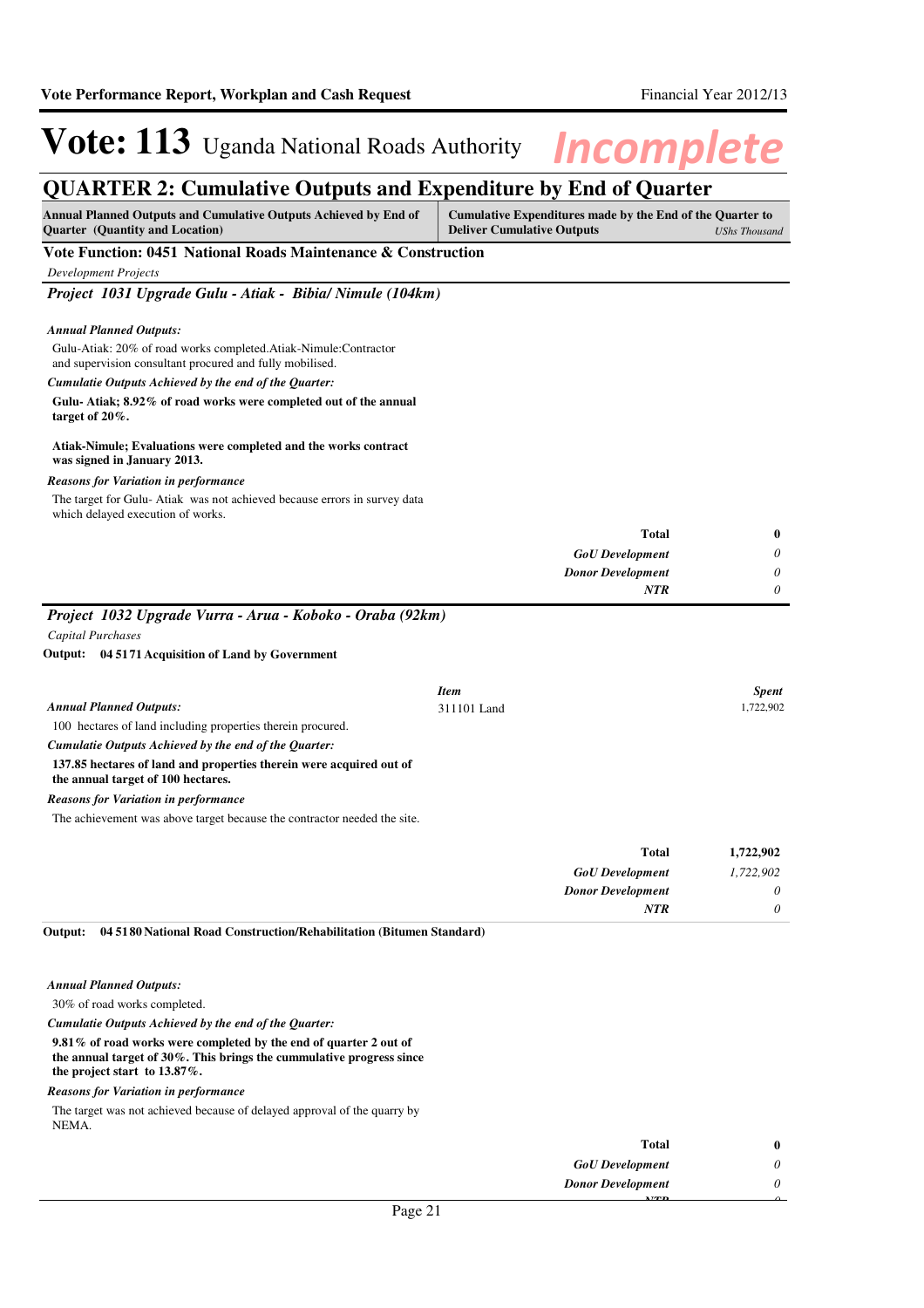*0*

*NTR*

# **Vote: 113** Uganda National Roads Authority **Incomplete**

### **QUARTER 2: Cumulative Outputs and Expenditure by End of Quarter**

| Annual Planned Outputs and Cumulative Outputs Achieved by End of<br><b>Quarter</b> (Quantity and Location)                                   | Cumulative Expenditures made by the End of the Quarter to<br><b>Deliver Cumulative Outputs</b><br><b>UShs Thousand</b> |            |
|----------------------------------------------------------------------------------------------------------------------------------------------|------------------------------------------------------------------------------------------------------------------------|------------|
| Vote Function: 0451 National Roads Maintenance & Construction                                                                                |                                                                                                                        |            |
| <b>Development Projects</b>                                                                                                                  |                                                                                                                        |            |
| Project 1032 Upgrade Vurra - Arua - Koboko - Oraba (92km)                                                                                    |                                                                                                                        |            |
| Project 1033 Design Hoima - Kaiso -Tonya (85km)                                                                                              |                                                                                                                        |            |
| Capital Purchases                                                                                                                            |                                                                                                                        |            |
| Output: 04 5171 Acquisition of Land by Government                                                                                            |                                                                                                                        |            |
| <b>Annual Planned Outputs:</b>                                                                                                               |                                                                                                                        |            |
| 40 hectares of land and properties therein procured.                                                                                         |                                                                                                                        |            |
| Cumulatie Outputs Achieved by the end of the Quarter:                                                                                        |                                                                                                                        |            |
| 92.08 hectares of land and properties therein were acquired out of<br>the annual target of 40 hectares.                                      |                                                                                                                        |            |
| <b>Reasons for Variation in performance</b>                                                                                                  |                                                                                                                        |            |
| The Achievement was above the target because the contractor needed the<br>site.                                                              |                                                                                                                        |            |
|                                                                                                                                              | Total                                                                                                                  | $\bf{0}$   |
|                                                                                                                                              | <b>GoU</b> Development                                                                                                 | 0          |
|                                                                                                                                              | <b>Donor Development</b>                                                                                               | 0          |
|                                                                                                                                              | NTR                                                                                                                    | 0          |
| 04 51 80 National Road Construction/Rehabilitation (Bitumen Standard)<br>Output:                                                             |                                                                                                                        |            |
|                                                                                                                                              | <b>Item</b>                                                                                                            | Spent      |
| <b>Annual Planned Outputs:</b>                                                                                                               | 231003 Roads and Bridges                                                                                               | 27,000,000 |
| 20% of road works completed.                                                                                                                 | 281504 Monitoring, Supervision and Appraisal of                                                                        | 333,333    |
| Cumulatie Outputs Achieved by the end of the Quarter:                                                                                        | Capital Works                                                                                                          |            |
| 10.15% of the road works were completed out of the annual target of<br>20%. The cummulative progress since the project start was $10.15\%$ . |                                                                                                                        |            |
| <b>Reasons for Variation in performance</b>                                                                                                  |                                                                                                                        |            |
| The target was achieved.                                                                                                                     |                                                                                                                        |            |
|                                                                                                                                              | <b>Total</b>                                                                                                           | 27,333,333 |
|                                                                                                                                              | <b>GoU</b> Development                                                                                                 | 27,333,333 |
|                                                                                                                                              | <b>Donor Development</b>                                                                                               | $\theta$   |

### *Project 1037 Upgrade Mbarara-Kikagata (70km)*

*Capital Purchases*

**04 5171 Acquisition of Land by Government Output:**

#### *Annual Planned Outputs:*

80 hectares of land and properties therein procured **97.26hectares of land and properties therein were acquired were acquired out of the annual target of 80 hectares.** *Cumulatie Outputs Achieved by the end of the Quarter:*

*Reasons for Variation in performance*

| Achievement was above target. |  |  |  |
|-------------------------------|--|--|--|
|-------------------------------|--|--|--|

| 1,333,333 | <b>Total</b>                   |
|-----------|--------------------------------|
| 1,333,333 | <b>GoU</b> Development         |
| 0         | <b>Donor Development</b>       |
|           | NTR                            |
|           | __<br>$\overline{\phantom{a}}$ |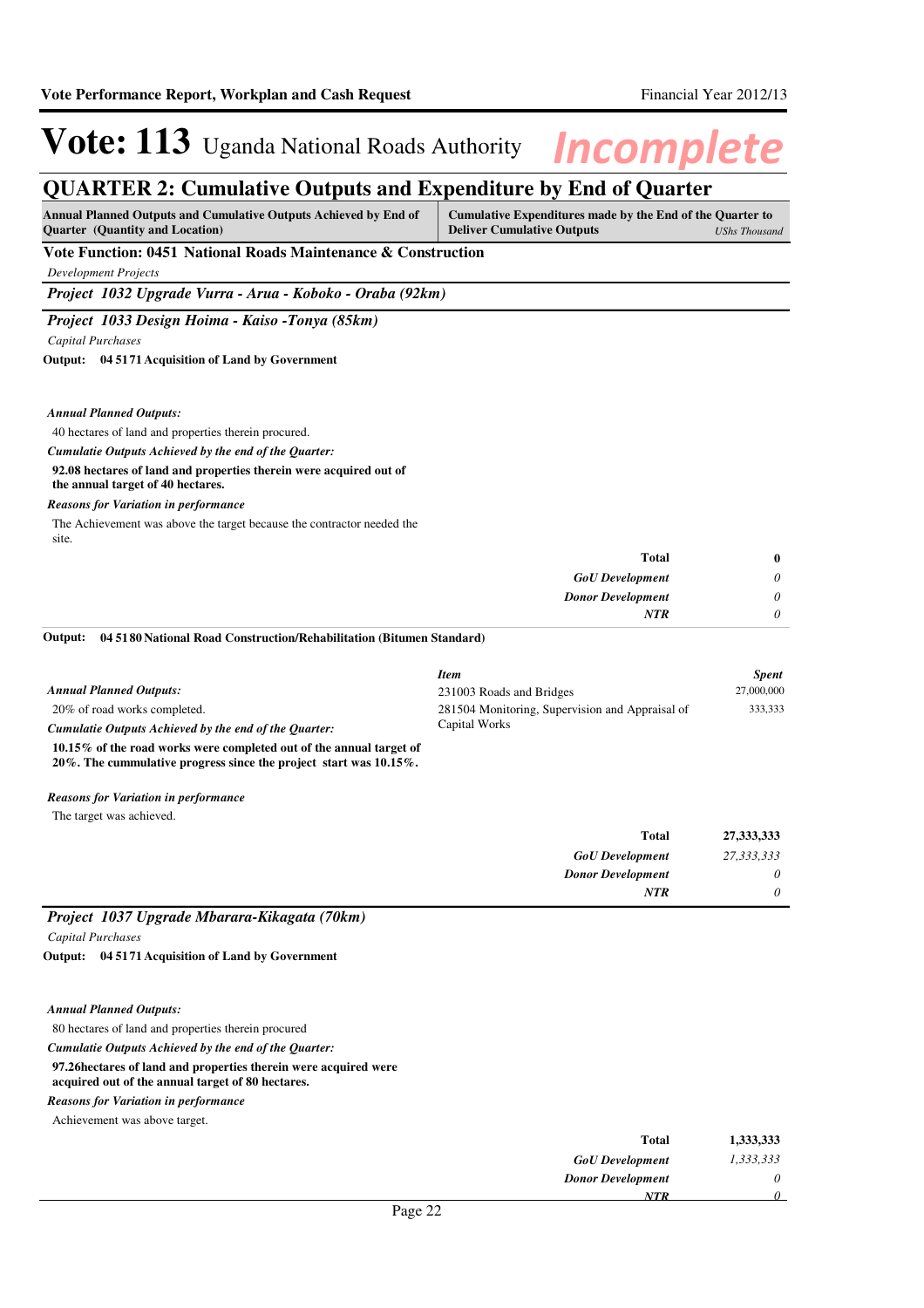## **QUARTER 2: Cumulative Outputs and Expenditure by End of Quarter**

| $\frac{1}{2}$<br>PWW WILL LIS<br>Annual Planned Outputs and Cumulative Outputs Achieved by End of<br>Quarter (Quantity and Location)                      | $\lambda$<br><b>LARG VI</b><br>Cumulative Expenditures made by the End of the Quarter to<br><b>Deliver Cumulative Outputs</b><br><b>UShs Thousand</b> |              |  |
|-----------------------------------------------------------------------------------------------------------------------------------------------------------|-------------------------------------------------------------------------------------------------------------------------------------------------------|--------------|--|
| Vote Function: 0451 National Roads Maintenance & Construction                                                                                             |                                                                                                                                                       |              |  |
| <b>Development Projects</b>                                                                                                                               |                                                                                                                                                       |              |  |
| Project 1037 Upgrade Mbarara-Kikagata (70km)                                                                                                              |                                                                                                                                                       |              |  |
| 04 51 80 National Road Construction/Rehabilitation (Bitumen Standard)<br>Output:                                                                          |                                                                                                                                                       |              |  |
|                                                                                                                                                           |                                                                                                                                                       |              |  |
|                                                                                                                                                           | <b>Item</b>                                                                                                                                           | <b>Spent</b> |  |
| <b>Annual Planned Outputs:</b>                                                                                                                            | 231003 Roads and Bridges                                                                                                                              | 30,000,000   |  |
| 30% of Works completed                                                                                                                                    |                                                                                                                                                       |              |  |
| Cumulatie Outputs Achieved by the end of the Quarter:                                                                                                     |                                                                                                                                                       |              |  |
| 25% of road works were completed out of the annual target of 30%.<br>The cummulative progress since project start was 40.4%.                              |                                                                                                                                                       |              |  |
| <b>Reasons for Variation in performance</b>                                                                                                               |                                                                                                                                                       |              |  |
| The achievement was above target and project is on schedule.                                                                                              |                                                                                                                                                       |              |  |
|                                                                                                                                                           | <b>Total</b>                                                                                                                                          | 30, 333, 333 |  |
|                                                                                                                                                           | <b>GoU</b> Development                                                                                                                                | 30,333,333   |  |
|                                                                                                                                                           | <b>Donor Development</b>                                                                                                                              | 0            |  |
|                                                                                                                                                           | NTR                                                                                                                                                   | 0            |  |
| Project 1038 Design Ntungamo-Mirama Hills (37km)<br>Capital Purchases<br>04 51 80 National Road Construction/Rehabilitation (Bitumen Standard)<br>Output: |                                                                                                                                                       |              |  |
|                                                                                                                                                           | <b>Item</b>                                                                                                                                           | <b>Spent</b> |  |
| <b>Annual Planned Outputs:</b>                                                                                                                            | 231003 Roads and Bridges                                                                                                                              | 2,000,000    |  |
| 5% of Works completed                                                                                                                                     |                                                                                                                                                       |              |  |
| Cumulatie Outputs Achieved by the end of the Quarter:                                                                                                     |                                                                                                                                                       |              |  |
| Works Bidding Documents were completed. Tendering of works<br>awaits signing of the Financing Agreement.                                                  |                                                                                                                                                       |              |  |
| <b>Reasons for Variation in performance</b>                                                                                                               |                                                                                                                                                       |              |  |
| The target was not achieved as planned because of delayed finalisation of<br>the financing agreement.                                                     |                                                                                                                                                       |              |  |
|                                                                                                                                                           | Total                                                                                                                                                 | 2,000,000    |  |
|                                                                                                                                                           | <b>GoU</b> Development                                                                                                                                | 2,000,000    |  |
|                                                                                                                                                           | <b>Donor Development</b>                                                                                                                              | 0            |  |
|                                                                                                                                                           | <b>NTR</b>                                                                                                                                            | 0            |  |
| Project 1044 Design Ishaka-Kagamba (35km)                                                                                                                 |                                                                                                                                                       |              |  |
| Capital Purchases                                                                                                                                         |                                                                                                                                                       |              |  |
| Output: 04 5171 Acquisition of Land by Government                                                                                                         |                                                                                                                                                       |              |  |
| <b>Annual Planned Outputs:</b>                                                                                                                            |                                                                                                                                                       |              |  |
| 15 hectares of land properties therein procured.                                                                                                          |                                                                                                                                                       |              |  |
| Cumulatie Outputs Achieved by the end of the Quarter:                                                                                                     |                                                                                                                                                       |              |  |
| 28.75 hectares of land and properties therein were acquired out of the                                                                                    |                                                                                                                                                       |              |  |
| annual target of 15 hectares.                                                                                                                             |                                                                                                                                                       |              |  |

*Reasons for Variation in performance*

The achievement was above the target.

| Total                    |
|--------------------------|
| <b>GoU</b> Development   |
| <b>Donor Development</b> |
| <b>NTR</b>               |
|                          |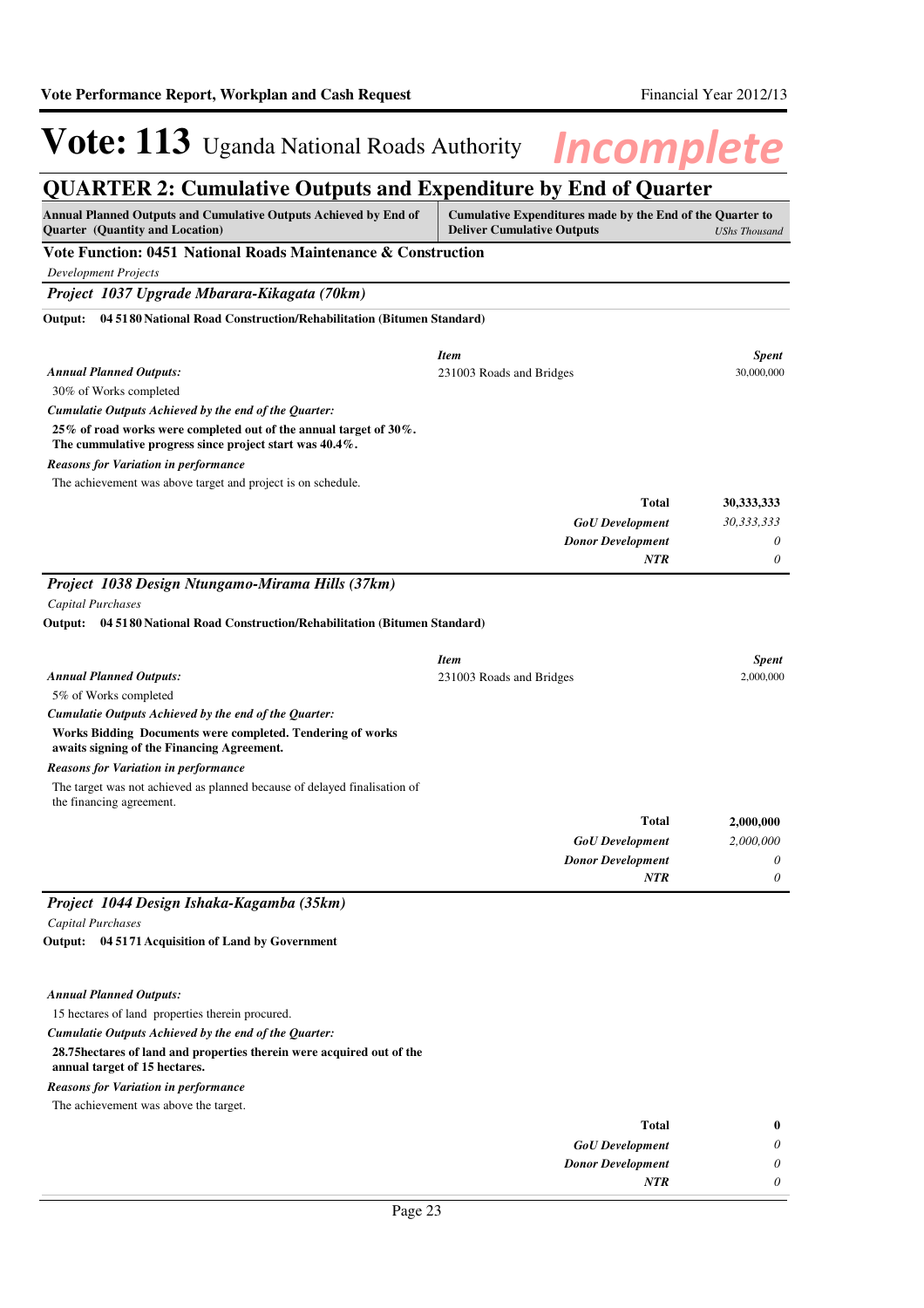### **QUARTER 2: Cumulative Outputs and Expenditure by End of Quarter**

| Annual Planned Outputs and Cumulative Outputs Achieved by End of<br>Quarter (Quantity and Location)                                             | Cumulative Expenditures made by the End of the Quarter to<br><b>Deliver Cumulative Outputs</b><br><b>UShs Thousand</b> |                           |  |
|-------------------------------------------------------------------------------------------------------------------------------------------------|------------------------------------------------------------------------------------------------------------------------|---------------------------|--|
| Vote Function: 0451 National Roads Maintenance & Construction                                                                                   |                                                                                                                        |                           |  |
| <b>Development Projects</b>                                                                                                                     |                                                                                                                        |                           |  |
| Project 1044 Design Ishaka-Kagamba (35km)                                                                                                       |                                                                                                                        |                           |  |
| Output: 04 51 80 National Road Construction/Rehabilitation (Bitumen Standard)                                                                   |                                                                                                                        |                           |  |
|                                                                                                                                                 | <b>Item</b>                                                                                                            | <b>Spent</b>              |  |
| <b>Annual Planned Outputs:</b>                                                                                                                  | 231003 Roads and Bridges                                                                                               | 11,000,000                |  |
| 15% of the works completed                                                                                                                      |                                                                                                                        |                           |  |
| Cumulatie Outputs Achieved by the end of the Quarter:                                                                                           |                                                                                                                        |                           |  |
| 4.72% of the road works were completed out of the annual target of<br>15%. The cummulative progress since project start was 10.07%.             |                                                                                                                        |                           |  |
| <b>Reasons for Variation in performance</b>                                                                                                     |                                                                                                                        |                           |  |
| The target was not achieved due to inclement weather and poor<br>mobilisation by the contractor.                                                |                                                                                                                        |                           |  |
|                                                                                                                                                 | <b>Total</b>                                                                                                           | 11,000,000                |  |
|                                                                                                                                                 | <b>GoU</b> Development                                                                                                 | 11,000,000                |  |
|                                                                                                                                                 | <b>Donor Development</b>                                                                                               | 0                         |  |
|                                                                                                                                                 | NTR                                                                                                                    | 0                         |  |
| <b>Project 1056 Transport Corridor Project</b>                                                                                                  |                                                                                                                        |                           |  |
| Capital Purchases                                                                                                                               |                                                                                                                        |                           |  |
| Output: 04 5171 Acquisition of Land by Government                                                                                               |                                                                                                                        |                           |  |
|                                                                                                                                                 |                                                                                                                        |                           |  |
| <b>Annual Planned Outputs:</b>                                                                                                                  | <b>Item</b>                                                                                                            | <b>Spent</b><br>9,333,333 |  |
| 200 hectares and properties therein procured                                                                                                    | 311101 Land                                                                                                            |                           |  |
| Cumulatie Outputs Achieved by the end of the Quarter:                                                                                           |                                                                                                                        |                           |  |
| Kampala-Masaka; 28.03 hectares of land were acquired during the                                                                                 |                                                                                                                        |                           |  |
| first half of the FY.                                                                                                                           |                                                                                                                        |                           |  |
| Busega- Mityana (57km); 5.85 hectares of land were acquired during<br>the during the first half of the FY.                                      |                                                                                                                        |                           |  |
| <b>Reasons for Variation in performance</b>                                                                                                     |                                                                                                                        |                           |  |
| The target was not achieved as planned due to under performance of the<br>Consultants.                                                          |                                                                                                                        |                           |  |
|                                                                                                                                                 | Total                                                                                                                  | 9,333,333                 |  |
|                                                                                                                                                 | <b>GoU</b> Development                                                                                                 | 9,333,333                 |  |
|                                                                                                                                                 | <b>Donor Development</b>                                                                                               | 0                         |  |
|                                                                                                                                                 | NTR                                                                                                                    | 0                         |  |
| 04 51 80 National Road Construction/Rehabilitation (Bitumen Standard)<br>Output:                                                                |                                                                                                                        |                           |  |
|                                                                                                                                                 | <b>Item</b>                                                                                                            | <b>Spent</b>              |  |
| <b>Annual Planned Outputs:</b>                                                                                                                  | 231003 Roads and Bridges                                                                                               | 201,454,693               |  |
| Reconstruction of Busega - Mityana (57) - final certificate issued to the<br>contractor. Reconstruction of Busega - Masaka (63km) road Phase I: | 281503 Engineering and Design Studies and Plans                                                                        | 2,666,667                 |  |
| Pay debtPhase II (51km) 30% of works completed. Kawempe -<br>Kafu road overlay (166km) 40% of works completed,                                  | for Capital Works<br>281504 Monitoring, Supervision and Appraisal of<br>Capital Works                                  | 9,333,333                 |  |
| Cumulatie Outputs Achieved by the end of the Quarter:                                                                                           |                                                                                                                        |                           |  |
| Reconstruction of Busega- Mityana (57km)- Road subtantially<br>completed and road is under DLP.                                                 |                                                                                                                        |                           |  |

**Reconstruction of Busega (Kampala)- Masaka (63km) Phase I- works were completed and this section is under DLP**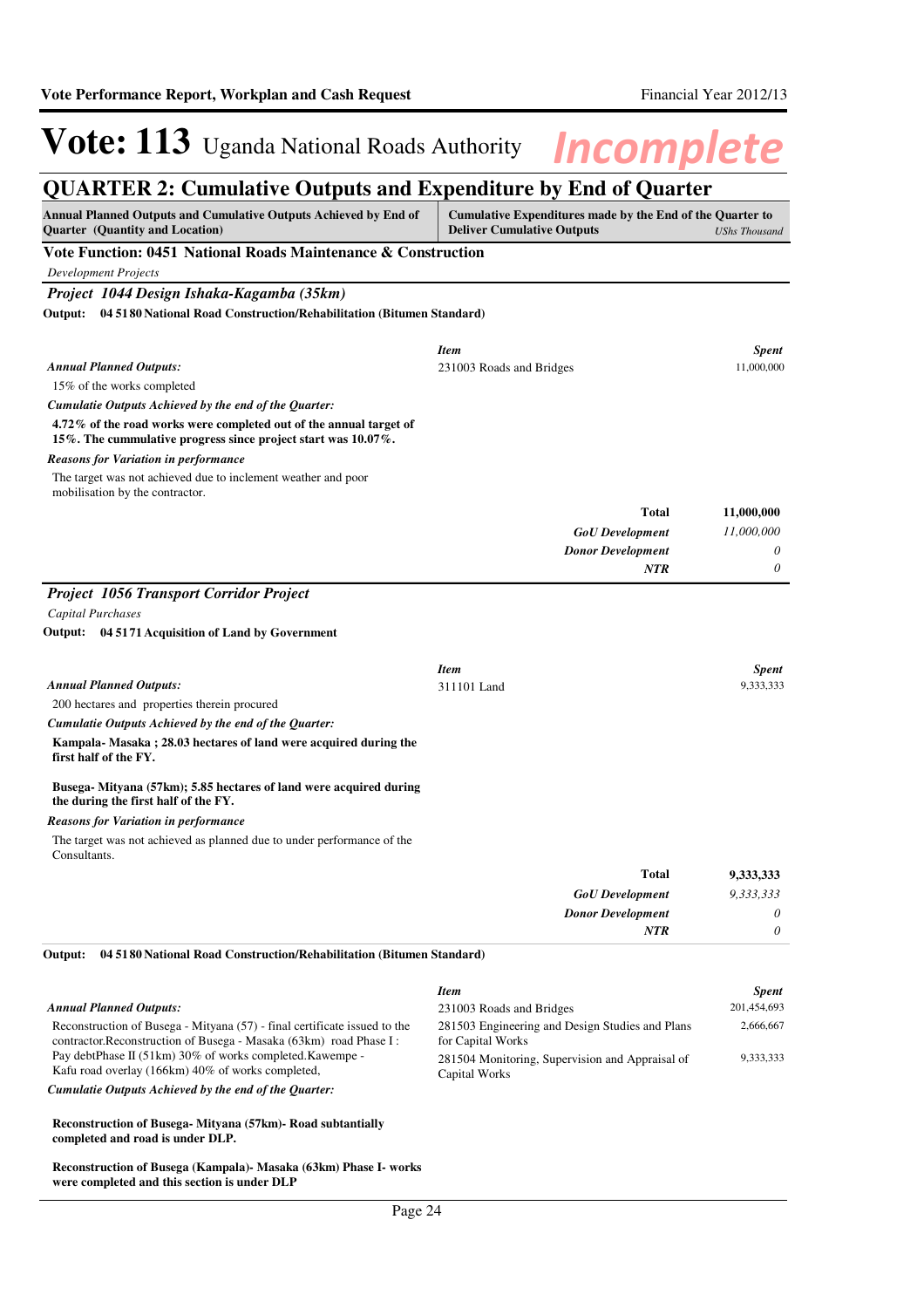### **QUARTER 2: Cumulative Outputs and Expenditure by End of Quarter**

**Annual Planned Outputs and Cumulative Outputs Achieved by End of Quarter (Quantity and Location) Cumulative Expenditures made by the End of the Quarter to Deliver Cumulative Outputs** *UShs Thousand*

**Vote Function: 0451 National Roads Maintenance & Construction**

*Development Projects*

*Project 1056 Transport Corridor Project*

**Busega - Masaka (51km) Phase II: 25.9% of works were completed out of the annual target of 30%. The cumulative progress since project start was 28.6%.**

**Tororo- Mbale (49km): 20% of the works were completed out of the annual target of 30%. Cumulative progress since the project start was 29%. 16.8km of subbase, 15km of base course and 14km of surface dressing first seal were completed.**

**Mbale- Soroti (103km): 18% of works were completed out of the annual target of 30%. The cumulative progress since project start was 26%. In terms of km, 28km of subbase, 24km of base coarse and 21km of surface dressing first seal were completed.**

 **Mukono- Jinja (52km) road: 9% of works were completed out of the annual target of 30%.**

**Jinja-Kamuli (57km) road: 20% of works were completed out of the annual target of 30%. The cumulative progress since the project start was 46%. 17.8km of asphalt concrete, 21.3km of base coarse and 21.4km of subbase were completed.**

**Kawempe- Kafu road (166km)- 12% of works were completed out of the annual target of 40%. The cumulative progress since project start was 67%. So far 92km completed out of the 166km.**

**Malaba/Busia- Bugiri (82km): 27% of works were completed out of the annual target of 30%. The cumulative progress since project was 60%. So far 45 km out of the 82 km were completed.**

**Kafu- Karuma (85km): Bidding Documents were completed, tendering to commence in January 2013.**

**Kamdini -Gulu road (65km): Bidding Documents were completed; tendering to commence in January 2013.**

**Road Design Studies Detailed designs were completed for: -Rwekunye-Apac-Lira-Kitgum-Musingo 350km -Olwiyo-Gulu-Kitgum 167.1km -Muyembe- Nakapiriprit and Moroto-Kotido 200km and Soroti-Katakwi-Moroto-Loktanyala 216.5km**

**-Detailed Design of Kampala-Mpigi Highway is ongoing and will be completed by June 2013.**

**-Kampala Northern Bypass detailed design for the dual carriageway was completed in September 2012.**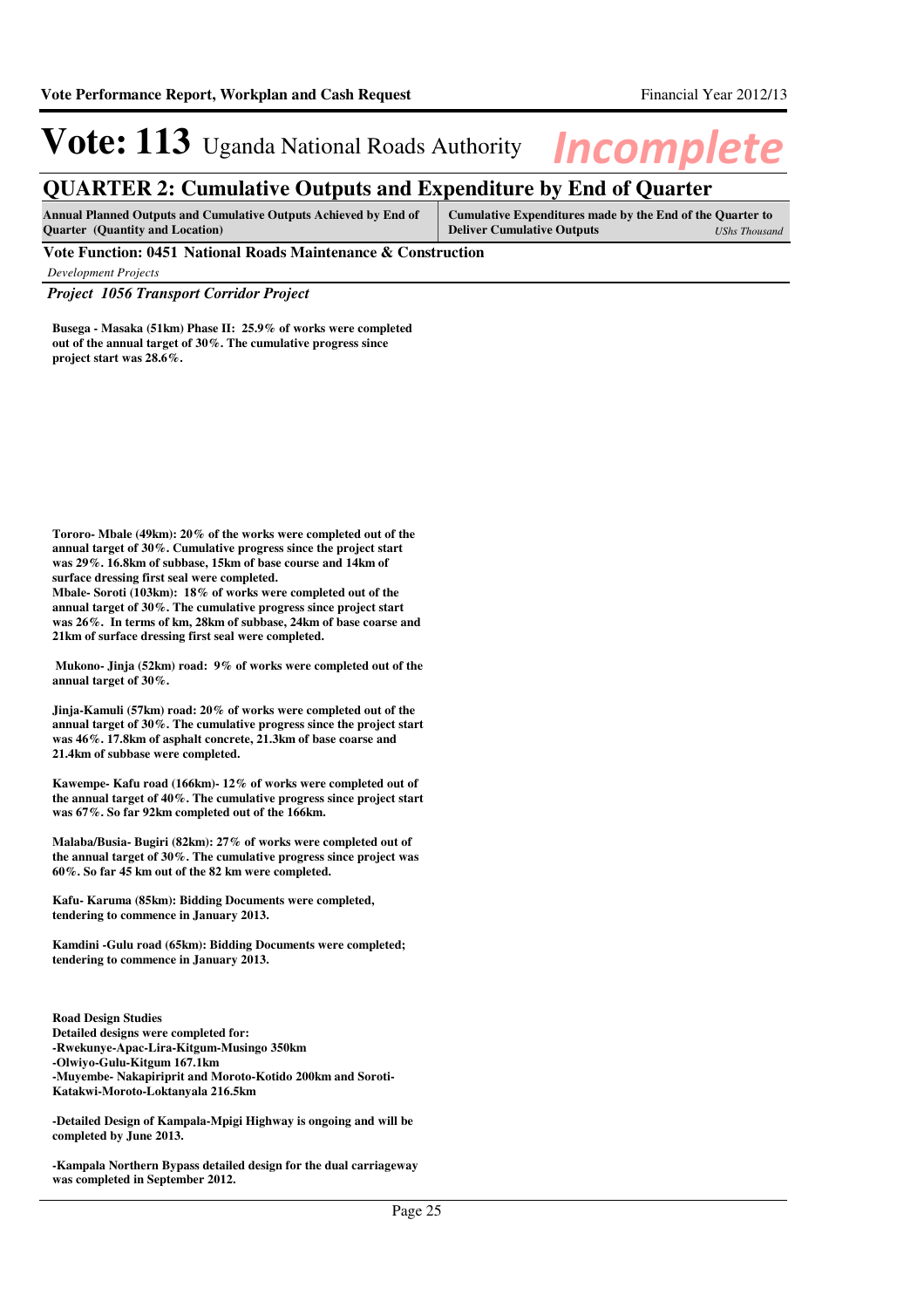*0*

*NTR*

# **Vote: 113** Uganda National Roads Authority **Incomplete**

### **QUARTER 2: Cumulative Outputs and Expenditure by End of Quarter**

| <b>Annual Planned Outputs and Cumulative Outputs Achieved by End of</b> | Cumulative Expenditures made by the End of the Quarter to |  |
|-------------------------------------------------------------------------|-----------------------------------------------------------|--|
| <b>Ouarter</b> (Quantity and Location)                                  | <b>Deliver Cumulative Outputs</b><br>UShs Thousand        |  |
| ___                                                                     |                                                           |  |

#### **Vote Function: 0451 National Roads Maintenance & Construction**

| Development Projects                           |
|------------------------------------------------|
| <b>Project 1056 Transport Corridor Project</b> |

| -Kampala-Jinja Highway - Detailed design is ongoing and will be |  |  |  |
|-----------------------------------------------------------------|--|--|--|
| completed by June 2013.                                         |  |  |  |

**-Kampala Southern Bypass - Feasibility Study and preliminary design is ongoing and will be completed by April 2013.**

### **-Rehabilitation of Nalubale Bridge- 12% of works were completed.**

#### *Reasons for Variation in performance*

The targets for majority of the projects were achieved as planned. However the under performance of some projects for instance Tororo-Mbale & Mbale- Soroti was attributed to failure to resolve to solve contractual issues (related to permanent works in particular the wearing course) by the Consultant . However, this was resolved in November 2012 and physical progress is now satisfactory.

| 213,454,693 | <b>Total</b>             |
|-------------|--------------------------|
| 213,454,693 | <b>GoU</b> Development   |
| $\theta$    | <b>Donor Development</b> |
| 0           | NTR                      |

*Outputs Provided*

#### **04 5101 Monitoring and Capacity Building Support Output:**

|                                                                                                                                                                                | <b>Item</b>                             | <b>Spent</b> |
|--------------------------------------------------------------------------------------------------------------------------------------------------------------------------------|-----------------------------------------|--------------|
| <b>Annual Planned Outputs:</b>                                                                                                                                                 | 225001 Consultancy Services- Short-term | 466,560      |
| Monitoring and Evaluation Framework completed.Contract<br>Management System Established. Consultancy Services for Bid<br>Evaluation Procured.                                  |                                         |              |
| Cumulatie Outputs Achieved by the end of the Ouarter:                                                                                                                          |                                         |              |
| Trial testing of the Contract Management System is ongoing and a<br>revised pro-type version was installed. The final version is expected to<br>be installed by February 2013. |                                         |              |
| <b>Reasons for Variation in performance</b>                                                                                                                                    |                                         |              |
| The target was achieved and the final version of the Contract Management<br>System is expected to be installed by February 2013.                                               |                                         |              |
|                                                                                                                                                                                | <b>Total</b>                            | 466,560      |
|                                                                                                                                                                                | <b>GoU</b> Development                  | 466.560      |
|                                                                                                                                                                                | <b>Donor Development</b>                | 0            |

### *Project 1099 Design for Reconstruction of Tororo - Soroti road*

*Capital Purchases*

**04 5180 National Road Construction/Rehabilitation (Bitumen Standard) Output:**

### *Annual Planned Outputs:*

Feasibility study and preliminary design Reports.

*Cumulatie Outputs Achieved by the end of the Quarter:*

**Procurement of the Design Consultant Completed.**

### *Reasons for Variation in performance*

The target was achieved as planned.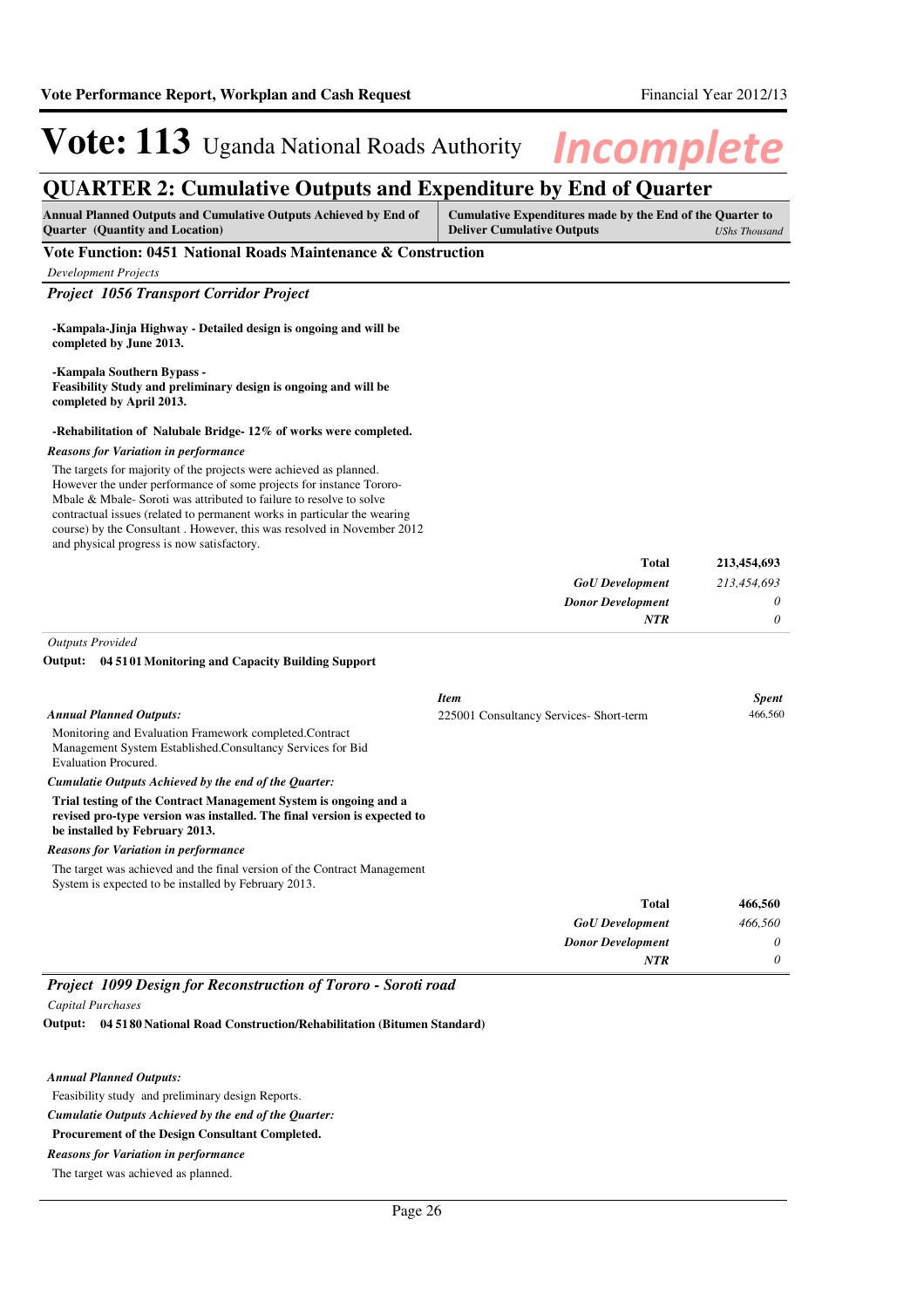### **QUARTER 2: Cumulative Outputs and Expenditure by End of Quarter**

| <b>Annual Planned Outputs and Cumulative Outputs Achieved by End of</b><br><b>Ouarter</b> (Quantity and Location) | Cumulative Expenditures made by the End of the Quarter to<br><b>Deliver Cumulative Outputs</b><br>UShs Thousand |  |
|-------------------------------------------------------------------------------------------------------------------|-----------------------------------------------------------------------------------------------------------------|--|
| Vote Function: 0451 National Roads Maintenance & Construction                                                     |                                                                                                                 |  |
| Development Projects                                                                                              |                                                                                                                 |  |
| <b>Project 1099 Design for Reconstruction of Tororo - Soroti road</b>                                             |                                                                                                                 |  |
|                                                                                                                   |                                                                                                                 |  |

| <b>Total</b>             |
|--------------------------|
| <b>GoU</b> Development   |
| <b>Donor Development</b> |
| <b>NTR</b>               |
| ___                      |

*Project 1100 Design for reconst of Lira - Kamudini - Gulu road*

*Capital Purchases*

**04 5180 National Road Construction/Rehabilitation (Bitumen Standard) Output:**

### *Annual Planned Outputs:*

Feasibility study and preliminary design Reports.

### *Cumulatie Outputs Achieved by the end of the Quarter:*

#### **Procurement of the Design Consultant Completed.**

*Reasons for Variation in performance*

The target was achieved as planned.

| <b>Total</b>             | $\bf{0}$ |
|--------------------------|----------|
| <b>GoU</b> Development   | $\theta$ |
| <b>Donor Development</b> | $\theta$ |
| <b>NTR</b>               | $\theta$ |

### *Project 1104 Construct Selected Bridges (BADEA) Capital Purchases*

**04 5174 Major Bridges Output:**

### *Annual Planned Outputs:*

3 Bridges out of the 6 (Pakwal, Nyacyara, Goli, Nyagak, Enyau & Alla Bridges) funded by BADEA in West Nile completed. Bulyamusenyu Bridge (Nakaseke - Masindi Rd), Ntungwe Bridge (Ishasha - Katunguru Rd), Mitaano Bridge (Rukungiri - Kanungu Rd) and Bir

#### *Cumulatie Outputs Achieved by the end of the Quarter:*

**Contract negotiations for BADEA funded bridges (Pakwala, Nyacara, Goli and Nyagak-3 bridges in Nebbi ) were held.**

**The replacement of Daca, Ure, Envetre and Uzurugo Bridges on Arua - Wandi - Yumbe road commenced and works are currently at 15%.**

**Alla and Enyao-3 in Bridges in Arua – pre-contract negotiations were completed and draft contract agreement was submitted to BADEA for approval.**

**Bids for Ntungwe Bridge (Ishasha - Katunguru Rd) and Mitaano Bridge (Rukungiri - Kanungu Rd) were received. Technical evaluations were completed. Contract award is scheduled for February 2013.**

#### **Tender for Birara Bridge was advertised and bids are expected in March 2013.**

#### *Reasons for Variation in performance*

Some targets were not achieved as planned due to delays in Procurement

| <b>Item</b>                                     | <b>Spent</b> |
|-------------------------------------------------|--------------|
| 231003 Roads and Bridges                        | 7.333.333    |
| 281504 Monitoring, Supervision and Appraisal of | 333.333      |
| Capital Works                                   |              |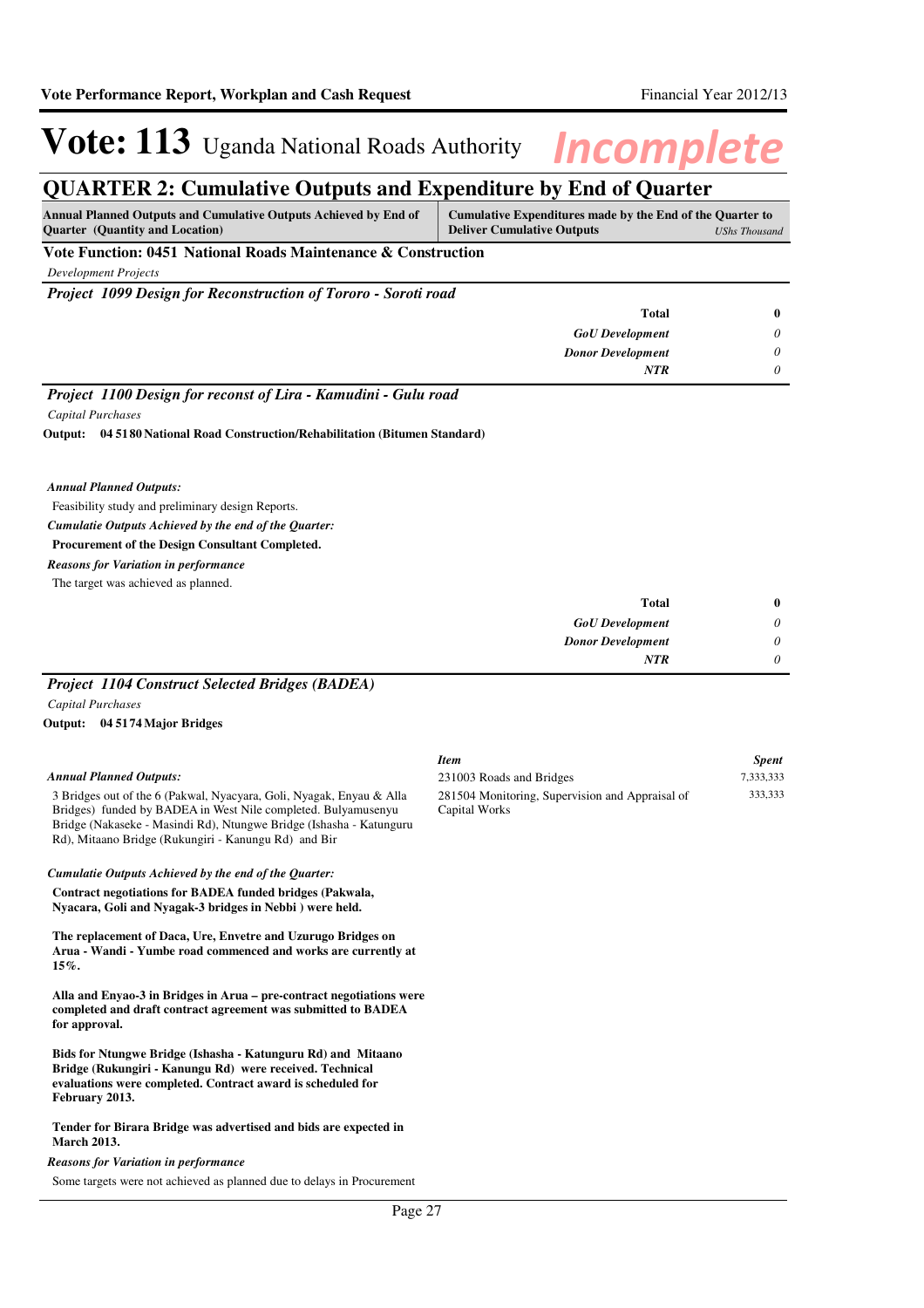### **QUARTER 2: Cumulative Outputs and Expenditure by End of Quarter**

| Annual Planned Outputs and Cumulative Outputs Achieved by End of<br>Quarter (Quantity and Location)                                                                                                    | Cumulative Expenditures made by the End of the Quarter to<br><b>Deliver Cumulative Outputs</b><br><b>UShs Thousand</b> |              |
|--------------------------------------------------------------------------------------------------------------------------------------------------------------------------------------------------------|------------------------------------------------------------------------------------------------------------------------|--------------|
| Vote Function: 0451 National Roads Maintenance & Construction                                                                                                                                          |                                                                                                                        |              |
| <b>Development Projects</b>                                                                                                                                                                            |                                                                                                                        |              |
| <b>Project 1104 Construct Selected Bridges (BADEA)</b>                                                                                                                                                 |                                                                                                                        |              |
| processes.                                                                                                                                                                                             |                                                                                                                        |              |
|                                                                                                                                                                                                        | <b>Total</b>                                                                                                           | 7,666,667    |
|                                                                                                                                                                                                        | <b>GoU</b> Development                                                                                                 | 7,666,667    |
|                                                                                                                                                                                                        | <b>Donor Development</b>                                                                                               | 0            |
|                                                                                                                                                                                                        | NTR                                                                                                                    | 0            |
| Project 1105 Road Sector Institu. Capacity Dev. Proj.                                                                                                                                                  |                                                                                                                        |              |
| Capital Purchases                                                                                                                                                                                      |                                                                                                                        |              |
| Output: 04 5172 Government Buildings and Administrative Infrastructure                                                                                                                                 |                                                                                                                        |              |
|                                                                                                                                                                                                        | Item                                                                                                                   | <b>Spent</b> |
| <b>Annual Planned Outputs:</b>                                                                                                                                                                         | 231001 Non-Residential Buildings                                                                                       | 1,000,000    |
| Rennovation of 9 stations (Kotido, Moroto, Tororo, Lira, Kitgum, Moyo,<br>Kabale and Kasese)                                                                                                           |                                                                                                                        |              |
| Cumulatie Outputs Achieved by the end of the Quarter:                                                                                                                                                  |                                                                                                                        |              |
| The assessment and preparation of Tender documents was<br>finallised. Bidding Documents were completed and submitted to<br>PDU for review.                                                             |                                                                                                                        |              |
| <b>Reasons for Variation in performance</b>                                                                                                                                                            |                                                                                                                        |              |
| The target was achieved as planned.                                                                                                                                                                    |                                                                                                                        |              |
|                                                                                                                                                                                                        | <b>Total</b>                                                                                                           | 1,000,000    |
|                                                                                                                                                                                                        | <b>GoU</b> Development                                                                                                 | 1,000,000    |
|                                                                                                                                                                                                        | <b>Donor Development</b>                                                                                               | 0            |
|                                                                                                                                                                                                        | <b>NTR</b>                                                                                                             | 0            |
| 04 5177 Purchase of Specialised Machinery & Equipment<br>Output:                                                                                                                                       |                                                                                                                        |              |
| <b>Annual Planned Outputs:</b>                                                                                                                                                                         |                                                                                                                        |              |
| Procurement of 8 Graders, 6 vibro rollers, 4 Traxcavators (13 ton), 5<br>rollers (10 ton) and 2 bulldozers.                                                                                            |                                                                                                                        |              |
| Cumulatie Outputs Achieved by the end of the Quarter:                                                                                                                                                  |                                                                                                                        |              |
| Bids were invited for the supply of road maintenance equipment.<br>Procurement commenced and bids are expected to be received by<br>Febreuary 2013. Contract signing is expected by end of April 2013. |                                                                                                                        |              |
| <b>Reasons for Variation in performance</b>                                                                                                                                                            |                                                                                                                        |              |
| The target was not achieved because the Bid submission deadline was<br>extended to February 2013 due to issues raised by bidders which required<br>an addendum to the bidding document.                |                                                                                                                        |              |
|                                                                                                                                                                                                        | <b>Total</b>                                                                                                           | 2,000,000    |
|                                                                                                                                                                                                        | <b>GoU</b> Development                                                                                                 | 2,000,000    |
|                                                                                                                                                                                                        | <b>Donor Development</b>                                                                                               | 0            |
|                                                                                                                                                                                                        | NTR                                                                                                                    | 0            |

**Output: 04 5181 National Road Construction/Rehabilitation (Other)**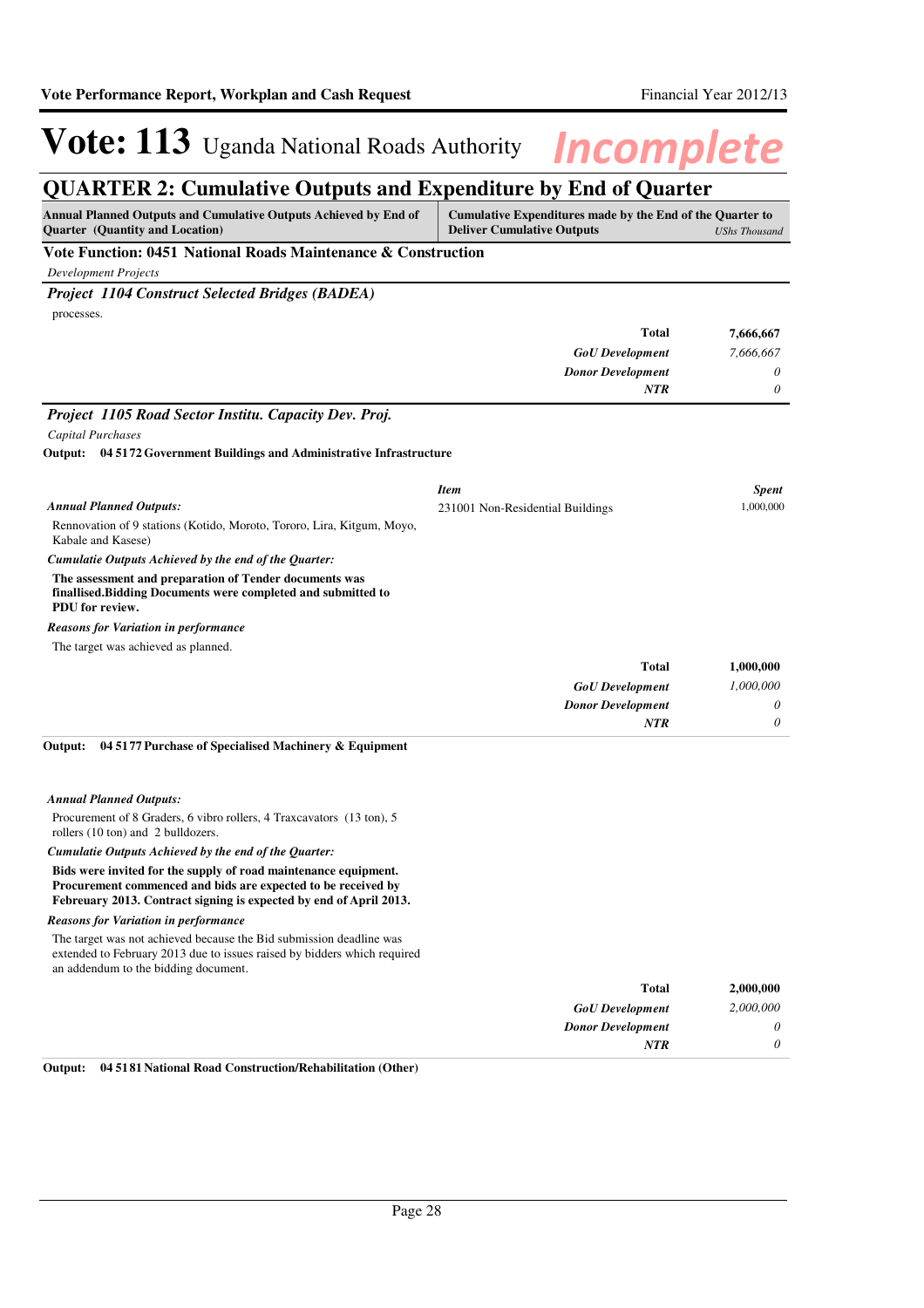### **QUARTER 2: Cumulative Outputs and Expenditure by End of Quarter**

| <b>Annual Planned Outputs and Cumulative Outputs Achieved by End of</b><br><b>Ouarter</b> (Quantity and Location) | Cumulative Expenditures made by the End of the Quarter to<br><b>Deliver Cumulative Outputs</b> | UShs Thousand |  |  |
|-------------------------------------------------------------------------------------------------------------------|------------------------------------------------------------------------------------------------|---------------|--|--|
| Vote Function: 0451 National Roads Maintenance & Construction                                                     |                                                                                                |               |  |  |

*Development Projects*

*Project 1105 Road Sector Institu. Capacity Dev. Proj.*

*Annual Planned Outputs:*

**no activity** *Cumulatie Outputs Achieved by the end of the Quarter:* no activity *Reasons for Variation in performance*

| $\bf{0}$ |
|----------|
| $\theta$ |
| $\theta$ |
| 0        |
|          |

*Outputs Provided*

**04 5101 Monitoring and Capacity Building Support Output:**

|                                                                                                                                                                                          | <b>Item</b>                             | <b>Spent</b> |
|------------------------------------------------------------------------------------------------------------------------------------------------------------------------------------------|-----------------------------------------|--------------|
| <b>Annual Planned Outputs:</b>                                                                                                                                                           | 225001 Consultancy Services- Short-term | 2,128,930    |
| Socio-economic Impact Study completed.HIV & OHS Mainstreaming<br>strategies developed. Strategy for Gender mainstreaming                                                                 | 225002 Consultancy Services-Long-term   | 435,098      |
| Envirnmental Management StudyRegional Station Offices<br>designed.RSDP3 prepared.Project Appraisal Tools and Procedured                                                                  |                                         |              |
| Cumulatie Outputs Achieved by the end of the Ouarter:                                                                                                                                    |                                         |              |
| Socio-economic impact study; Field work was completed and the<br>Consultant is finalising the report.                                                                                    |                                         |              |
| Evaluations for the mainstreaming of the OHS were completed.                                                                                                                             |                                         |              |
| Negotiations for the mainstreaming of the HIV strategies were<br>completed and contract award awaits Solicistor General's approval                                                       |                                         |              |
| <b>Environment Management Study; draft TOR were prepared</b>                                                                                                                             |                                         |              |
| -RSDP3 prepared; The Draft Final Road Sector Development<br>Program Phase 3 (RSDP3) was submitted and presented at the JTRS.<br>Comments received are being included in the Final Draft. |                                         |              |
| -Project Appraisal Tools and procedures<br>updated; The Draft Final Appraisal Tools and procedures were<br>submitted.                                                                    |                                         |              |
| -GIS ROW management system; Procurement of consultancy services<br>commenced.                                                                                                            |                                         |              |
| -Data collection study; The national data collection study was<br>completed. Road management system installed.                                                                           |                                         |              |
| <b>Reasons for Variation in performance</b>                                                                                                                                              |                                         |              |
| The target was not achieved as planned due to delays in approval and<br>lengthy procurement procedures.                                                                                  |                                         |              |
|                                                                                                                                                                                          | <b>Total</b>                            | 2,923,815    |
|                                                                                                                                                                                          | <b>GoU</b> Development                  | 0            |

*Donor Development*

*NTR*

*2,923,815 0*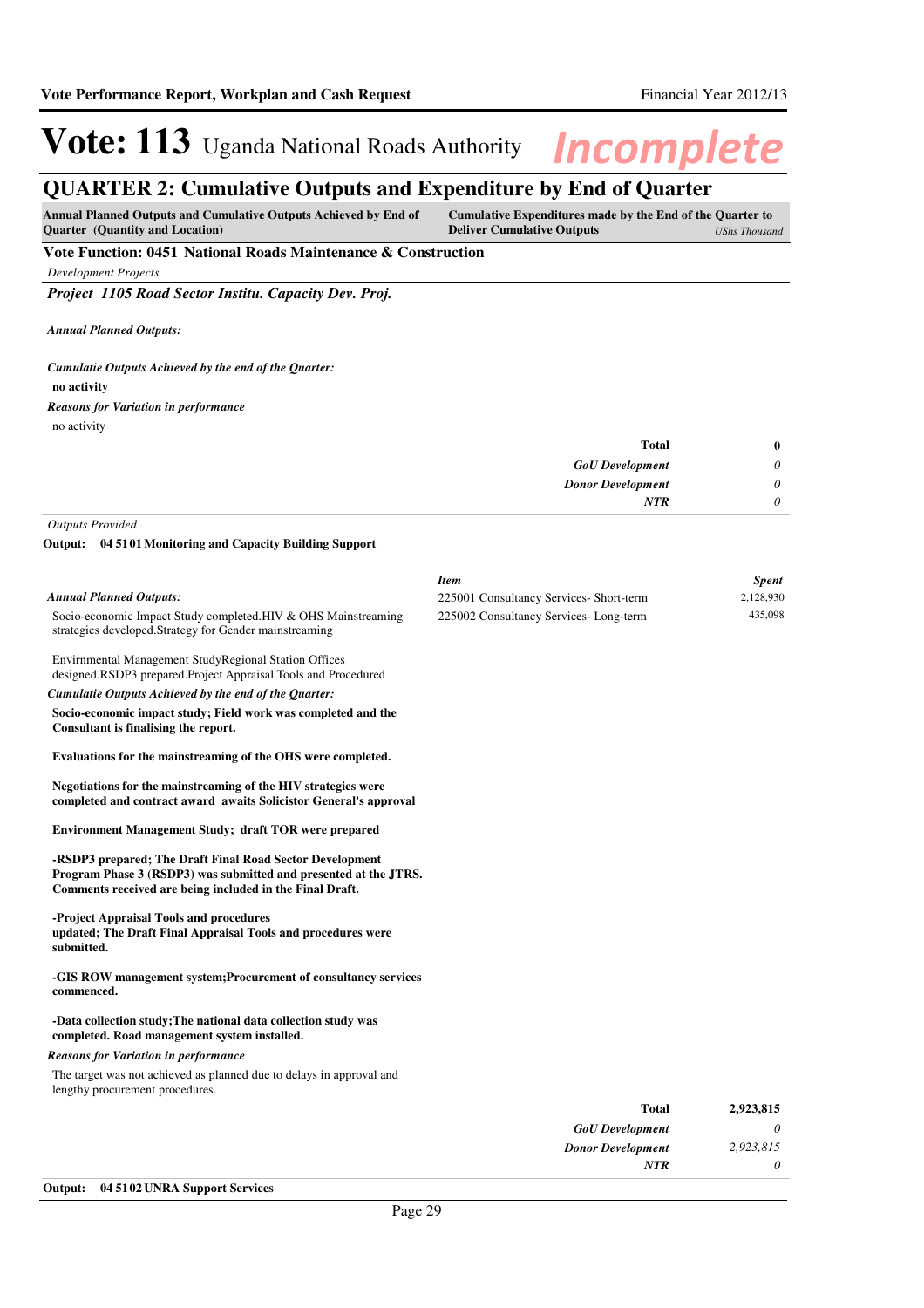### **QUARTER 2: Cumulative Outputs and Expenditure by End of Quarter**

| <b>Annual Planned Outputs and Cumulative Outputs Achieved by End of</b> | Cumulative Expenditures made by the End of the Quarter to |               |
|-------------------------------------------------------------------------|-----------------------------------------------------------|---------------|
| <b>Ouarter</b> (Quantity and Location)                                  | <b>Deliver Cumulative Outputs</b>                         | UShs Thousand |

### **Vote Function: 0451 National Roads Maintenance & Construction**

*Development Projects*

*Project 1105 Road Sector Institu. Capacity Dev. Proj.*

#### *Annual Planned Outputs:*

Technical Assistance (TA) by EU and IDA provided.Procurement consultant Procurement Consultants (2)

Axle load advisor

Ferry services advisorCapacity building to UNRA

*Cumulatie Outputs Achieved by the end of the Quarter:*

**EU provided the Senior Project Engineer/Team leader who assists in the development of Projects Administration manuals, reviews M&E proposals, aid in the development of the IMC implementation plan phase**

**-Procurement Consultant: The procurement continued with his support to the procurement function in UNRA providing overall guidance in the management of the procurement function.**

**-Procurement Specialist:-The Procurement Specialist continued with his input. The services under this input cover general support to the procurement function.**

**-Ferry Services Advisor: The contract was signed with the successful candidate (Mr. Olekashe Paul) on 10 July 2012 and the consultant commenced services in July 2012**

**Technical Assistance for Capacity Building Support: - The Technical Assistance and Capacity Building Support Services require provision of 6 long term experts over a two year period Evaluation of Technical Proposals was completed and the report submitted to the Contracts Committee for approval.**

*Reasons for Variation in performance*

Targets were achieved as planned.

|                                                                                                                                                                                                 |             | <b>Total</b>             | 0            |
|-------------------------------------------------------------------------------------------------------------------------------------------------------------------------------------------------|-------------|--------------------------|--------------|
|                                                                                                                                                                                                 |             | <b>GoU</b> Development   | 0            |
|                                                                                                                                                                                                 |             | <b>Donor Development</b> | 0            |
|                                                                                                                                                                                                 | <b>NTR</b>  | 0                        |              |
| Project 1158 Reconstruction of Mbarara-Katuna road (155 Km)                                                                                                                                     |             |                          |              |
| Capital Purchases                                                                                                                                                                               |             |                          |              |
| Output: 04 5171 Acquisition of Land by Government                                                                                                                                               |             |                          |              |
|                                                                                                                                                                                                 | <b>Item</b> |                          | <b>Spent</b> |
| <b>Annual Planned Outputs:</b>                                                                                                                                                                  | 311101 Land |                          | 1,666,667    |
| 40 hectares of land and properties therein procured.                                                                                                                                            |             |                          |              |
| Cumulatie Outputs Achieved by the end of the Quarter:                                                                                                                                           |             |                          |              |
| 2.9 hectares of land and properties therein were acquired out of the<br>annual target of 40 hectares.                                                                                           |             |                          |              |
| <b>Reasons for Variation in performance</b>                                                                                                                                                     |             |                          |              |
| The target was not achieved because of delayed submission of the<br>addendum report for extra Land take by the Consultant and delayed<br>approval of the report by the Chief Government Valuer. |             |                          |              |
|                                                                                                                                                                                                 |             | <b>Total</b>             | 1,666,667    |
|                                                                                                                                                                                                 |             | <b>GoU</b> Development   | 1,666,667    |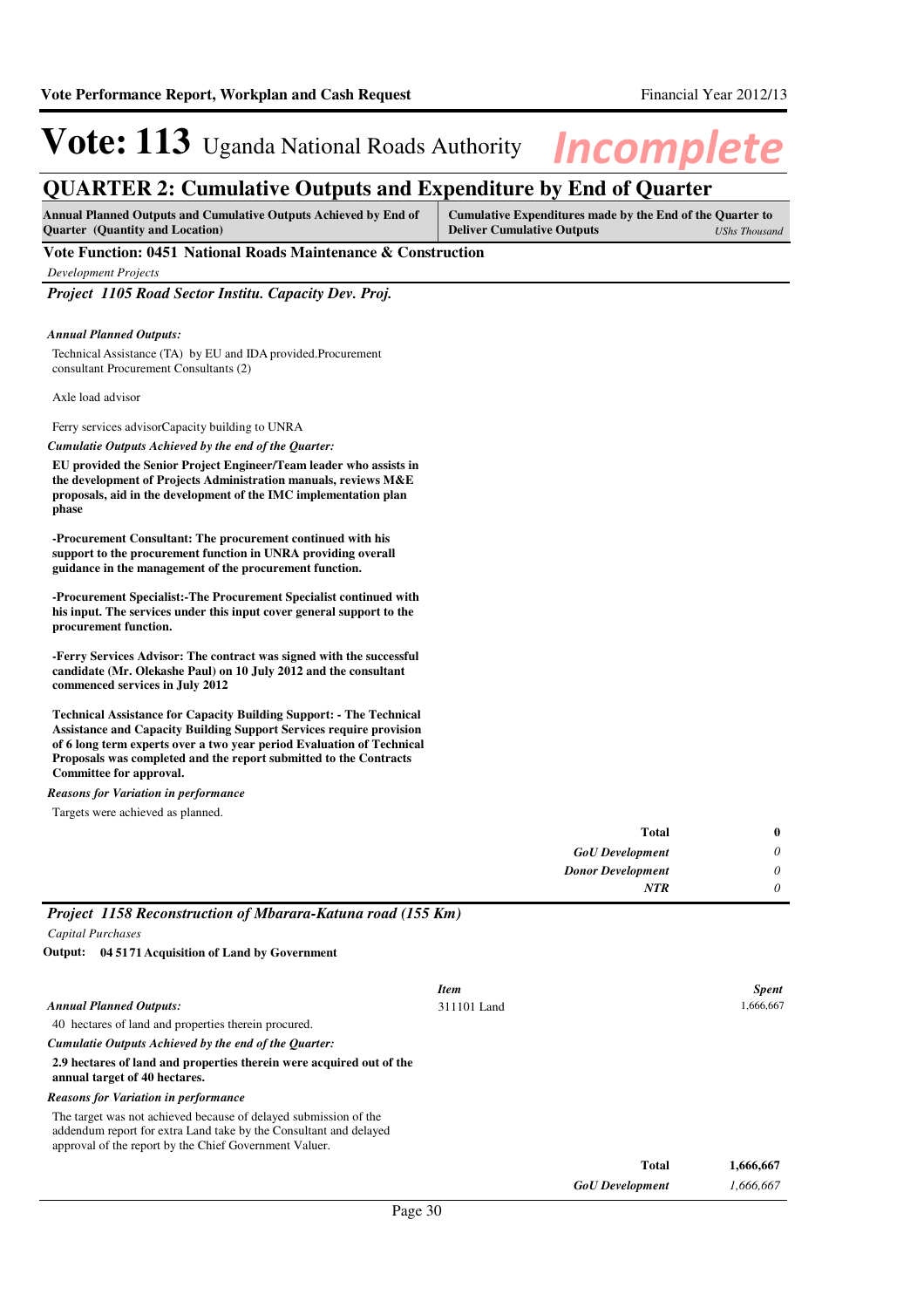### **QUARTER 2: Cumulative Outputs and Expenditure by End of Quarter**

| Annual Planned Outputs and Cumulative Outputs Achieved by End of<br>Cumulative Expenditures made by the End of the Quarter to<br><b>Quarter</b> (Quantity and Location)<br><b>Deliver Cumulative Outputs</b> |                                                                  | <b>UShs Thousand</b> |  |
|--------------------------------------------------------------------------------------------------------------------------------------------------------------------------------------------------------------|------------------------------------------------------------------|----------------------|--|
| Vote Function: 0451 National Roads Maintenance & Construction                                                                                                                                                |                                                                  |                      |  |
| <b>Development Projects</b>                                                                                                                                                                                  |                                                                  |                      |  |
| Project 1158 Reconstruction of Mbarara-Katuna road (155 Km)                                                                                                                                                  |                                                                  |                      |  |
|                                                                                                                                                                                                              | <b>Donor Development</b>                                         | 0                    |  |
|                                                                                                                                                                                                              | <b>NTR</b>                                                       | 0                    |  |
| 04 5180 National Road Construction/Rehabilitation (Bitumen Standard)<br>Output:                                                                                                                              |                                                                  |                      |  |
|                                                                                                                                                                                                              | <b>Item</b>                                                      | <b>Spent</b>         |  |
| <b>Annual Planned Outputs:</b>                                                                                                                                                                               | 231003 Roads and Bridges                                         | 1,833,333            |  |
| Mbarara - Ntungamo (Lot 2) - 25% of works completed Ntungamo -<br>Katuna (lot 3) - 25% of works completed. Mbarara Bypass (lot 1)<br>contract signed and contractor fully mobilised.                         | 281504 Monitoring, Supervision and Appraisal of<br>Capital Works | 166,667              |  |
| Cumulatie Outputs Achieved by the end of the Quarter:                                                                                                                                                        |                                                                  |                      |  |
| Mbarara-Ntungamo (Lot 2)-15.7% of works were completed out of<br>the annual target of $25\%$ . The cumulative progress since the project<br>startwas 19%.                                                    |                                                                  |                      |  |
| Ntungamo-Katuna (Lot 3)-7% of works were completed out of the<br>annual target of 25%. The cumulative progress since project start to<br>10%.                                                                |                                                                  |                      |  |
| Mbarara Bypass (Lot 1)- Pre-contracts negotiation were completed,<br>the Works are expected to commence in April 2013                                                                                        |                                                                  |                      |  |
| <b>Reasons for Variation in performance</b>                                                                                                                                                                  |                                                                  |                      |  |
| The project is on Schedule.                                                                                                                                                                                  |                                                                  |                      |  |
|                                                                                                                                                                                                              | <b>Total</b>                                                     | 2,000,000            |  |
|                                                                                                                                                                                                              | <b>GoU</b> Development                                           | 2,000,000            |  |
|                                                                                                                                                                                                              | <b>Donor Development</b>                                         | 0                    |  |
|                                                                                                                                                                                                              | <b>NTR</b>                                                       | 0                    |  |
| Project 1175 Kayunga-Galiraya (111Km)                                                                                                                                                                        |                                                                  |                      |  |
| <b>Capital Purchases</b>                                                                                                                                                                                     |                                                                  |                      |  |
| Output: 04 51 80 National Road Construction/Rehabilitation (Bitumen Standard)                                                                                                                                |                                                                  |                      |  |
|                                                                                                                                                                                                              |                                                                  |                      |  |
| <b>Annual Planned Outputs:</b>                                                                                                                                                                               |                                                                  |                      |  |
| Feasibility Study and preliminary design Reports.                                                                                                                                                            |                                                                  |                      |  |
| Cumulatie Outputs Achieved by the end of the Quarter:                                                                                                                                                        |                                                                  |                      |  |
| The contract was signed and the Consultant was fully mobilised. The<br><b>Feasibility study was scheduled to commence in Quarter 3</b>                                                                       |                                                                  |                      |  |

*Reasons for Variation in performance*

The target was achieved.

| 0 | <b>Total</b>             |
|---|--------------------------|
|   | <b>GoU</b> Development   |
|   | <b>Donor Development</b> |
|   | <b>NTR</b>               |

### *Project 1176 Hoima-Wanseko Road (83Km)*

*Capital Purchases*

**Output: 04 5180 National Road Construction/Rehabilitation (Bitumen Standard)**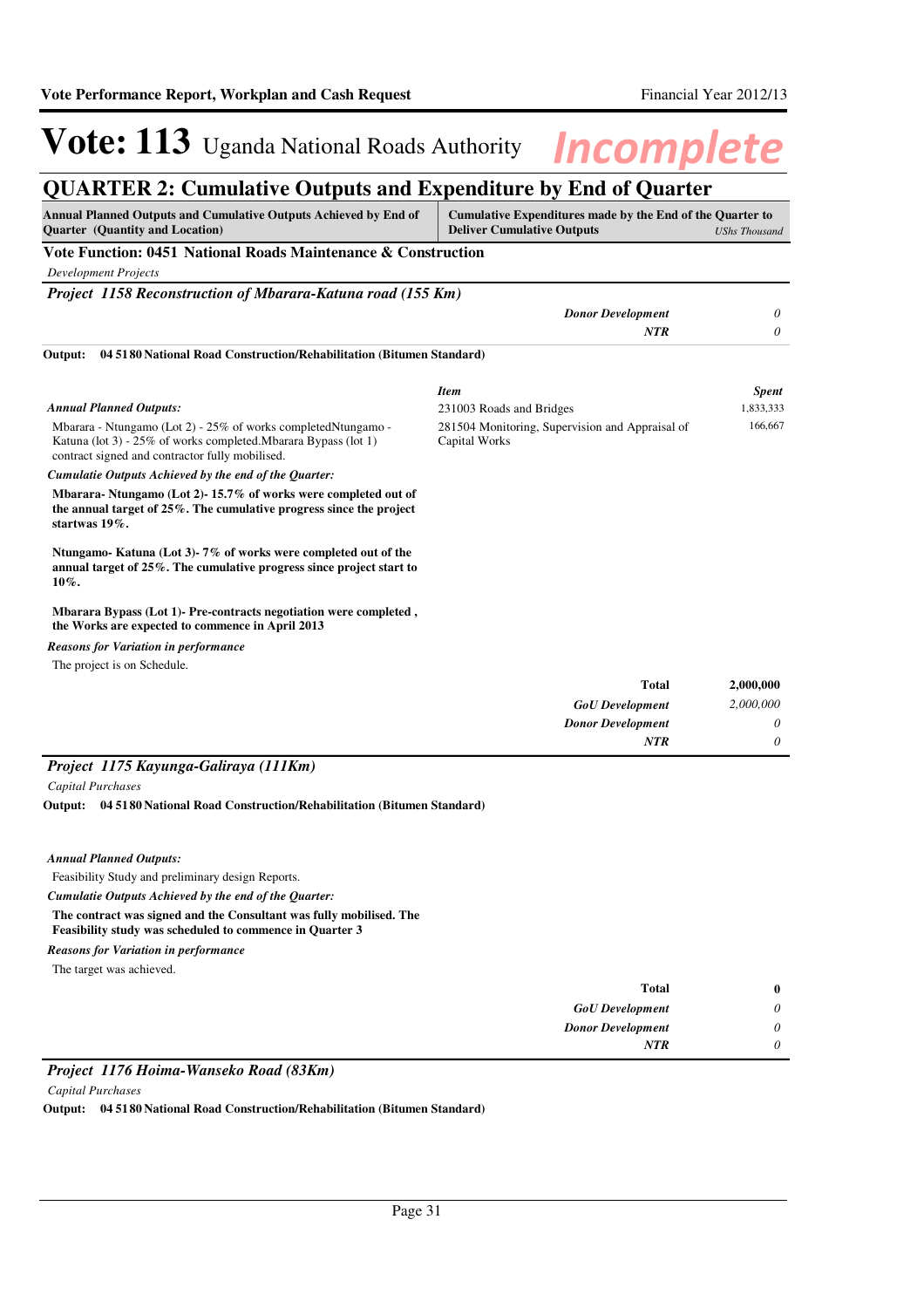### **QUARTER 2: Cumulative Outputs and Expenditure by End of Quarter**

| <b>Annual Planned Outputs and Cumulative Outputs Achieved by End of</b> | Cumulative Expenditures made by the End of the Quarter to |
|-------------------------------------------------------------------------|-----------------------------------------------------------|
| <b>Quarter</b> (Quantity and Location)                                  | <b>Deliver Cumulative Outputs</b><br>UShs Thousand        |
| <b>**</b> 1 <b>m</b><br>$A = 1.57 \cdot 10$<br>$\mathbf{r}$             |                                                           |

### **Vote Function: 0451 National Roads Maintenance & Construction**

*Development Projects*

*Project 1176 Hoima-Wanseko Road (83Km)*

### *Annual Planned Outputs:*

Final design reports and Bidding Documents.

*Cumulatie Outputs Achieved by the end of the Quarter:*

#### **Draft Detailed Design was submitted by the Consultant. The Consultant is awaiting for comments from AFDB before finalising the deisgn.**

*Reasons for Variation in performance*

The target was achieved.

|   | <b>Total</b>             |
|---|--------------------------|
|   | <b>GoU</b> Development   |
| 0 | <b>Donor Development</b> |
|   | <b>NTR</b>               |
|   |                          |

### *Project 1180 Kampala Entebbe Express Highway*

*Capital Purchases*

**04 5171 Acquisition of Land by Government Output:**

|                                                                       | <b>Item</b>                                     | <b>Spent</b> |
|-----------------------------------------------------------------------|-------------------------------------------------|--------------|
| <b>Annual Planned Outputs:</b>                                        | 281503 Engineering and Design Studies and Plans | 39, 319, 796 |
| 200 hectares and properties therein procured.                         | for Capital Works                               |              |
| Cumulatie Outputs Achieved by the end of the Ouarter:                 |                                                 |              |
| The Chief Government Valuer approved the valuation of the first       |                                                 |              |
| 6km and compensation payments commenced in September 2012.            |                                                 |              |
| 14.05 hectares and properties therein were acquired out of the annual |                                                 |              |
| target of 200 hectares.                                               |                                                 |              |

*Reasons for Variation in performance*

The target was not achieved due to lack of funds.

| 39,319,796 | <b>Total</b>             |
|------------|--------------------------|
| 39,319,796 | <b>GoU</b> Development   |
| 0          | <b>Donor Development</b> |
| 0          | NTR                      |

**04 5180 National Road Construction/Rehabilitation (Bitumen Standard) Output:**

|                                                                   | <b>Item</b>                                     | <b>Spent</b> |
|-------------------------------------------------------------------|-------------------------------------------------|--------------|
| <b>Annual Planned Outputs:</b>                                    | 231003 Roads and Bridges                        | 14,000,000   |
| 15% of the road works completed                                   | 281504 Monitoring, Supervision and Appraisal of | 822,326      |
| Cumulatie Outputs Achieved by the end of the Quarter:             | Capital Works                                   |              |
| 2.9% of works were completed out of the annual target of $15\%$ . |                                                 |              |
| <b>Reasons for Variation in performance</b>                       |                                                 |              |
| The target was not achieved due to delays in land acquaition.     |                                                 |              |
|                                                                   | <b>Total</b>                                    | 14,822,326   |
|                                                                   | <b>GoU</b> Development                          | 14,822,326   |
|                                                                   | <b>Donor Development</b>                        | $\theta$     |
|                                                                   | <b>NTR</b>                                      | $\theta$     |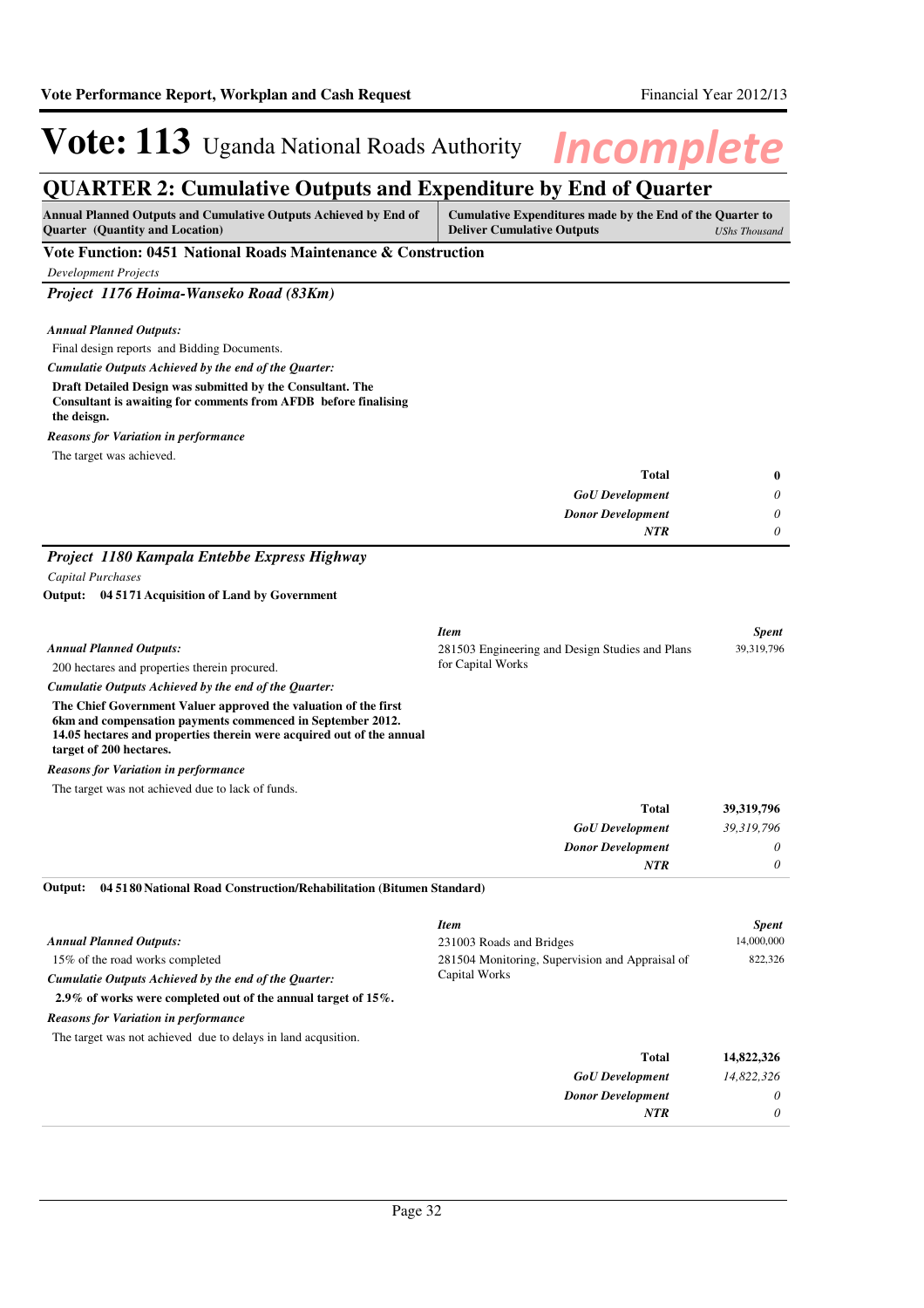## **QUARTER 2: Cumulative Outputs and Expenditure by End of Quarter**

| <b>Annual Planned Outputs and Cumulative Outputs Achieved by End of</b><br><b>Quarter</b> (Quantity and Location) | Cumulative Expenditures made by the End of the Quarter to<br><b>Deliver Cumulative Outputs</b><br><b>UShs Thousand</b> |             |
|-------------------------------------------------------------------------------------------------------------------|------------------------------------------------------------------------------------------------------------------------|-------------|
|                                                                                                                   | <b>GRAND TOTAL</b>                                                                                                     | 467,248,845 |
|                                                                                                                   | <b>Wage Recurrent</b>                                                                                                  | 7,478,863   |
|                                                                                                                   | <b>Non Wage Recurrent</b>                                                                                              | 1,127,209   |
|                                                                                                                   | <b>GoU</b> Development                                                                                                 | 455,718,958 |
|                                                                                                                   | <b>Donor Development</b>                                                                                               | 2,923,815   |
|                                                                                                                   | <b>NTR</b>                                                                                                             | 0           |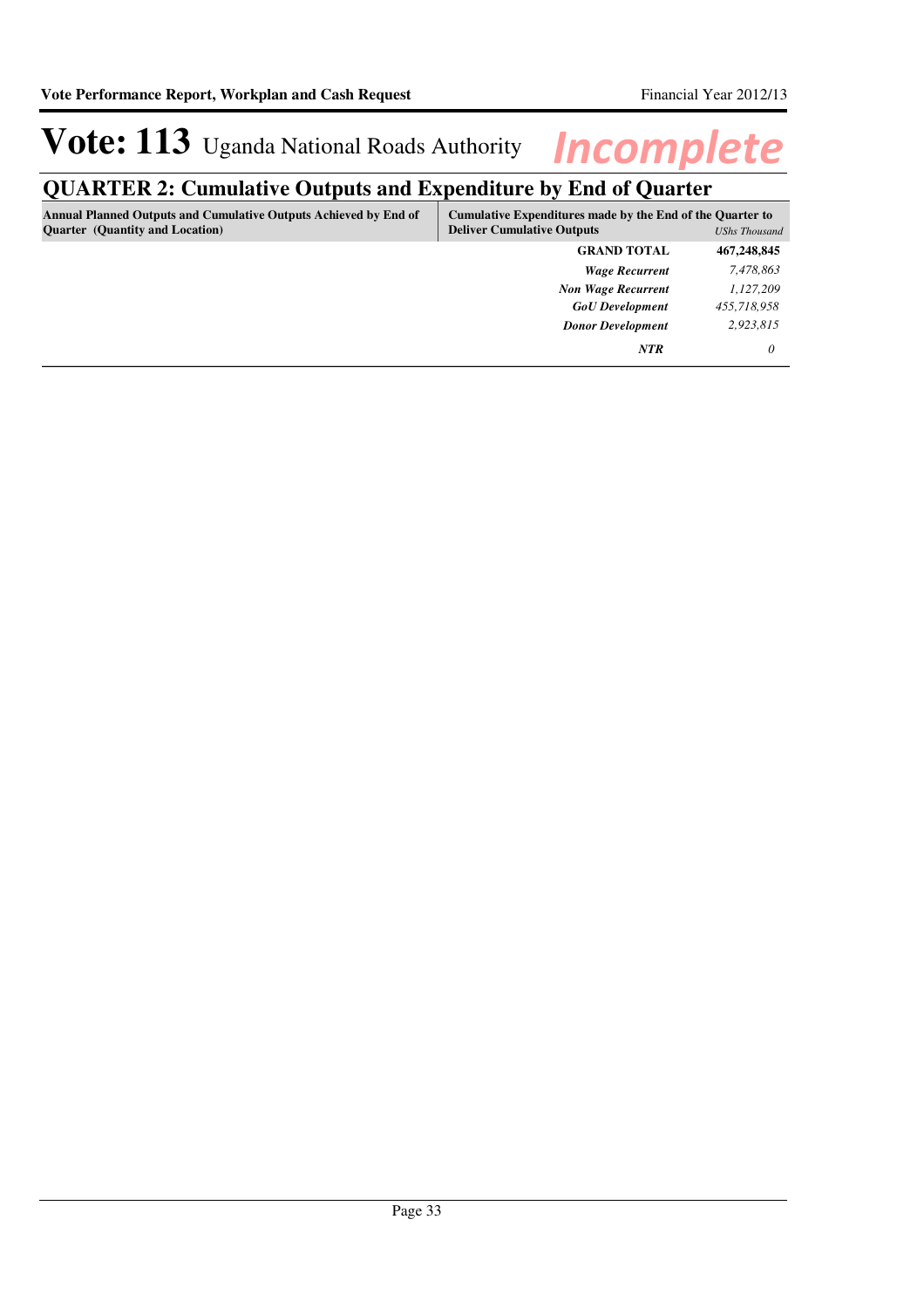*0*

*NTR*

# **Vote: 113** Uganda National Roads Authority **Incomplete**

### **QUARTER 2: Outputs and Expenditure in Quarter**

**Planned and Actual Outputs in Quarter (Quantity and Location)**

**Expenditures incurred in the Quarter to deliver outputs**  *UShs Thousand*

### **Vote Function: 0451 National Roads Maintenance & Construction**

*Recurrent Programmes*

### *Programme 01 Finance and Administration*

*Outputs Provided*

#### **04 5101 Monitoring and Capacity Building Support Output:**

|                                                                                                                                                                                                                                                                                                                                                                                                                                                                                                                                                                                                                                                                                                                                                                                                                                                                                                                                                                                                                                                                                                                                                                                                                                                              | <b>Item</b>                              | <b>Spent</b> |
|--------------------------------------------------------------------------------------------------------------------------------------------------------------------------------------------------------------------------------------------------------------------------------------------------------------------------------------------------------------------------------------------------------------------------------------------------------------------------------------------------------------------------------------------------------------------------------------------------------------------------------------------------------------------------------------------------------------------------------------------------------------------------------------------------------------------------------------------------------------------------------------------------------------------------------------------------------------------------------------------------------------------------------------------------------------------------------------------------------------------------------------------------------------------------------------------------------------------------------------------------------------|------------------------------------------|--------------|
| <b>Outputs Planned in Quarter:</b>                                                                                                                                                                                                                                                                                                                                                                                                                                                                                                                                                                                                                                                                                                                                                                                                                                                                                                                                                                                                                                                                                                                                                                                                                           | 221002 Workshops and Seminars            | 16,553       |
| -8 staff members trained in various courses.                                                                                                                                                                                                                                                                                                                                                                                                                                                                                                                                                                                                                                                                                                                                                                                                                                                                                                                                                                                                                                                                                                                                                                                                                 | 221003 Staff Training                    | 43,735       |
| - Monitoring Inspections carried out on all ongoing contracts.                                                                                                                                                                                                                                                                                                                                                                                                                                                                                                                                                                                                                                                                                                                                                                                                                                                                                                                                                                                                                                                                                                                                                                                               | 221008 Computer Supplies and IT Services | 20,676       |
| - A sorted computer software procured.                                                                                                                                                                                                                                                                                                                                                                                                                                                                                                                                                                                                                                                                                                                                                                                                                                                                                                                                                                                                                                                                                                                                                                                                                       |                                          |              |
| Assorted Computer hardware procured                                                                                                                                                                                                                                                                                                                                                                                                                                                                                                                                                                                                                                                                                                                                                                                                                                                                                                                                                                                                                                                                                                                                                                                                                          |                                          |              |
| - Assorted furniture for the up country stations procured.                                                                                                                                                                                                                                                                                                                                                                                                                                                                                                                                                                                                                                                                                                                                                                                                                                                                                                                                                                                                                                                                                                                                                                                                   |                                          |              |
| - Vehicles operated and maintained.                                                                                                                                                                                                                                                                                                                                                                                                                                                                                                                                                                                                                                                                                                                                                                                                                                                                                                                                                                                                                                                                                                                                                                                                                          |                                          |              |
| Actual Outputs Achieved in Quarter:                                                                                                                                                                                                                                                                                                                                                                                                                                                                                                                                                                                                                                                                                                                                                                                                                                                                                                                                                                                                                                                                                                                                                                                                                          |                                          |              |
| -112 staff menbers trained in various courses including; Road and<br>Traffic Safety Management (1), Public Procurement Processes and<br>Mgnt(2), Leadership and Communication Strategies (1), Fleet<br>Operations, Maintenance and Mgnt(3), Procurement and Contract<br>Management, Monitoring & Control(1), Financial Management for<br><b>Project Accountants(2), Financial Management for Project</b><br>Accountants (1), Adminisrator's Programme (1), Purchasing and<br>Supply(1), Financial Management for Project Accountants(1),<br>Financial Management for Project Accountants (1), PPP Framework<br>& Communicating the PPP<br>Process to Key Stakeholders (80), Strategic PR Management (1),<br><b>Project Formulation and Feasibility (1), Certified International</b><br>Project Management(1), Advanced project Management(3), Road<br><b>Management(1), Highway Management and Development</b><br>(HMD4)(2), Financial Management and Disbursement(2),<br><b>Management of Project Implementation in</b><br>Development Bank - Funded Projects(1), Management of PPP<br>Projects(1), Road Crash Data Management System(2), Public<br><b>Procurement Process Management(1) and Training Analysis and</b><br><b>Evaluation of Training(1).</b> |                                          |              |
| Procurement for assorted computer software Initiated.                                                                                                                                                                                                                                                                                                                                                                                                                                                                                                                                                                                                                                                                                                                                                                                                                                                                                                                                                                                                                                                                                                                                                                                                        |                                          |              |
| Computer hardware were procured and delivered.                                                                                                                                                                                                                                                                                                                                                                                                                                                                                                                                                                                                                                                                                                                                                                                                                                                                                                                                                                                                                                                                                                                                                                                                               |                                          |              |
| Assorted furniture for the up country stations was procured and<br>delivered                                                                                                                                                                                                                                                                                                                                                                                                                                                                                                                                                                                                                                                                                                                                                                                                                                                                                                                                                                                                                                                                                                                                                                                 |                                          |              |
| Vehicles were operated and maintained                                                                                                                                                                                                                                                                                                                                                                                                                                                                                                                                                                                                                                                                                                                                                                                                                                                                                                                                                                                                                                                                                                                                                                                                                        |                                          |              |
| Reasons for Variation in performance                                                                                                                                                                                                                                                                                                                                                                                                                                                                                                                                                                                                                                                                                                                                                                                                                                                                                                                                                                                                                                                                                                                                                                                                                         |                                          |              |
| The target was achieved.                                                                                                                                                                                                                                                                                                                                                                                                                                                                                                                                                                                                                                                                                                                                                                                                                                                                                                                                                                                                                                                                                                                                                                                                                                     |                                          |              |
|                                                                                                                                                                                                                                                                                                                                                                                                                                                                                                                                                                                                                                                                                                                                                                                                                                                                                                                                                                                                                                                                                                                                                                                                                                                              | <b>Total</b>                             | 80,964       |
|                                                                                                                                                                                                                                                                                                                                                                                                                                                                                                                                                                                                                                                                                                                                                                                                                                                                                                                                                                                                                                                                                                                                                                                                                                                              | <b>Wage Recurrent</b>                    | 0            |
|                                                                                                                                                                                                                                                                                                                                                                                                                                                                                                                                                                                                                                                                                                                                                                                                                                                                                                                                                                                                                                                                                                                                                                                                                                                              | <b>Non Wage Recurrent</b>                | 80.964       |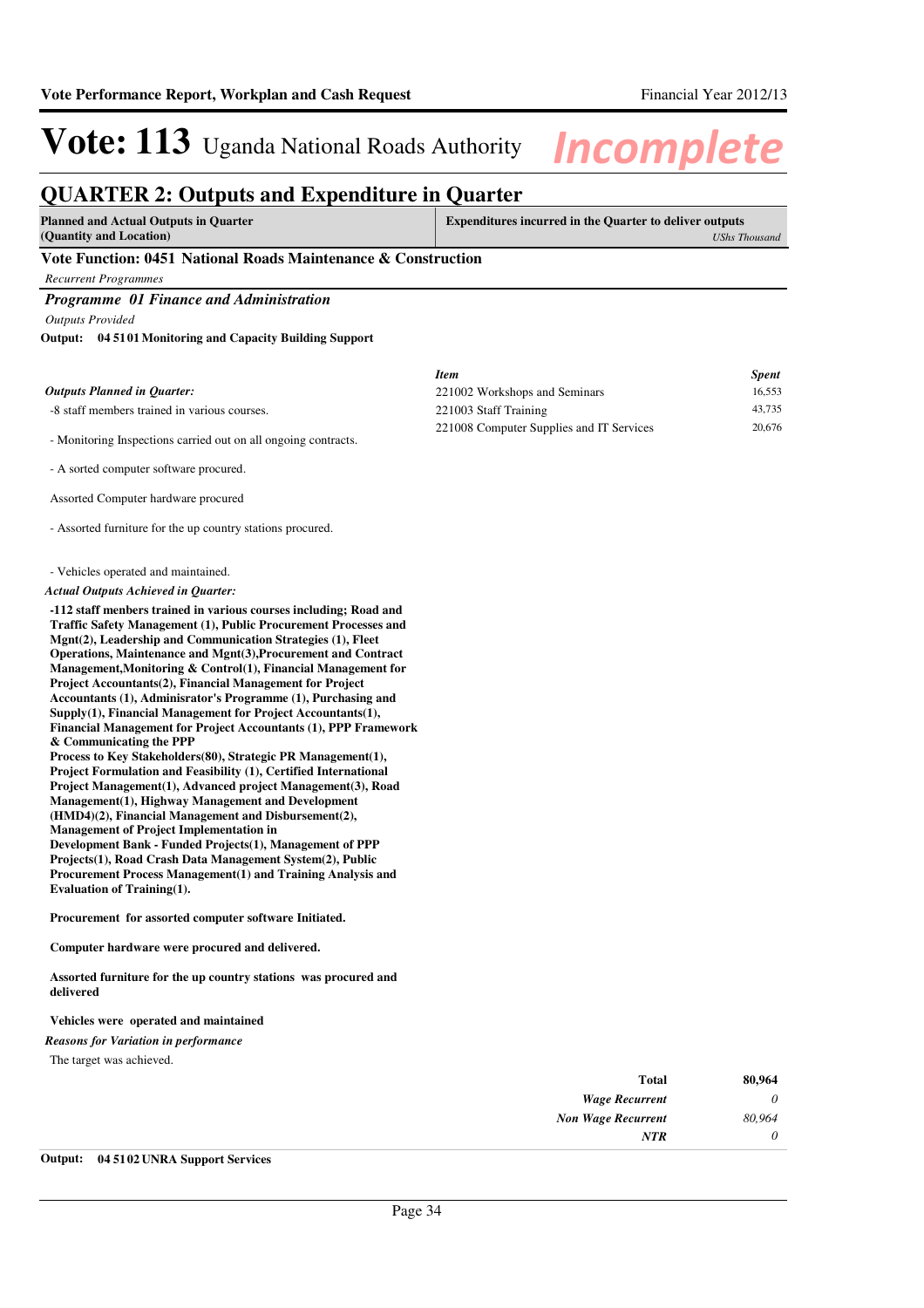### **QUARTER 2: Outputs and Expenditure in Quarter**

| <b>Planned and Actual Outputs in Quarter</b> | <b>Expenditures incurred in the Quarter to deliver outputs</b> |
|----------------------------------------------|----------------------------------------------------------------|
| (Quantity and Location)                      | <b>UShs Thousand</b>                                           |

### **Vote Function: 0451 National Roads Maintenance & Construction**

| <b>Recurrent Programmes</b>                                            |                                          |              |
|------------------------------------------------------------------------|------------------------------------------|--------------|
| Programme 01 Finance and Administration                                |                                          |              |
|                                                                        | <b>Item</b>                              | <b>Spent</b> |
| <b>Outputs Planned in Quarter:</b>                                     | 211101 General Staff Salaries            | 896,092      |
| Vehicle fleet operated and maintained.                                 | 221002 Workshops and Seminars            | 16,667       |
|                                                                        | 221007 Books, Periodicals and Newspapers | 3,929        |
| Staff welfare provided.                                                | 221008 Computer Supplies and IT Services | 5,233        |
| Office accommodation provided.                                         | 222002 Postage and Courier               | 1,667        |
|                                                                        | 223005 Electricity                       | 926          |
| Office equipment and supplies provided.                                | 227001 Travel Inland                     | 101,936      |
| Office furniture procured                                              | 227002 Travel Abroad                     | 50,000       |
|                                                                        | 227004 Fuel, Lubricants and Oils         | 266,500      |
| Salaries and wages paid.                                               | 228002 Maintenance - Vehicles            | 256,243      |
| Station Offices repaired.                                              |                                          |              |
| <b>Actual Outputs Achieved in Quarter:</b>                             |                                          |              |
| -Annual procurement Plans for FY 2012/13 were produced                 |                                          |              |
| -Annual Business Plan FY 12/13 was prepared                            |                                          |              |
| -Financial audits for FY 2011/12 were conducted                        |                                          |              |
| -Vehicles were maintained and operated                                 |                                          |              |
| -A frame work contract for staff welfare running                       |                                          |              |
| -Office accommodation for UNRA HQs was provided                        |                                          |              |
| -3 scanners delivered, and Contract for 3 Industrial copiers finalized |                                          |              |
| -No furniture was procured                                             |                                          |              |
| -Salaries and wages were paid                                          |                                          |              |
| -No station was repaired                                               |                                          |              |
| -The Contract for printer consumables on framework basis running       |                                          |              |
| <b>Reasons for Variation in performance</b>                            |                                          |              |
| The target was achieved as planned.                                    |                                          |              |
|                                                                        | Total                                    | 1,599,193    |
|                                                                        | <b>Wage Recurrent</b>                    | 896,092      |

|                                         | <b>NTR</b> |  |
|-----------------------------------------|------------|--|
| Programme 02 National roads maintenance |            |  |
| <b>Outputs Provided</b>                 |            |  |

*Non Wage Recurrent*

*703,100*

**Output: 04 5101 Monitoring and Capacity Building Support**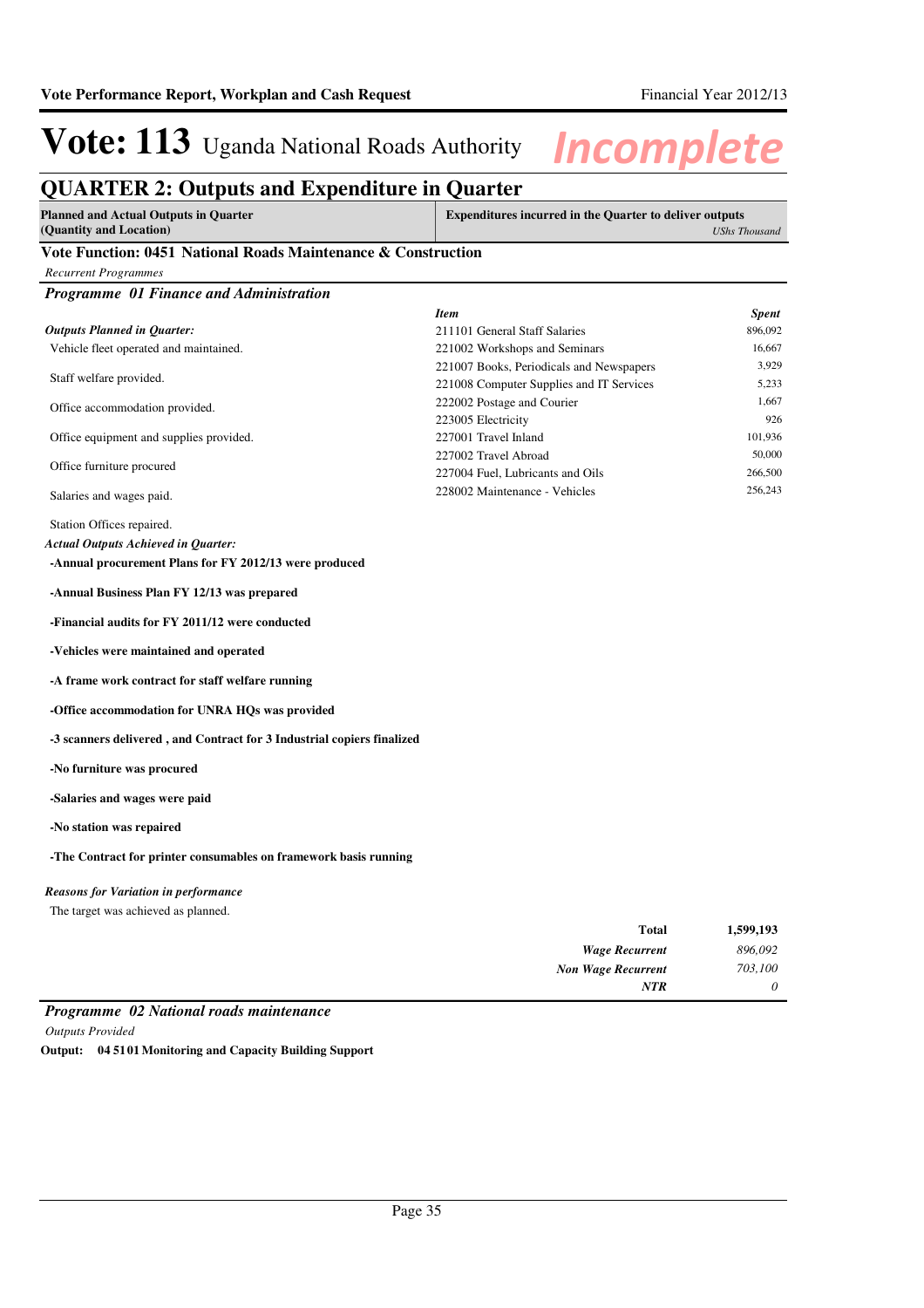| <b>QUARTER 2: Outputs and Expenditure in Quarter</b>                          |                                                                |                           |
|-------------------------------------------------------------------------------|----------------------------------------------------------------|---------------------------|
| <b>Planned and Actual Outputs in Quarter</b><br>(Quantity and Location)       | <b>Expenditures incurred in the Quarter to deliver outputs</b> | <b>UShs Thousand</b>      |
| Vote Function: 0451 National Roads Maintenance & Construction                 |                                                                |                           |
| <b>Recurrent Programmes</b>                                                   |                                                                |                           |
| Programme 02 National roads maintenance                                       |                                                                |                           |
|                                                                               | <b>Item</b>                                                    | <b>Spent</b>              |
| <b>Outputs Planned in Quarter:</b>                                            | 211101 General Staff Salaries                                  | 28,500                    |
| Salaries and wages paid                                                       |                                                                |                           |
| <b>Actual Outputs Achieved in Quarter:</b>                                    |                                                                |                           |
| Salaries and wages paid                                                       |                                                                |                           |
| <b>Reasons for Variation in performance</b>                                   |                                                                |                           |
| The target was achieved as planned.                                           |                                                                |                           |
|                                                                               | <b>Total</b>                                                   | 28,500                    |
|                                                                               | <b>Wage Recurrent</b>                                          | 28,500                    |
|                                                                               | <b>Non Wage Recurrent</b>                                      | 0                         |
|                                                                               | NTR                                                            | 0                         |
| 04 5102 UNRA Support Services<br>Output:                                      |                                                                |                           |
|                                                                               | <b>Item</b>                                                    | <b>Spent</b>              |
| <b>Outputs Planned in Quarter:</b>                                            | 211101 General Staff Salaries                                  | 26,833                    |
| Salaries and wages paid                                                       |                                                                |                           |
| <b>Actual Outputs Achieved in Quarter:</b>                                    |                                                                |                           |
| Salaries and wages paid                                                       |                                                                |                           |
| <b>Reasons for Variation in performance</b>                                   |                                                                |                           |
| The target was achieved as planned.                                           |                                                                |                           |
|                                                                               | <b>Total</b>                                                   | 26,833                    |
|                                                                               | <b>Wage Recurrent</b>                                          | 26,833                    |
|                                                                               | <b>Non Wage Recurrent</b><br><b>NTR</b>                        | 0<br>0                    |
| 04 5103 Maintenance of paved national roads<br>Output:                        |                                                                |                           |
|                                                                               |                                                                |                           |
|                                                                               | <b>Item</b>                                                    | <b>Spent</b>              |
| <b>Outputs Planned in Quarter:</b>                                            | 211101 General Staff Salaries                                  | 179,167                   |
| Salaries and wages paid                                                       |                                                                |                           |
| <b>Actual Outputs Achieved in Quarter:</b>                                    |                                                                |                           |
| Salaries and wages paid                                                       |                                                                |                           |
| <b>Reasons for Variation in performance</b>                                   |                                                                |                           |
| The target was not achieved as planned due to slow contractor<br>performance. |                                                                |                           |
|                                                                               | <b>Total</b>                                                   | 179,167                   |
|                                                                               | <b>Wage Recurrent</b>                                          | 179,167                   |
|                                                                               | <b>Non Wage Recurrent</b>                                      | 0                         |
|                                                                               | <b>NTR</b>                                                     | 0                         |
| Output:<br>04 5104 Maintenance of unpaved national roads                      |                                                                |                           |
|                                                                               |                                                                |                           |
| <b>Outputs Planned in Quarter:</b>                                            | <b>Item</b><br>211101 General Staff Salaries                   | <b>Spent</b><br>3,108,931 |
| Salaries and wages paid                                                       |                                                                |                           |
| <b>Actual Outputs Achieved in Quarter:</b>                                    |                                                                |                           |
| Salaries and wages paid                                                       |                                                                |                           |
| <b>Reasons for Variation in performance</b>                                   |                                                                |                           |
| The target was not achieved as planned because some of the resources          |                                                                |                           |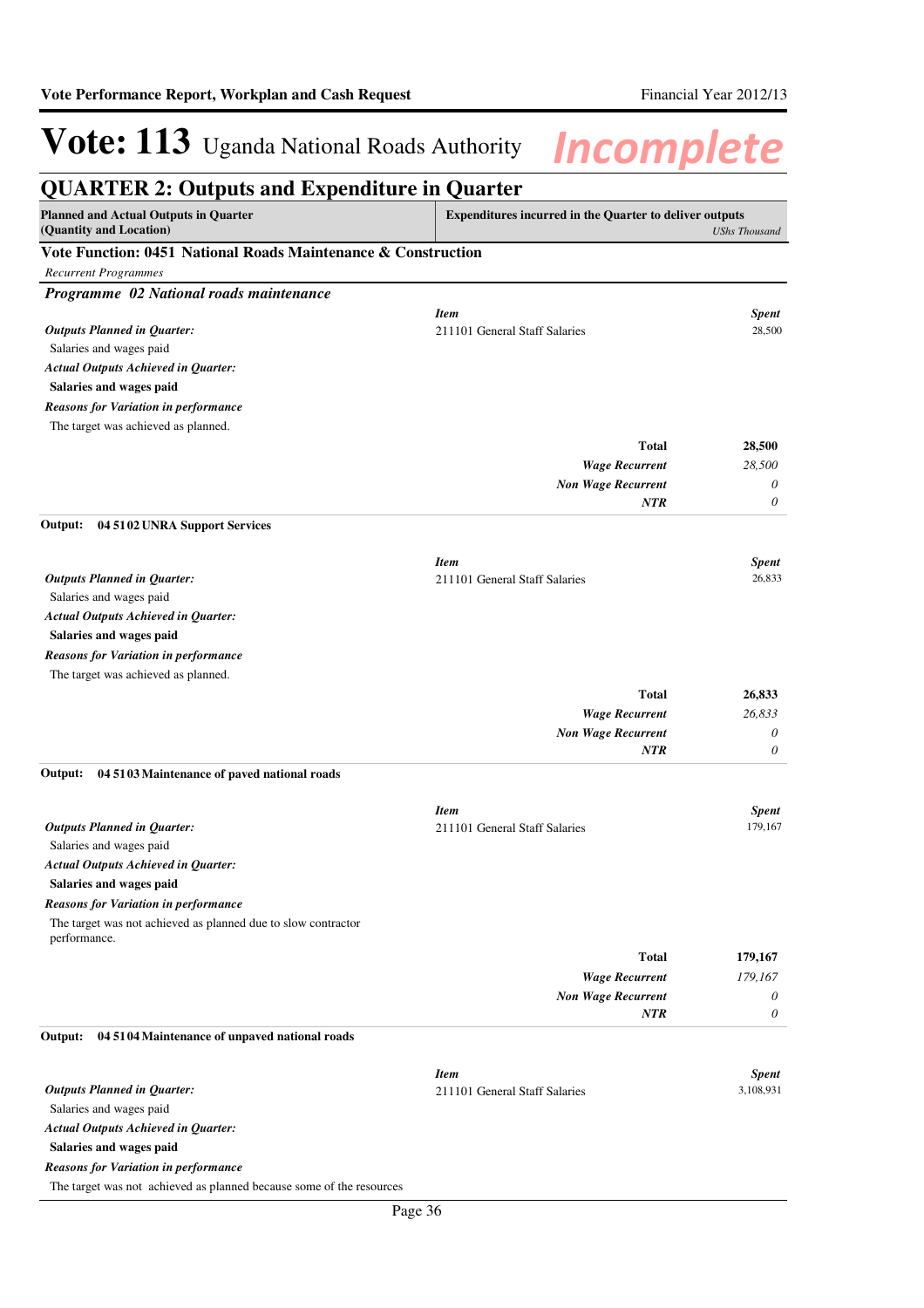## **QUARTER 2: Outputs and Expenditure in Quarter**

| Planned and Actual Outputs in Quarter                                                                                                                                                                                                                                                            | <b>Expenditures incurred in the Quarter to deliver outputs</b> |  |
|--------------------------------------------------------------------------------------------------------------------------------------------------------------------------------------------------------------------------------------------------------------------------------------------------|----------------------------------------------------------------|--|
| (Quantity and Location)                                                                                                                                                                                                                                                                          | UShs Thousand                                                  |  |
| $\mathbf{v}$ and $\mathbf{v}$ and $\mathbf{v}$ and $\mathbf{v}$ and $\mathbf{v}$ and $\mathbf{v}$ and $\mathbf{v}$ and $\mathbf{v}$ and $\mathbf{v}$ and $\mathbf{v}$ and $\mathbf{v}$ and $\mathbf{v}$ and $\mathbf{v}$ and $\mathbf{v}$ and $\mathbf{v}$ and $\mathbf{v}$ and $\mathbf{v}$ and |                                                                |  |

## **Vote Function: 0451 National Roads Maintenance & Construction**

*Recurrent Programmes*

## *Programme 02 National roads maintenance*

were used to attend to emergencies. Secondly, there was a delay in the commencement of works on Mpigi-Kanoni & Mitala Maria - Kanoni roads.

|                                            | <b>Total</b>                  | 3,108,931    |
|--------------------------------------------|-------------------------------|--------------|
|                                            | <b>Wage Recurrent</b>         | 3,108,931    |
|                                            | <b>Non Wage Recurrent</b>     | $\theta$     |
|                                            | <b>NTR</b>                    | $\theta$     |
| 04 5105 Axle Load Control<br>Output:       |                               |              |
|                                            | <b>Item</b>                   | <b>Spent</b> |
| <b>Outputs Planned in Quarter:</b>         | 211101 General Staff Salaries | 65,333       |
| Salaries and wages paid                    |                               |              |
| <b>Actual Outputs Achieved in Quarter:</b> |                               |              |
| Salaries and wages paid                    |                               |              |

## *Reasons for Variation in performance*

The target was achieved as planned.

| 65,333   | <b>Total</b>              |
|----------|---------------------------|
| 65,333   | <b>Wage Recurrent</b>     |
| $\theta$ | <b>Non Wage Recurrent</b> |
| $\theta$ | <b>NTR</b>                |
|          |                           |

### **04 5106 Ferry Services Output:**

|                                             | <b>Item</b>                   | <b>Spent</b> |
|---------------------------------------------|-------------------------------|--------------|
| <b>Outputs Planned in Quarter:</b>          | 211101 General Staff Salaries | 154,782      |
| Salaries and wages paid                     |                               |              |
| <b>Actual Outputs Achieved in Ouarter:</b>  |                               |              |
| Salaries and wages paid                     |                               |              |
| <b>Reasons for Variation in performance</b> |                               |              |
| The target was achieved as planned.         |                               |              |

| 154,782 | <b>Total</b>              |
|---------|---------------------------|
| 154,782 | <b>Wage Recurrent</b>     |
| 0       | <b>Non Wage Recurrent</b> |
| 0       | <b>NTR</b>                |

## *Programme 03 National Roads Construction*

*Outputs Provided*

**04 5101 Monitoring and Capacity Building Support Output:**

|                                            | <b>Item</b>                   | <b>Spent</b> |
|--------------------------------------------|-------------------------------|--------------|
| <b>Outputs Planned in Ouarter:</b>         | 211101 General Staff Salaries | 16.667       |
| Ongoing projects monitored/supervised.     | 227001 Travel Inland          | 16.667       |
| 2 staff members trained in various courses |                               |              |
| <b>Actual Outputs Achieved in Ouarter:</b> |                               |              |
|                                            |                               |              |

**- Ongoing projects were monitored and supervised.**

**-5 staff members trained in various courses including; Certified International Project Management, Advanced project Management, Management of PPP Projects.**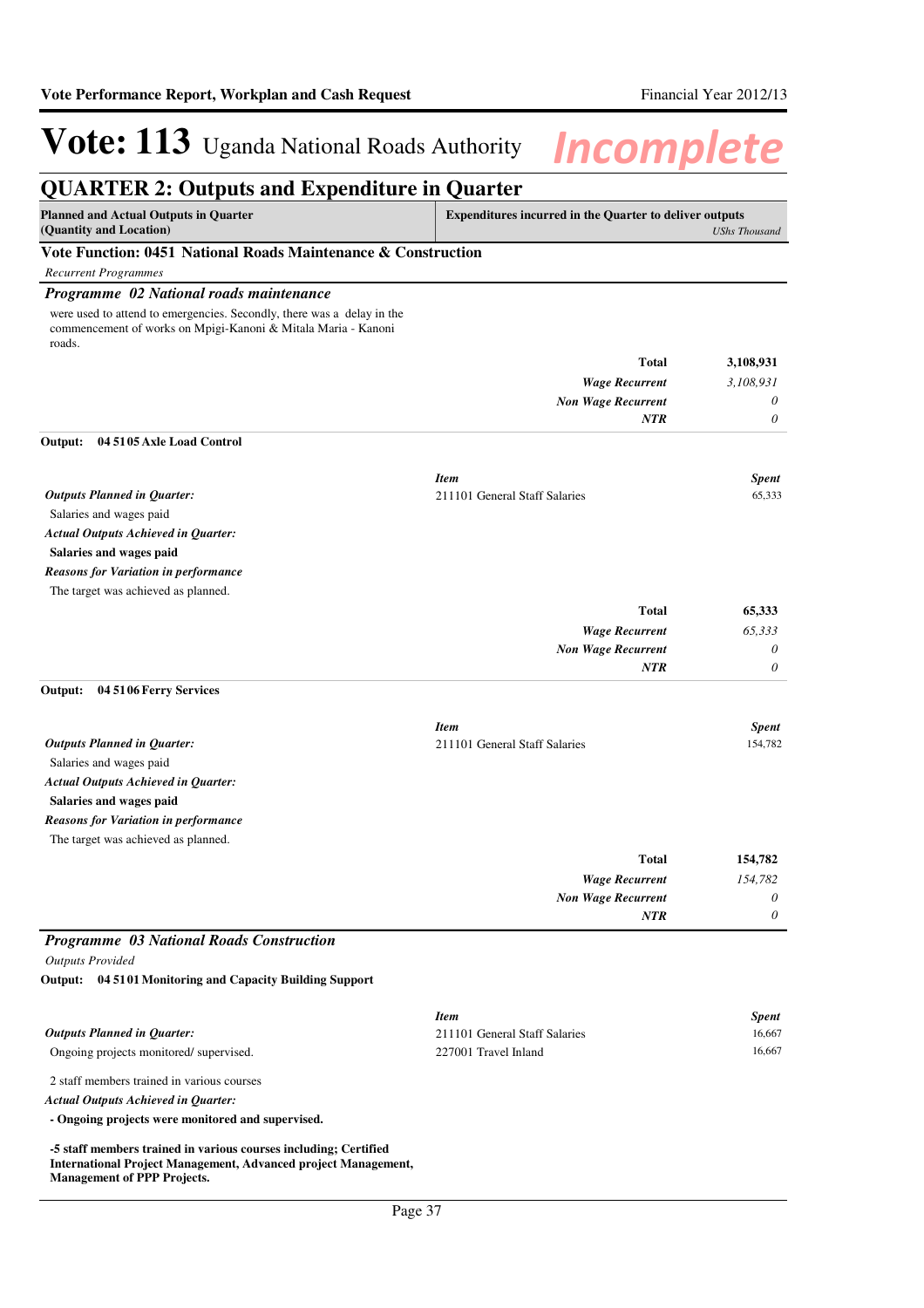*0*

*NTR*

# **Vote: 113** Uganda National Roads Authority **Incomplete**

## **QUARTER 2: Outputs and Expenditure in Quarter**

| <b>Planned and Actual Outputs in Quarter</b>                  | <b>Expenditures incurred in the Quarter to deliver outputs</b> |  |
|---------------------------------------------------------------|----------------------------------------------------------------|--|
| (Quantity and Location)                                       | UShs Thousand                                                  |  |
| Vote Function: 0451 National Roads Maintenance & Construction |                                                                |  |

*Recurrent Programmes*

## *Programme 03 National Roads Construction*

*Reasons for Variation in performance*

Target was achieved as planned.

| 33,333   | Total                 |
|----------|-----------------------|
| 16,667   | <b>Wage Recurrent</b> |
| 16,667   | Non Wage Recurrent    |
| $\theta$ | <b>NTR</b>            |
|          |                       |

### **04 5102 UNRA Support Services Output:**

|                                    | <b>Item</b>                   | <b>Spent</b> |
|------------------------------------|-------------------------------|--------------|
| <b>Outputs Planned in Quarter:</b> | 211101 General Staff Salaries | 8.333        |
| Works certified                    | 227001 Travel Inland          | 16.667       |
| Addenda processed.                 |                               |              |

TORs prepared

Contracts signed **24 Addenda were processed** *Actual Outputs Achieved in Quarter:*

### **25 TORs prepared**

**21 Contracts signed**

### **22 bidding documents prepared**

*Reasons for Variation in performance*

| The target was achieved as planned. |  |
|-------------------------------------|--|
|-------------------------------------|--|

| 25,000   | <b>Total</b>              |
|----------|---------------------------|
| 8,333    | <b>Wage Recurrent</b>     |
| 16,667   | <b>Non Wage Recurrent</b> |
| $\theta$ | <b>NTR</b>                |
|          |                           |

## *Development Projects*

*Project 0265 Upgrade Atiak - Moyo-Afoji (104km)*

*Capital Purchases* **04 5174 Major Bridges Output:**

|                                                                                                    | <b>Item</b>                                                      | <b>Spent</b> |
|----------------------------------------------------------------------------------------------------|------------------------------------------------------------------|--------------|
| Outputs Planned in Quarter:                                                                        | 231003 Roads and Bridges                                         | 1,815,839    |
| 2 box culverts completed.                                                                          | 281504 Monitoring, Supervision and Appraisal of<br>Capital Works | 8.200        |
| Actual Outputs Achieved in Ouarter:                                                                |                                                                  |              |
| Construction of Ayugi Bridge and Eyi-Ingewa, Sarumu, Lower Cala<br>and Amau Box culverts continued |                                                                  |              |
| Reasons for Variation in performance                                                               |                                                                  |              |
| The target was not achieved due to the under performance of the<br>contractor.                     |                                                                  |              |
|                                                                                                    | Total                                                            | 1,824,039    |
|                                                                                                    | <b>GoU</b> Development                                           | 1,824,039    |
|                                                                                                    | <b>Donor Development</b>                                         | $\theta$     |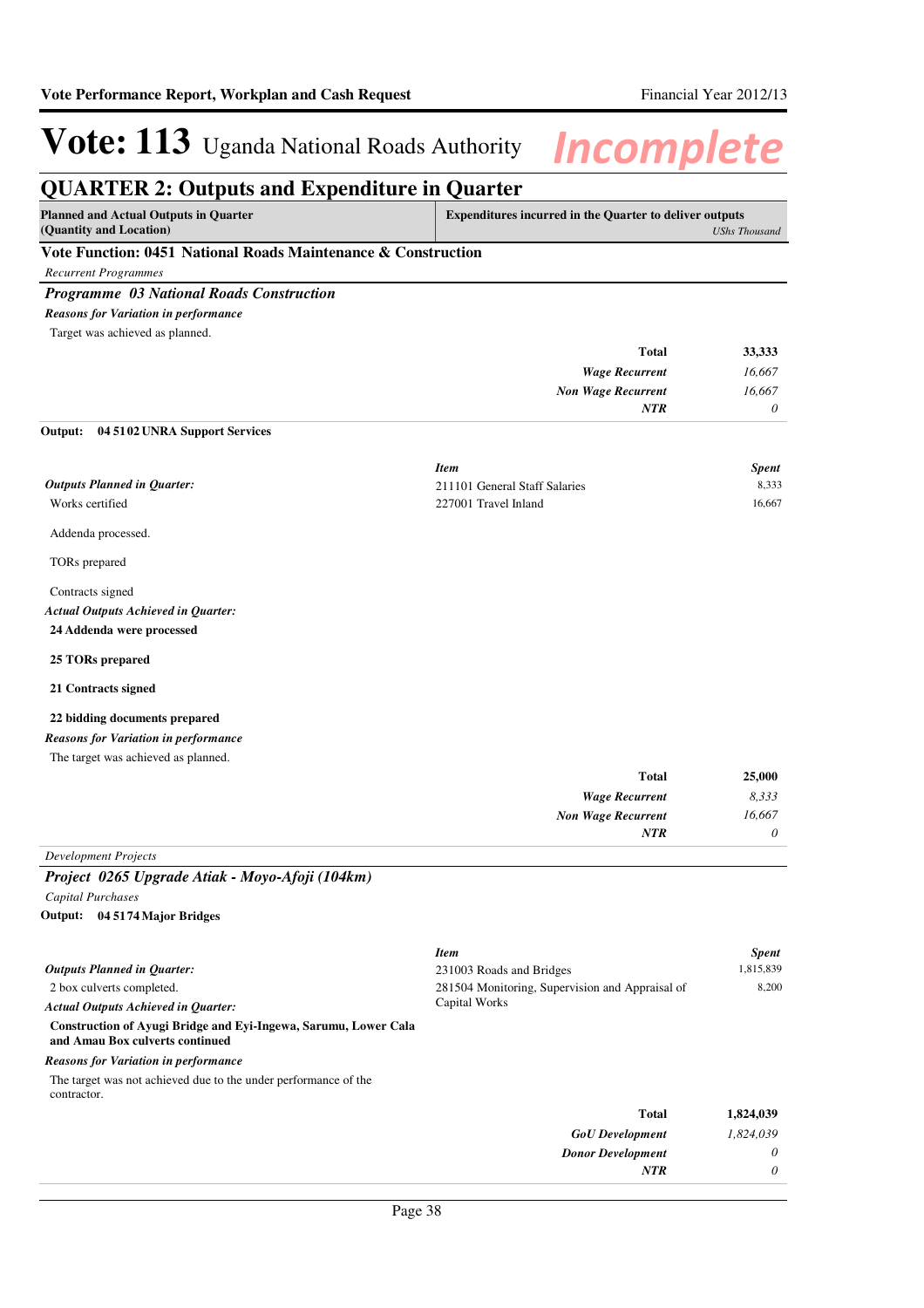**Total**

# **Vote: 113** Uganda National Roads Authority **Incomplete**

## **QUARTER 2: Outputs and Expenditure in Quarter Planned and Actual Outputs in Quarter (Quantity and Location) Expenditures incurred in the Quarter to deliver outputs**  *UShs Thousand* **Vote Function: 0451 National Roads Maintenance & Construction** *Development Projects Project 0267 Improvement of Ferry Services Capital Purchases* 2 ferry landings for Mbulamuti (Bugobero) - Kasana (Kayunga) completed. Ferry for Lwampanga - Namasale commissioned. **Construction of landing sites completed and the Mbulamuti ferry was reassembled in Kasana. The ferry is expected to be operational by February 2013. Lwampanga- Namasale ferry was commisioned in December 2012 and is operational. 04 5180 National Road Construction/Rehabilitation (Bitumen Standard) Output:** *GoU Development Donor Development* **Total** *1,184,060 0 0* **1,184,060** *Actual Outputs Achieved in Quarter: Outputs Planned in Quarter: NTR* The target was achieved as planned. *Reasons for Variation in performance Item Spent* 231003 Roads and Bridges 1,184,060 *Project 0268 Kampala Northern Bypass (17km)*

*Capital Purchases*

**04 5171 Acquisition of Land by Government Output:**

### *Outputs Planned in Quarter:*

Finalise the processing of title deeds for the land acquired

### *Actual Outputs Achieved in Quarter:*

**Processing of title deeds ongoing**

#### *Reasons for Variation in performance*

The target was not achieved as planned due to the temporary closure of the Lands office hence hindering the finalising of title deeds processing.

| $\bf{0}$ | Total                    |
|----------|--------------------------|
| 0        | <b>GoU</b> Development   |
| 0        | <b>Donor Development</b> |
|          | <b>NTR</b>               |
|          |                          |

#### **04 5180 National Road Construction/Rehabilitation (Bitumen Standard) Output:**

### *Outputs Planned in Quarter:*

Bidding docusments completed

*Actual Outputs Achieved in Quarter:*

**The financing agreement between EIB and GoU is awaiting Parliamentary approval. Preparartion of Bidding/ Tender documents is ongoing.**

#### *Reasons for Variation in performance*

The target was not achieved as planned because of delayed approval of the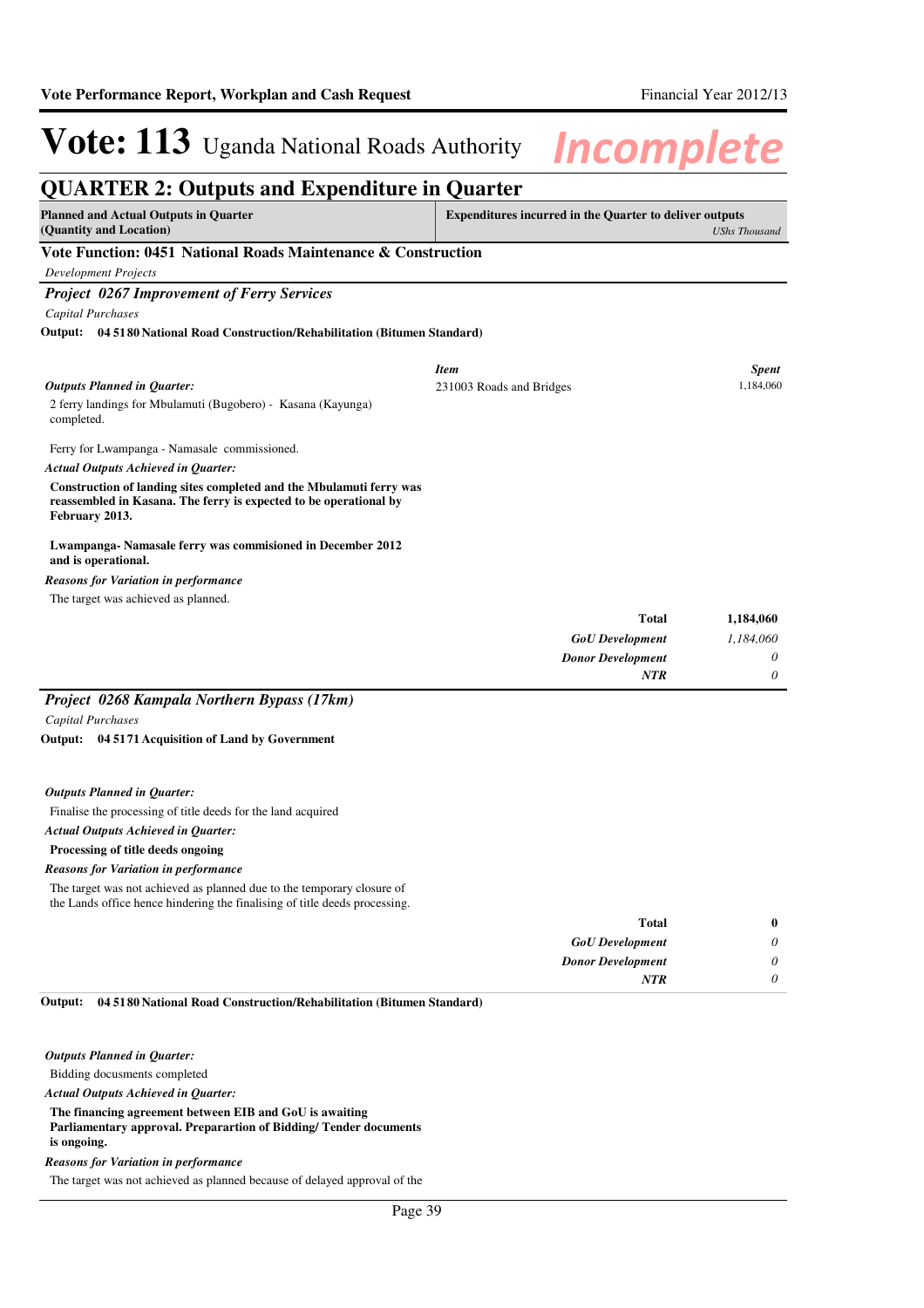## **QUARTER 2: Outputs and Expenditure in Quarter**

| <b>Planned and Actual Outputs in Quarter</b><br>(Quantity and Location) | <b>Expenditures incurred in the Quarter to deliver outputs</b> | UShs Thousand |
|-------------------------------------------------------------------------|----------------------------------------------------------------|---------------|
| Vote Function: 0451 National Roads Maintenance & Construction           |                                                                |               |
| Development Projects                                                    |                                                                |               |
| Project 0268 Kampala Northern Bypass (17km)                             |                                                                |               |
| loan by Parliament                                                      |                                                                |               |
|                                                                         | <b>Total</b>                                                   | $\mathbf{0}$  |
|                                                                         | <b>GoU</b> Development                                         | $\theta$      |
|                                                                         | <b>Donor Development</b>                                       | $\theta$      |
|                                                                         | <b>NTR</b>                                                     | $\theta$      |
|                                                                         |                                                                |               |

*Project 0278 Upgrade Kabale - Kisoro - Bunagana/ Kyanika (98km)*

*Capital Purchases*

**04 5171 Acquisition of Land by Government Output:**

### *Outputs Planned in Quarter:*

1 hectares of land and properties therein compesated.

*Actual Outputs Achieved in Quarter:*

**The report covering additional land take and injurious affection cases was approved by Chief Government Value. The consultant is expected to commence the verification for payment by February 2013.**

### *Reasons for Variation in performance*

The target was not achieved as planned due to delayed approval by the Chief Government Valuer.

| 0                     | <b>Total</b>             |
|-----------------------|--------------------------|
| $\boldsymbol{\omega}$ | <b>GoU</b> Development   |
| $\boldsymbol{\omega}$ | <b>Donor Development</b> |
| υ                     | NTR                      |
|                       |                          |

**04 5180 National Road Construction/Rehabilitation (Bitumen Standard) Output:**

|                                                                                                                              | <b>Item</b>                                                      | <b>Spent</b> |
|------------------------------------------------------------------------------------------------------------------------------|------------------------------------------------------------------|--------------|
| <b>Outputs Planned in Ouarter:</b>                                                                                           | 231003 Roads and Bridges                                         | 10.266,667   |
| Repair the defects identified in the snag list.                                                                              | 281504 Monitoring, Supervision and Appraisal of<br>Capital Works | 97.333       |
| <b>Actual Outputs Achieved in Ouarter:</b>                                                                                   |                                                                  |              |
| 10% of road woks completed bringing cummulative progress to<br>100%. The project is currently under Defects Liability Period |                                                                  |              |
| <b>Reasons for Variation in performance</b>                                                                                  |                                                                  |              |
| The target was achieved.                                                                                                     |                                                                  |              |
|                                                                                                                              | <b>Total</b>                                                     | 10,364,000   |
|                                                                                                                              | <b>GoU</b> Development                                           | 10.364,000   |
|                                                                                                                              | <b>Donor Development</b>                                         | $\theta$     |
|                                                                                                                              | <b>NTR</b>                                                       | $\theta$     |

*Project 0285 Upgrade Matugga - Semuto - Kapeeka (41km)*

*Capital Purchases*

**Output: 04 5180 National Road Construction/Rehabilitation (Bitumen Standard)**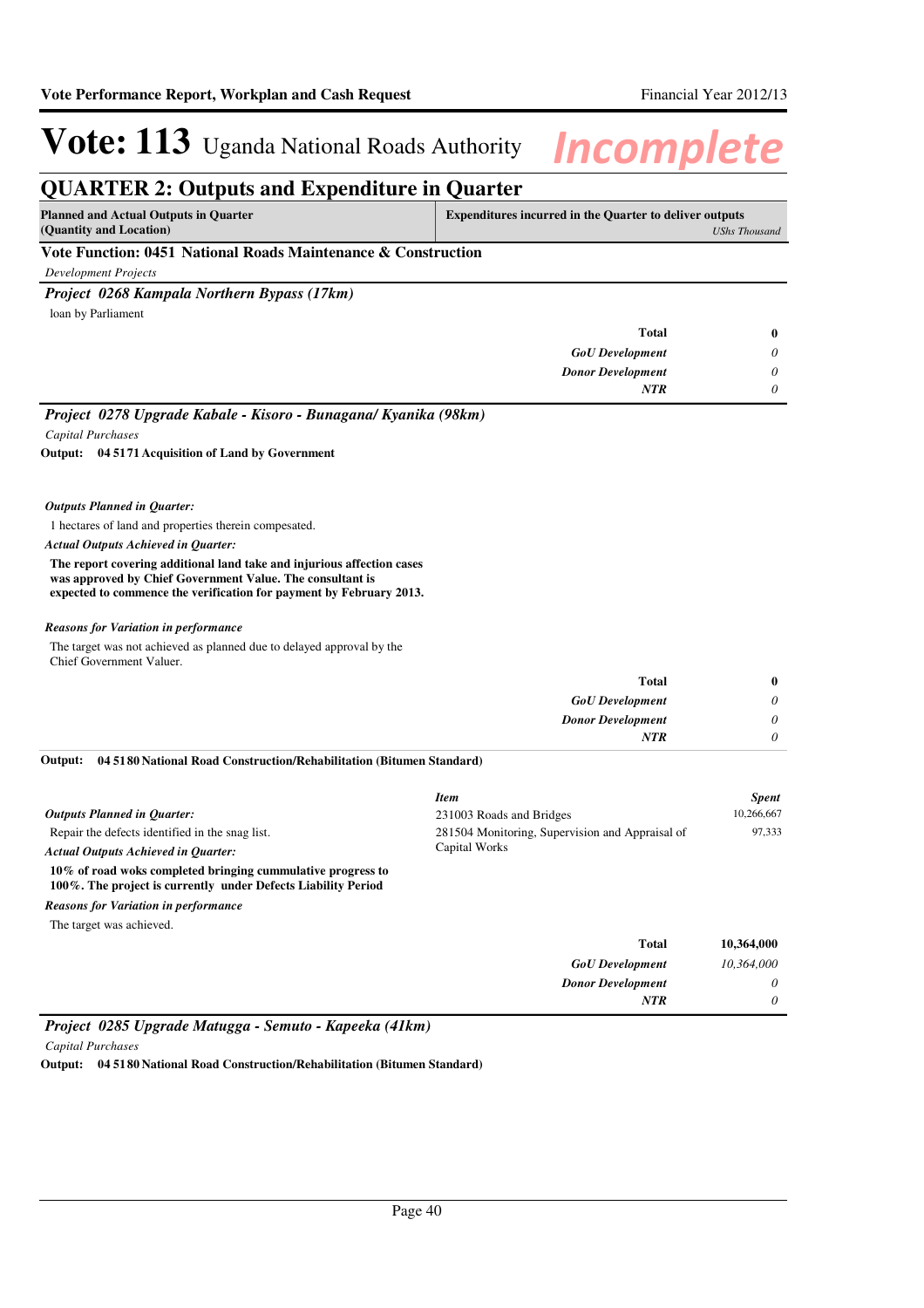## **QUARTER 2: Outputs and Expenditure in Quarter Planned and Actual Outputs in Quarter (Quantity and Location) Expenditures incurred in the Quarter to deliver outputs**  *UShs Thousand* **Vote Function: 0451 National Roads Maintenance & Construction** *Development Projects Project 0285 Upgrade Matugga - Semuto - Kapeeka (41km)* Monitoring performance of different road pavement materials. **Pavement performance monitoring carried out.** *GoU Development Donor Development* **Total** *2,000,000 0 0* **2,000,000** *Actual Outputs Achieved in Quarter: Outputs Planned in Quarter: NTR* The target was achieved as planned. *Reasons for Variation in performance Item Spent* 231003 Roads and Bridges 2,000,000 *Project 0294 External Audit Services Outputs Provided* Commence the technical audit for Busega - Mityana road **Technical audits for Busega- Mityana road did not commence because the Consultant turned down the offer. The launching of a new procurement process was scheduled to commence in January 2013. 04 5101 Monitoring and Capacity Building Support Output:** *GoU Development Donor Development* **Total** *760,000 0 0* **760,000** *Actual Outputs Achieved in Quarter: Outputs Planned in Quarter: NTR* The target was not achieved as planned because the best evaluated consultant turned down the offer. *Reasons for Variation in performance Item Spent* 225001 Consultancy Services- Short-term 760,000 Finalise the procurement of Technical Assistance (TA) to strengthen the Internal Audit function. **04 5102 UNRA Support Services Output:** *Outputs Planned in Quarter:*

*Actual Outputs Achieved in Quarter:*

**Procurement of consultancy services for supporting UNRA's Internal Audit function is ongoing. No objection was secured from World Bank on the Technical evaluations and Financial evaluations are ongoing.**

*Reasons for Variation in performance*

The target was not achieved as planned due to procurement delays.

| <b>Total</b>             |
|--------------------------|
| <b>GoU</b> Development   |
| <b>Donor Development</b> |
| <b>NTR</b>               |

*Project 0295 Upgrade Kampala -Gayaza- Zirobwe (44.3km)*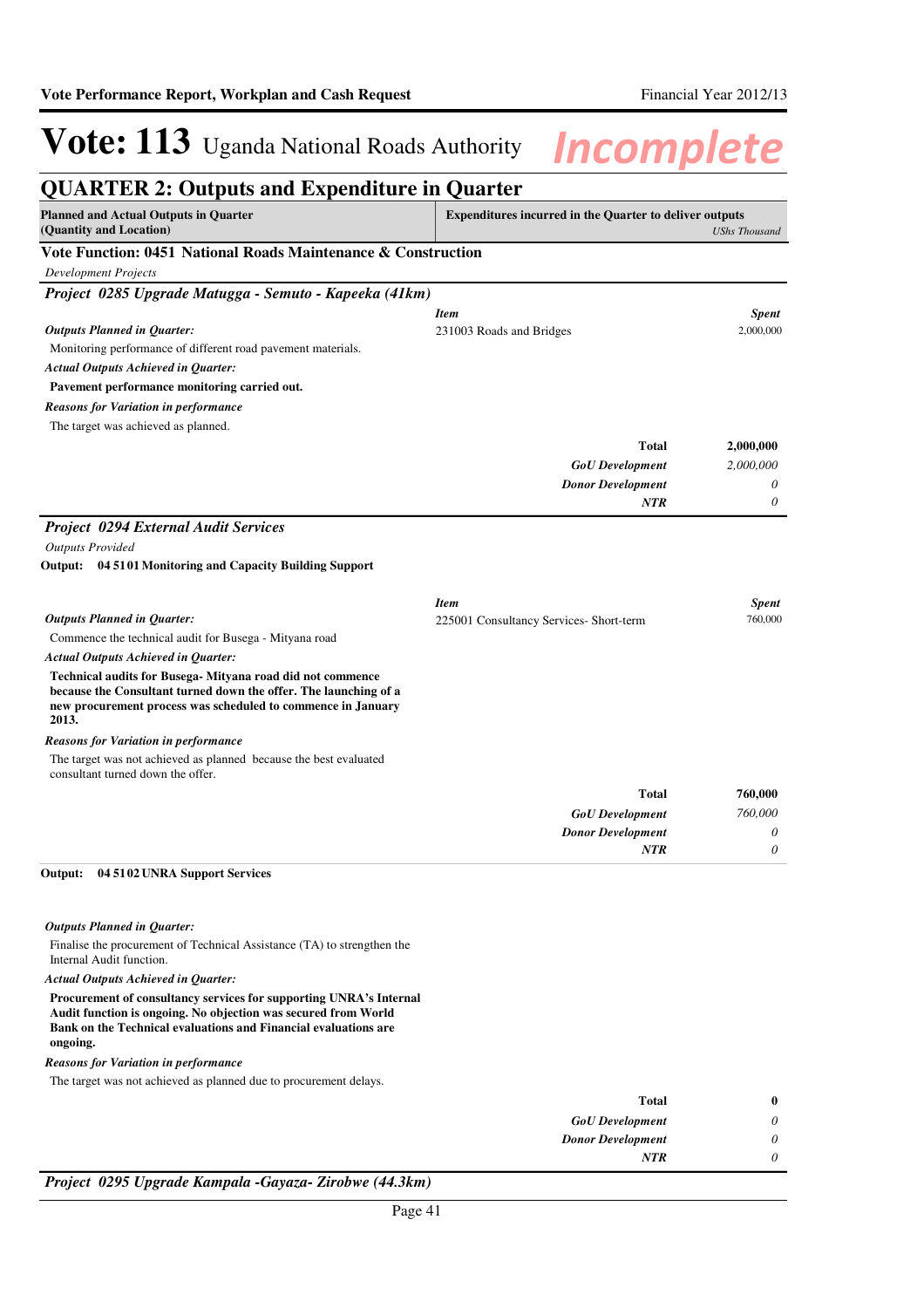| <b>QUARTER 2: Outputs and Expenditure in Quarter</b>                                                                                                                                     |                                                                |                      |
|------------------------------------------------------------------------------------------------------------------------------------------------------------------------------------------|----------------------------------------------------------------|----------------------|
| <b>Planned and Actual Outputs in Quarter</b><br>(Quantity and Location)                                                                                                                  | <b>Expenditures incurred in the Quarter to deliver outputs</b> | <b>UShs Thousand</b> |
| Vote Function: 0451 National Roads Maintenance & Construction                                                                                                                            |                                                                |                      |
| <b>Development Projects</b>                                                                                                                                                              |                                                                |                      |
| Project 0295 Upgrade Kampala -Gayaza- Zirobwe (44.3km)                                                                                                                                   |                                                                |                      |
| Capital Purchases                                                                                                                                                                        |                                                                |                      |
| Output: 04 5180 National Road Construction/Rehabilitation (Bitumen Standard)                                                                                                             |                                                                |                      |
|                                                                                                                                                                                          | <b>Item</b>                                                    | <b>Spent</b>         |
| <b>Outputs Planned in Quarter:</b>                                                                                                                                                       | 231003 Roads and Bridges                                       | 5,000,000            |
| Kampala - Gayaza - Zirobwe- Monitor the defect and repair<br>them. Finalise Evaluation of Proposals.                                                                                     |                                                                |                      |
| <b>Actual Outputs Achieved in Quarter:</b>                                                                                                                                               |                                                                |                      |
| -Kampala- Gayaza- Zirobwe; Defects identified were repaired.                                                                                                                             |                                                                |                      |
| -Zirobwe- Wobulenzi; -Procurement of design services for Zirobwe -<br>Wobulenzi (24km) is ongoing. The technical Evaluation report was<br>submitted to Contracts Committee for approval. |                                                                |                      |
| <b>Reasons for Variation in performance</b>                                                                                                                                              |                                                                |                      |
| The target was achieved as planned.                                                                                                                                                      |                                                                |                      |
|                                                                                                                                                                                          | <b>Total</b>                                                   | 5,000,000            |
|                                                                                                                                                                                          | <b>GoU</b> Development                                         | 5,000,000            |
|                                                                                                                                                                                          | <b>Donor Development</b>                                       | $\theta$             |
|                                                                                                                                                                                          | NTR                                                            | 0                    |
| Project 0298 Accident black spots on Jinja - Kampala                                                                                                                                     |                                                                |                      |
| <b>Outputs Provided</b>                                                                                                                                                                  |                                                                |                      |
| Output: 04 5102 UNRA Support Services                                                                                                                                                    |                                                                |                      |
|                                                                                                                                                                                          | <b>Item</b>                                                    | <b>Spent</b>         |
| <b>Outputs Planned in Quarter:</b>                                                                                                                                                       | 221002 Workshops and Seminars                                  | 125,000              |
| carry out road safety awareness campaigns through the media                                                                                                                              |                                                                |                      |
| <b>Actual Outputs Achieved in Quarter:</b>                                                                                                                                               |                                                                |                      |
| No activity was implemented during the quarter because funds were<br>not released.                                                                                                       |                                                                |                      |
| <b>Reasons for Variation in performance</b>                                                                                                                                              |                                                                |                      |
| No activity was implemented during the quarter because funds were not<br>released.                                                                                                       |                                                                |                      |
|                                                                                                                                                                                          | Total                                                          | 125,000              |
|                                                                                                                                                                                          | <b>GoU</b> Development                                         | 125,000              |
|                                                                                                                                                                                          | <b>Donor Development</b>                                       | $\theta$             |
|                                                                                                                                                                                          | <b>NTR</b>                                                     | $\theta$             |

## *Project 0315 Reconstruct Masaka - Mbarara (154km)*

*Capital Purchases*

**04 5180 National Road Construction/Rehabilitation (Bitumen Standard) Output:**

*Outputs Planned in Quarter:*

Repair the defects identified in the snag list

*Actual Outputs Achieved in Quarter:*

**5% of road works were completed out of the annual target of 5%. This brings the cummulative progress to 100%.The road was substantially completed in August 2012 and it is now under the defect liability period.**

*Reasons for Variation in performance*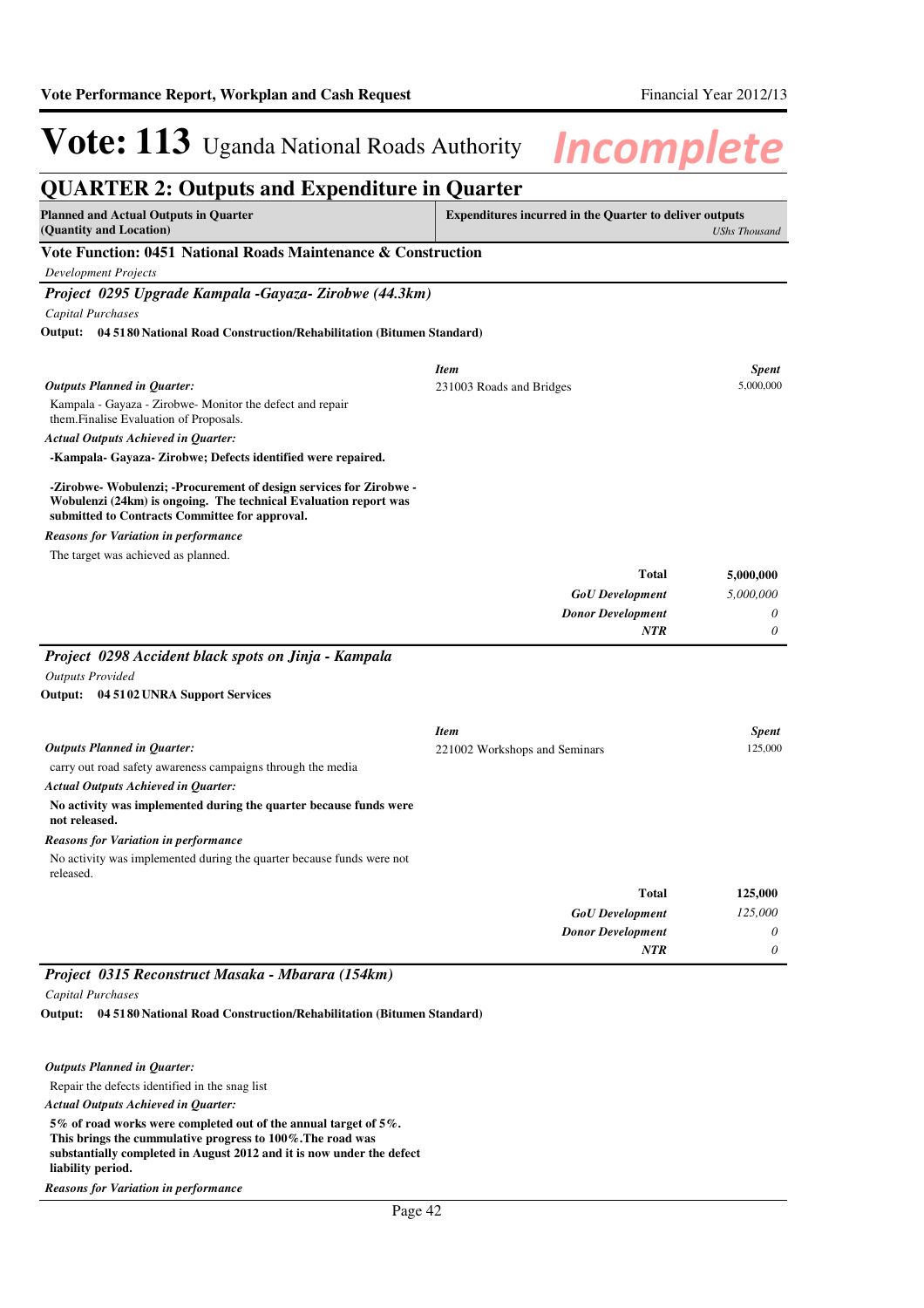### **QUARTER 2: Outputs and Expenditure in Quarter Planned and Actual Outputs in Quarter (Quantity and Location) Expenditures incurred in the Quarter to deliver outputs**  *UShs Thousand* **Vote Function: 0451 National Roads Maintenance & Construction** *Development Projects Project 0315 Reconstruct Masaka - Mbarara (154km) GoU Development Donor Development* **Total** *0 0 0* **0** *NTR* The target was achieved as planned. *Project 0321 Upgrade Fort Portal - Budibugyo - Lamia (104km) Capital Purchases* Process land titles for the acquired land. **Processing of land titles for the acquired land is ongoing. 04 5171 Acquisition of Land by Government Output:** *GoU Development Donor Development* **Total** *38,806 0 0* **38,806** *Actual Outputs Achieved in Quarter: Outputs Planned in Quarter: NTR* The target was achieved as planned. *Reasons for Variation in performance Item Spent* 311101 Land 38,806 7.5% of the works completed **9.9% of works completed out of the targeted 7.5% of works completed by the end of the quarter. 04 5180 National Road Construction/Rehabilitation (Bitumen Standard)** *GoU Development Donor Development* **Total** *5,043,000 0 0* **5,043,000** *Actual Outputs Achieved in Quarter: Outputs Planned in Quarter:* **Output:** *NTR* The target was achieved. *Reasons for Variation in performance Item Spent* 231003 Roads and Bridges 5,043,000 *Project 0954 Design Muyembe-Moroto - Kotido (290km) Capital Purchases* **04 5171 Acquisition of Land by Government Output:**

#### *Outputs Planned in Quarter:*

5 hectares of land and property therein procured

*Actual Outputs Achieved in Quarter:*

**The Consultant is mobilizing to commence verification and payment. Verification for payment is expected to commence in January 2013.**

### *Reasons for Variation in performance*

The target was not achieved due to slow Consultant's performance.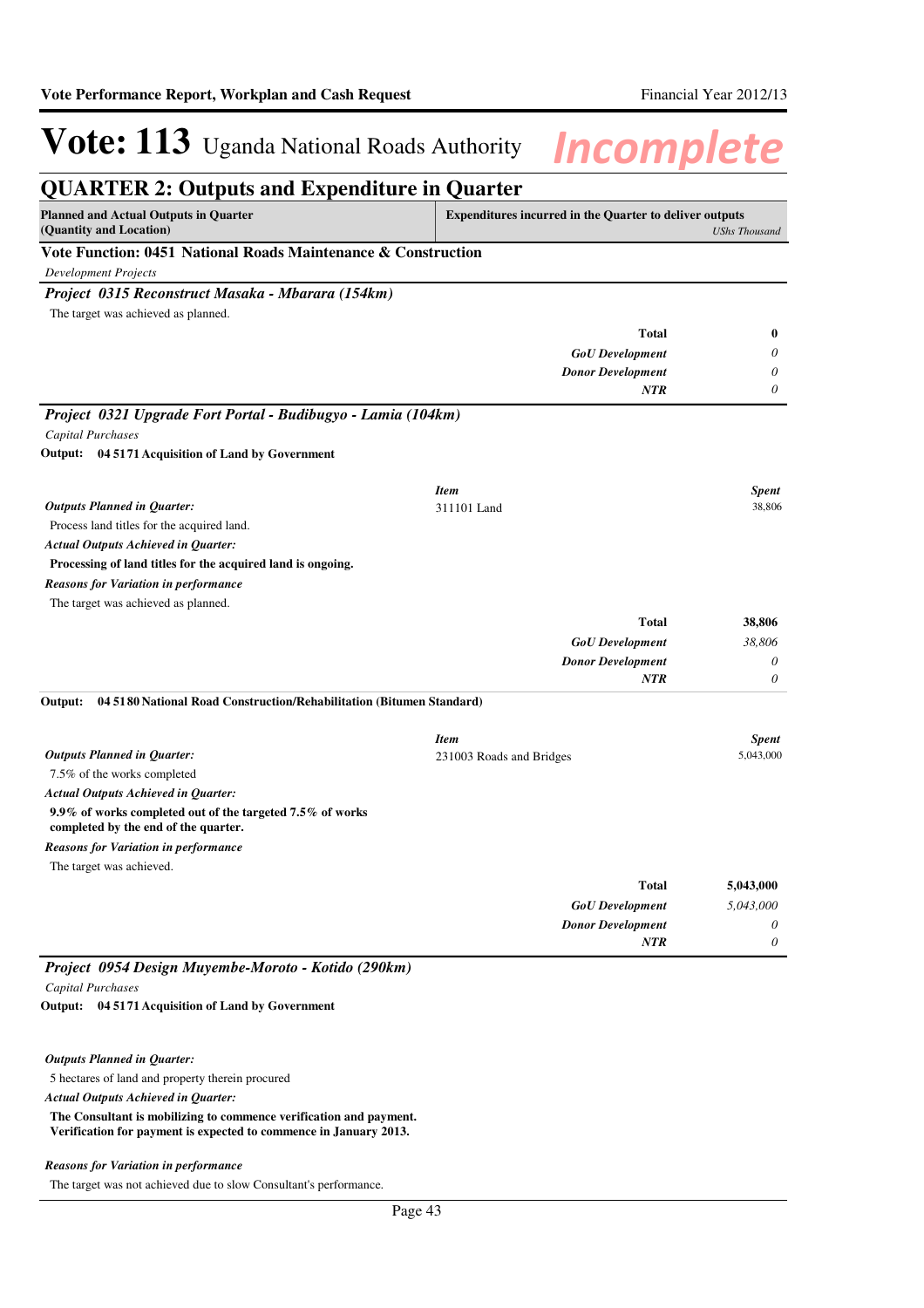| <b>QUARTER 2: Outputs and Expenditure in Quarter</b>                                                                                      |                                                                  |                      |
|-------------------------------------------------------------------------------------------------------------------------------------------|------------------------------------------------------------------|----------------------|
| <b>Planned and Actual Outputs in Quarter</b><br>(Quantity and Location)                                                                   | <b>Expenditures incurred in the Quarter to deliver outputs</b>   | <b>UShs Thousand</b> |
| Vote Function: 0451 National Roads Maintenance & Construction                                                                             |                                                                  |                      |
| <b>Development Projects</b>                                                                                                               |                                                                  |                      |
| Project 0954 Design Muyembe-Moroto - Kotido (290km)                                                                                       |                                                                  |                      |
|                                                                                                                                           | <b>Total</b>                                                     | 0                    |
|                                                                                                                                           | <b>GoU</b> Development                                           | 0                    |
|                                                                                                                                           | <b>Donor Development</b>                                         | 0                    |
|                                                                                                                                           | <b>NTR</b>                                                       | 0                    |
| 04 5180 National Road Construction/Rehabilitation (Bitumen Standard)<br>Output:                                                           |                                                                  |                      |
|                                                                                                                                           | <b>Item</b>                                                      | <b>Spent</b>         |
| <b>Outputs Planned in Quarter:</b>                                                                                                        | 231003 Roads and Bridges                                         | 30,040,715           |
| Mobilisation for equipment and personnel completed                                                                                        |                                                                  |                      |
| Actual Outputs Achieved in Quarter:                                                                                                       |                                                                  |                      |
| Contract was signed and commenced in December 2012.                                                                                       |                                                                  |                      |
| <b>Reasons for Variation in performance</b><br>The target was not achieved as planned because the contractor delayed to                   |                                                                  |                      |
| submit an acceptable advance payment guarantee                                                                                            |                                                                  |                      |
|                                                                                                                                           | <b>Total</b>                                                     | 30,040,715           |
|                                                                                                                                           | <b>GoU</b> Development                                           | 30,040,715           |
|                                                                                                                                           | <b>Donor Development</b>                                         | 0                    |
|                                                                                                                                           | <b>NTR</b>                                                       | 0                    |
| Capital Purchases<br>Output: 04 5171 Acquisition of Land by Government                                                                    |                                                                  |                      |
|                                                                                                                                           | <b>Item</b>                                                      | <b>Spent</b>         |
| <b>Outputs Planned in Quarter:</b><br>10 hectares of land acquired                                                                        | 311101 Land                                                      | 163,365              |
| <b>Actual Outputs Achieved in Quarter:</b>                                                                                                |                                                                  |                      |
| 14 hectares of land and properties therein acquired.                                                                                      |                                                                  |                      |
| <b>Reasons for Variation in performance</b>                                                                                               |                                                                  |                      |
| The target was achieved as planned.                                                                                                       |                                                                  |                      |
|                                                                                                                                           | <b>Total</b>                                                     | 163,365              |
|                                                                                                                                           | <b>GoU</b> Development                                           | 163,365              |
|                                                                                                                                           | <b>Donor Development</b>                                         | 0                    |
|                                                                                                                                           | <b>NTR</b>                                                       | 0                    |
| 04 5180 National Road Construction/Rehabilitation (Bitumen Standard)<br>Output:                                                           |                                                                  |                      |
|                                                                                                                                           | <b>Item</b>                                                      | Spent                |
| <b>Outputs Planned in Quarter:</b>                                                                                                        | 231003 Roads and Bridges                                         | 7,000,000            |
| Nyakahita-Kazo: 8.75% of roadworks completed.                                                                                             | 281504 Monitoring, Supervision and Appraisal of<br>Capital Works | 23,633               |
| Kazo-Kamwenge: 7% roadworks completed.                                                                                                    |                                                                  |                      |
| Kamwenge - Fort Portal : Contract signed.                                                                                                 |                                                                  |                      |
| Actual Outputs Achieved in Quarter:                                                                                                       |                                                                  |                      |
| Nyakahita-Kazo; 8.8% of the roadworks were completed during the<br>quarter. The cummulative progress since the project start was $93\%$ . |                                                                  |                      |
| Kazo-Kamwenge; 5.7% of road works were completed during the<br>quarter. The cummulative progress since the project start was<br>40.7%.    |                                                                  |                      |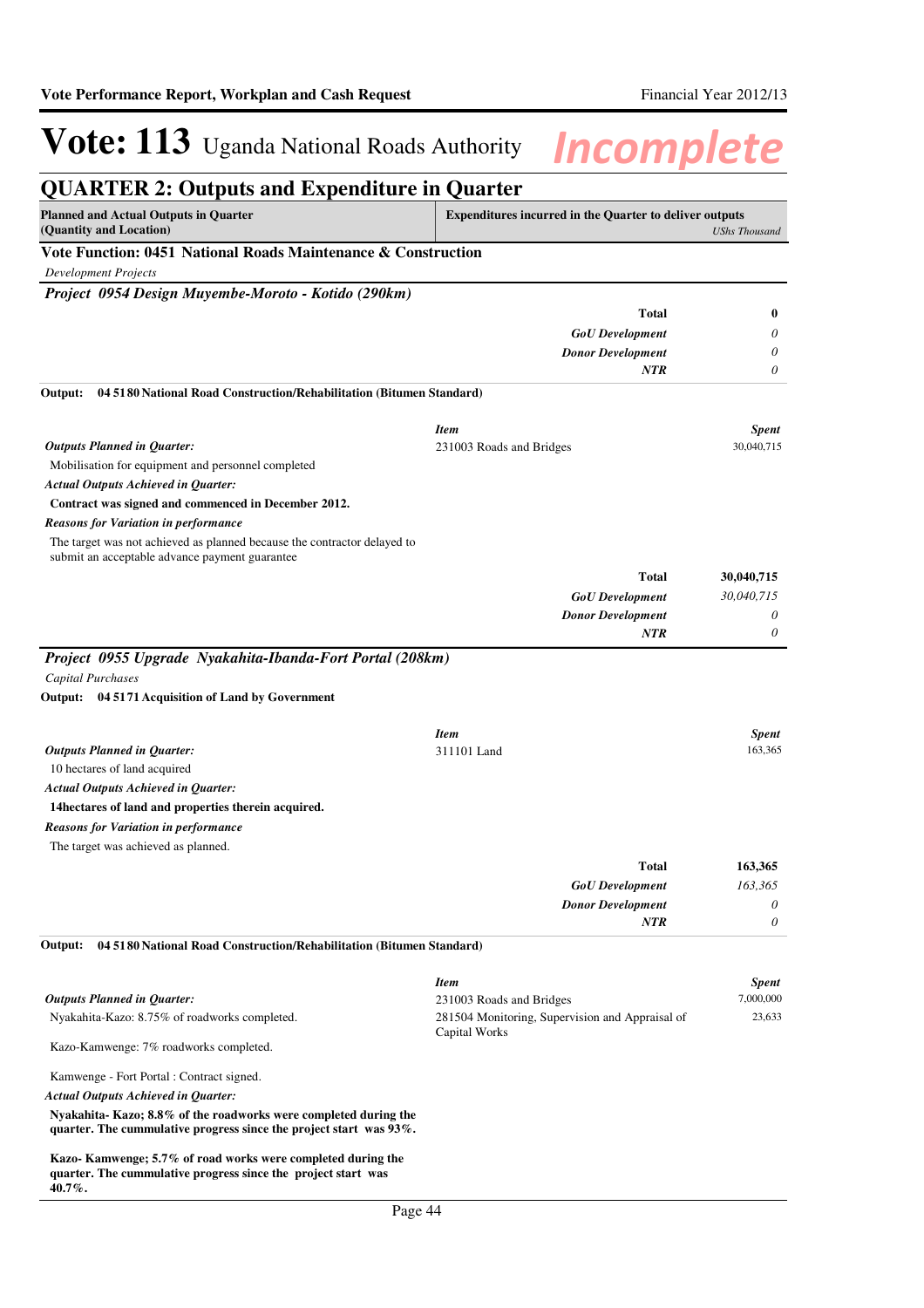## **QUARTER 2: Outputs and Expenditure in Quarter**

| <b>Planned and Actual Outputs in Quarter</b>                  | <b>Expenditures incurred in the Quarter to deliver outputs</b> |
|---------------------------------------------------------------|----------------------------------------------------------------|
| (Quantity and Location)                                       | UShs Thousand                                                  |
| Vate Europian: 0451 Notional Deads Maintenance & Construction |                                                                |

## **Vote Function: 0451 National Roads Maintenance & Construction**

*Development Projects*

*Project 0955 Upgrade Nyakahita-Ibanda-Fort Portal (208km)*

## **Kamwenge- Fort Portal; Evaluation of bids was completed. Due diligence on the best evaluated bidder is ongoing.**

## *Reasons for Variation in performance*

The target was not achieved because the World Bank delayed to give a no objection to award the contract.

| 7,023,633 | <b>Total</b>             |
|-----------|--------------------------|
| 7,023,633 | <b>GoU</b> Development   |
| 0         | <b>Donor Development</b> |
| 0         | <b>NTR</b>               |
|           |                          |

*Project 0956 National paved road maintenace backlog (200km) Capital Purchases*

**04 5180 National Road Construction/Rehabilitation (Bitumen Standard) Output:**

### *Outputs Planned in Quarter:*

Paying the balance of Retention

## *Actual Outputs Achieved in Quarter:*

**No activity**

*Reasons for Variation in performance*

The target was achieved as planned.

| $\bf{0}$ | Total                    |
|----------|--------------------------|
| 0        | <b>GoU</b> Development   |
| 0        | <b>Donor Development</b> |
| 0        | <b>NTR</b>               |
|          |                          |

## *Project 0957 Design the New Nile Bridge at Jinja*

*Capital Purchases*

**04 5171 Acquisition of Land by Government Output:**

## *Outputs Planned in Quarter:*

1 hectare of land procured.

*Actual Outputs Achieved in Quarter:*

### **There was no land acquired during the quarter.**

### *Reasons for Variation in performance*

The target was not achieved because of the need to wait for the completion of the detailed design review before valuation can be carried out.

| $\bf{0}$ | <b>Total</b>             |
|----------|--------------------------|
| 0        | <b>GoU</b> Development   |
| 0        | <b>Donor Development</b> |
|          | <b>NTR</b>               |
|          |                          |

## **Output: 04 5174 Major Bridges**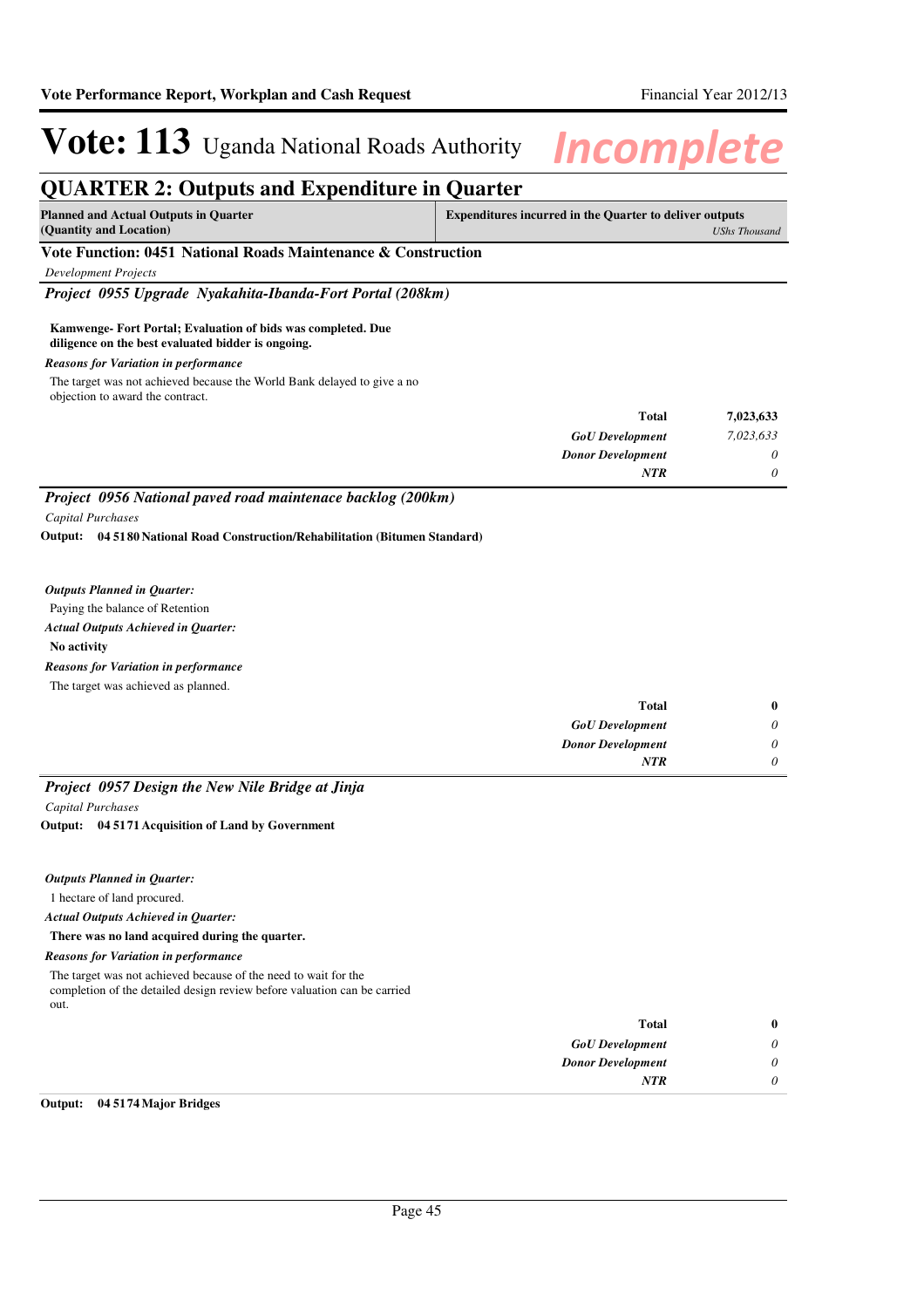### **QUARTER 2: Outputs and Expenditure in Quarter Planned and Actual Outputs in Quarter (Quantity and Location) Expenditures incurred in the Quarter to deliver outputs**  *UShs Thousand* **Vote Function: 0451 National Roads Maintenance & Construction** *Development Projects Project 0957 Design the New Nile Bridge at Jinja* Supervision consultant procured.Works bids invited **Works bids were invited in October 2012 and are expected in Febraury 2013.Proposals for supervision consultants were received, evaluated and negotiations held. Contract award and signing is expected Feb 2013 after JICA and Solicistor General approval.** *GoU Development Donor Development* **Total** *2,076,387 0 0* **2,076,387** *Actual Outputs Achieved in Quarter: Outputs Planned in Quarter: NTR* The target was achieved as planned. *Reasons for Variation in performance Item Spent* 231003 Roads and Bridges 2,076,387 *Project 1031 Upgrade Gulu - Atiak - Bibia/ Nimule (104km) Capital Purchases*

**04 5171 Acquisition of Land by Government Output:**

### *Outputs Planned in Quarter:*

### 2 hectares acquired

*Actual Outputs Achieved in Quarter:*

### **15.45 hectares of land and properties therein were acquired.**

### *Reasons for Variation in performance*

The achievement was above the target because the contractor needed the site.

|   | <b>Total</b>             |
|---|--------------------------|
| 0 | <b>GoU</b> Development   |
| 0 | <b>Donor Development</b> |
|   | <b>NTR</b>               |
|   |                          |

#### **04 5180 National Road Construction/Rehabilitation (Bitumen Standard) Output:**

### *Outputs Planned in Quarter:*

Gulu-Atiak: 5% of road works completed.

Atiak-Nimule:Works and supervision services contracts signed.

### *Actual Outputs Achieved in Quarter:*

### **Gulu- Atiak; 3.12% of the road works were completed during Quarter 2.**

#### **Atiak- Nimule; Evaluations were completed and the works contract was awarded.**

## *Reasons for Variation in performance*

The target for Gulu- Atiak was not achieved because errors in survey data which delayed execution of works.

**Total 0**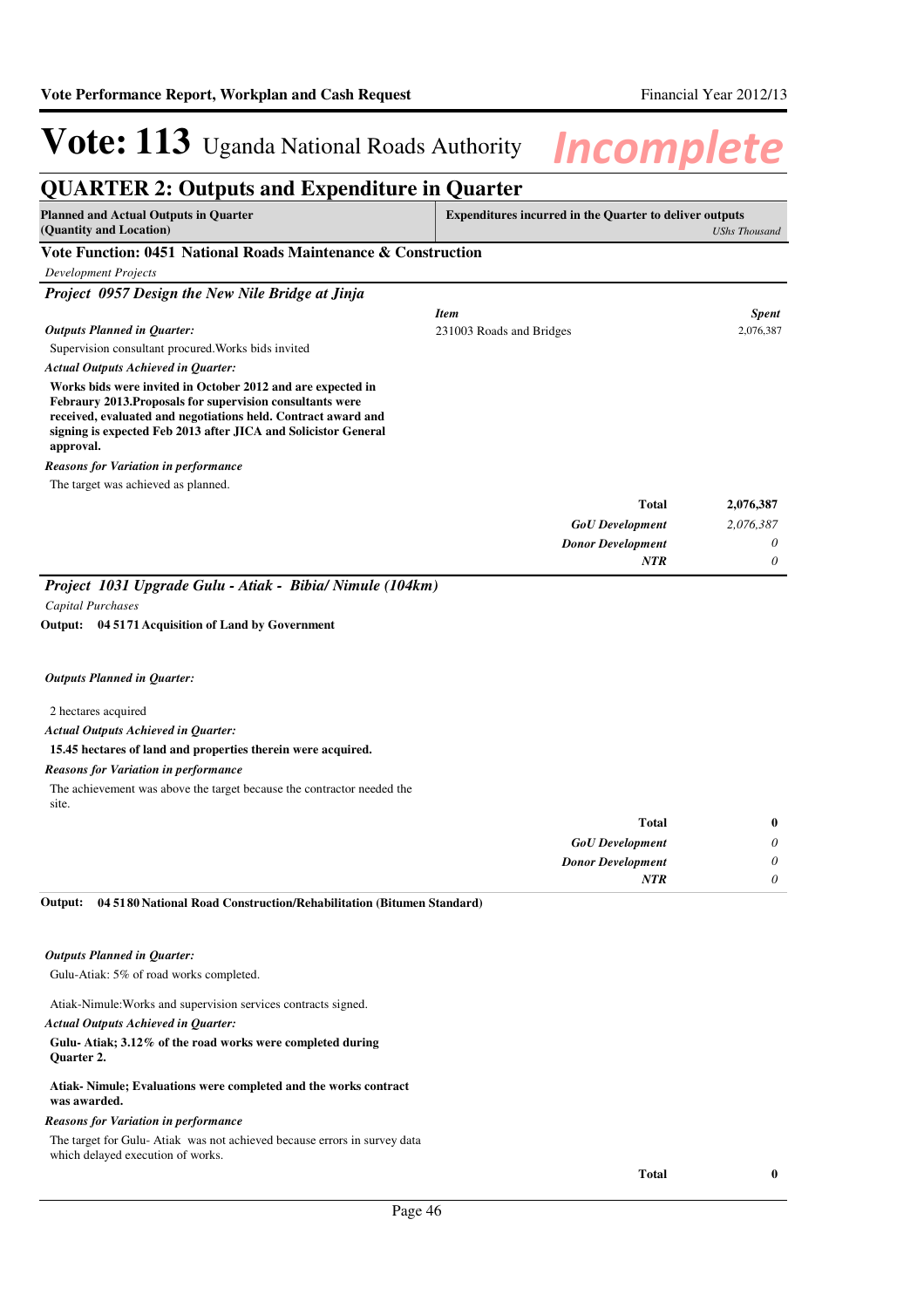## **QUARTER 2: Outputs and Expenditure in Quarter Planned and Actual Outputs in Quarter (Quantity and Location) Expenditures incurred in the Quarter to deliver outputs**  *UShs Thousand* **Vote Function: 0451 National Roads Maintenance & Construction** *Development Projects Project 1031 Upgrade Gulu - Atiak - Bibia/ Nimule (104km) GoU Development Donor Development 0 0 NTR 0 Project 1032 Upgrade Vurra - Arua - Koboko - Oraba (92km) Capital Purchases* 25 hectares of land including properties therein procured. **53.85hectares of land and properties therein were acquired. 04 5171 Acquisition of Land by Government Output:** *GoU Development Donor Development* **Total** *1,489,290 0 0* **1,489,290** *Actual Outputs Achieved in Quarter: Outputs Planned in Quarter: NTR* The achievement was above target because the contractor needed the site. *Reasons for Variation in performance Item Spent* 311101 Land 1,489,290 7.5% of the road works completed. **7.21% of road works were completed out of the 7.5% during quarter 2. 04 5180 National Road Construction/Rehabilitation (Bitumen Standard) Output:** *GoU Development Donor Development* **Total** *0 0 0* **0** *Actual Outputs Achieved in Quarter: Outputs Planned in Quarter: NTR* The target was not achieved because of delayed approval of the quarry by NEMA. *Reasons for Variation in performance Project 1033 Design Hoima - Kaiso -Tonya (85km) Capital Purchases* **04 5171 Acquisition of Land by Government Output:**

10 hectares of land acquired *Outputs Planned in Quarter:*

*Actual Outputs Achieved in Quarter:*

**44.08 hectares of land and properties therein were acquired.**

## *Reasons for Variation in performance*

The Achievement was above the target because the contractor needed the site.

**Total 0**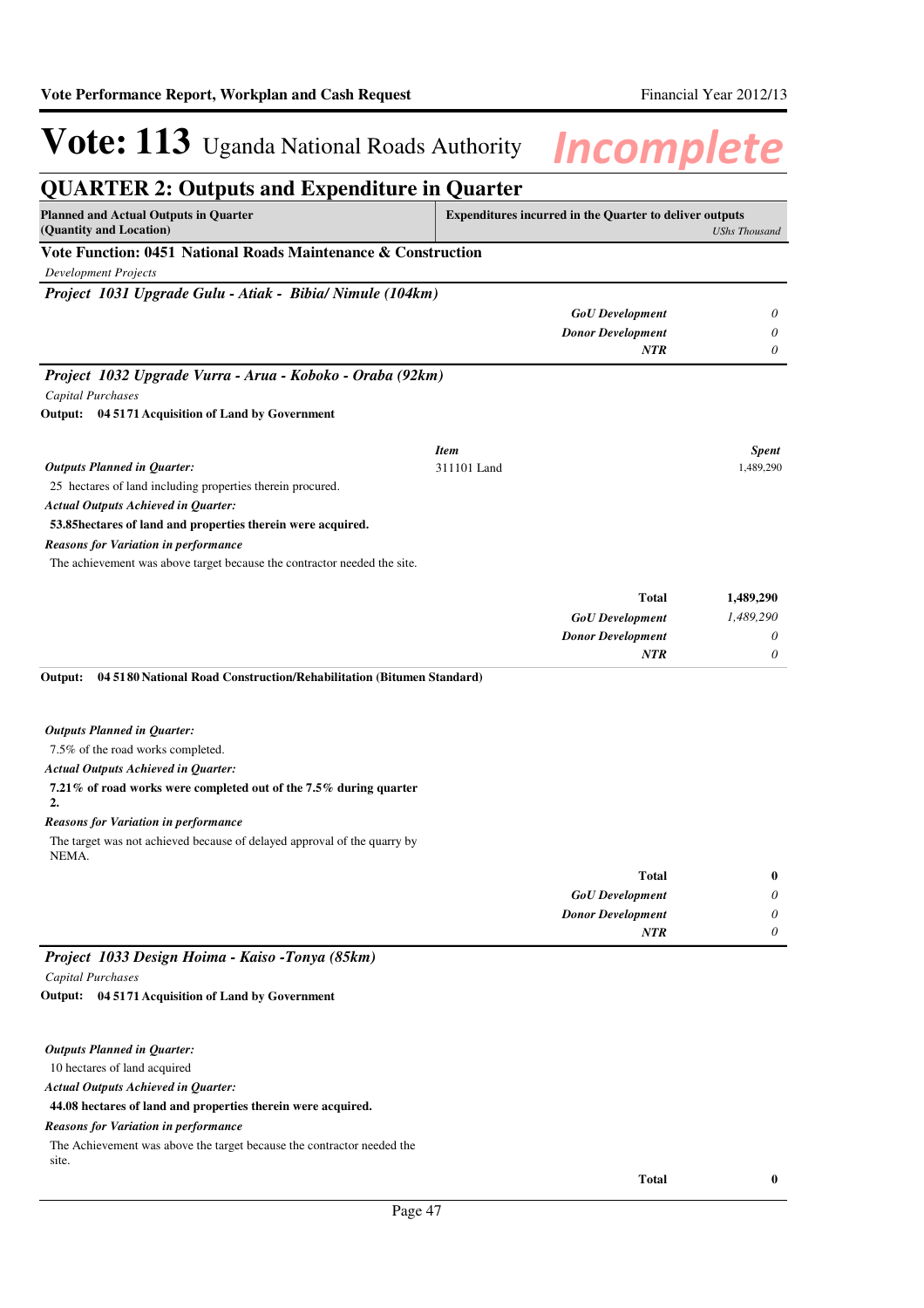### **QUARTER 2: Outputs and Expenditure in Quarter Planned and Actual Outputs in Quarter (Quantity and Location) Expenditures incurred in the Quarter to deliver outputs**  *UShs Thousand* **Vote Function: 0451 National Roads Maintenance & Construction** *Development Projects Project 1033 Design Hoima - Kaiso -Tonya (85km) GoU Development Donor Development 0 0 NTR 0* 5% of road works completed.  **The project commenced in December 2011 and is expected to be completed by December 2015. 4.75% of the road works were completed against the target of 5% during the quarter. 04 5180 National Road Construction/Rehabilitation (Bitumen Standard) Output:** *GoU Development Donor Development* **Total** *19,909,718 0 0* **19,909,718** *Actual Outputs Achieved in Quarter: Outputs Planned in Quarter: NTR* The target was achieved. *Reasons for Variation in performance Item Spent* 231003 Roads and Bridges 19,907,529 281504 Monitoring, Supervision and Appraisal of Capital Works 2,189 *Project 1037 Upgrade Mbarara-Kikagata (70km) Capital Purchases* 20 hectares of land and properties therein procured **28.56 hectares were acquired during the quarter out of the quarterly target of 20 hectares acquired. 04 5171 Acquisition of Land by Government Output:** *GoU Development Donor Development* **Total** *0 0 0* **0** *Actual Outputs Achieved in Quarter: Outputs Planned in Quarter: NTR* Achievement was above target. *Reasons for Variation in performance* 7.5% of Works completed **18% of road works completed out of the targeted 7.5% during the quarter. 04 5180 National Road Construction/Rehabilitation (Bitumen Standard)** *GoU Development* **Total** *17,000,000* **17,000,000** *Actual Outputs Achieved in Quarter: Outputs Planned in Quarter:* **Output:** The achievement was above target and project is on schedule. *Reasons for Variation in performance Item Spent* 231003 Roads and Bridges 17,000,000

*Donor Development*

*NTR*

*0 0*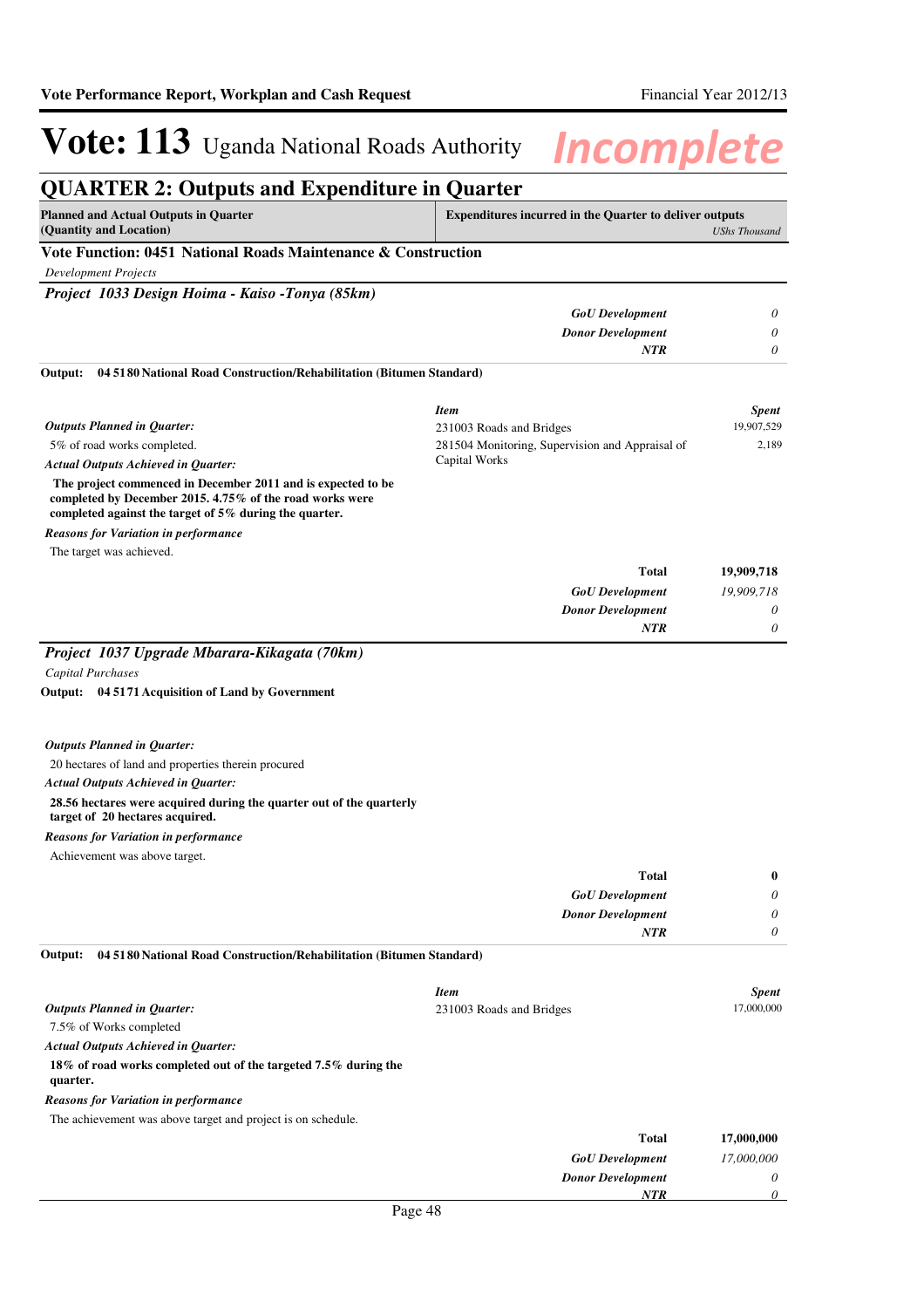| <b>Planned and Actual Outputs in Quarter</b>                                                                    | <b>Expenditures incurred in the Quarter to deliver outputs</b> |                      |
|-----------------------------------------------------------------------------------------------------------------|----------------------------------------------------------------|----------------------|
| (Quantity and Location)                                                                                         |                                                                | <b>UShs Thousand</b> |
| Vote Function: 0451 National Roads Maintenance & Construction                                                   |                                                                |                      |
| <b>Development Projects</b>                                                                                     |                                                                |                      |
| Project 1037 Upgrade Mbarara-Kikagata (70km)                                                                    |                                                                |                      |
| Project 1038 Design Ntungamo-Mirama Hills (37km)                                                                |                                                                |                      |
| <b>Capital Purchases</b>                                                                                        |                                                                |                      |
| <b>Output:</b> 04 5180 National Road Construction/Rehabilitation (Bitumen Standard)                             |                                                                |                      |
|                                                                                                                 | <b>Item</b>                                                    | <b>Spent</b>         |
| <b>Outputs Planned in Ouarter:</b>                                                                              | 231003 Roads and Bridges                                       | 2,000,000            |
| Commence the procurement of the supervision and works contractors.                                              |                                                                |                      |
| <b>Actual Outputs Achieved in Quarter:</b>                                                                      |                                                                |                      |
| Works Bidding/Design Documents were completed. Tendering of<br>works awaits signing of the Financing Agreement. |                                                                |                      |
| <b>Reasons for Variation in performance</b>                                                                     |                                                                |                      |
| The target was not achieved as planned because of delayed finalisation of<br>the financing agreement.           |                                                                |                      |
|                                                                                                                 | <b>Total</b>                                                   | 2,000,000            |
|                                                                                                                 | <b>GoU</b> Development                                         | 2,000,000            |
|                                                                                                                 | <b>Donor Development</b>                                       | 0                    |
|                                                                                                                 | <b>NTR</b>                                                     | 0                    |

**04 5171 Acquisition of Land by Government Output:**

### *Outputs Planned in Quarter:*

3.75 hectares of land acquired

### *Actual Outputs Achieved in Quarter:*

## **11.47 hectares of land and properties therein were acquired.**

## *Reasons for Variation in performance*

The achievement was above the target.

| $\bf{0}$ | <b>Total</b>             |
|----------|--------------------------|
| $\theta$ | <b>GoU</b> Development   |
| $\theta$ | <b>Donor Development</b> |
|          | <b>NTR</b>               |
|          |                          |

#### **04 5180 National Road Construction/Rehabilitation (Bitumen Standard) Output:**

|                                                                                                   | <b>Item</b>              | <b>Spent</b> |
|---------------------------------------------------------------------------------------------------|--------------------------|--------------|
| <b>Outputs Planned in Quarter:</b>                                                                | 231003 Roads and Bridges | 6,000,000    |
| 3.75% of the works completed                                                                      |                          |              |
| <b>Actual Outputs Achieved in Ouarter:</b>                                                        |                          |              |
| 2.72% of the road works were completed against the planned target<br>of 3.75% during the quarter. |                          |              |
| <b>Reasons for Variation in performance</b>                                                       |                          |              |
| The target was not achieved due to inclement weather and poor<br>mobilisation by the contractor.  |                          |              |
|                                                                                                   | <b>Total</b>             | 6,000,000    |
|                                                                                                   | <b>GoU</b> Development   | 6,000,000    |
|                                                                                                   | <b>Donor Development</b> | 0            |
|                                                                                                   | <b>NTR</b>               | 0            |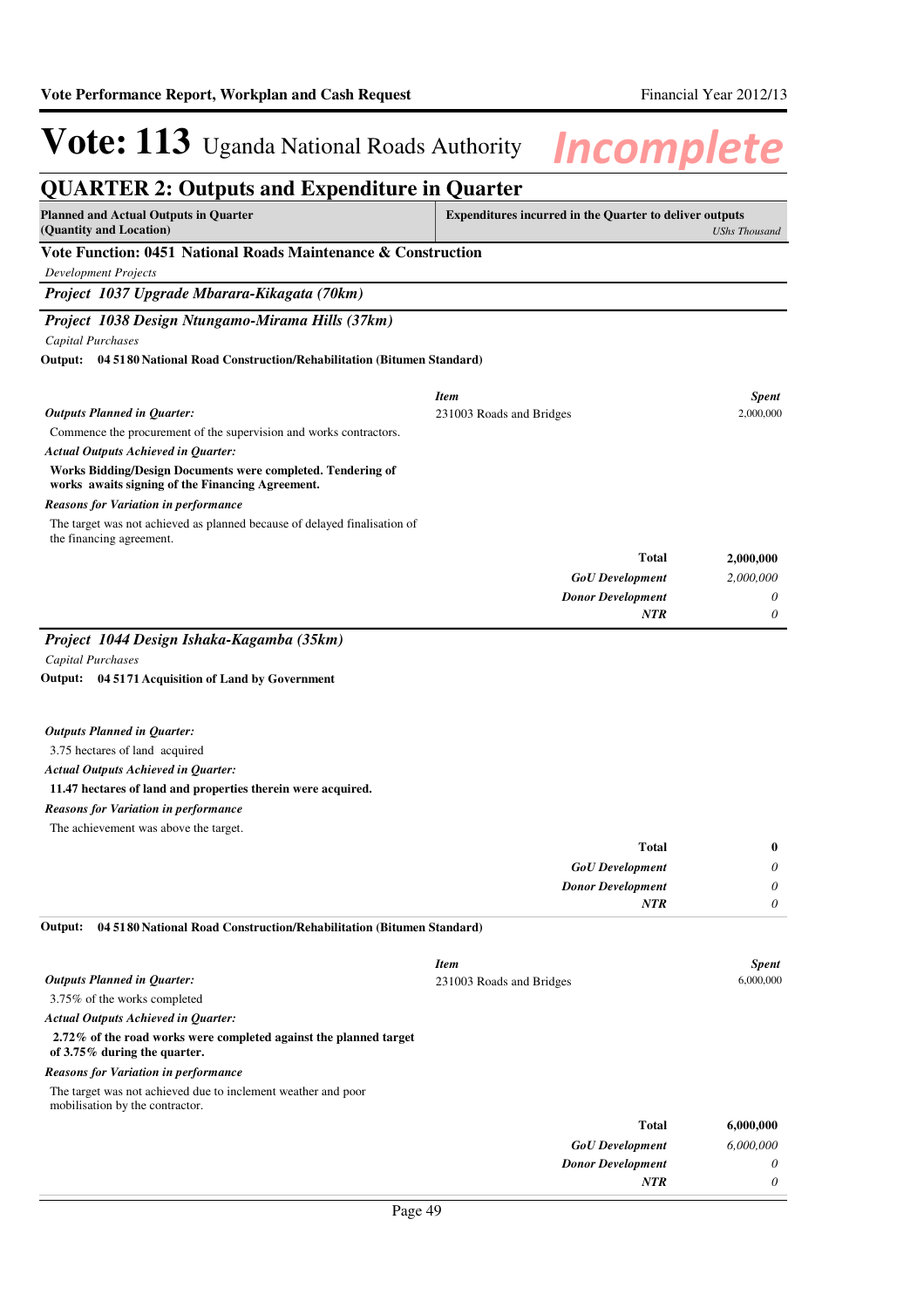## **QUARTER 2: Outputs and Expenditure in Quarter**

| Planned and Actual Outputs in Quarter                           | <b>Expenditures incurred in the Quarter to deliver outputs</b> |
|-----------------------------------------------------------------|----------------------------------------------------------------|
| (Quantity and Location)                                         | UShs Thousand                                                  |
| Vata Frantisa - 0451, National Deads Maintenance, & Constantino |                                                                |

## **Vote Function: 0451 National Roads Maintenance & Construction**

*Development Projects*

## *Project 1056 Transport Corridor Project*

*Capital Purchases*

**04 5171 Acquisition of Land by Government Output:**

|                                                                                             | <b>Item</b>              | <b>Spent</b> |
|---------------------------------------------------------------------------------------------|--------------------------|--------------|
| <b>Outputs Planned in Quarter:</b>                                                          | 311101 Land              | 6,080,088    |
| 50 hectares of land acquired                                                                |                          |              |
| <b>Actual Outputs Achieved in Quarter:</b>                                                  |                          |              |
| Kampala- Masaka Phase I(63km; 5.58 hectares of land were acquired<br>during the quarter.    |                          |              |
| Kampala- Masaka Phase II(51km); 17.18 hectares of land were<br>acquired during the quarter. |                          |              |
| Busega-Mityana (57km); 3.58 hectares of land were acquired during<br>the quarter            |                          |              |
| <b>Reasons for Variation in performance</b>                                                 |                          |              |
| The target was not achieved as planned due to under performance of the<br>Consultants.      |                          |              |
|                                                                                             | <b>Total</b>             | 6,080,088    |
|                                                                                             | <b>GoU</b> Development   | 6,080,088    |
|                                                                                             | <b>Donor Development</b> | 0            |
|                                                                                             | <b>NTR</b>               | 0            |
| 04 5180 National Road Construction/Rehabilitation (Bitumen Standard)<br>Output:             |                          |              |

#### Reconstruction of Busega - Mityana (57) -defects monitored and those identified repaired.Phase II (51km) 7.5% of works completed.Kawempe - Kafu road overlay (166km) 10% of works completed,Rehabilitation of Mukono - Jinja road (52km) 7.5% of road wor *Outputs Planned in Quarter: Item Spent* 231003 Roads and Bridges 117,240,938 281503 Engineering and Design Studies and Plans for Capital Works 10,115 281504 Monitoring, Supervision and Appraisal of Capital Works 6,001,930

*Actual Outputs Achieved in Quarter:*

**Reconstruction of Busega- Mityana (57km)- Road subtantially completed and road is under DLP.**

**Reconstruction of Busega (Kampala)- Masaka (63km) Phase I- works were completed and this section is under DLP**

**Reconstruction of Busega (Kampala)- Masaka (51km) Phase II-18.2% of works was completed during the quarter**

**Rehabilitation of Tororo- Mbale (49km)- 11.3% of works were completed.**

**Rehabilitation of Mbale - Soroti (103km)- 11.8% of works were completed.**

**-Rehabilitation of Mukono- Jinja (52km)- 3% of works completed.**

**Rehabilitation of Jinja- Kamuli (57km)- 6.1% of works were completed.**

**Overlay Kawempe-Kafu road (166kms) road section- 5% of road works were completed during the quarter.**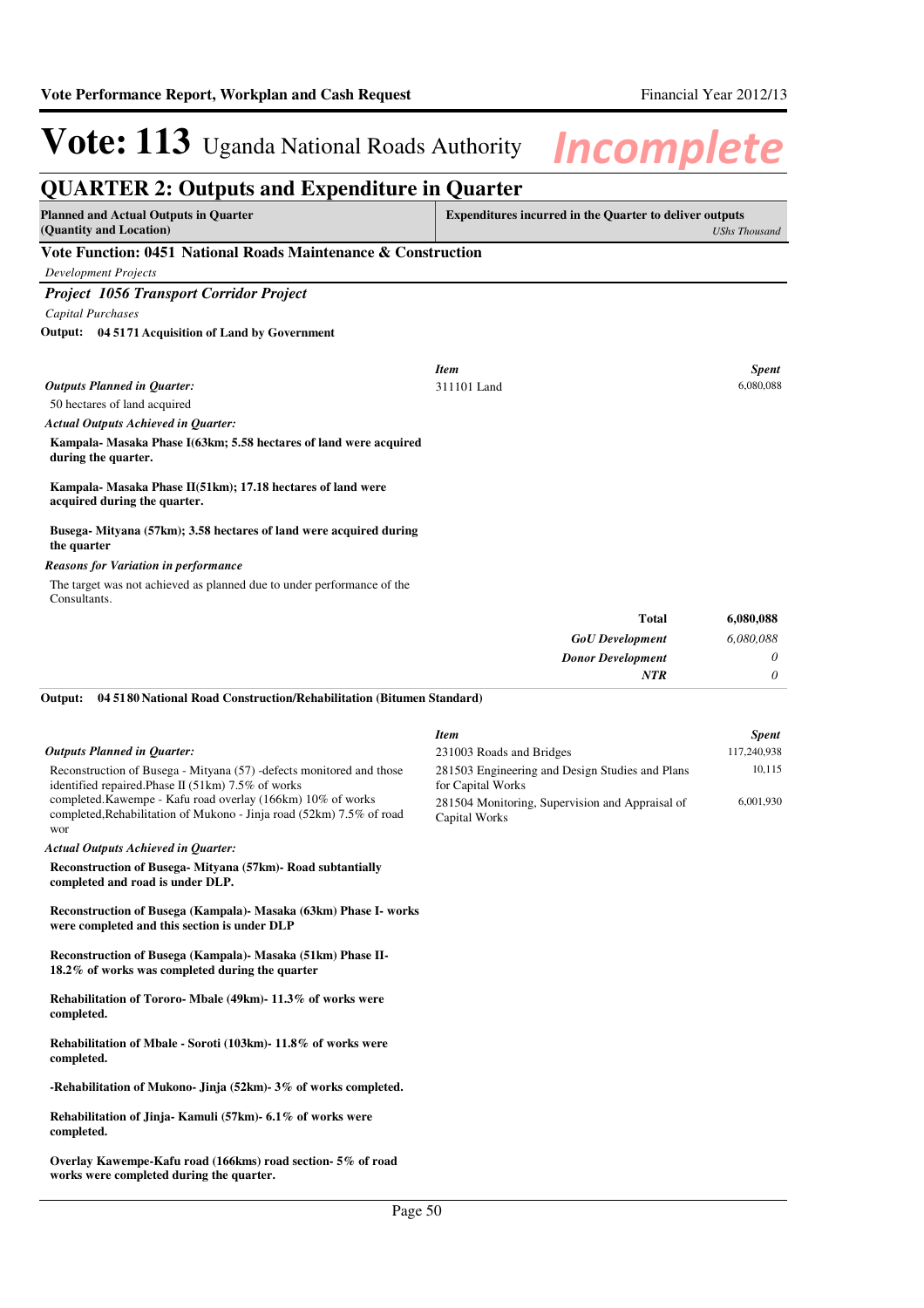| <b>QUARTER 2: Outputs and Expenditure in Quarter</b>                                                                                                                                                                                                                                                                                                                  |                                                                                        |  |  |
|-----------------------------------------------------------------------------------------------------------------------------------------------------------------------------------------------------------------------------------------------------------------------------------------------------------------------------------------------------------------------|----------------------------------------------------------------------------------------|--|--|
| <b>Planned and Actual Outputs in Quarter</b><br>(Quantity and Location)                                                                                                                                                                                                                                                                                               | <b>Expenditures incurred in the Quarter to deliver outputs</b><br><b>UShs Thousand</b> |  |  |
| Vote Function: 0451 National Roads Maintenance & Construction                                                                                                                                                                                                                                                                                                         |                                                                                        |  |  |
| Development Projects                                                                                                                                                                                                                                                                                                                                                  |                                                                                        |  |  |
| <b>Project 1056 Transport Corridor Project</b>                                                                                                                                                                                                                                                                                                                        |                                                                                        |  |  |
| Overlay of Malaba- Busia/Bugiri(82km) -27% of works were<br>completed.                                                                                                                                                                                                                                                                                                |                                                                                        |  |  |
| Staged Rehabilitation of Kafu-Karuma (85km); Bidding Documents<br>were completed.                                                                                                                                                                                                                                                                                     |                                                                                        |  |  |
| Staged Rehabilitation of Kamdini - Gulu road (65km); Bidding<br>Documents were completed.                                                                                                                                                                                                                                                                             |                                                                                        |  |  |
| <b>Road Design Studies</b><br>Detailed designs were completed for:<br>-Rwekunye-Apac-Lira-Kitgum-Musingo 350km<br>-Olwiyo-Gulu-Kitgum 167.1km                                                                                                                                                                                                                         |                                                                                        |  |  |
| -Muyembe- Nakapiriprit and Moroto-Kotido 200km and Soroti-<br>Katakwi-Moroto-Loktanyala 216.5km designs<br>will be completed by December 2012                                                                                                                                                                                                                         |                                                                                        |  |  |
| -Detailed Design of Kampala-Mpigi Highway is ongoing and will be<br>completed by June 2013.                                                                                                                                                                                                                                                                           |                                                                                        |  |  |
| -Kampala Northern Bypass detailed design for the dual carriageway<br>was completed in September 2012.                                                                                                                                                                                                                                                                 |                                                                                        |  |  |
| -Kampala-Jinja Highway - Detailed design is ongoing and will be<br>completed by June 2013.                                                                                                                                                                                                                                                                            |                                                                                        |  |  |
| -Kampala Southern Bypass -<br>Feasibility Study and preliminary design is ongoing and will be<br>completed by April 2013.                                                                                                                                                                                                                                             |                                                                                        |  |  |
| -Rehabilitation of the Nalubale bridge- 6% of the works were<br>completed.                                                                                                                                                                                                                                                                                            |                                                                                        |  |  |
| <b>Reasons for Variation in performance</b>                                                                                                                                                                                                                                                                                                                           |                                                                                        |  |  |
| The targets for majority of the projects were achieved as planned.<br>However the under performance of some projects for instance Tororo-<br>Mbale & Mbale-Soroti was attributed to failure to resolve to solve<br>contractual issues (related to permanent works in particular the wearing<br>course) by the Consultant. However, this was resolved in November 2012 |                                                                                        |  |  |

| Total                    | 123,252,983 |
|--------------------------|-------------|
| <b>GoU</b> Development   | 123,252,983 |
| <b>Donor Development</b> | 0           |
| NTR                      | 0           |

## *Outputs Provided*

## **04 5101 Monitoring and Capacity Building Support Output:**

and physical progress is now satisfactory.

|                                                                                                                                                                                | <b>Item</b>                             | <b>Spent</b> |
|--------------------------------------------------------------------------------------------------------------------------------------------------------------------------------|-----------------------------------------|--------------|
| <b>Outputs Planned in Ouarter:</b>                                                                                                                                             | 225001 Consultancy Services- Short-term | 302,315      |
| Contract Management System installed                                                                                                                                           |                                         |              |
| <b>Actual Outputs Achieved in Ouarter:</b>                                                                                                                                     |                                         |              |
| Trial testing of the Contract Management System is ongoing and a<br>revised pro-type version was installed. The final version is expected to<br>be installed by February 2013. |                                         |              |
| <b>Reasons for Variation in performance</b>                                                                                                                                    |                                         |              |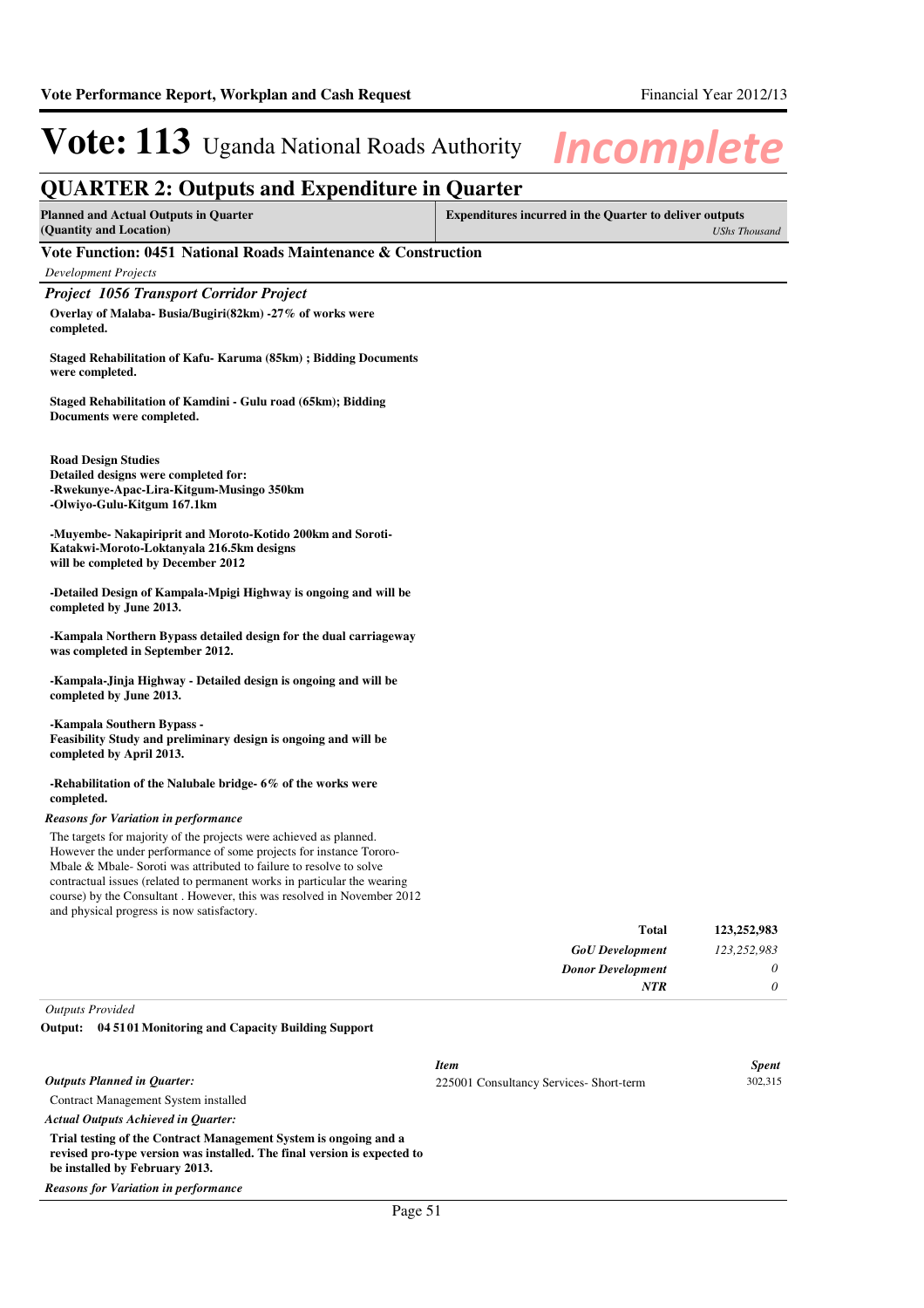## **QUARTER 2: Outputs and Expenditure in Quarter**

| <b>Planned and Actual Outputs in Quarter</b><br>(Quantity and Location)  | <b>Expenditures incurred in the Quarter to deliver outputs</b><br>UShs Thousand |
|--------------------------------------------------------------------------|---------------------------------------------------------------------------------|
| Vote Function: 0451 National Roads Maintenance & Construction            |                                                                                 |
| Development Projects                                                     |                                                                                 |
| $\sim$ $\sim$ $\sim$ $\sim$<br>$\sim$ $\sim$ $\sim$ $\sim$ $\sim$ $\sim$ |                                                                                 |

## *Project 1056 Transport Corridor Project*

The target was achieved and the final version of the Contract Management System is expected to be installed by February 2013.

| 302,315 | <b>Total</b>             |
|---------|--------------------------|
| 302,315 | <b>GoU</b> Development   |
| 0       | <b>Donor Development</b> |
| 0       | <b>NTR</b>               |
|         |                          |

## *Project 1099 Design for Reconstruction of Tororo - Soroti road*

*Capital Purchases*

**04 5180 National Road Construction/Rehabilitation (Bitumen Standard) Output:**

### *Outputs Planned in Quarter:*

The contract for design services awarded and signed.

*Actual Outputs Achieved in Quarter:*

## **Procurement of the Design Consultant Completed.**

*Reasons for Variation in performance*

The target was achieved as planned.

| $\bf{0}$ | Total                    |
|----------|--------------------------|
| $\theta$ | <b>GoU</b> Development   |
| $\theta$ | <b>Donor Development</b> |
| $\theta$ | <b>NTR</b>               |

## *Project 1100 Design for reconst of Lira - Kamudini - Gulu road*

*Capital Purchases*

**04 5180 National Road Construction/Rehabilitation (Bitumen Standard) Output:**

## *Outputs Planned in Quarter:*

The contract for design services awarded and signed **Procurement of the Design Consultant Completed.** *Actual Outputs Achieved in Quarter: Reasons for Variation in performance*

The target was achieved as planned.

| $\bf{0}$              | <b>Total</b>             |           |          |  |
|-----------------------|--------------------------|-----------|----------|--|
| $\boldsymbol{\omega}$ | <b>GoU</b> Development   |           |          |  |
| $\boldsymbol{\theta}$ | <b>Donor Development</b> |           |          |  |
| 0                     | <b>NTR</b>               |           |          |  |
|                       |                          | (1, 1, 1) | $\cdots$ |  |

## *Project 1104 Construct Selected Bridges (BADEA)*

## *Capital Purchases*

**04 5174 Major Bridges Output:**

|                                                                                   | <b>Item</b>                                                      | <b>Spent</b> |
|-----------------------------------------------------------------------------------|------------------------------------------------------------------|--------------|
| Outputs Planned in Ouarter:                                                       | 231003 Roads and Bridges                                         | 3,000,000    |
| Works on Pakwal, Nyacyara, Goli, Nyagak, Enyau & Alla Bridges)<br>commenced       | 281504 Monitoring, Supervision and Appraisal of<br>Capital Works | 55,468       |
| Works on Daca, Ure, Eventre and Uzurugo Bridges on Wandi - Yumbe<br>Rd continued. |                                                                  |              |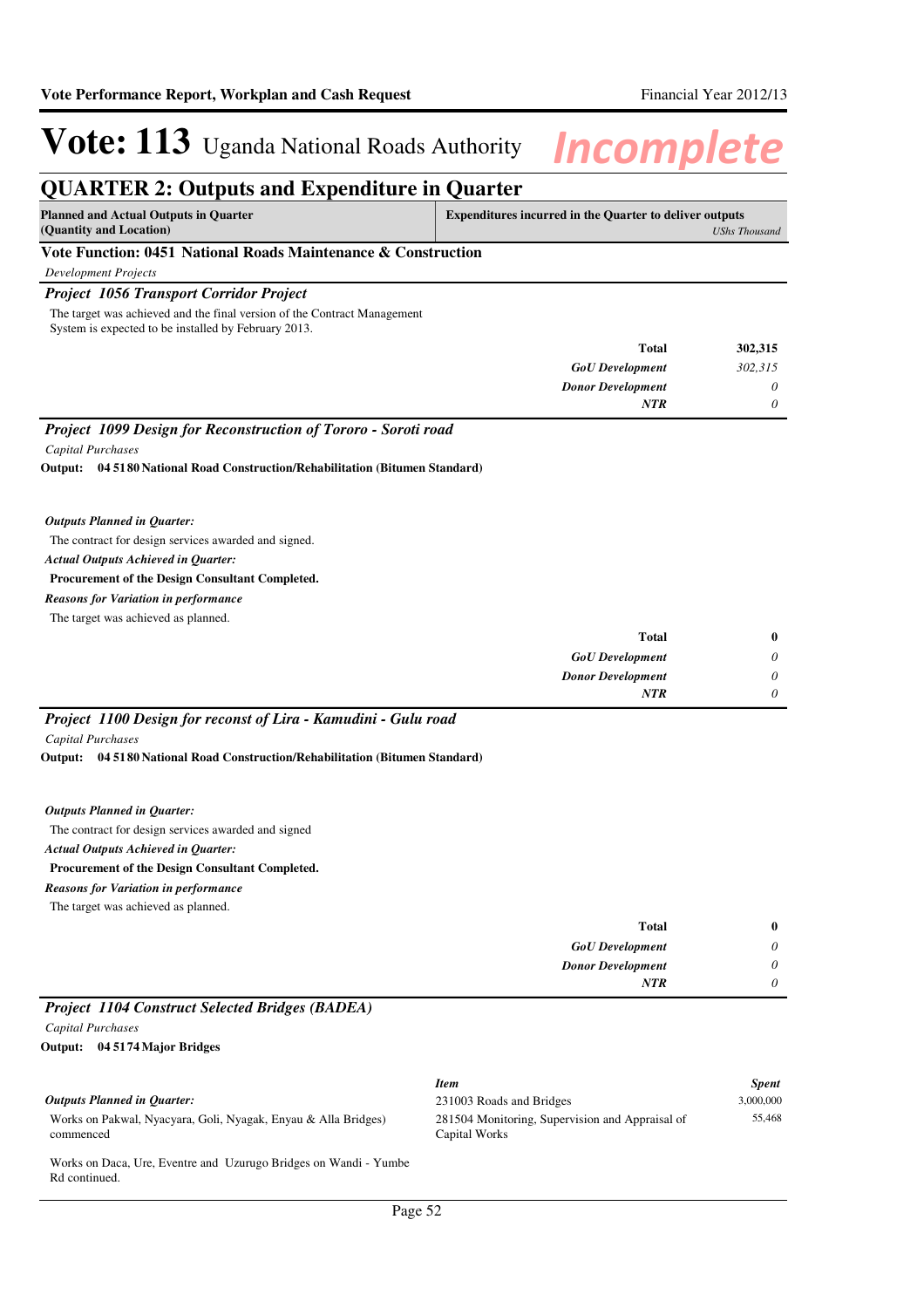## **QUARTER 2: Outputs and Expenditure in Quarter**

**Planned and Actual Outputs in Quarter (Quantity and Location)**

**Expenditures incurred in the Quarter to deliver outputs**  *UShs Thousand*

## **Vote Function: 0451 National Roads Maintenance & Construction**

*Development Projects*

## *Project 1104 Construct Selected Bridges (BADEA)*

Contract for Alla and Enyao Bridges in Arua signed and mobilisation commenced.

Bids for Ntungwe Bridge and Mitaano Bridge evaluted and contract awarded.

Birara Bridge advertised.

*Actual Outputs Achieved in Quarter:*

**Contract negotiations for BADEA funded bridges (Pakwala, Nyacara, Goli and Nyagak-3 bridges in Nebbi ) were held.**

**The replacement of Daca, Ure, Envetre and Uzurugo Bridges on Arua - Wandi - Yumbe road commenced and works are currently at 15%.**

**Alla and Enyao-3 in Bridges in Arua – pre-contract negotiations were completed and draft contract agreement was submitted to BADEA for approval.**

**Bids for Ntungwe Bridge (Ishasha - Katunguru Rd) and Mitaano Bridge (Rukungiri - Kanungu Rd) were received. Technical evaluations were completed. Contract award is scheduled for February 2013**

## **Tender for Birara Bridge was advertised and bids are expected in March 2013.**

## *Reasons for Variation in performance*

Some targets were not achieved as planned due to delays in Procurement processes.

|                                                                                                               | <b>Total</b>                     | 3,055,468    |
|---------------------------------------------------------------------------------------------------------------|----------------------------------|--------------|
|                                                                                                               | <b>GoU</b> Development           | 3,055,468    |
|                                                                                                               | <b>Donor Development</b>         | $\theta$     |
|                                                                                                               | NTR                              | $\theta$     |
| Project 1105 Road Sector Institu. Capacity Dev. Proj.                                                         |                                  |              |
| <b>Capital Purchases</b>                                                                                      |                                  |              |
| Output: 04 5172 Government Buildings and Administrative Infrastructure                                        |                                  |              |
|                                                                                                               | <b>Item</b>                      | <i>Spent</i> |
| <b>Outputs Planned in Quarter:</b>                                                                            | 231001 Non-Residential Buildings | 1,000,000    |
| Bids for Rennovation of 9 stations (Kotido, Moroto, Tororo, Lira, Kitgum,<br>Moyo, Kabale and Kasese) invited |                                  |              |
| <b>Actual Outputs Achieved in Quarter:</b>                                                                    |                                  |              |
| Bidding Documents were completed and submitted to PDU for review.                                             |                                  |              |
| <b>Reasons for Variation in performance</b>                                                                   |                                  |              |
|                                                                                                               |                                  |              |

The target was achieved as planned.

| 1,000,000 | Total                    |
|-----------|--------------------------|
| 1,000,000 | <b>GoU</b> Development   |
| $\theta$  | <b>Donor Development</b> |
| $\theta$  | <b>NTR</b>               |
|           |                          |

### **Output: 04 5177 Purchase of Specialised Machinery & Equipment**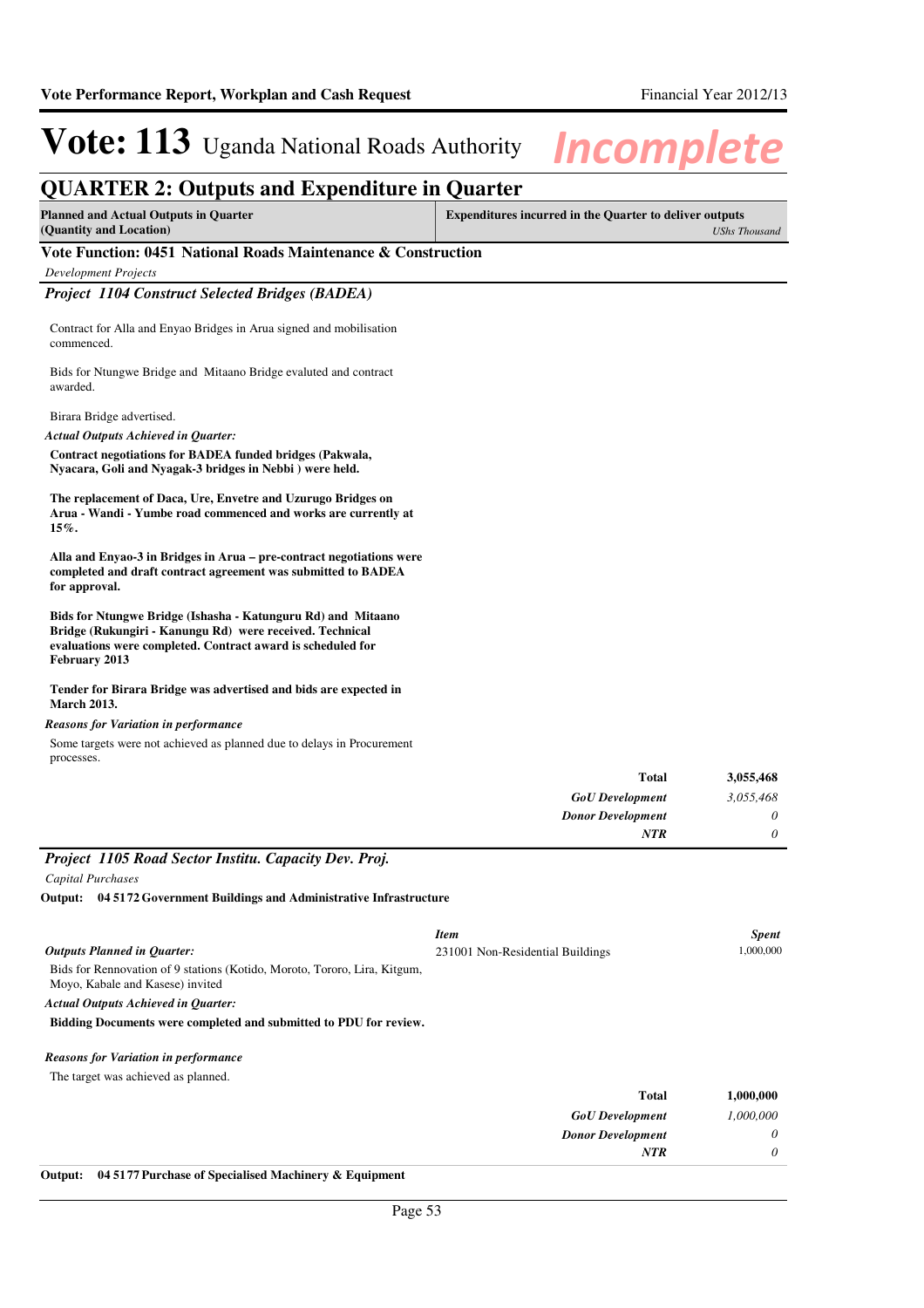## **QUARTER 2: Outputs and Expenditure in Quarter**

| (Quantity and Location) | <b>Planned and Actual Outputs in Quarter</b> | <b>Expenditures incurred in the Quarter to deliver outputs</b> |
|-------------------------|----------------------------------------------|----------------------------------------------------------------|
|                         |                                              | <b>UShs Thousand</b>                                           |

## **Vote Function: 0451 National Roads Maintenance & Construction**

*Development Projects*

*Project 1105 Road Sector Institu. Capacity Dev. Proj.*

### *Outputs Planned in Quarter:*

Bids for Procurement of equipment evaluated.

*Actual Outputs Achieved in Quarter:*

### **Procurement commenced and is ongoing.**

### *Reasons for Variation in performance*

The target was not achieved because the Bid submission deadline was extended to February 2013 due to issues raised by bidders which required an addendum to the bidding document.

| $\bf{0}$ | Total                    |
|----------|--------------------------|
| 0        | <b>GoU</b> Development   |
| 0        | <b>Donor Development</b> |
|          | <b>NTR</b>               |
|          |                          |

**04 5181 National Road Construction/Rehabilitation (Other) Output:**

*Outputs Planned in Quarter:*

No activity

*Actual Outputs Achieved in Quarter:*

**no activity**

no activity *Reasons for Variation in performance*

| $\bf{0}$ | Total                    |
|----------|--------------------------|
| 0        | <b>GoU</b> Development   |
| 0        | <b>Donor Development</b> |
| 0        | <b>NTR</b>               |
|          |                          |

*Outputs Provided*

## **04 5101 Monitoring and Capacity Building Support Output:**

|                                                                                                                                          | <b>Item</b>                            | <b>Spent</b> |
|------------------------------------------------------------------------------------------------------------------------------------------|----------------------------------------|--------------|
| <b>Outputs Planned in Quarter:</b>                                                                                                       | 225001 Consultancy Services-Short-term | 2,128,930    |
| Draft Report submitted.                                                                                                                  | 225002 Consultancy Services-Long-term  | 435,098      |
| Contract for HIV & OHS Mainstreaming awarded<br>Strategy for Gender mainstreaming finalised<br>Envirnmental Management Study advertised. |                                        |              |
|                                                                                                                                          |                                        |              |

Contarct for design of Regional Station Offices awarded

RSDP3 finalised.

Project Appraisal Tools and Procedured reviewed and updated.

GIS ROW management system- bids invited.

*Actual Outputs Achieved in Quarter:*

**Socio-economic impact study; Consultant is finalising the report.**

**Evaluations for the mainstreaming of the OHS were completed.**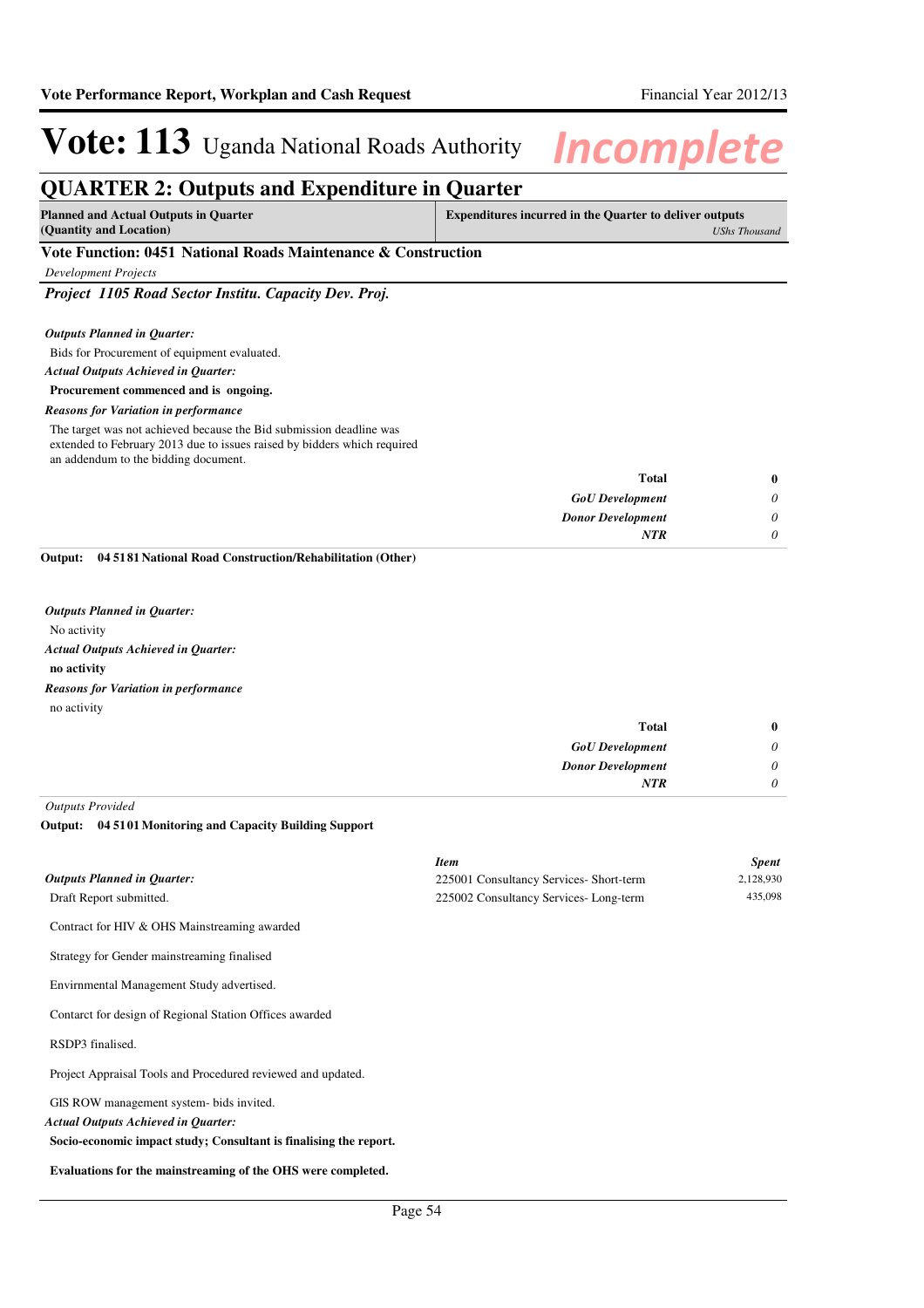*UShs Thousand*

# **Vote: 113** Uganda National Roads Authority **Incomplete**

## **QUARTER 2: Outputs and Expenditure in Quarter**

**Planned and Actual Outputs in Quarter (Quantity and Location) Expenditures incurred in the Quarter to deliver outputs** 

## **Vote Function: 0451 National Roads Maintenance & Construction**

## *Development Projects*

*Project 1105 Road Sector Institu. Capacity Dev. Proj.*

**Negotiations for the mainstreaming of the HIV strategies were completed and contract award awaits Solicistor General's approval**

### **Environment Management Study; draft TOR were prepared**

**-RSDP3 prepared; The Draft Final Road Sector Development Program Phase 3 (RSDP3) was submitted and presented at the JTRS. Comments received are being included in the Final Draft.**

## **-Project Appraisal Tools and procedures**

**updated; The Draft Final Appraisal Tools and procedures were submitted.**

### **-GIS ROW management system;Procurement of consultancy services commenced.**

#### **-Data collection study;The national data collection study was completed. Road management system installed.**

### *Reasons for Variation in performance*

The target was not achieved as planned due to delays in approval and lengthy procurement procedures.

| 2,564,028 | <b>Total</b>             |
|-----------|--------------------------|
| 0         | <b>GoU</b> Development   |
| 2,564,028 | <b>Donor Development</b> |
|           | <b>NTR</b>               |
|           |                          |

#### **04 5102 UNRA Support Services Output:**

#### *Outputs Planned in Quarter:*

Technical Assistance (TA) by EU and IDA provided.

Axle load advisor Ferry services advisor procured

#### *Actual Outputs Achieved in Quarter:*

**EU provided the Senior Project Engineer/Team leader who assists in the development of Projects Administration manuals, reviews M&E proposals, aid in the development of the IMC implementation plan phase**

**-Procurement Consultant: The procurement continued with his support to the procurement function in UNRA providing overall guidance in the management of the procurement function.**

**-Procurement Specialist:-The Procurement Specialist continued with his input. The services under this input cover general support to the procurement function.**

**-Ferry Services Advisor: The contract was signed with the successful candidate (Mr. Olekashe Paul) on 10 July 2012 and the consultant commenced services in July 2012**

**Technical Assistance for Capacity Building Support: - The Technical Assistance and Capacity Building Support Services require provision of 6 long term experts over a two year period Evaluation of Technical Proposals was completed and the report submitted to the Contracts Committee for approval.**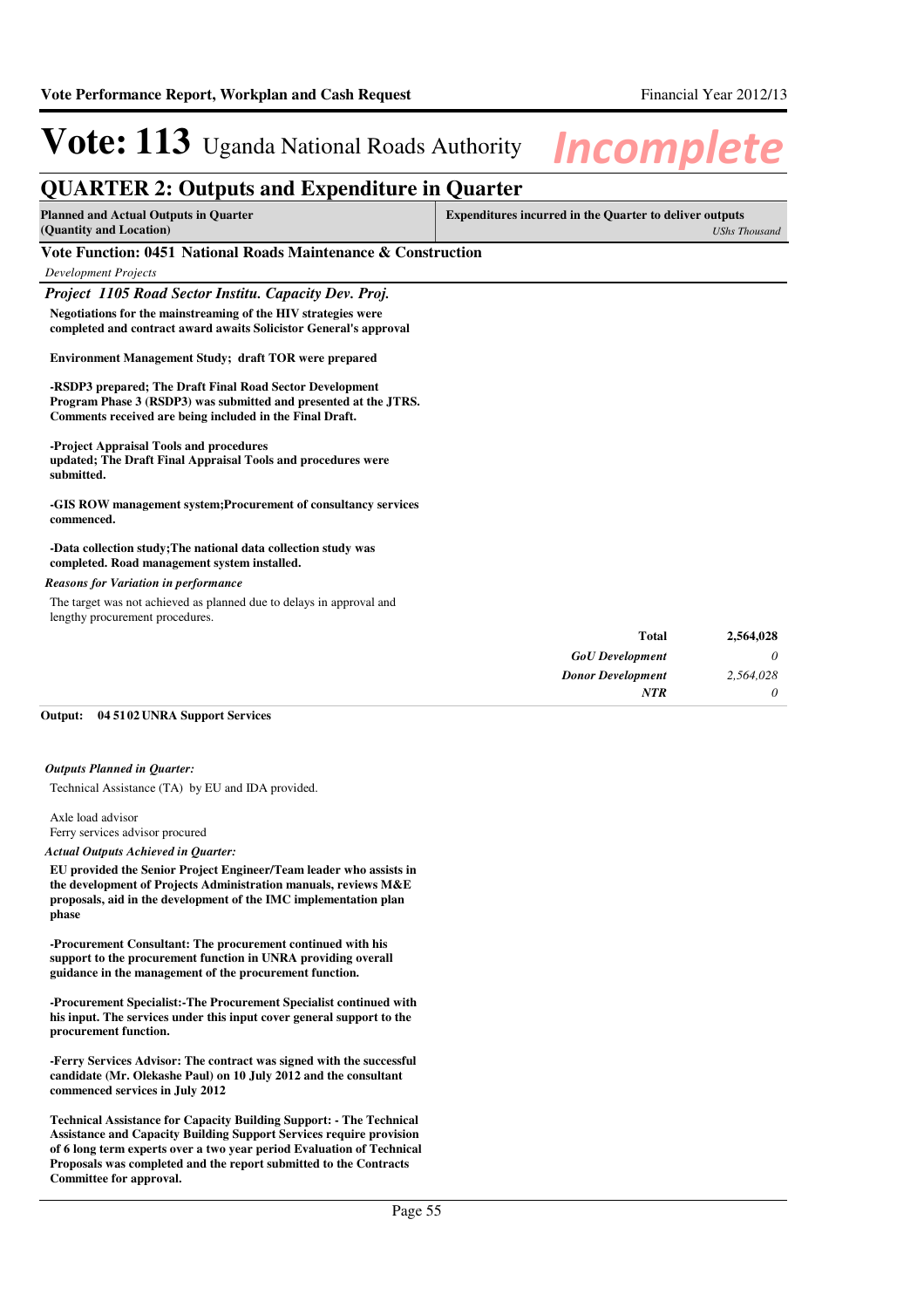#### **QUARTER 2: Outputs and Expenditure in Quarter Planned and Actual Outputs in Quarter (Quantity and Location) Expenditures incurred in the Quarter to deliver outputs**  *UShs Thousand* **Vote Function: 0451 National Roads Maintenance & Construction** *Development Projects Project 1105 Road Sector Institu. Capacity Dev. Proj. GoU Development Donor Development* **Total** *0 0 0* **0** *NTR* Targets were achieved as planned. *Reasons for Variation in performance Project 1158 Reconstruction of Mbarara-Katuna road (155 Km) Capital Purchases* 10 hectares of land acquired **No land was acquired during the quarter. 04 5171 Acquisition of Land by Government Output:** *GoU Development Donor Development* **Total** *1,063,788 0 0* **1,063,788** *Actual Outputs Achieved in Quarter: Outputs Planned in Quarter: NTR* The target was not achieved because of delayed submission of the addendum report for extra Land take by the Consultant and delayed approval of the report by the Chief Government Valuer. *Reasons for Variation in performance Item Spent* 311101 Land 1,063,788 Mbarara - Ntungamo (Lot 2) - 6.25% of works completedNtungamo - Katuna (lot 3) - 6.25% of works completed.Mbarara Bypass (lot 1) contract signed. **Mbarara- Ntungamo (Lot 2)- 12.7% of works were completed out of the quarterly target of 6.25%. Ntungamo- Katuna (Lot 3)- 3.6% of works were completed out of the quarterly target of 6.25%. Mbarara Bypass (Lot 1)- Pre-contract negotiation were completed , the Works are expected to commence in April 2013 04 5180 National Road Construction/Rehabilitation (Bitumen Standard)** *GoU Development Donor Development* **Total** *1,393,115 0 0* **1,393,115** *Actual Outputs Achieved in Quarter: Outputs Planned in Quarter:* **Output:** *NTR* The project is on Schedule. *Reasons for Variation in performance Item Spent* 231003 Roads and Bridges 1,226,449 281504 Monitoring, Supervision and Appraisal of Capital Works 166,667

## *Project 1175 Kayunga-Galiraya (111Km)*

*Capital Purchases*

**Output: 04 5180 National Road Construction/Rehabilitation (Bitumen Standard)**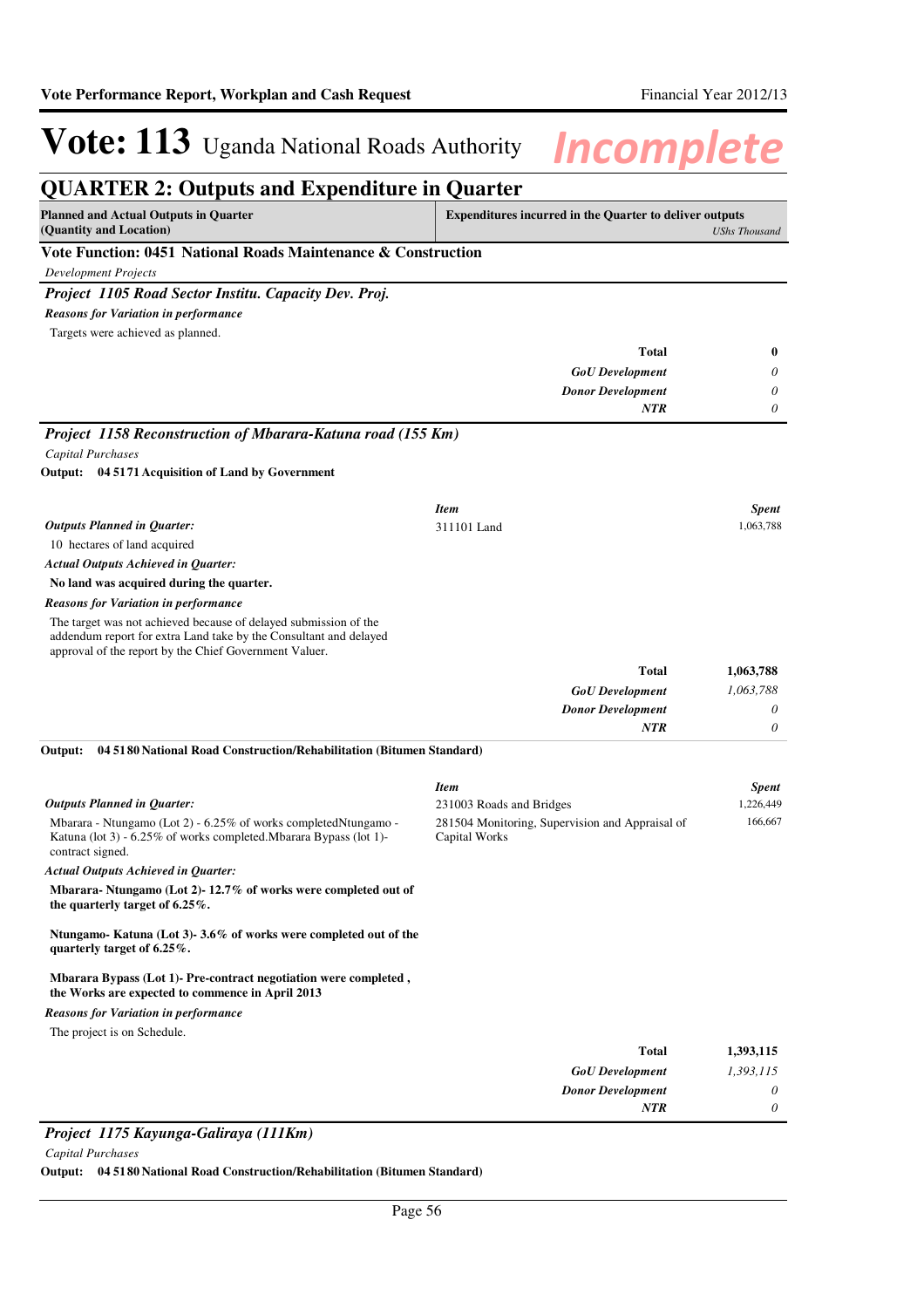## **QUARTER 2: Outputs and Expenditure in Quarter**

| <b>Planned and Actual Outputs in Quarter</b> | <b>Expenditures incurred in the Quarter to deliver outputs</b> |
|----------------------------------------------|----------------------------------------------------------------|
| (Quantity and Location)                      | <b>UShs Thousand</b>                                           |

## **Vote Function: 0451 National Roads Maintenance & Construction**

*Development Projects*

*Project 1175 Kayunga-Galiraya (111Km)*

## *Outputs Planned in Quarter:*

Commence the feasibility study

*Actual Outputs Achieved in Quarter:*

**The Consultant was fully mobilised by the end of the quarter and the Feasibility study was scheduled to commence in Quarter 3**

*Reasons for Variation in performance*

The target was achieved.

| $\bf{0}$ | <b>Total</b>             |
|----------|--------------------------|
| 0        | <b>GoU</b> Development   |
| 0        | <b>Donor Development</b> |
| 0        | <b>NTR</b>               |

## *Project 1176 Hoima-Wanseko Road (83Km)*

*Capital Purchases*

**04 5180 National Road Construction/Rehabilitation (Bitumen Standard) Output:**

## *Outputs Planned in Quarter:*

Final design report submitted

## *Actual Outputs Achieved in Quarter:*

**Draft Detailed Design was submitted by the Consultant. The Consultant is awaiting for comments from AFDB before finalising the deisgn.**

*Reasons for Variation in performance*

The target was achieved.

| - - - - -<br>____<br>$ -$<br>------ |                          |            |
|-------------------------------------|--------------------------|------------|
|                                     | <b>NTR</b>               | $\theta$   |
|                                     | <b>Donor Development</b> | $\upsilon$ |
|                                     | <b>GoU</b> Development   | $\theta$   |
|                                     | Total                    | $\bf{0}$   |

## *Project 1180 Kampala Entebbe Express Highway*

*Capital Purchases*

**04 5171 Acquisition of Land by Government Output:**

|                                                      | <b>Item</b>                                     | <b>Spent</b> |
|------------------------------------------------------|-------------------------------------------------|--------------|
| <b>Outputs Planned in Quarter:</b>                   | 281503 Engineering and Design Studies and Plans | 31,213,777   |
| 50 hectares of land acquired.                        | for Capital Works                               |              |
| <b>Actual Outputs Achieved in Ouarter:</b>           |                                                 |              |
| 14.05 hectares and properties therein were acquired. |                                                 |              |
| <b>Reasons for Variation in performance</b>          |                                                 |              |
| The target was not achieved due to lack of funds.    |                                                 |              |
|                                                      | <b>Total</b>                                    | 31,213,777   |
|                                                      | <b>GoU</b> Development                          | 31,213,777   |
|                                                      | <b>Donor Development</b>                        | $\theta$     |
|                                                      | <b>NTR</b>                                      | 0            |

## **Output: 04 5180 National Road Construction/Rehabilitation (Bitumen Standard)**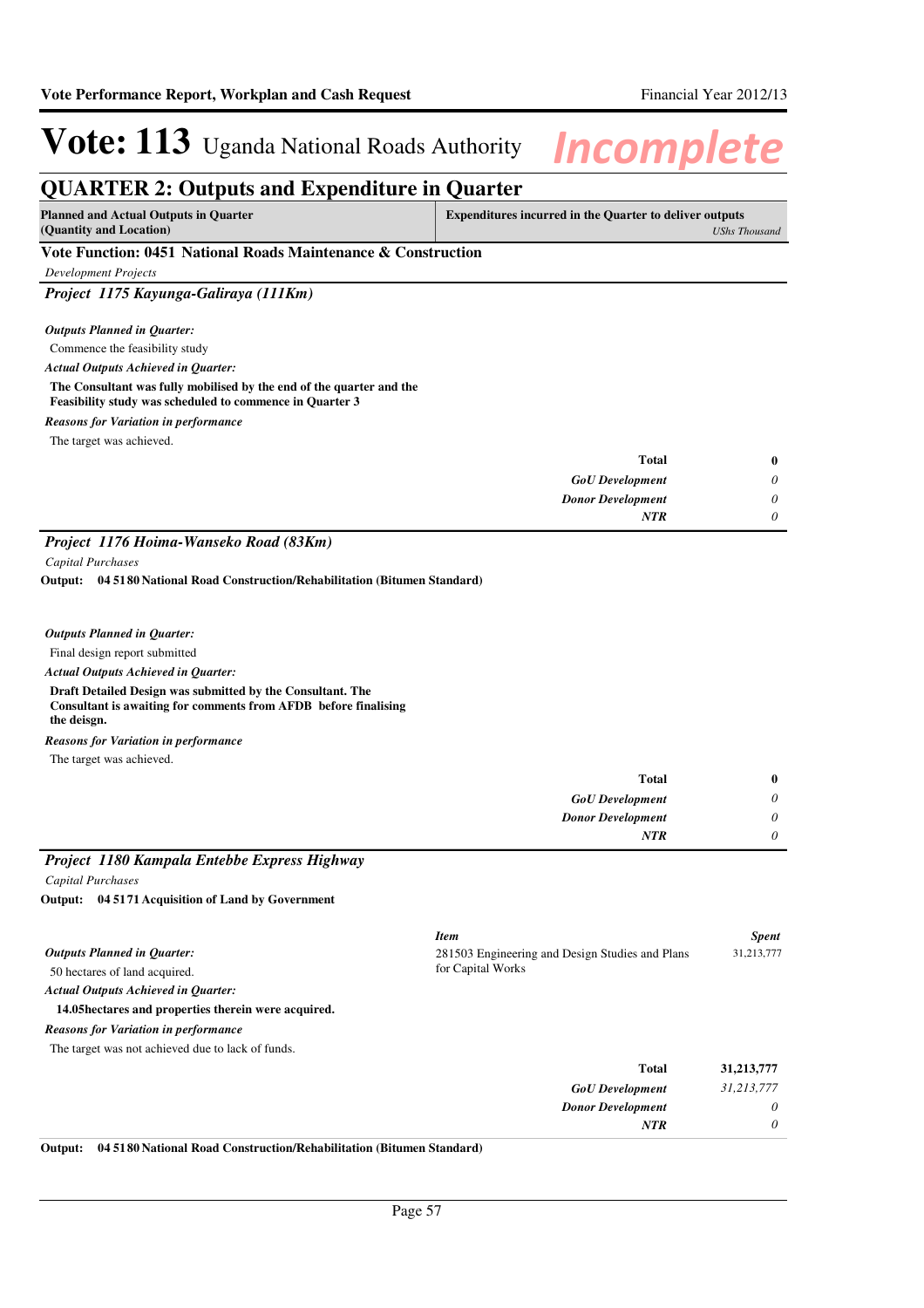## **QUARTER 2: Outputs and Expenditure in Quarter**

| Planned and Actual Outputs in Quarter | <b>Expenditures incurred in the Quarter to deliver outputs</b> |
|---------------------------------------|----------------------------------------------------------------|
| (Quantity and Location)               | UShs Thousand                                                  |
| $0.404$ $0.7$ $0.8$<br>.<br>.         |                                                                |

## **Vote Function: 0451 National Roads Maintenance & Construction**

| <b>Development Projects</b> |  |
|-----------------------------|--|
|-----------------------------|--|

*Project 1180 Kampala Entebbe Express Highway*

| <b>Item</b>                                                                         |                                                 | <b>Spent</b> |
|-------------------------------------------------------------------------------------|-------------------------------------------------|--------------|
| <b>Outputs Planned in Quarter:</b>                                                  | 231003 Roads and Bridges                        | 14,000,000   |
| Project launched and Road works commenced                                           | 281504 Monitoring, Supervision and Appraisal of | 556,026      |
| <b>Actual Outputs Achieved in Quarter:</b>                                          | Capital Works                                   |              |
| Project was launched and by the end of the quarter 2.9% of works<br>were completed. |                                                 |              |
| <b>Reasons for Variation in performance</b>                                         |                                                 |              |
| The target was not achieved due to delays in land acqusition.                       |                                                 |              |
|                                                                                     | <b>Total</b>                                    | 14,556,026   |
|                                                                                     | <b>GoU</b> Development                          | 14,556,026   |
|                                                                                     | <b>Donor Development</b>                        | $\theta$     |
|                                                                                     | <b>NTR</b>                                      | $\theta$     |
|                                                                                     | <b>GRAND TOTAL</b>                              | 301,825,637  |
|                                                                                     | <b>Wage Recurrent</b>                           | 4,484,638    |
|                                                                                     | <b>Non Wage Recurrent</b>                       | 817,398      |
|                                                                                     | <b>GoU</b> Development                          | 293,959,574  |
|                                                                                     | <b>Donor Development</b>                        | 2,564,028    |
|                                                                                     | <b>NTR</b>                                      | 0            |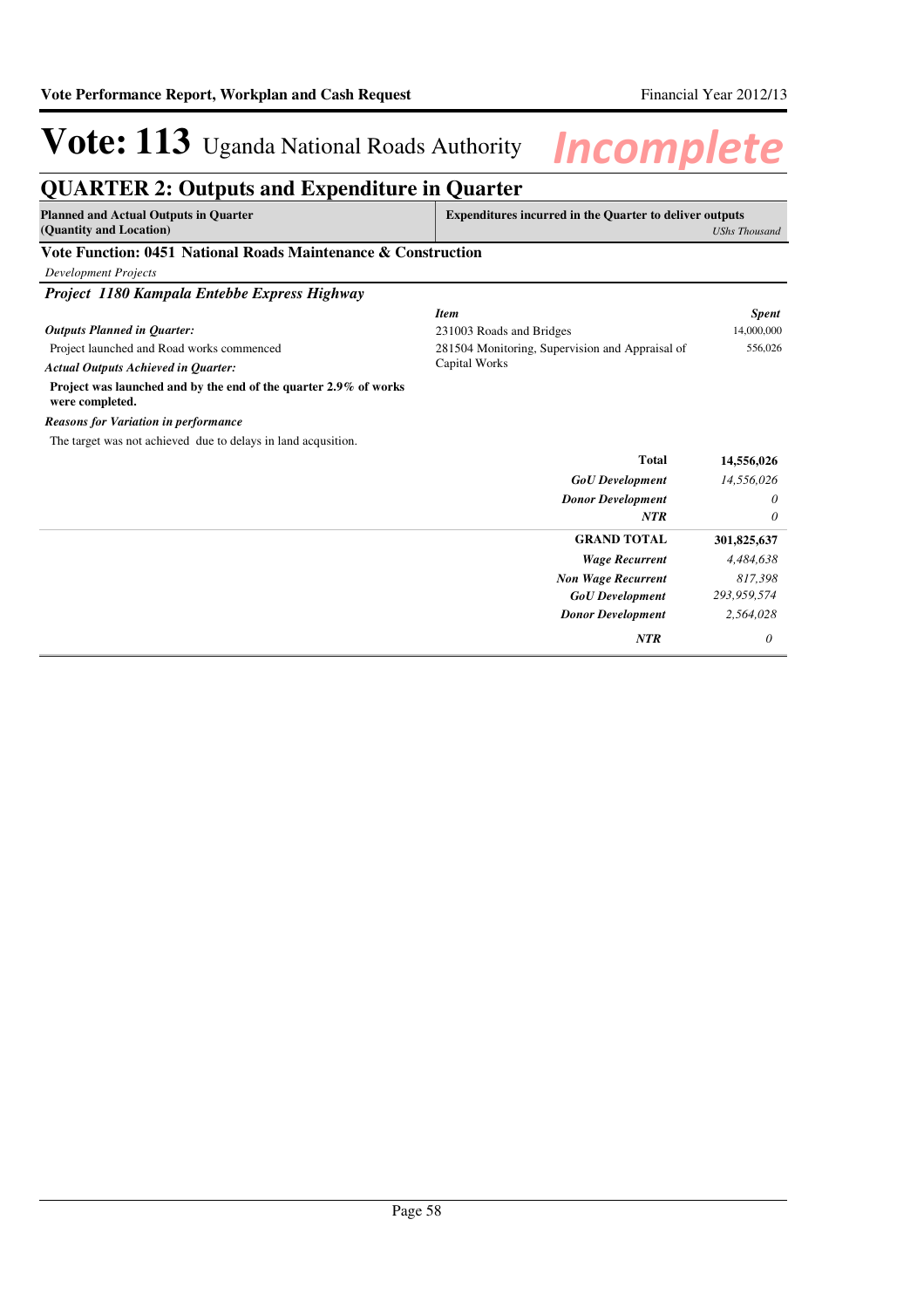## **QUARTER 3: Revised Workplan**

| <b>Planned Outputs for the Quarter</b><br>(Quantity and Location)                                                              | <b>Estimated Funds Available in Quarter</b><br>(from balance brought forward and actual/expected releaes) |                    |                  | <b>UShs Thousand</b> |
|--------------------------------------------------------------------------------------------------------------------------------|-----------------------------------------------------------------------------------------------------------|--------------------|------------------|----------------------|
| Vote Function: 0451 National Roads Maintenance & Construction                                                                  |                                                                                                           |                    |                  |                      |
| <b>Recurrent Programmes</b>                                                                                                    |                                                                                                           |                    |                  |                      |
| Programme 01 Finance and Administration                                                                                        |                                                                                                           |                    |                  |                      |
| <b>Outputs Provided</b>                                                                                                        |                                                                                                           |                    |                  |                      |
| Output: 04 51 01 Monitoring and Capacity Building Support                                                                      |                                                                                                           |                    |                  |                      |
|                                                                                                                                | Item                                                                                                      | <b>Balance b/f</b> | <b>New Funds</b> | <b>Total</b>         |
| -8 staff members trained in various courses.                                                                                   | 221002 Workshops and Seminars                                                                             | 114                | 0                | 114                  |
|                                                                                                                                | 221003 Staff Training                                                                                     | 32,564             | 0                | 32,564               |
| - Monitoring Inspections carried out on all                                                                                    | 221008 Computer Supplies and IT Services                                                                  | 128,447            | 0                | 128,447              |
| ongoing contracts.                                                                                                             | Total                                                                                                     | 161,125            | $\bf{0}$         | 161,125              |
| - A sorted computer software procured.                                                                                         | <b>Wage Recurrent</b>                                                                                     | $\theta$           | $\theta$         | 0                    |
|                                                                                                                                | <b>Non Wage Recurrent</b>                                                                                 | 161,125            | 0                | 161,125              |
| -Assorted Computer hardware procured                                                                                           |                                                                                                           |                    |                  |                      |
| - Assorted furniture for the up country stations<br>procured.                                                                  |                                                                                                           |                    |                  |                      |
| - Vehicles operated and maintained.                                                                                            | <b>NTR</b>                                                                                                | $\theta$           | $\theta$         | 0                    |
| 04 5102 UNRA Support Services<br>Output:                                                                                       |                                                                                                           |                    |                  |                      |
|                                                                                                                                | <b>Item</b>                                                                                               | <b>Balance b/f</b> | <b>New Funds</b> | <b>Total</b>         |
|                                                                                                                                | 211101 General Staff Salaries                                                                             | 210,667            | 0                | 210,667              |
| -8 staff members trained in various courses.                                                                                   | 221001 Advertising and Public Relations                                                                   | 1,667              | 0                | 1,667                |
| - Monitoring Inspections carried out on all                                                                                    | 221007 Books, Periodicals and Newspapers                                                                  | 1,888              | 0                | 1,888                |
| ongoing contracts.                                                                                                             | 221008 Computer Supplies and IT Services                                                                  | 319                | 0                | 319                  |
|                                                                                                                                | 221009 Welfare and Entertainment                                                                          | 20,000             | 0                | 20,000               |
| - A sorted computer software procured.                                                                                         | 223005 Electricity                                                                                        | 15,404             | 0                | 15,404               |
| Assorted Computer hardware procured                                                                                            | 223006 Water                                                                                              | 18,882             | 0                | 18,882               |
|                                                                                                                                | 227004 Fuel, Lubricants and Oils                                                                          | 87,426             | 0                | 87,426               |
| - Assorted furniture for the up country stations                                                                               | 228002 Maintenance - Vehicles                                                                             | 63,757             | 0                | 63,757               |
| procured.                                                                                                                      | Total                                                                                                     | 420,009            | $\bf{0}$         | 420,009              |
| - Vehicles operated and maintained.                                                                                            | Wage Recurrent                                                                                            | 210,667            | 0                | 210,667              |
|                                                                                                                                | <b>Non Wage Recurrent</b>                                                                                 | 209,342            | $\theta$         | 209,342              |
|                                                                                                                                | $\ensuremath{\textit{NTR}}\xspace$                                                                        | $\theta$           | 0                | 0                    |
| Programme 02 National roads maintenance<br><b>Outputs Provided</b><br>Output: 04 5101 Monitoring and Capacity Building Support |                                                                                                           |                    |                  |                      |
|                                                                                                                                | <b>Item</b>                                                                                               | <b>Balance b/f</b> | <b>New Funds</b> | <b>Total</b>         |
| Salaries and wages paid                                                                                                        | 211101 General Staff Salaries                                                                             | 9,500              | 0                | 9,500                |
|                                                                                                                                | <b>Total</b>                                                                                              | 9,500              | $\bf{0}$         | 9,500                |
|                                                                                                                                | <b>Wage Recurrent</b>                                                                                     | 9,500              | 0                | 9,500                |
|                                                                                                                                | <b>Non Wage Recurrent</b>                                                                                 | $\theta$           | 0                | 0                    |
|                                                                                                                                | NTR                                                                                                       | $\theta$           | 0                | 0                    |
| Output:<br>04 5102 UNRA Support Services                                                                                       |                                                                                                           |                    |                  |                      |
|                                                                                                                                | <b>Item</b>                                                                                               | <b>Balance b/f</b> | <b>New Funds</b> | <b>Total</b>         |
| Salaries and wages paid                                                                                                        | 211101 General Staff Salaries                                                                             | 8,944              | 0                | 8,944                |
|                                                                                                                                |                                                                                                           |                    |                  |                      |
|                                                                                                                                | <b>Total</b>                                                                                              | 8,944              | $\bf{0}$         | 8,944                |
|                                                                                                                                | <b>Wage Recurrent</b>                                                                                     | 8,944              | 0                | 8,944                |
|                                                                                                                                | <b>Non Wage Recurrent</b>                                                                                 | 0                  | 0                | 0                    |
|                                                                                                                                | <b>NTR</b>                                                                                                | $\theta$           | 0                | 0                    |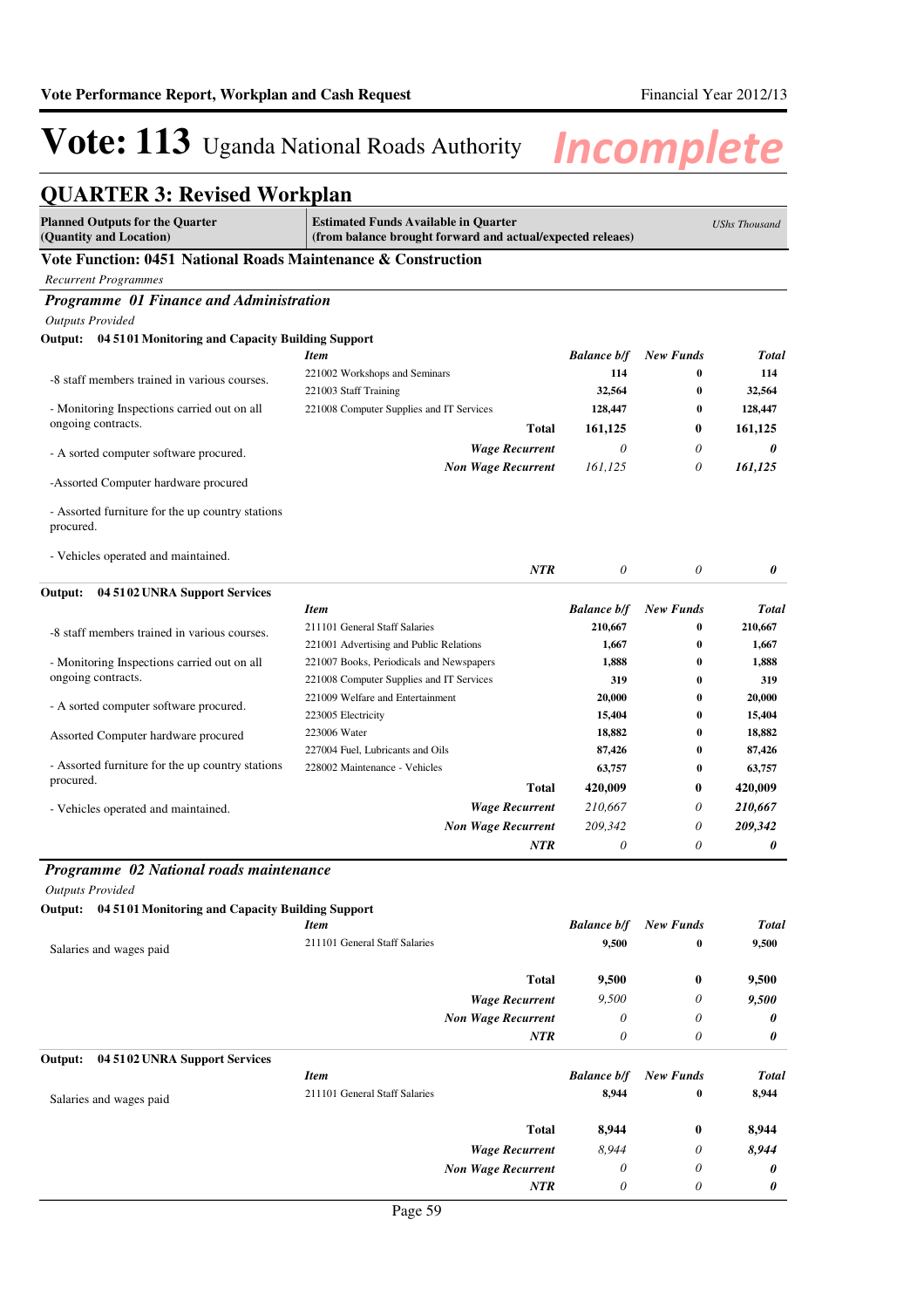| <b>QUARTER 3: Revised Workplan</b>                                |                                                                                                           |                           |                           |                              |                      |
|-------------------------------------------------------------------|-----------------------------------------------------------------------------------------------------------|---------------------------|---------------------------|------------------------------|----------------------|
| <b>Planned Outputs for the Quarter</b><br>(Quantity and Location) | <b>Estimated Funds Available in Quarter</b><br>(from balance brought forward and actual/expected releaes) |                           |                           |                              | <b>UShs Thousand</b> |
| Vote Function: 0451 National Roads Maintenance & Construction     |                                                                                                           |                           |                           |                              |                      |
| <b>Recurrent Programmes</b>                                       |                                                                                                           |                           |                           |                              |                      |
| Programme 02 National roads maintenance                           |                                                                                                           |                           |                           |                              |                      |
| Output: 04 5103 Maintenance of paved national roads               |                                                                                                           |                           |                           |                              |                      |
|                                                                   | <b>Item</b>                                                                                               |                           | <b>Balance b/f</b>        | <b>New Funds</b>             | Total                |
| Salaries and wages paid                                           | 211101 General Staff Salaries                                                                             |                           | 59,722                    | $\bf{0}$                     | 59,722               |
|                                                                   |                                                                                                           | <b>Total</b>              | 59,722                    | 0                            | 59,722               |
|                                                                   |                                                                                                           | <b>Wage Recurrent</b>     | 59,722                    | 0                            | 59,722               |
|                                                                   |                                                                                                           | <b>Non Wage Recurrent</b> | $\boldsymbol{\theta}$     | 0                            | 0                    |
|                                                                   |                                                                                                           | <b>NTR</b>                | 0                         | 0                            | 0                    |
| Output:<br>04 5104 Maintenance of unpaved national roads          |                                                                                                           |                           |                           |                              |                      |
|                                                                   | <b>Item</b>                                                                                               |                           | <b>Balance b/f</b>        | <b>New Funds</b>             | <b>Total</b>         |
| Salaries and wages paid                                           | 211101 General Staff Salaries                                                                             |                           | 1,106,764                 | $\bf{0}$                     | 1,106,764            |
|                                                                   |                                                                                                           | <b>Total</b>              | 1,106,764                 | 0                            | 1,106,764            |
|                                                                   |                                                                                                           | <b>Wage Recurrent</b>     | 1,106,764                 | 0                            | 1,106,764            |
|                                                                   |                                                                                                           | <b>Non Wage Recurrent</b> | 0                         | 0                            | 0                    |
|                                                                   |                                                                                                           | <b>NTR</b>                | $\boldsymbol{\theta}$     | 0                            | 0                    |
| 04 5105 Axle Load Control<br>Output:                              |                                                                                                           |                           |                           |                              |                      |
|                                                                   | <b>Item</b>                                                                                               |                           | <b>Balance b/f</b>        | <b>New Funds</b>             | <b>Total</b>         |
| Salaries and wages paid                                           | 211101 General Staff Salaries                                                                             |                           | 21,778                    | $\bf{0}$                     | 21,778               |
|                                                                   |                                                                                                           | <b>Total</b>              | 21,778                    | 0                            | 21,778               |
|                                                                   |                                                                                                           | <b>Wage Recurrent</b>     | 21,778                    | 0                            | 21,778               |
|                                                                   |                                                                                                           | <b>Non Wage Recurrent</b> | 0                         | 0                            | 0                    |
|                                                                   |                                                                                                           | <b>NTR</b>                | $\boldsymbol{\theta}$     | 0                            | 0                    |
| 04 5106 Ferry Services<br>Output:                                 |                                                                                                           |                           |                           |                              |                      |
|                                                                   | <b>Item</b><br>211101 General Staff Salaries                                                              |                           | <b>Balance b/f</b>        | <b>New Funds</b><br>$\bf{0}$ | <b>Total</b>         |
| Salaries and wages paid                                           |                                                                                                           |                           | 33,889                    |                              | 33,889               |
|                                                                   |                                                                                                           | <b>Total</b>              | 33,889                    | 0                            | 33,889               |
|                                                                   |                                                                                                           | <b>Wage Recurrent</b>     | 33,889                    | 0                            | 33,889               |
|                                                                   |                                                                                                           | <b>Non Wage Recurrent</b> | $\boldsymbol{\mathit{0}}$ | $\boldsymbol{\mathit{0}}$    | 0                    |
|                                                                   |                                                                                                           | <b>NTR</b>                | 0                         | 0                            | 0                    |
| Programme 03 National Roads Construction                          |                                                                                                           |                           |                           |                              |                      |
| <b>Outputs Provided</b>                                           |                                                                                                           |                           |                           |                              |                      |
| Output: 04 5101 Monitoring and Capacity Building Support          | <b>Item</b>                                                                                               |                           | <b>Balance b/f</b>        | <b>New Funds</b>             | Total                |
|                                                                   | 211101 General Staff Salaries                                                                             |                           | 5,556                     | $\bf{0}$                     | 5,556                |
| Ongoing projects monitored/supervised.                            |                                                                                                           |                           |                           |                              |                      |
| 2 staff members trained in various courses                        |                                                                                                           | <b>Total</b>              | 5,556                     | 0                            | 5,556                |
|                                                                   |                                                                                                           | <b>Wage Recurrent</b>     | 5,556                     | 0                            | 5,556                |
|                                                                   |                                                                                                           | <b>Non Wage Recurrent</b> | 0                         | 0                            | 0                    |
|                                                                   |                                                                                                           | NTR                       | 0                         | 0                            | 0                    |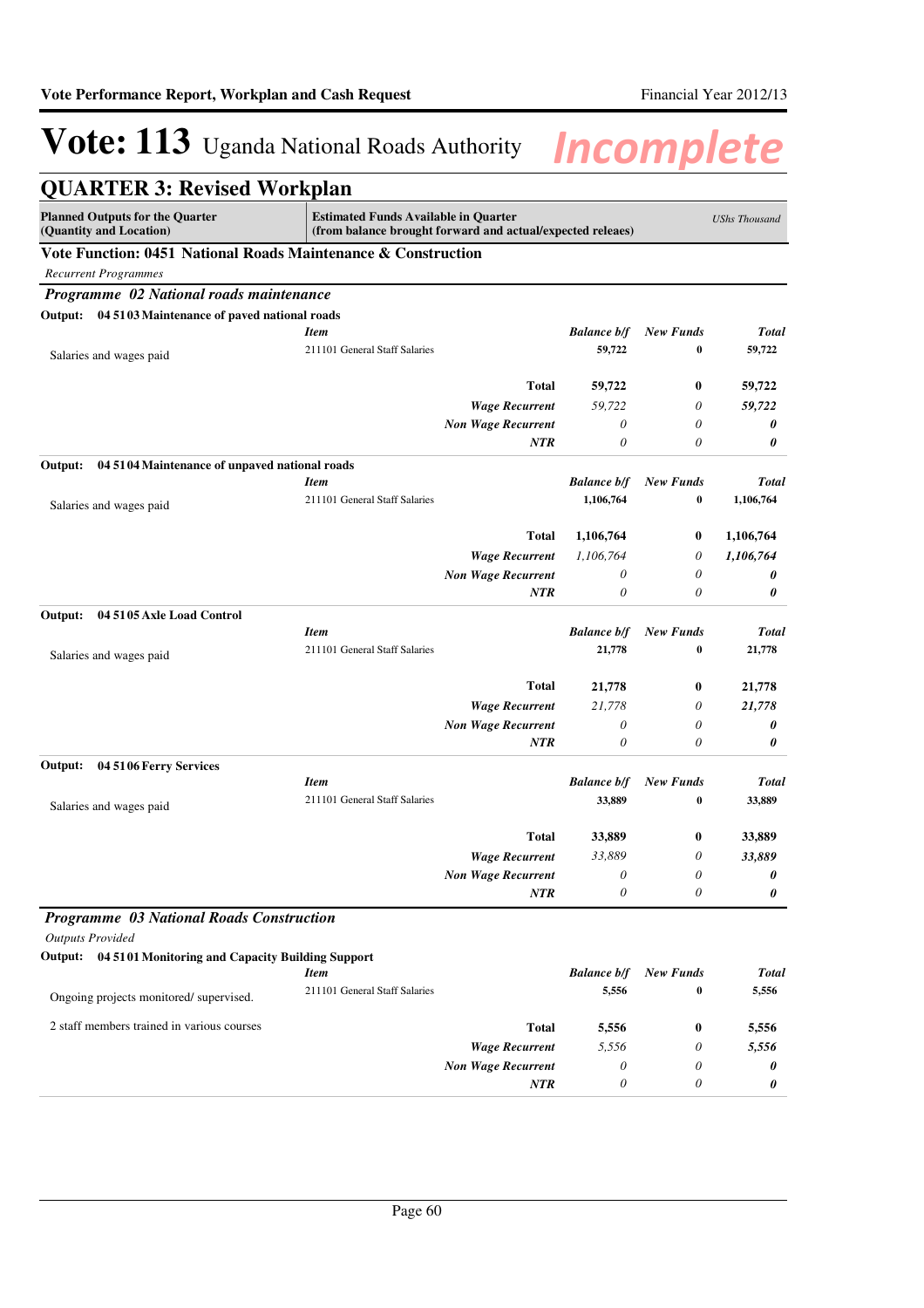| <b>QUARTER 3: Revised Workplan</b>                                              |                                                                                                           |                      |                  |                            |
|---------------------------------------------------------------------------------|-----------------------------------------------------------------------------------------------------------|----------------------|------------------|----------------------------|
| <b>Planned Outputs for the Quarter</b><br>(Quantity and Location)               | <b>Estimated Funds Available in Quarter</b><br>(from balance brought forward and actual/expected releaes) |                      |                  | <b>UShs Thousand</b>       |
| Vote Function: 0451 National Roads Maintenance & Construction                   |                                                                                                           |                      |                  |                            |
| <b>Recurrent Programmes</b>                                                     |                                                                                                           |                      |                  |                            |
| Programme 03 National Roads Construction                                        |                                                                                                           |                      |                  |                            |
| Output: 04 5102 UNRA Support Services                                           |                                                                                                           |                      |                  |                            |
|                                                                                 | <b>Item</b>                                                                                               | <b>Balance b/f</b>   | <b>New Funds</b> | <b>Total</b>               |
| Works certified                                                                 | 211101 General Staff Salaries                                                                             | 2,778                | 0                | 2,778                      |
| Addenda processed.                                                              | Total                                                                                                     | 2,778                | $\bf{0}$         | 2,778                      |
| TORs prepared                                                                   | <b>Wage Recurrent</b>                                                                                     | 2,778                | 0                | 2,778                      |
|                                                                                 | <b>Non Wage Recurrent</b>                                                                                 | $\theta$             | $\theta$         | 0                          |
| Contracts signed                                                                |                                                                                                           |                      |                  |                            |
|                                                                                 | <b>NTR</b>                                                                                                | $\theta$             | $\theta$         | 0                          |
| <b>Development Projects</b>                                                     |                                                                                                           |                      |                  |                            |
| Project 0265 Upgrade Atiak - Moyo-Afoji (104km)                                 |                                                                                                           |                      |                  |                            |
| Capital Purchases                                                               |                                                                                                           |                      |                  |                            |
| Output: 04 5174 Major Bridges                                                   |                                                                                                           |                      |                  |                            |
|                                                                                 |                                                                                                           |                      |                  |                            |
| 2 box culverts completed                                                        |                                                                                                           |                      |                  |                            |
|                                                                                 | <b>Total</b>                                                                                              | $\boldsymbol{0}$     | $\bf{0}$         | $\bf{0}$                   |
|                                                                                 | <b>GoU</b> Development                                                                                    | 0                    | $\theta$         | 0                          |
|                                                                                 | <b>Donor Development</b>                                                                                  | 0                    | 0                | 0                          |
|                                                                                 | <b>NTR</b>                                                                                                | $\theta$             | 0                | 0                          |
| <b>Project 0267 Improvement of Ferry Services</b>                               |                                                                                                           |                      |                  |                            |
| Capital Purchases                                                               |                                                                                                           |                      |                  |                            |
| 04 5180 National Road Construction/Rehabilitation (Bitumen Standard)<br>Output: |                                                                                                           |                      |                  |                            |
| Ferry for Mbulamuti commissioned.                                               |                                                                                                           |                      |                  |                            |
|                                                                                 |                                                                                                           |                      |                  |                            |
|                                                                                 | Total                                                                                                     | $\bf{0}$             | $\bf{0}$         | $\bf{0}$                   |
|                                                                                 | <b>GoU</b> Development                                                                                    | $\theta$             | 0                | 0<br>$\boldsymbol{\theta}$ |
|                                                                                 | <b>Donor Development</b><br>$\boldsymbol{NTR}$                                                            | $\theta$<br>$\theta$ | 0<br>0           | 0                          |
|                                                                                 |                                                                                                           |                      |                  |                            |
| Project 0268 Kampala Northern Bypass (17km)                                     |                                                                                                           |                      |                  |                            |
| Capital Purchases                                                               |                                                                                                           |                      |                  |                            |
| Output: 04 5171 Acquisition of Land by Government                               | <b>Item</b>                                                                                               | <b>Balance b/f</b>   | <b>New Funds</b> | <b>Total</b>               |
|                                                                                 | 311101 Land                                                                                               | 500,000              | $\bf{0}$         | 500,000                    |
| Title deeds for the road reserve obtained                                       |                                                                                                           |                      |                  |                            |
|                                                                                 | <b>Total</b>                                                                                              | 500,000              | $\bf{0}$         | 500,000                    |
|                                                                                 | <b>GoU</b> Development                                                                                    | 500,000              | 0                | 500,000                    |
|                                                                                 | <b>Donor Development</b>                                                                                  | $\theta$             | 0                | 0                          |
|                                                                                 | NTR                                                                                                       | $\theta$             | 0                | 0                          |
|                                                                                 |                                                                                                           |                      |                  |                            |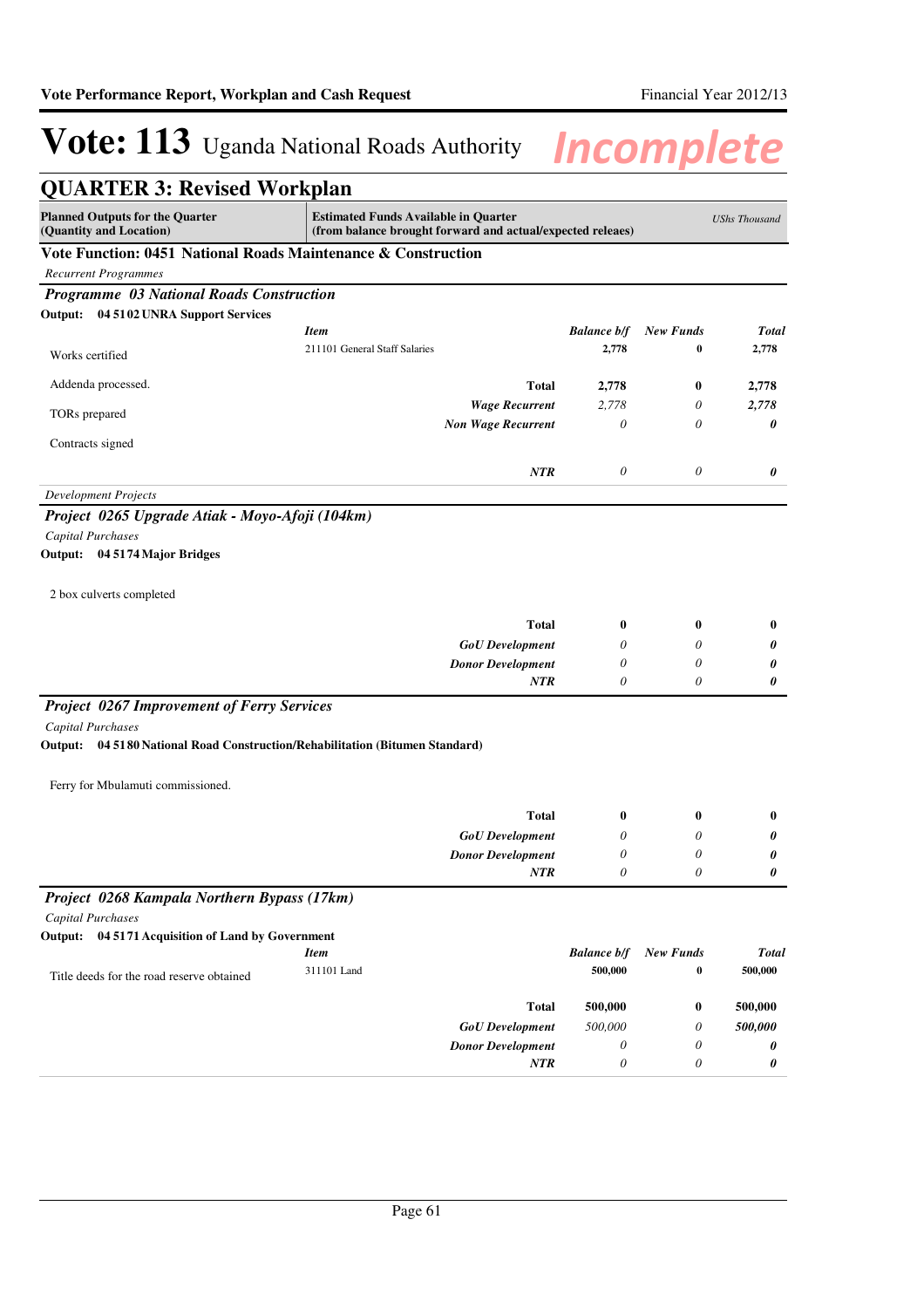| <b>QUARTER 3: Revised Workplan</b>                                           |                                                                                                           |                  |                  |                      |
|------------------------------------------------------------------------------|-----------------------------------------------------------------------------------------------------------|------------------|------------------|----------------------|
| <b>Planned Outputs for the Quarter</b><br>(Quantity and Location)            | <b>Estimated Funds Available in Quarter</b><br>(from balance brought forward and actual/expected releaes) |                  |                  | <b>UShs Thousand</b> |
| Vote Function: 0451 National Roads Maintenance & Construction                |                                                                                                           |                  |                  |                      |
| <b>Development Projects</b>                                                  |                                                                                                           |                  |                  |                      |
| Project 0268 Kampala Northern Bypass (17km)                                  |                                                                                                           |                  |                  |                      |
| Output:                                                                      | 04 5180 National Road Construction/Rehabilitation (Bitumen Standard)                                      |                  |                  |                      |
| Commence the tendering process - invite works<br>bids                        |                                                                                                           |                  |                  |                      |
|                                                                              | <b>Total</b>                                                                                              | 0                | $\bf{0}$         | $\bf{0}$             |
|                                                                              | <b>GoU</b> Development                                                                                    | 0                | 0                | 0                    |
|                                                                              | <b>Donor Development</b>                                                                                  | 0                | 0                | 0                    |
|                                                                              | NTR                                                                                                       | 0                | 0                | 0                    |
| Project 0278 Upgrade Kabale - Kisoro - Bunagana/ Kyanika (98km)              |                                                                                                           |                  |                  |                      |
| <b>Capital Purchases</b>                                                     |                                                                                                           |                  |                  |                      |
| Output: 04 5171 Acquisition of Land by Government                            |                                                                                                           |                  |                  |                      |
| 1 hectare of land acquired                                                   |                                                                                                           |                  |                  |                      |
|                                                                              | <b>Total</b>                                                                                              | 0                | $\bf{0}$         | $\bf{0}$             |
|                                                                              | <b>GoU</b> Development                                                                                    | 0                | 0                | 0                    |
|                                                                              | <b>Donor Development</b>                                                                                  | 0                | 0                | 0                    |
|                                                                              | <b>NTR</b>                                                                                                | $\theta$         | $\theta$         | 0                    |
| Output:                                                                      | 04 5180 National Road Construction/Rehabilitation (Bitumen Standard)                                      |                  |                  |                      |
| Monitor the defects and repair those identified                              |                                                                                                           |                  |                  |                      |
|                                                                              | <b>Total</b>                                                                                              | 0                | $\bf{0}$         | $\bf{0}$             |
|                                                                              | <b>GoU</b> Development                                                                                    | 0                | 0                | 0                    |
|                                                                              | <b>Donor Development</b>                                                                                  | 0                | 0                | 0                    |
|                                                                              | NTR                                                                                                       | 0                | 0                | 0                    |
| Project 0285 Upgrade Matugga - Semuto - Kapeeka (41km)                       |                                                                                                           |                  |                  |                      |
| Capital Purchases                                                            |                                                                                                           |                  |                  |                      |
| Output: 04 5180 National Road Construction/Rehabilitation (Bitumen Standard) |                                                                                                           |                  |                  |                      |
| Monitoring pavement performance.                                             |                                                                                                           |                  |                  |                      |
|                                                                              | <b>Total</b>                                                                                              | $\boldsymbol{0}$ | $\boldsymbol{0}$ | $\bf{0}$             |
|                                                                              | <b>GoU</b> Development                                                                                    | 0                | $\theta$         | 0                    |
|                                                                              | <b>Donor Development</b>                                                                                  | 0                | $\theta$         | 0                    |
|                                                                              | NTR                                                                                                       | 0                | 0                | 0                    |
| Project 0294 External Audit Services                                         |                                                                                                           |                  |                  |                      |
| <b>Outputs Provided</b>                                                      |                                                                                                           |                  |                  |                      |
| Output: 04 5101 Monitoring and Capacity Building Support                     |                                                                                                           |                  |                  |                      |
| Carry out technical audits on road maintenace                                |                                                                                                           |                  |                  |                      |
| works.                                                                       | <b>Total</b>                                                                                              | $\bf{0}$         | $\bf{0}$         | $\bf{0}$             |
|                                                                              | <b>GoU</b> Development                                                                                    | 0                | 0                | 0                    |
|                                                                              | <b>Donor Development</b>                                                                                  | 0                | 0                | 0                    |
|                                                                              | NTR                                                                                                       | 0                | 0                | 0                    |
|                                                                              |                                                                                                           |                  |                  |                      |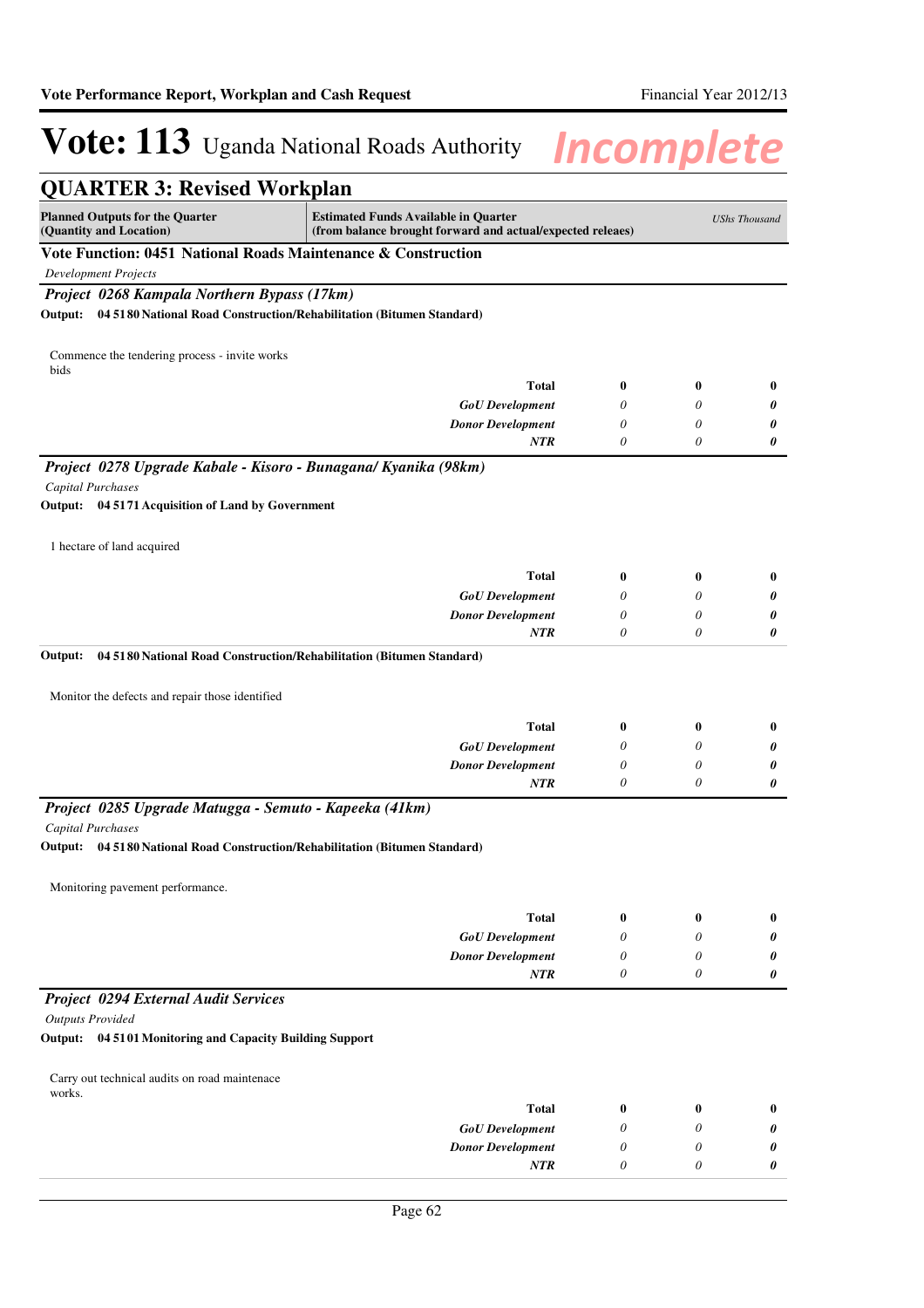| <b>QUARTER 3: Revised Workplan</b>                                                                       |             |                                                                                                           |                    |                  |                      |
|----------------------------------------------------------------------------------------------------------|-------------|-----------------------------------------------------------------------------------------------------------|--------------------|------------------|----------------------|
| <b>Planned Outputs for the Quarter</b><br>(Quantity and Location)                                        |             | <b>Estimated Funds Available in Quarter</b><br>(from balance brought forward and actual/expected releaes) |                    |                  | <b>UShs Thousand</b> |
| Vote Function: 0451 National Roads Maintenance & Construction                                            |             |                                                                                                           |                    |                  |                      |
| <b>Development Projects</b>                                                                              |             |                                                                                                           |                    |                  |                      |
| <b>Project 0294 External Audit Services</b>                                                              |             |                                                                                                           |                    |                  |                      |
| Output: 04 5102 UNRA Support Services                                                                    |             |                                                                                                           |                    |                  |                      |
|                                                                                                          |             |                                                                                                           |                    |                  |                      |
| Award and sign the contract for TA                                                                       |             |                                                                                                           |                    |                  |                      |
|                                                                                                          |             | <b>Total</b>                                                                                              |                    | 0                |                      |
|                                                                                                          |             |                                                                                                           | 0<br>0             | 0                | 0                    |
|                                                                                                          |             | <b>GoU</b> Development<br><b>Donor Development</b>                                                        | 0                  | 0                | 0<br>0               |
|                                                                                                          |             | <b>NTR</b>                                                                                                | 0                  | 0                | 0                    |
|                                                                                                          |             |                                                                                                           |                    |                  |                      |
| Project 0295 Upgrade Kampala -Gayaza- Zirobwe (44.3km)                                                   |             |                                                                                                           |                    |                  |                      |
| <b>Capital Purchases</b><br>Output: 04 5180 National Road Construction/Rehabilitation (Bitumen Standard) |             |                                                                                                           |                    |                  |                      |
|                                                                                                          |             |                                                                                                           |                    |                  |                      |
|                                                                                                          |             |                                                                                                           |                    |                  |                      |
| Kampala - Gayaza - Zirobwe- monitor- defects<br>and repair those identified. Zirobwe -                   |             |                                                                                                           |                    |                  |                      |
| Wobulenzi - award and sign the contract.                                                                 |             | <b>Total</b>                                                                                              | 0                  | 0                | $\bf{0}$             |
|                                                                                                          |             | <b>GoU</b> Development                                                                                    | 0                  | 0                | 0                    |
|                                                                                                          |             | <b>Donor Development</b>                                                                                  | 0                  | 0                | 0                    |
|                                                                                                          |             | <b>NTR</b>                                                                                                | 0                  | 0                | 0                    |
| Project 0298 Accident black spots on Jinja - Kampala                                                     |             |                                                                                                           |                    |                  |                      |
| <b>Outputs Provided</b>                                                                                  |             |                                                                                                           |                    |                  |                      |
| Output: 04 51 02 UNRA Support Services                                                                   |             |                                                                                                           |                    |                  |                      |
|                                                                                                          |             |                                                                                                           |                    |                  |                      |
| Workshop for taxi and bus drivers                                                                        |             |                                                                                                           |                    |                  |                      |
| conducted.Procure the consultant to prepare                                                              |             |                                                                                                           |                    |                  |                      |
| road safety strategy and action plan                                                                     |             | <b>Total</b>                                                                                              | 0                  | 0                | $\bf{0}$             |
|                                                                                                          |             | <b>GoU</b> Development<br><b>Donor Development</b>                                                        | 0<br>0             | 0<br>0           | 0                    |
|                                                                                                          |             | <b>NTR</b>                                                                                                | 0                  | 0                | 0<br>0               |
|                                                                                                          |             |                                                                                                           |                    |                  |                      |
| Project 0315 Reconstruct Masaka - Mbarara (154km)                                                        |             |                                                                                                           |                    |                  |                      |
| Capital Purchases                                                                                        |             |                                                                                                           |                    |                  |                      |
| Output:<br>04 5180 National Road Construction/Rehabilitation (Bitumen Standard)                          |             |                                                                                                           |                    |                  |                      |
| Monitor the defects and repair those identified.                                                         |             |                                                                                                           |                    |                  |                      |
|                                                                                                          |             |                                                                                                           |                    |                  |                      |
|                                                                                                          |             | <b>Total</b>                                                                                              | $\boldsymbol{0}$   | 0                | $\bf{0}$             |
|                                                                                                          |             | <b>GoU</b> Development                                                                                    | 0                  | 0                | 0                    |
|                                                                                                          |             | <b>Donor Development</b>                                                                                  | 0                  | 0                | 0                    |
|                                                                                                          |             | <b>NTR</b>                                                                                                | 0                  | 0                | 0                    |
| Project 0321 Upgrade Fort Portal - Budibugyo - Lamia (104km)                                             |             |                                                                                                           |                    |                  |                      |
| Capital Purchases                                                                                        |             |                                                                                                           |                    |                  |                      |
| Output: 04 5171 Acquisition of Land by Government                                                        |             |                                                                                                           |                    |                  |                      |
|                                                                                                          | <b>Item</b> |                                                                                                           | <b>Balance b/f</b> | <b>New Funds</b> | <b>Total</b>         |
| 1.5 hectares acquired                                                                                    | 311101 Land |                                                                                                           | 82,389             | 0                | 82,389               |
|                                                                                                          |             | <b>Total</b>                                                                                              | 82,389             | 0                | 82,389               |
|                                                                                                          |             | <b>GoU</b> Development                                                                                    | 82,389             | 0                | 82,389               |
|                                                                                                          |             | <b>Donor Development</b>                                                                                  | $\theta$           | 0                | 0                    |
|                                                                                                          |             |                                                                                                           |                    |                  |                      |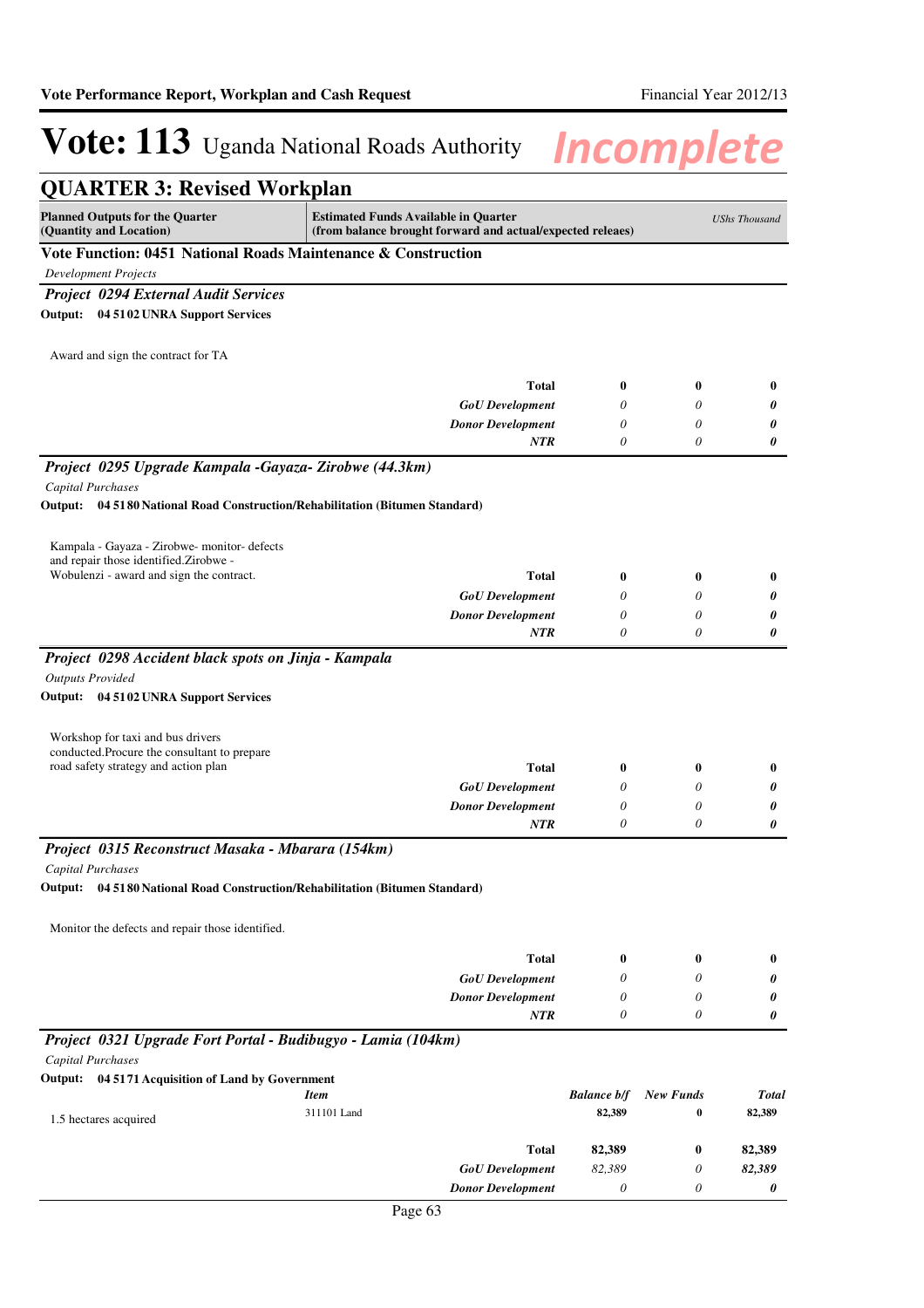| <b>QUARTER 3: Revised Workplan</b>                                              |                                                                                                           |                    |                       |                      |
|---------------------------------------------------------------------------------|-----------------------------------------------------------------------------------------------------------|--------------------|-----------------------|----------------------|
| <b>Planned Outputs for the Quarter</b><br>(Quantity and Location)               | <b>Estimated Funds Available in Quarter</b><br>(from balance brought forward and actual/expected releaes) |                    |                       | <b>UShs Thousand</b> |
| Vote Function: 0451 National Roads Maintenance & Construction                   |                                                                                                           |                    |                       |                      |
| <b>Development Projects</b>                                                     |                                                                                                           |                    |                       |                      |
| Project 0321 Upgrade Fort Portal - Budibugyo - Lamia (104km)                    |                                                                                                           |                    |                       |                      |
|                                                                                 | <b>NTR</b>                                                                                                | 0                  | 0                     | 0                    |
| Output:<br>04 5180 National Road Construction/Rehabilitation (Bitumen Standard) |                                                                                                           |                    |                       |                      |
| 7.5% of the works completed                                                     |                                                                                                           |                    |                       |                      |
|                                                                                 | <b>Total</b>                                                                                              | 0                  | $\bf{0}$              | $\bf{0}$             |
|                                                                                 | <b>GoU</b> Development                                                                                    | 0                  | 0                     | 0                    |
|                                                                                 | <b>Donor Development</b>                                                                                  | 0                  | 0                     | 0                    |
|                                                                                 | NTR                                                                                                       | 0                  | 0                     | 0                    |
| Project 0954 Design Muyembe-Moroto - Kotido (290km)                             |                                                                                                           |                    |                       |                      |
| <b>Capital Purchases</b>                                                        |                                                                                                           |                    |                       |                      |
| Output: 04 5171 Acquisition of Land by Government                               |                                                                                                           |                    |                       |                      |
| 5 hectares acquired                                                             |                                                                                                           |                    |                       |                      |
|                                                                                 | <b>Total</b>                                                                                              | 0                  | 0                     | $\bf{0}$             |
|                                                                                 | <b>GoU</b> Development                                                                                    | 0                  | 0                     | 0                    |
|                                                                                 |                                                                                                           |                    |                       | 0                    |
|                                                                                 | <b>Donor Development</b>                                                                                  | 0                  | 0                     |                      |
|                                                                                 | <b>NTR</b>                                                                                                | 0                  | 0                     | 0                    |
| 04 5180 National Road Construction/Rehabilitation (Bitumen Standard)<br>Output: |                                                                                                           |                    |                       |                      |
|                                                                                 |                                                                                                           |                    |                       |                      |
| Complete the camp and commence road works                                       |                                                                                                           |                    |                       |                      |
|                                                                                 | <b>Total</b>                                                                                              | 0                  | 0                     | $\bf{0}$             |
|                                                                                 | <b>GoU</b> Development                                                                                    | 0                  | 0                     | 0                    |
|                                                                                 | <b>Donor Development</b>                                                                                  | 0                  | 0                     | 0                    |
|                                                                                 | <b>NTR</b>                                                                                                | 0                  | 0                     | 0                    |
| Project 0955 Upgrade Nyakahita-Ibanda-Fort Portal (208km)                       |                                                                                                           |                    |                       |                      |
| <b>Capital Purchases</b>                                                        |                                                                                                           |                    |                       |                      |
| Output: 04 5171 Acquisition of Land by Government                               |                                                                                                           |                    |                       |                      |
|                                                                                 | <b>Item</b>                                                                                               | <b>Balance b/f</b> | <b>New Funds</b><br>0 | 193,547              |
| 10 hectares acquired.                                                           | 311101 Land                                                                                               | 193,547            |                       |                      |
|                                                                                 | <b>Total</b>                                                                                              | 193,547            | 0                     | 193,547              |
|                                                                                 | <b>GoU</b> Development                                                                                    | 193,547            | 0                     | 193,547              |
|                                                                                 | <b>Donor Development</b>                                                                                  | 0                  | 0                     | <b>Total</b><br>0    |
|                                                                                 | NTR                                                                                                       | 0                  | 0                     | 0                    |
| 04 5180 National Road Construction/Rehabilitation (Bitumen Standard)<br>Output: |                                                                                                           |                    |                       |                      |
| Nyakahita-Kazo: 8.5% of roadworks<br>completed.Kazo-Kamwenge: 7.5%              |                                                                                                           |                    |                       |                      |
| roadworks completed.Kamwenge - Fort                                             | <b>Total</b>                                                                                              | 0                  | 0                     | 0                    |
| Portal : contractor procured and mobilisation                                   | <b>GoU</b> Development                                                                                    | 0                  | 0                     | 0                    |
| commenced.                                                                      | <b>Donor Development</b><br><b>NTR</b>                                                                    | 0<br>0             | 0<br>0                | 0<br>0               |

Page 64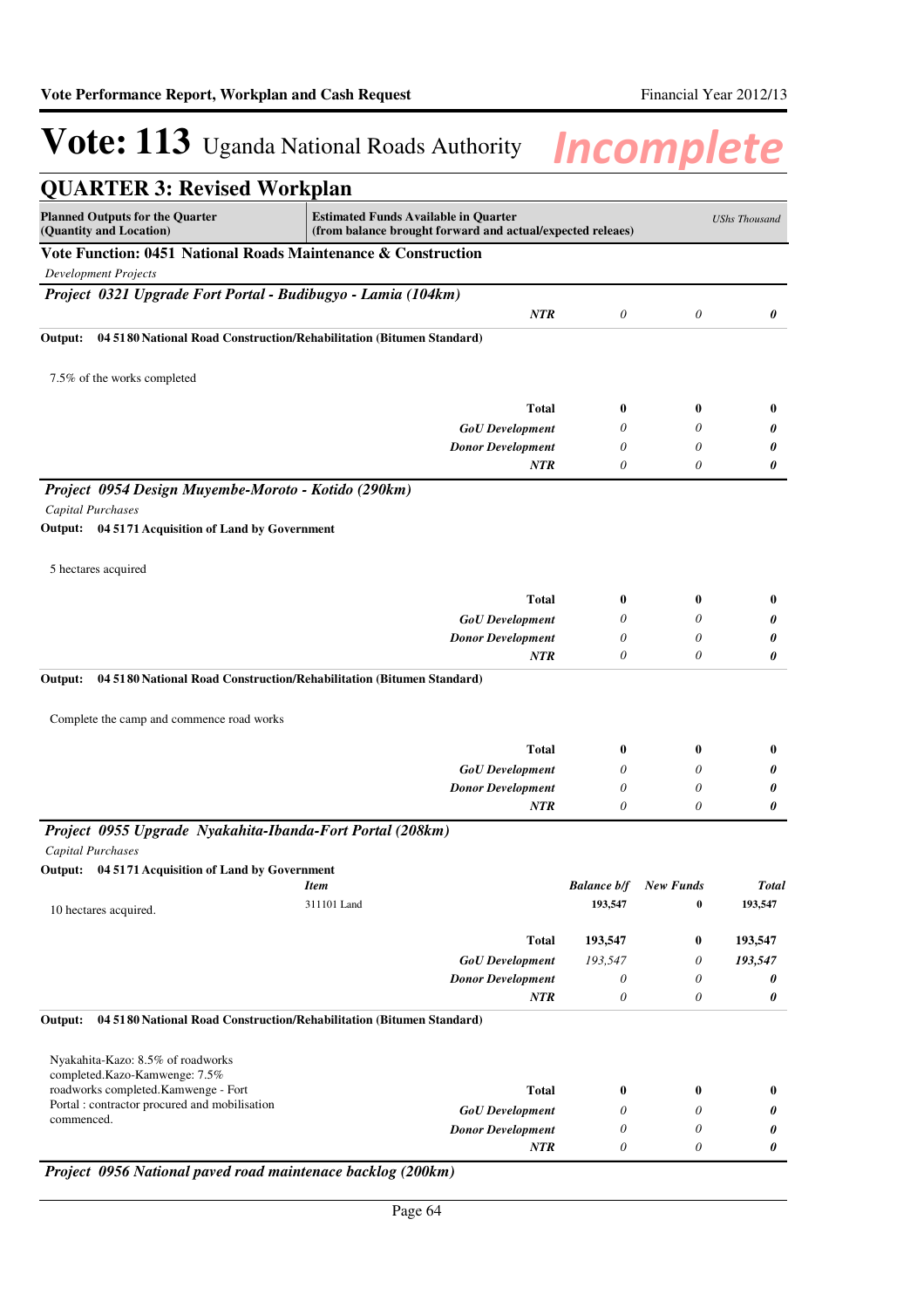| <b>Estimated Funds Available in Quarter</b><br><b>UShs Thousand</b><br>(Quantity and Location)<br>(from balance brought forward and actual/expected releaes)<br>Vote Function: 0451 National Roads Maintenance & Construction<br><b>Development Projects</b><br>Project 0956 National paved road maintenace backlog (200km)<br><b>Capital Purchases</b><br>Output: 04 5180 National Road Construction/Rehabilitation (Bitumen Standard)<br>No activity planned.<br><b>Total</b><br>$\bf{0}$<br>$\bf{0}$<br>$\bf{0}$<br><b>GoU</b> Development<br>0<br>0<br>0<br><b>Donor Development</b><br>0<br>0<br>0<br>0<br>NTR<br>0<br>0<br>Project 0957 Design the New Nile Bridge at Jinja<br>Capital Purchases<br>Output: 04 5171 Acquisition of Land by Government<br>No land take planned<br><b>Total</b><br>0<br>0<br>$\bf{0}$<br><b>GoU</b> Development<br>0<br>0<br>0<br><b>Donor Development</b><br>0<br>0<br>0<br>NTR<br>0<br>0<br>0<br>Output:<br>04 5174 Major Bridges<br>Works bids evaluation completed<br><b>Total</b><br>0<br>0<br>$\bf{0}$<br><b>GoU</b> Development<br>0<br>0<br>0<br><b>Donor Development</b><br>0<br>0<br>0<br><b>NTR</b><br>0<br>0<br>0<br>Project 1031 Upgrade Gulu - Atiak - Bibia/ Nimule (104km)<br><b>Capital Purchases</b><br>Output: 04 5171 Acquisition of Land by Government<br><b>Item</b><br><b>Balance b/f</b><br><b>New Funds</b><br><b>Total</b><br>311101 Land<br>691,444<br>691,444<br>$\bf{0}$<br>2 hectares procured<br>691,444<br><b>Total</b><br>691,444<br>0<br>691,444<br>691,444<br><b>GoU</b> Development<br>0<br><b>Donor Development</b><br>0<br>0<br>0<br>$\boldsymbol{\theta}$<br>NTR<br>0<br>0<br>Output:<br>04 5180 National Road Construction/Rehabilitation (Bitumen Standard)<br>Gulu-Atiak: 5% of road works<br>completed.Atiak-Nimule:Contractor and<br>supervision consultant fully mobilised.<br><b>Total</b><br>0<br>0<br>$\bf{0}$<br><b>GoU</b> Development<br>0<br>0<br>0<br><b>Donor Development</b><br>0<br>0<br>0<br>0<br>NTR<br>0<br>0<br>Project 1032 Upgrade Vurra - Arua - Koboko - Oraba (92km) | <b>QUARTER 3: Revised Workplan</b>     |  |  |
|---------------------------------------------------------------------------------------------------------------------------------------------------------------------------------------------------------------------------------------------------------------------------------------------------------------------------------------------------------------------------------------------------------------------------------------------------------------------------------------------------------------------------------------------------------------------------------------------------------------------------------------------------------------------------------------------------------------------------------------------------------------------------------------------------------------------------------------------------------------------------------------------------------------------------------------------------------------------------------------------------------------------------------------------------------------------------------------------------------------------------------------------------------------------------------------------------------------------------------------------------------------------------------------------------------------------------------------------------------------------------------------------------------------------------------------------------------------------------------------------------------------------------------------------------------------------------------------------------------------------------------------------------------------------------------------------------------------------------------------------------------------------------------------------------------------------------------------------------------------------------------------------------------------------------------------------------------------------------------------------------------------------------------------------------------------------------|----------------------------------------|--|--|
|                                                                                                                                                                                                                                                                                                                                                                                                                                                                                                                                                                                                                                                                                                                                                                                                                                                                                                                                                                                                                                                                                                                                                                                                                                                                                                                                                                                                                                                                                                                                                                                                                                                                                                                                                                                                                                                                                                                                                                                                                                                                           | <b>Planned Outputs for the Quarter</b> |  |  |
|                                                                                                                                                                                                                                                                                                                                                                                                                                                                                                                                                                                                                                                                                                                                                                                                                                                                                                                                                                                                                                                                                                                                                                                                                                                                                                                                                                                                                                                                                                                                                                                                                                                                                                                                                                                                                                                                                                                                                                                                                                                                           |                                        |  |  |
|                                                                                                                                                                                                                                                                                                                                                                                                                                                                                                                                                                                                                                                                                                                                                                                                                                                                                                                                                                                                                                                                                                                                                                                                                                                                                                                                                                                                                                                                                                                                                                                                                                                                                                                                                                                                                                                                                                                                                                                                                                                                           |                                        |  |  |
|                                                                                                                                                                                                                                                                                                                                                                                                                                                                                                                                                                                                                                                                                                                                                                                                                                                                                                                                                                                                                                                                                                                                                                                                                                                                                                                                                                                                                                                                                                                                                                                                                                                                                                                                                                                                                                                                                                                                                                                                                                                                           |                                        |  |  |
|                                                                                                                                                                                                                                                                                                                                                                                                                                                                                                                                                                                                                                                                                                                                                                                                                                                                                                                                                                                                                                                                                                                                                                                                                                                                                                                                                                                                                                                                                                                                                                                                                                                                                                                                                                                                                                                                                                                                                                                                                                                                           |                                        |  |  |
|                                                                                                                                                                                                                                                                                                                                                                                                                                                                                                                                                                                                                                                                                                                                                                                                                                                                                                                                                                                                                                                                                                                                                                                                                                                                                                                                                                                                                                                                                                                                                                                                                                                                                                                                                                                                                                                                                                                                                                                                                                                                           |                                        |  |  |
|                                                                                                                                                                                                                                                                                                                                                                                                                                                                                                                                                                                                                                                                                                                                                                                                                                                                                                                                                                                                                                                                                                                                                                                                                                                                                                                                                                                                                                                                                                                                                                                                                                                                                                                                                                                                                                                                                                                                                                                                                                                                           |                                        |  |  |
|                                                                                                                                                                                                                                                                                                                                                                                                                                                                                                                                                                                                                                                                                                                                                                                                                                                                                                                                                                                                                                                                                                                                                                                                                                                                                                                                                                                                                                                                                                                                                                                                                                                                                                                                                                                                                                                                                                                                                                                                                                                                           |                                        |  |  |
|                                                                                                                                                                                                                                                                                                                                                                                                                                                                                                                                                                                                                                                                                                                                                                                                                                                                                                                                                                                                                                                                                                                                                                                                                                                                                                                                                                                                                                                                                                                                                                                                                                                                                                                                                                                                                                                                                                                                                                                                                                                                           |                                        |  |  |
|                                                                                                                                                                                                                                                                                                                                                                                                                                                                                                                                                                                                                                                                                                                                                                                                                                                                                                                                                                                                                                                                                                                                                                                                                                                                                                                                                                                                                                                                                                                                                                                                                                                                                                                                                                                                                                                                                                                                                                                                                                                                           |                                        |  |  |
|                                                                                                                                                                                                                                                                                                                                                                                                                                                                                                                                                                                                                                                                                                                                                                                                                                                                                                                                                                                                                                                                                                                                                                                                                                                                                                                                                                                                                                                                                                                                                                                                                                                                                                                                                                                                                                                                                                                                                                                                                                                                           |                                        |  |  |
|                                                                                                                                                                                                                                                                                                                                                                                                                                                                                                                                                                                                                                                                                                                                                                                                                                                                                                                                                                                                                                                                                                                                                                                                                                                                                                                                                                                                                                                                                                                                                                                                                                                                                                                                                                                                                                                                                                                                                                                                                                                                           |                                        |  |  |
|                                                                                                                                                                                                                                                                                                                                                                                                                                                                                                                                                                                                                                                                                                                                                                                                                                                                                                                                                                                                                                                                                                                                                                                                                                                                                                                                                                                                                                                                                                                                                                                                                                                                                                                                                                                                                                                                                                                                                                                                                                                                           |                                        |  |  |
|                                                                                                                                                                                                                                                                                                                                                                                                                                                                                                                                                                                                                                                                                                                                                                                                                                                                                                                                                                                                                                                                                                                                                                                                                                                                                                                                                                                                                                                                                                                                                                                                                                                                                                                                                                                                                                                                                                                                                                                                                                                                           |                                        |  |  |
|                                                                                                                                                                                                                                                                                                                                                                                                                                                                                                                                                                                                                                                                                                                                                                                                                                                                                                                                                                                                                                                                                                                                                                                                                                                                                                                                                                                                                                                                                                                                                                                                                                                                                                                                                                                                                                                                                                                                                                                                                                                                           |                                        |  |  |
|                                                                                                                                                                                                                                                                                                                                                                                                                                                                                                                                                                                                                                                                                                                                                                                                                                                                                                                                                                                                                                                                                                                                                                                                                                                                                                                                                                                                                                                                                                                                                                                                                                                                                                                                                                                                                                                                                                                                                                                                                                                                           |                                        |  |  |
|                                                                                                                                                                                                                                                                                                                                                                                                                                                                                                                                                                                                                                                                                                                                                                                                                                                                                                                                                                                                                                                                                                                                                                                                                                                                                                                                                                                                                                                                                                                                                                                                                                                                                                                                                                                                                                                                                                                                                                                                                                                                           |                                        |  |  |
|                                                                                                                                                                                                                                                                                                                                                                                                                                                                                                                                                                                                                                                                                                                                                                                                                                                                                                                                                                                                                                                                                                                                                                                                                                                                                                                                                                                                                                                                                                                                                                                                                                                                                                                                                                                                                                                                                                                                                                                                                                                                           |                                        |  |  |
|                                                                                                                                                                                                                                                                                                                                                                                                                                                                                                                                                                                                                                                                                                                                                                                                                                                                                                                                                                                                                                                                                                                                                                                                                                                                                                                                                                                                                                                                                                                                                                                                                                                                                                                                                                                                                                                                                                                                                                                                                                                                           |                                        |  |  |
|                                                                                                                                                                                                                                                                                                                                                                                                                                                                                                                                                                                                                                                                                                                                                                                                                                                                                                                                                                                                                                                                                                                                                                                                                                                                                                                                                                                                                                                                                                                                                                                                                                                                                                                                                                                                                                                                                                                                                                                                                                                                           |                                        |  |  |
|                                                                                                                                                                                                                                                                                                                                                                                                                                                                                                                                                                                                                                                                                                                                                                                                                                                                                                                                                                                                                                                                                                                                                                                                                                                                                                                                                                                                                                                                                                                                                                                                                                                                                                                                                                                                                                                                                                                                                                                                                                                                           |                                        |  |  |
|                                                                                                                                                                                                                                                                                                                                                                                                                                                                                                                                                                                                                                                                                                                                                                                                                                                                                                                                                                                                                                                                                                                                                                                                                                                                                                                                                                                                                                                                                                                                                                                                                                                                                                                                                                                                                                                                                                                                                                                                                                                                           |                                        |  |  |
|                                                                                                                                                                                                                                                                                                                                                                                                                                                                                                                                                                                                                                                                                                                                                                                                                                                                                                                                                                                                                                                                                                                                                                                                                                                                                                                                                                                                                                                                                                                                                                                                                                                                                                                                                                                                                                                                                                                                                                                                                                                                           |                                        |  |  |
|                                                                                                                                                                                                                                                                                                                                                                                                                                                                                                                                                                                                                                                                                                                                                                                                                                                                                                                                                                                                                                                                                                                                                                                                                                                                                                                                                                                                                                                                                                                                                                                                                                                                                                                                                                                                                                                                                                                                                                                                                                                                           |                                        |  |  |
|                                                                                                                                                                                                                                                                                                                                                                                                                                                                                                                                                                                                                                                                                                                                                                                                                                                                                                                                                                                                                                                                                                                                                                                                                                                                                                                                                                                                                                                                                                                                                                                                                                                                                                                                                                                                                                                                                                                                                                                                                                                                           |                                        |  |  |
|                                                                                                                                                                                                                                                                                                                                                                                                                                                                                                                                                                                                                                                                                                                                                                                                                                                                                                                                                                                                                                                                                                                                                                                                                                                                                                                                                                                                                                                                                                                                                                                                                                                                                                                                                                                                                                                                                                                                                                                                                                                                           |                                        |  |  |
|                                                                                                                                                                                                                                                                                                                                                                                                                                                                                                                                                                                                                                                                                                                                                                                                                                                                                                                                                                                                                                                                                                                                                                                                                                                                                                                                                                                                                                                                                                                                                                                                                                                                                                                                                                                                                                                                                                                                                                                                                                                                           |                                        |  |  |
|                                                                                                                                                                                                                                                                                                                                                                                                                                                                                                                                                                                                                                                                                                                                                                                                                                                                                                                                                                                                                                                                                                                                                                                                                                                                                                                                                                                                                                                                                                                                                                                                                                                                                                                                                                                                                                                                                                                                                                                                                                                                           |                                        |  |  |
|                                                                                                                                                                                                                                                                                                                                                                                                                                                                                                                                                                                                                                                                                                                                                                                                                                                                                                                                                                                                                                                                                                                                                                                                                                                                                                                                                                                                                                                                                                                                                                                                                                                                                                                                                                                                                                                                                                                                                                                                                                                                           |                                        |  |  |
|                                                                                                                                                                                                                                                                                                                                                                                                                                                                                                                                                                                                                                                                                                                                                                                                                                                                                                                                                                                                                                                                                                                                                                                                                                                                                                                                                                                                                                                                                                                                                                                                                                                                                                                                                                                                                                                                                                                                                                                                                                                                           |                                        |  |  |
|                                                                                                                                                                                                                                                                                                                                                                                                                                                                                                                                                                                                                                                                                                                                                                                                                                                                                                                                                                                                                                                                                                                                                                                                                                                                                                                                                                                                                                                                                                                                                                                                                                                                                                                                                                                                                                                                                                                                                                                                                                                                           |                                        |  |  |
|                                                                                                                                                                                                                                                                                                                                                                                                                                                                                                                                                                                                                                                                                                                                                                                                                                                                                                                                                                                                                                                                                                                                                                                                                                                                                                                                                                                                                                                                                                                                                                                                                                                                                                                                                                                                                                                                                                                                                                                                                                                                           |                                        |  |  |
|                                                                                                                                                                                                                                                                                                                                                                                                                                                                                                                                                                                                                                                                                                                                                                                                                                                                                                                                                                                                                                                                                                                                                                                                                                                                                                                                                                                                                                                                                                                                                                                                                                                                                                                                                                                                                                                                                                                                                                                                                                                                           |                                        |  |  |
|                                                                                                                                                                                                                                                                                                                                                                                                                                                                                                                                                                                                                                                                                                                                                                                                                                                                                                                                                                                                                                                                                                                                                                                                                                                                                                                                                                                                                                                                                                                                                                                                                                                                                                                                                                                                                                                                                                                                                                                                                                                                           |                                        |  |  |
|                                                                                                                                                                                                                                                                                                                                                                                                                                                                                                                                                                                                                                                                                                                                                                                                                                                                                                                                                                                                                                                                                                                                                                                                                                                                                                                                                                                                                                                                                                                                                                                                                                                                                                                                                                                                                                                                                                                                                                                                                                                                           |                                        |  |  |
|                                                                                                                                                                                                                                                                                                                                                                                                                                                                                                                                                                                                                                                                                                                                                                                                                                                                                                                                                                                                                                                                                                                                                                                                                                                                                                                                                                                                                                                                                                                                                                                                                                                                                                                                                                                                                                                                                                                                                                                                                                                                           |                                        |  |  |
|                                                                                                                                                                                                                                                                                                                                                                                                                                                                                                                                                                                                                                                                                                                                                                                                                                                                                                                                                                                                                                                                                                                                                                                                                                                                                                                                                                                                                                                                                                                                                                                                                                                                                                                                                                                                                                                                                                                                                                                                                                                                           |                                        |  |  |
|                                                                                                                                                                                                                                                                                                                                                                                                                                                                                                                                                                                                                                                                                                                                                                                                                                                                                                                                                                                                                                                                                                                                                                                                                                                                                                                                                                                                                                                                                                                                                                                                                                                                                                                                                                                                                                                                                                                                                                                                                                                                           |                                        |  |  |
|                                                                                                                                                                                                                                                                                                                                                                                                                                                                                                                                                                                                                                                                                                                                                                                                                                                                                                                                                                                                                                                                                                                                                                                                                                                                                                                                                                                                                                                                                                                                                                                                                                                                                                                                                                                                                                                                                                                                                                                                                                                                           |                                        |  |  |
|                                                                                                                                                                                                                                                                                                                                                                                                                                                                                                                                                                                                                                                                                                                                                                                                                                                                                                                                                                                                                                                                                                                                                                                                                                                                                                                                                                                                                                                                                                                                                                                                                                                                                                                                                                                                                                                                                                                                                                                                                                                                           |                                        |  |  |
|                                                                                                                                                                                                                                                                                                                                                                                                                                                                                                                                                                                                                                                                                                                                                                                                                                                                                                                                                                                                                                                                                                                                                                                                                                                                                                                                                                                                                                                                                                                                                                                                                                                                                                                                                                                                                                                                                                                                                                                                                                                                           |                                        |  |  |

*Capital Purchases*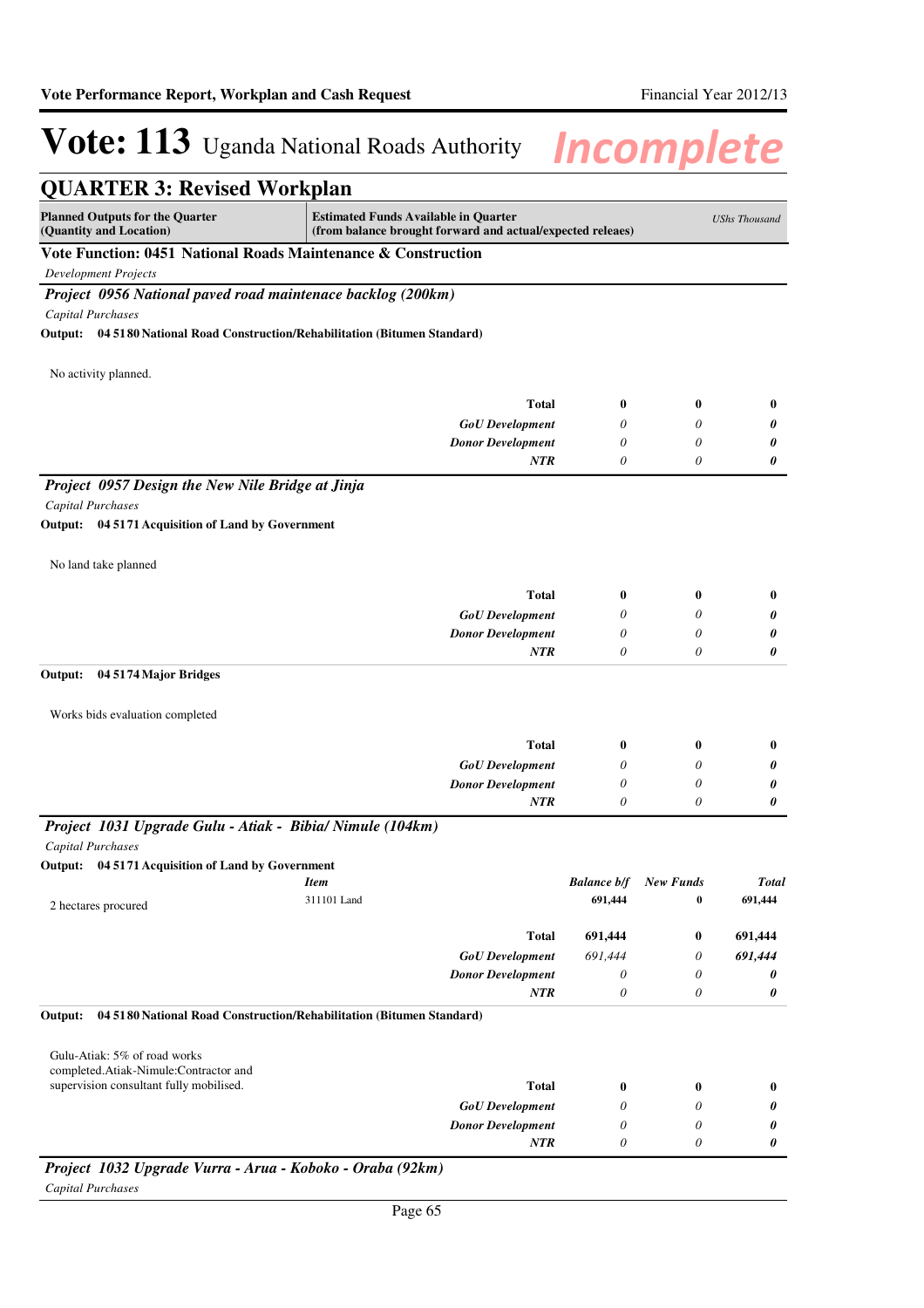| <b>QUARTER 3: Revised Workplan</b>                                                                                        |                                                                                                           |                       |                  |                      |
|---------------------------------------------------------------------------------------------------------------------------|-----------------------------------------------------------------------------------------------------------|-----------------------|------------------|----------------------|
| <b>Planned Outputs for the Quarter</b><br>(Quantity and Location)                                                         | <b>Estimated Funds Available in Quarter</b><br>(from balance brought forward and actual/expected releaes) |                       |                  | <b>UShs Thousand</b> |
| Vote Function: 0451 National Roads Maintenance & Construction                                                             |                                                                                                           |                       |                  |                      |
| <b>Development Projects</b>                                                                                               |                                                                                                           |                       |                  |                      |
| Project 1032 Upgrade Vurra - Arua - Koboko - Oraba (92km)                                                                 |                                                                                                           |                       |                  |                      |
| Output: 04 5171 Acquisition of Land by Government                                                                         |                                                                                                           |                       |                  |                      |
|                                                                                                                           | <b>Item</b>                                                                                               | <b>Balance b/f</b>    | <b>New Funds</b> | <b>Total</b>         |
| 25 hectares of land acquired                                                                                              | 311101 Land                                                                                               | 2,443,765             | $\bf{0}$         | 2,443,765            |
|                                                                                                                           | Total                                                                                                     | 2,443,765             | $\bf{0}$         | 2,443,765            |
|                                                                                                                           | <b>GoU</b> Development                                                                                    | 2,443,765             | 0                | 2,443,765            |
|                                                                                                                           | <b>Donor Development</b>                                                                                  | $\theta$              | $\theta$         | 0                    |
|                                                                                                                           | NTR                                                                                                       | $\theta$              | $\theta$         | 0                    |
| Output:<br>04 5180 National Road Construction/Rehabilitation (Bitumen Standard)                                           |                                                                                                           |                       |                  |                      |
| 7.5% of the road works completed.                                                                                         |                                                                                                           |                       |                  |                      |
|                                                                                                                           | <b>Total</b>                                                                                              |                       | $\bf{0}$         |                      |
|                                                                                                                           | <b>GoU</b> Development                                                                                    | $\bf{0}$<br>0         | $\theta$         | $\bf{0}$<br>0        |
|                                                                                                                           | <b>Donor Development</b>                                                                                  | 0                     | 0                | 0                    |
|                                                                                                                           | NTR                                                                                                       | $\theta$              | 0                | 0                    |
| Project 1033 Design Hoima - Kaiso -Tonya (85km)<br>Capital Purchases<br>Output: 04 5171 Acquisition of Land by Government |                                                                                                           |                       |                  |                      |
| 10 hechares of land acquired                                                                                              |                                                                                                           |                       |                  |                      |
|                                                                                                                           | <b>Total</b>                                                                                              | $\bf{0}$              | $\bf{0}$         | $\bf{0}$             |
|                                                                                                                           | <b>GoU</b> Development                                                                                    | $\theta$              | 0                | 0                    |
|                                                                                                                           | <b>Donor Development</b>                                                                                  | 0                     | 0                | 0                    |
|                                                                                                                           | <b>NTR</b>                                                                                                | $\theta$              | 0                | 0                    |
| 04 5180 National Road Construction/Rehabilitation (Bitumen Standard)<br>Output:                                           |                                                                                                           |                       |                  |                      |
| 5% of works completed                                                                                                     |                                                                                                           |                       |                  |                      |
|                                                                                                                           | <b>Total</b>                                                                                              | $\boldsymbol{0}$      | $\boldsymbol{0}$ | $\bf{0}$             |
|                                                                                                                           | <b>GoU</b> Development                                                                                    | $\theta$              | 0                | 0                    |
|                                                                                                                           | <b>Donor Development</b>                                                                                  | 0                     | 0                | 0                    |
|                                                                                                                           | NTR                                                                                                       | $\boldsymbol{\theta}$ | 0                | 0                    |
| Project 1037 Upgrade Mbarara-Kikagata (70km)                                                                              |                                                                                                           |                       |                  |                      |
| Capital Purchases                                                                                                         |                                                                                                           |                       |                  |                      |
| Output: 04 5171 Acquisition of Land by Government                                                                         |                                                                                                           |                       |                  |                      |
| 25 hectares acquired                                                                                                      |                                                                                                           |                       |                  |                      |
|                                                                                                                           | <b>Total</b>                                                                                              | $\bf{0}$              | $\bf{0}$         | $\bf{0}$             |
|                                                                                                                           | <b>GoU</b> Development                                                                                    | 0                     | 0                | 0                    |
|                                                                                                                           | <b>Donor Development</b>                                                                                  | $\theta$              | 0                | 0                    |
|                                                                                                                           | NTR                                                                                                       | 0                     | 0                | 0                    |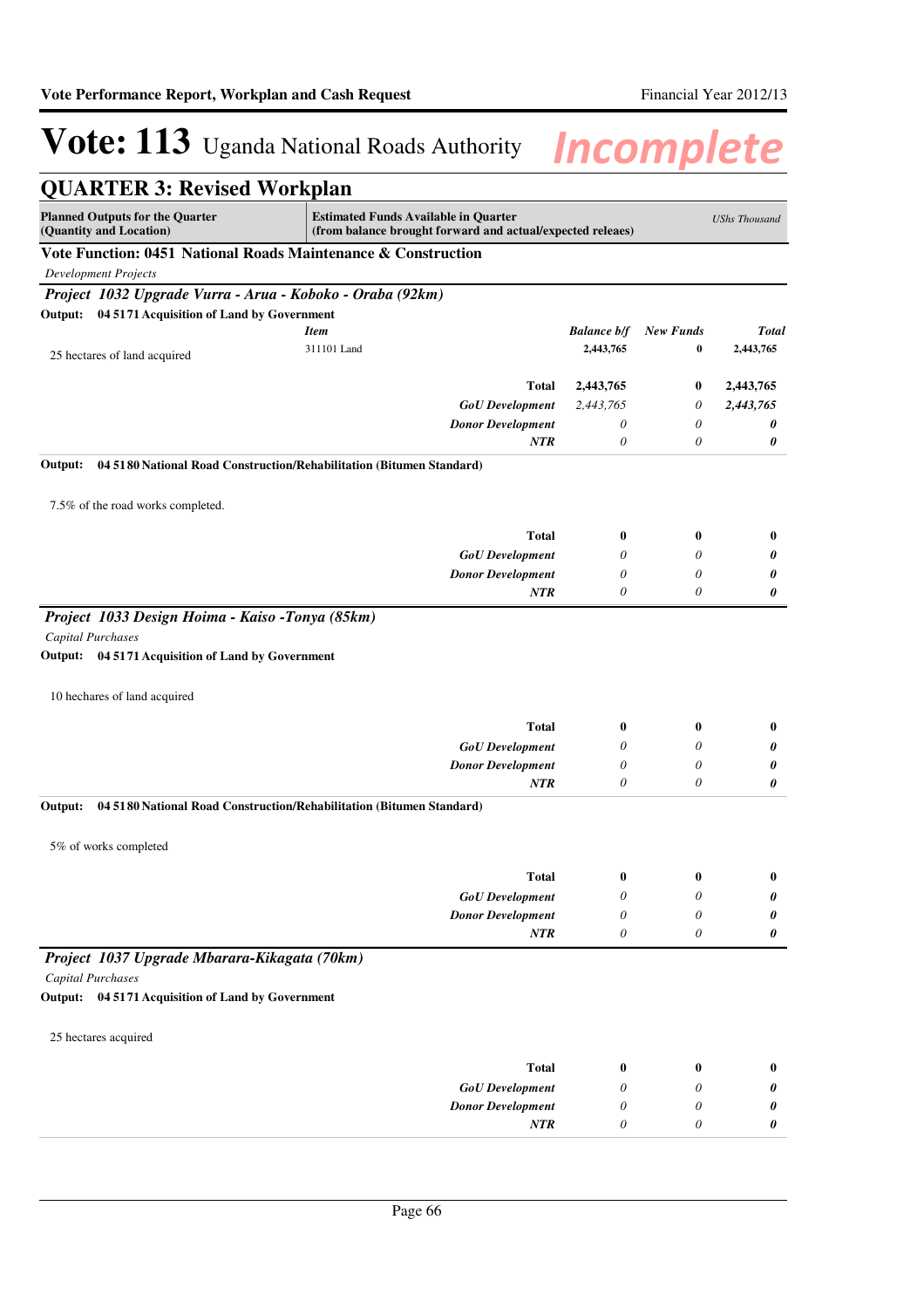| <b>QUARTER 3: Revised Workplan</b>                                                                   |                                                                                                           |                  |                       |                      |
|------------------------------------------------------------------------------------------------------|-----------------------------------------------------------------------------------------------------------|------------------|-----------------------|----------------------|
| <b>Planned Outputs for the Quarter</b><br>(Quantity and Location)                                    | <b>Estimated Funds Available in Quarter</b><br>(from balance brought forward and actual/expected releaes) |                  |                       | <b>UShs Thousand</b> |
| Vote Function: 0451 National Roads Maintenance & Construction                                        |                                                                                                           |                  |                       |                      |
| <b>Development Projects</b>                                                                          |                                                                                                           |                  |                       |                      |
| Project 1037 Upgrade Mbarara-Kikagata (70km)                                                         |                                                                                                           |                  |                       |                      |
| Output: 04 5180 National Road Construction/Rehabilitation (Bitumen Standard)                         |                                                                                                           |                  |                       |                      |
| 7.5% of road works completed                                                                         |                                                                                                           |                  |                       |                      |
|                                                                                                      | Total                                                                                                     | $\bf{0}$         | $\bf{0}$              | $\bf{0}$             |
|                                                                                                      | <b>GoU</b> Development                                                                                    | $\theta$         | 0                     | 0                    |
|                                                                                                      | <b>Donor Development</b>                                                                                  | 0                | 0                     | 0                    |
|                                                                                                      | NTR                                                                                                       | $\theta$         | 0                     | 0                    |
| Project 1038 Design Ntungamo-Mirama Hills (37km)                                                     |                                                                                                           |                  |                       |                      |
| Capital Purchases<br>04 5180 National Road Construction/Rehabilitation (Bitumen Standard)<br>Output: |                                                                                                           |                  |                       |                      |
|                                                                                                      |                                                                                                           |                  |                       |                      |
| sign the works and supervision contracts.                                                            |                                                                                                           |                  |                       |                      |
|                                                                                                      | Total                                                                                                     | $\bf{0}$         | $\bf{0}$              | $\bf{0}$             |
|                                                                                                      | <b>GoU</b> Development                                                                                    | $\theta$         | $\theta$              | 0                    |
|                                                                                                      | <b>Donor Development</b><br>NTR                                                                           | 0<br>$\theta$    | 0<br>0                | 0<br>0               |
|                                                                                                      |                                                                                                           |                  |                       |                      |
| Project 1044 Design Ishaka-Kagamba (35km)<br>Capital Purchases                                       |                                                                                                           |                  |                       |                      |
| Output: 04 5171 Acquisition of Land by Government                                                    |                                                                                                           |                  |                       |                      |
|                                                                                                      |                                                                                                           |                  |                       |                      |
| 3.75 hectares acquired                                                                               |                                                                                                           |                  |                       |                      |
|                                                                                                      | <b>Total</b>                                                                                              | $\bf{0}$         | $\bf{0}$              | $\bf{0}$             |
|                                                                                                      | <b>GoU</b> Development                                                                                    | 0                | 0                     | 0                    |
|                                                                                                      | <b>Donor Development</b>                                                                                  | 0                | $\theta$              | 0                    |
|                                                                                                      | <b>NTR</b>                                                                                                | 0                | $\theta$              | 0                    |
| Output:                                                                                              | 04 5180 National Road Construction/Rehabilitation (Bitumen Standard)                                      |                  |                       |                      |
| 3.75% of road works completed.                                                                       |                                                                                                           |                  |                       |                      |
|                                                                                                      | <b>Total</b>                                                                                              | $\boldsymbol{0}$ | $\bf{0}$              | $\bf{0}$             |
|                                                                                                      | <b>GoU</b> Development                                                                                    | 0                | 0                     | 0                    |
|                                                                                                      | <b>Donor Development</b>                                                                                  | $\theta$         | $\theta$              | 0                    |
|                                                                                                      | NTR                                                                                                       | 0                | 0                     | 0                    |
| <b>Project 1056 Transport Corridor Project</b>                                                       |                                                                                                           |                  |                       |                      |
| Capital Purchases                                                                                    |                                                                                                           |                  |                       |                      |
| Output: 04 5171 Acquisition of Land by Government                                                    |                                                                                                           |                  |                       |                      |
|                                                                                                      |                                                                                                           |                  |                       |                      |
| 50 hectares of land acquired                                                                         |                                                                                                           |                  |                       |                      |
|                                                                                                      | <b>Total</b>                                                                                              | $\boldsymbol{0}$ | $\bf{0}$              | $\bf{0}$             |
|                                                                                                      | <b>GoU</b> Development                                                                                    | 0                | 0                     | 0                    |
|                                                                                                      | <b>Donor Development</b>                                                                                  | 0                | 0                     | 0                    |
|                                                                                                      | NTR                                                                                                       | $\theta$         | $\boldsymbol{\theta}$ | 0                    |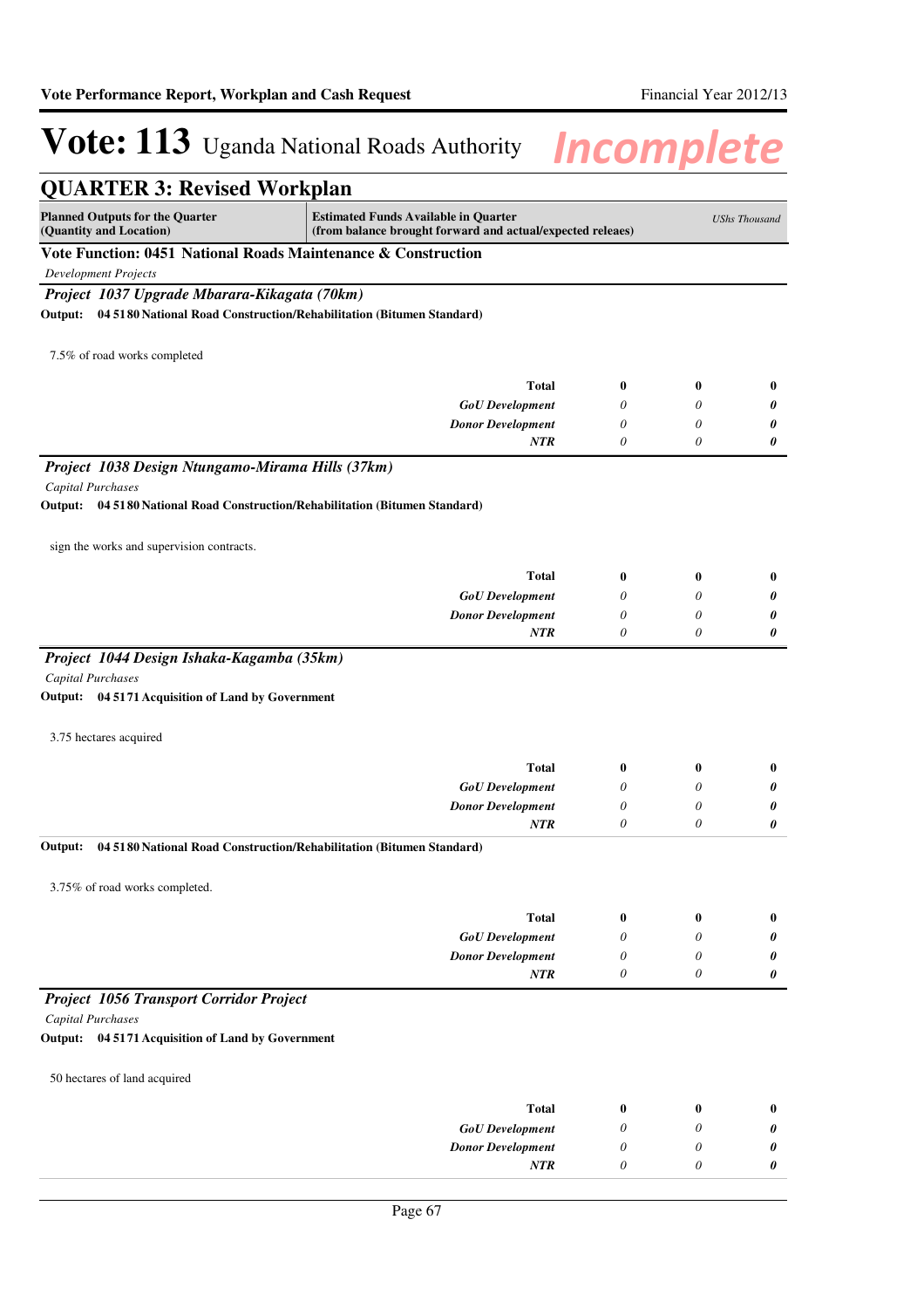| <b>QUARTER 3: Revised Workplan</b>                                                                                                                                             |                          |                       |                       |          |  |  |
|--------------------------------------------------------------------------------------------------------------------------------------------------------------------------------|--------------------------|-----------------------|-----------------------|----------|--|--|
| <b>Planned Outputs for the Quarter</b><br><b>Estimated Funds Available in Quarter</b><br>(Quantity and Location)<br>(from balance brought forward and actual/expected releaes) |                          |                       |                       |          |  |  |
| Vote Function: 0451 National Roads Maintenance & Construction                                                                                                                  |                          |                       |                       |          |  |  |
| <b>Development Projects</b>                                                                                                                                                    |                          |                       |                       |          |  |  |
| Project 1056 Transport Corridor Project                                                                                                                                        |                          |                       |                       |          |  |  |
| Output: 04 5180 National Road Construction/Rehabilitation (Bitumen Standard)                                                                                                   |                          |                       |                       |          |  |  |
| Busega- Masaka Phase II (51km) 7.5% of<br>works completed.                                                                                                                     |                          |                       |                       |          |  |  |
|                                                                                                                                                                                | <b>Total</b>             | $\bf{0}$              | $\bf{0}$              | $\bf{0}$ |  |  |
| Kawempe - Kafu road overlay (166km) 10% of<br>works completed,                                                                                                                 | <b>GoU</b> Development   | $\theta$              | 0                     | 0        |  |  |
|                                                                                                                                                                                | <b>Donor Development</b> | $\theta$              | 0                     | 0        |  |  |
| Kawempe - Kafu road overlay (166km) 10% of<br>works completed,                                                                                                                 |                          |                       |                       |          |  |  |
| Rehabilitation of Mukono - Jinja road (52km)<br>7.5% of road works completed.                                                                                                  |                          |                       |                       |          |  |  |
| Rehabilitation of Tororo - Mbale (49km) 7.5%<br>of works completed.                                                                                                            |                          |                       |                       |          |  |  |
| Mbale - Soroti (103km) 7.5% of roads<br>completed.                                                                                                                             |                          |                       |                       |          |  |  |
| Malaba/Busia - Bugiri overlay (82km) 7.5% of<br>road works completed.                                                                                                          |                          |                       |                       |          |  |  |
| Rehabilitation of Jinja - Kamuli (59km)7.5%                                                                                                                                    |                          |                       |                       |          |  |  |
| Staged rehabilitation of Kafu - Karuma road<br>85km - contract for Kafu - Kiryando signed.                                                                                     |                          |                       |                       |          |  |  |
| Staged rehabilitation of Kamdini - Gulu 65km -<br>works tendered out.                                                                                                          |                          |                       |                       |          |  |  |
| Completed designs for Kampala - Jinja (80km)<br>and Kibuye - Mpigi (30km)                                                                                                      |                          |                       |                       |          |  |  |
| 12.5% of rehabilitation works for Nalubale<br>Bridge completed                                                                                                                 |                          |                       |                       |          |  |  |
|                                                                                                                                                                                | NTR                      | $\boldsymbol{\theta}$ | $\boldsymbol{\theta}$ | 0        |  |  |
| <b>Outputs Provided</b>                                                                                                                                                        |                          |                       |                       |          |  |  |
| Output: 04 51 01 Monitoring and Capacity Building Support                                                                                                                      |                          |                       |                       |          |  |  |
| Contract Management System Established.                                                                                                                                        |                          |                       |                       |          |  |  |
|                                                                                                                                                                                |                          |                       |                       |          |  |  |
|                                                                                                                                                                                | <b>Total</b>             | $\bf{0}$              | $\bf{0}$              | $\bf{0}$ |  |  |
|                                                                                                                                                                                | <b>GoU</b> Development   | 0                     | 0                     | 0        |  |  |
|                                                                                                                                                                                | <b>Donor Development</b> | $\theta$              | 0                     | 0        |  |  |
|                                                                                                                                                                                | NTR                      | 0                     | 0                     | 0        |  |  |

*Project 1099 Design for Reconstruction of Tororo - Soroti road Capital Purchases*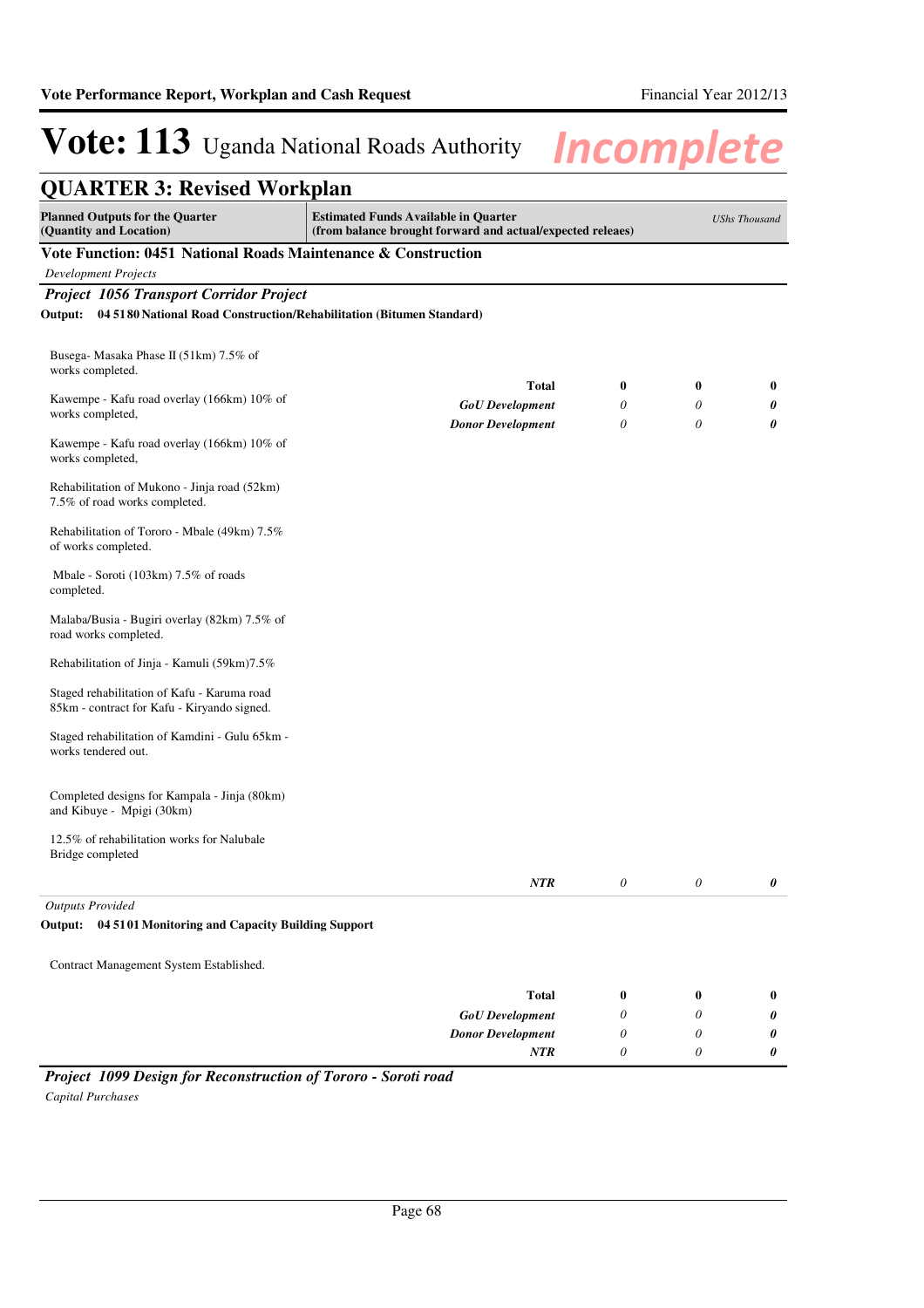| <b>Planned Outputs for the Quarter</b><br><b>Estimated Funds Available in Quarter</b><br><b>UShs Thousand</b><br>(Quantity and Location)<br>(from balance brought forward and actual/expected releaes)<br>Vote Function: 0451 National Roads Maintenance & Construction<br><b>Development Projects</b><br>Project 1099 Design for Reconstruction of Tororo - Soroti road<br>04 5180 National Road Construction/Rehabilitation (Bitumen Standard)<br>Output:<br>Mobilisation completed and commence<br>feasibility study.<br><b>Total</b><br>0<br>0<br><b>GoU</b> Development<br>0<br>0<br><b>Donor Development</b><br>0<br>0<br>0<br>0<br><b>NTR</b><br>Project 1100 Design for reconst of Lira - Kamudini - Gulu road<br>Capital Purchases<br>Output:<br>04 5180 National Road Construction/Rehabilitation (Bitumen Standard)<br>complete mobilisation and commence the<br>feasibility study.<br><b>Total</b><br>0<br>0<br><b>GoU</b> Development<br>0<br>0<br>0<br><b>Donor Development</b><br>0<br><b>NTR</b><br>0<br>0<br><b>Project 1104 Construct Selected Bridges (BADEA)</b> | <b>QUARTER 3: Revised Workplan</b> |  |          |
|--------------------------------------------------------------------------------------------------------------------------------------------------------------------------------------------------------------------------------------------------------------------------------------------------------------------------------------------------------------------------------------------------------------------------------------------------------------------------------------------------------------------------------------------------------------------------------------------------------------------------------------------------------------------------------------------------------------------------------------------------------------------------------------------------------------------------------------------------------------------------------------------------------------------------------------------------------------------------------------------------------------------------------------------------------------------------------------|------------------------------------|--|----------|
|                                                                                                                                                                                                                                                                                                                                                                                                                                                                                                                                                                                                                                                                                                                                                                                                                                                                                                                                                                                                                                                                                      |                                    |  |          |
|                                                                                                                                                                                                                                                                                                                                                                                                                                                                                                                                                                                                                                                                                                                                                                                                                                                                                                                                                                                                                                                                                      |                                    |  |          |
|                                                                                                                                                                                                                                                                                                                                                                                                                                                                                                                                                                                                                                                                                                                                                                                                                                                                                                                                                                                                                                                                                      |                                    |  |          |
|                                                                                                                                                                                                                                                                                                                                                                                                                                                                                                                                                                                                                                                                                                                                                                                                                                                                                                                                                                                                                                                                                      |                                    |  |          |
|                                                                                                                                                                                                                                                                                                                                                                                                                                                                                                                                                                                                                                                                                                                                                                                                                                                                                                                                                                                                                                                                                      |                                    |  |          |
|                                                                                                                                                                                                                                                                                                                                                                                                                                                                                                                                                                                                                                                                                                                                                                                                                                                                                                                                                                                                                                                                                      |                                    |  |          |
|                                                                                                                                                                                                                                                                                                                                                                                                                                                                                                                                                                                                                                                                                                                                                                                                                                                                                                                                                                                                                                                                                      |                                    |  | 0        |
|                                                                                                                                                                                                                                                                                                                                                                                                                                                                                                                                                                                                                                                                                                                                                                                                                                                                                                                                                                                                                                                                                      |                                    |  | 0        |
|                                                                                                                                                                                                                                                                                                                                                                                                                                                                                                                                                                                                                                                                                                                                                                                                                                                                                                                                                                                                                                                                                      |                                    |  | 0        |
|                                                                                                                                                                                                                                                                                                                                                                                                                                                                                                                                                                                                                                                                                                                                                                                                                                                                                                                                                                                                                                                                                      |                                    |  | 0        |
|                                                                                                                                                                                                                                                                                                                                                                                                                                                                                                                                                                                                                                                                                                                                                                                                                                                                                                                                                                                                                                                                                      |                                    |  |          |
|                                                                                                                                                                                                                                                                                                                                                                                                                                                                                                                                                                                                                                                                                                                                                                                                                                                                                                                                                                                                                                                                                      |                                    |  |          |
|                                                                                                                                                                                                                                                                                                                                                                                                                                                                                                                                                                                                                                                                                                                                                                                                                                                                                                                                                                                                                                                                                      |                                    |  |          |
|                                                                                                                                                                                                                                                                                                                                                                                                                                                                                                                                                                                                                                                                                                                                                                                                                                                                                                                                                                                                                                                                                      |                                    |  |          |
|                                                                                                                                                                                                                                                                                                                                                                                                                                                                                                                                                                                                                                                                                                                                                                                                                                                                                                                                                                                                                                                                                      |                                    |  | $\bf{0}$ |
|                                                                                                                                                                                                                                                                                                                                                                                                                                                                                                                                                                                                                                                                                                                                                                                                                                                                                                                                                                                                                                                                                      |                                    |  | 0        |
|                                                                                                                                                                                                                                                                                                                                                                                                                                                                                                                                                                                                                                                                                                                                                                                                                                                                                                                                                                                                                                                                                      |                                    |  | 0        |
|                                                                                                                                                                                                                                                                                                                                                                                                                                                                                                                                                                                                                                                                                                                                                                                                                                                                                                                                                                                                                                                                                      |                                    |  | 0        |
| <b>Capital Purchases</b><br>Output: 04 5174 Major Bridges                                                                                                                                                                                                                                                                                                                                                                                                                                                                                                                                                                                                                                                                                                                                                                                                                                                                                                                                                                                                                            |                                    |  |          |
| Works on Pakwal, Nyacyara, Goli, Nyagak,                                                                                                                                                                                                                                                                                                                                                                                                                                                                                                                                                                                                                                                                                                                                                                                                                                                                                                                                                                                                                                             |                                    |  |          |
| Enyau & Alla Bridges continued.Ntungwe                                                                                                                                                                                                                                                                                                                                                                                                                                                                                                                                                                                                                                                                                                                                                                                                                                                                                                                                                                                                                                               |                                    |  |          |
| Bridge and Mitaano Bridges constracts signed<br><b>Total</b><br>0<br>0<br>and construction commenced. Works on                                                                                                                                                                                                                                                                                                                                                                                                                                                                                                                                                                                                                                                                                                                                                                                                                                                                                                                                                                       |                                    |  | $\bf{0}$ |
| <b>GoU</b> Development<br>0<br>0<br>Daca, Ure, Eventre & Uzurugo Bridges on                                                                                                                                                                                                                                                                                                                                                                                                                                                                                                                                                                                                                                                                                                                                                                                                                                                                                                                                                                                                          |                                    |  | 0        |
| 0<br><b>Donor Development</b><br>0<br>Wandi - Yumbe Rd completed.                                                                                                                                                                                                                                                                                                                                                                                                                                                                                                                                                                                                                                                                                                                                                                                                                                                                                                                                                                                                                    |                                    |  | 0        |
| <b>NTR</b><br>0<br>0                                                                                                                                                                                                                                                                                                                                                                                                                                                                                                                                                                                                                                                                                                                                                                                                                                                                                                                                                                                                                                                                 |                                    |  | 0        |
| Project 1105 Road Sector Institu. Capacity Dev. Proj.                                                                                                                                                                                                                                                                                                                                                                                                                                                                                                                                                                                                                                                                                                                                                                                                                                                                                                                                                                                                                                |                                    |  |          |
| Capital Purchases                                                                                                                                                                                                                                                                                                                                                                                                                                                                                                                                                                                                                                                                                                                                                                                                                                                                                                                                                                                                                                                                    |                                    |  |          |
| Output: 04 5172 Government Buildings and Administrative Infrastructure                                                                                                                                                                                                                                                                                                                                                                                                                                                                                                                                                                                                                                                                                                                                                                                                                                                                                                                                                                                                               |                                    |  |          |
| Contract for renovation of stations signed and<br>works commenced.                                                                                                                                                                                                                                                                                                                                                                                                                                                                                                                                                                                                                                                                                                                                                                                                                                                                                                                                                                                                                   |                                    |  |          |
| <b>Total</b><br>0<br>0                                                                                                                                                                                                                                                                                                                                                                                                                                                                                                                                                                                                                                                                                                                                                                                                                                                                                                                                                                                                                                                               |                                    |  | $\bf{0}$ |
| <b>GoU</b> Development<br>0<br>0                                                                                                                                                                                                                                                                                                                                                                                                                                                                                                                                                                                                                                                                                                                                                                                                                                                                                                                                                                                                                                                     |                                    |  | 0        |
| <b>Donor Development</b><br>0<br>0                                                                                                                                                                                                                                                                                                                                                                                                                                                                                                                                                                                                                                                                                                                                                                                                                                                                                                                                                                                                                                                   |                                    |  | 0        |
| 0<br>0<br>NTR<br>04 5177 Purchase of Specialised Machinery & Equipment<br>Output:                                                                                                                                                                                                                                                                                                                                                                                                                                                                                                                                                                                                                                                                                                                                                                                                                                                                                                                                                                                                    |                                    |  | 0        |
|                                                                                                                                                                                                                                                                                                                                                                                                                                                                                                                                                                                                                                                                                                                                                                                                                                                                                                                                                                                                                                                                                      |                                    |  |          |
| Contract for road maintenance equipment<br>signed.                                                                                                                                                                                                                                                                                                                                                                                                                                                                                                                                                                                                                                                                                                                                                                                                                                                                                                                                                                                                                                   |                                    |  |          |
| <b>Total</b><br>0<br>0                                                                                                                                                                                                                                                                                                                                                                                                                                                                                                                                                                                                                                                                                                                                                                                                                                                                                                                                                                                                                                                               |                                    |  | $\bf{0}$ |
| <b>GoU</b> Development<br>0<br>0                                                                                                                                                                                                                                                                                                                                                                                                                                                                                                                                                                                                                                                                                                                                                                                                                                                                                                                                                                                                                                                     |                                    |  | 0        |
| <b>Donor Development</b><br>0<br>0<br>NTR<br>0<br>0                                                                                                                                                                                                                                                                                                                                                                                                                                                                                                                                                                                                                                                                                                                                                                                                                                                                                                                                                                                                                                  |                                    |  | 0<br>0   |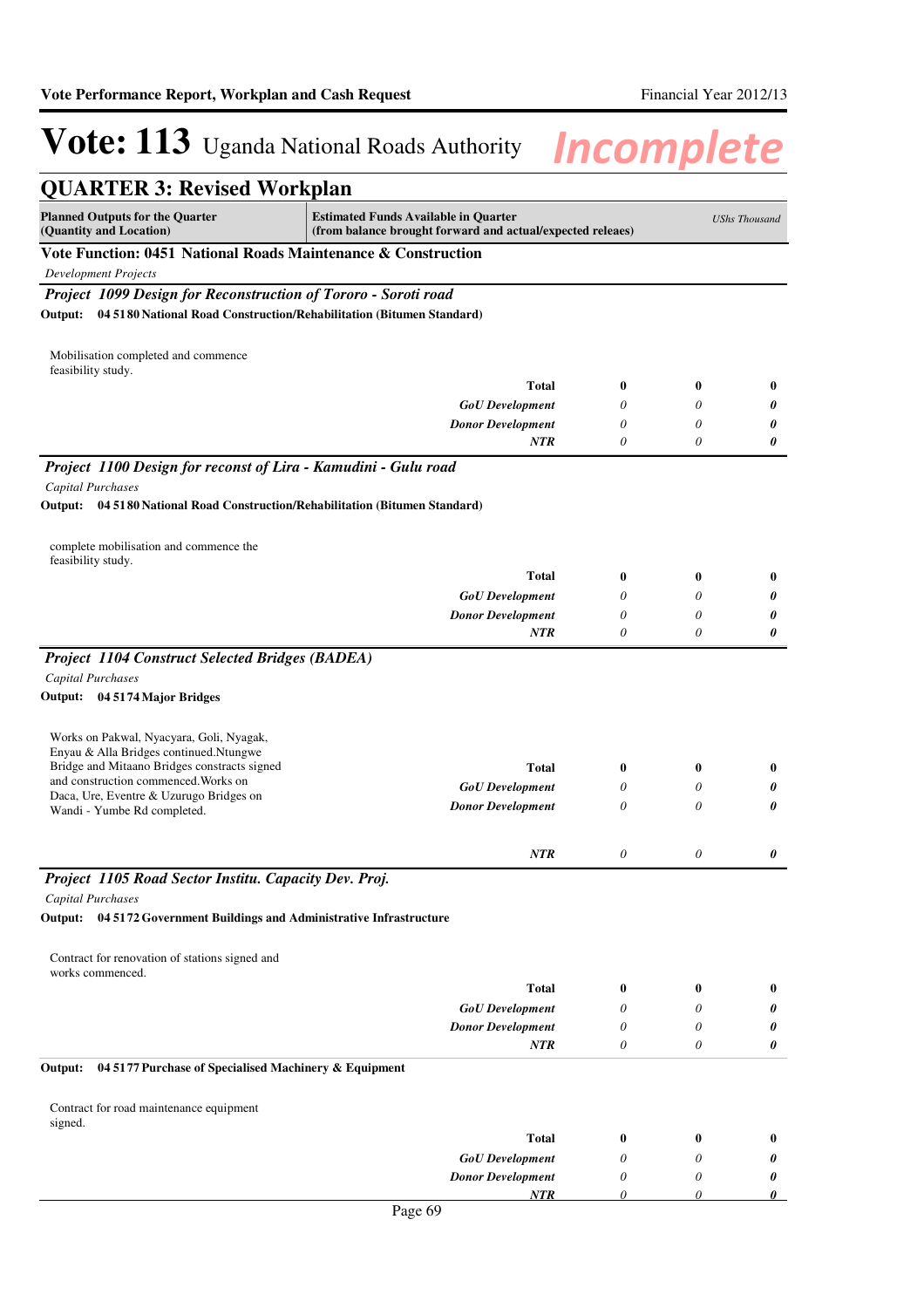| <b>QUARTER 3: Revised Workplan</b>                                              |                                                                                                           |                  |                  |                      |
|---------------------------------------------------------------------------------|-----------------------------------------------------------------------------------------------------------|------------------|------------------|----------------------|
| <b>Planned Outputs for the Quarter</b><br>(Quantity and Location)               | <b>Estimated Funds Available in Quarter</b><br>(from balance brought forward and actual/expected releaes) |                  |                  | <b>UShs Thousand</b> |
| Vote Function: 0451 National Roads Maintenance & Construction                   |                                                                                                           |                  |                  |                      |
| <b>Development Projects</b>                                                     |                                                                                                           |                  |                  |                      |
| Project 1105 Road Sector Institu. Capacity Dev. Proj.                           |                                                                                                           |                  |                  |                      |
| 04 5181 National Road Construction/Rehabilitation (Other)<br>Output:            |                                                                                                           |                  |                  |                      |
| no activity                                                                     |                                                                                                           |                  |                  |                      |
|                                                                                 | Total                                                                                                     | $\bf{0}$         | $\bf{0}$         | $\bf{0}$             |
|                                                                                 | <b>GoU</b> Development                                                                                    | 0                | 0                | 0                    |
|                                                                                 | <b>Donor Development</b>                                                                                  | 0                | 0                | 0                    |
|                                                                                 | <b>NTR</b>                                                                                                | $\theta$         | 0                | 0                    |
| <b>Outputs Provided</b>                                                         |                                                                                                           |                  |                  |                      |
| Output: 04 5101 Monitoring and Capacity Building Support                        |                                                                                                           |                  |                  |                      |
| Socio-economic Impact Study completed.                                          |                                                                                                           |                  |                  |                      |
| Contract for HIV & OHS Mainstreaming                                            | <b>Total</b>                                                                                              | 810              | $\bf{0}$         | 810                  |
| strategies signed and services commenced.                                       | <b>GoU</b> Development                                                                                    | $\theta$         | 0                | 0                    |
| Contract for the design of Regional Station                                     | <b>Donor Development</b>                                                                                  | 810              | $\theta$         | 810                  |
| Offices signed and services commenced.                                          |                                                                                                           |                  |                  |                      |
| Contarct for GIS ROW management system                                          |                                                                                                           |                  |                  |                      |
| awarded.                                                                        |                                                                                                           |                  |                  |                      |
|                                                                                 | <b>NTR</b>                                                                                                | $\theta$         | $\theta$         | 0                    |
| Output:<br>04 5102 UNRA Support Services                                        |                                                                                                           |                  |                  |                      |
|                                                                                 |                                                                                                           |                  |                  |                      |
| Technical Assistance (TA) by EU and IDA                                         |                                                                                                           |                  |                  |                      |
| provided.                                                                       | <b>Total</b>                                                                                              | $\boldsymbol{0}$ | $\boldsymbol{0}$ | $\bf{0}$             |
|                                                                                 | <b>GoU</b> Development                                                                                    | $\theta$         | $\theta$         | 0                    |
|                                                                                 | <b>Donor Development</b>                                                                                  | $\theta$         | 0                | 0                    |
|                                                                                 | <b>NTR</b>                                                                                                | $\theta$         | 0                | 0                    |
| Project 1158 Reconstruction of Mbarara-Katuna road (155 Km)                     |                                                                                                           |                  |                  |                      |
| Capital Purchases                                                               |                                                                                                           |                  |                  |                      |
| Output: 04 5171 Acquisition of Land by Government                               |                                                                                                           |                  |                  |                      |
| 10 hectares acquired                                                            |                                                                                                           |                  |                  |                      |
|                                                                                 | Total                                                                                                     |                  |                  |                      |
|                                                                                 | <b>GoU</b> Development                                                                                    | $\bf{0}$<br>0    | $\bf{0}$<br>0    | $\bf{0}$<br>0        |
|                                                                                 | <b>Donor Development</b>                                                                                  | $\theta$         | 0                | 0                    |
|                                                                                 | <b>NTR</b>                                                                                                | $\theta$         | 0                | 0                    |
| 04 5180 National Road Construction/Rehabilitation (Bitumen Standard)<br>Output: |                                                                                                           |                  |                  |                      |
| Mbarara - Ntungamo (Lot 2) - 6.25% of works                                     |                                                                                                           |                  |                  |                      |
| completedNtungamo - Katuna (lot 3) -                                            |                                                                                                           |                  |                  |                      |
| 6.25% of works completed. Mbarara Bypass<br>(lot 1) contractor fully mobilised. | Total                                                                                                     | $\bf{0}$         | $\bf{0}$         | $\bf{0}$             |
|                                                                                 | <b>GoU</b> Development                                                                                    | 0                | 0                | 0                    |
|                                                                                 | <b>Donor Development</b>                                                                                  | 0                | 0                | 0                    |
|                                                                                 | NTR                                                                                                       | 0                | 0                | 0                    |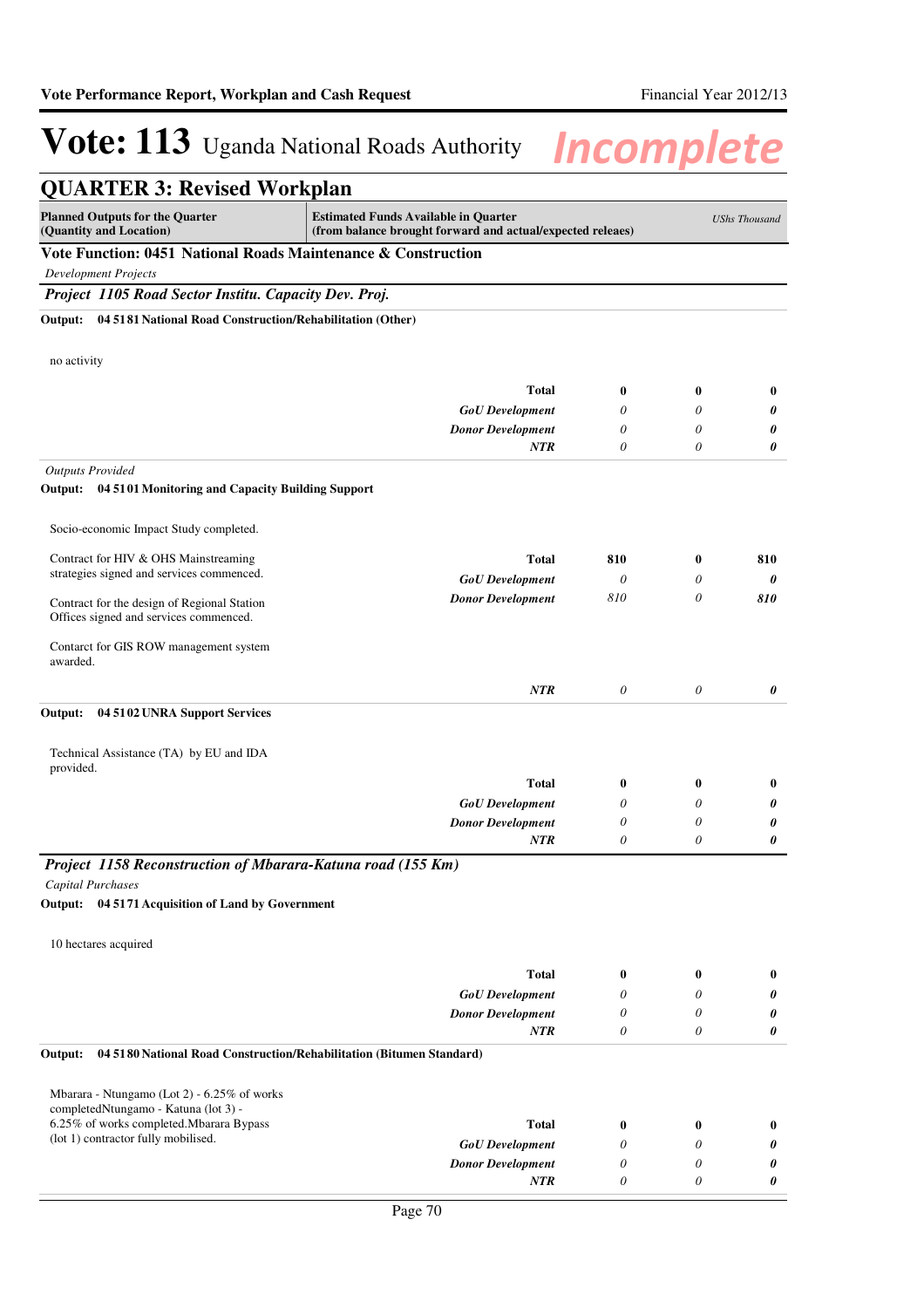| <b>QUARTER 3: Revised Workplan</b>                                                                   |                                                                                                           |                       |                           |                       |  |  |  |
|------------------------------------------------------------------------------------------------------|-----------------------------------------------------------------------------------------------------------|-----------------------|---------------------------|-----------------------|--|--|--|
| <b>Planned Outputs for the Quarter</b><br>(Quantity and Location)                                    | <b>Estimated Funds Available in Quarter</b><br>(from balance brought forward and actual/expected releaes) |                       |                           |                       |  |  |  |
| Vote Function: 0451 National Roads Maintenance & Construction                                        |                                                                                                           |                       |                           |                       |  |  |  |
| <b>Development Projects</b>                                                                          |                                                                                                           |                       |                           |                       |  |  |  |
| Project 1175 Kayunga-Galiraya (111Km)                                                                |                                                                                                           |                       |                           |                       |  |  |  |
| Capital Purchases                                                                                    |                                                                                                           |                       |                           |                       |  |  |  |
| Output:<br>04 5180 National Road Construction/Rehabilitation (Bitumen Standard)                      |                                                                                                           |                       |                           |                       |  |  |  |
|                                                                                                      |                                                                                                           |                       |                           |                       |  |  |  |
| Feasibility study completed                                                                          |                                                                                                           |                       |                           |                       |  |  |  |
|                                                                                                      | <b>Total</b>                                                                                              | 0                     | 0                         | $\bf{0}$              |  |  |  |
|                                                                                                      | <b>GoU</b> Development                                                                                    | 0                     | 0                         | 0                     |  |  |  |
|                                                                                                      | <b>Donor Development</b>                                                                                  | 0                     | 0                         | 0                     |  |  |  |
|                                                                                                      | <b>NTR</b>                                                                                                | 0                     | 0                         | 0                     |  |  |  |
|                                                                                                      |                                                                                                           |                       |                           |                       |  |  |  |
| Project 1176 Hoima-Wanseko Road (83Km)                                                               |                                                                                                           |                       |                           |                       |  |  |  |
| Capital Purchases<br>04 5180 National Road Construction/Rehabilitation (Bitumen Standard)<br>Output: |                                                                                                           |                       |                           |                       |  |  |  |
|                                                                                                      |                                                                                                           |                       |                           |                       |  |  |  |
| Final designs and bidding documents completed                                                        |                                                                                                           |                       |                           |                       |  |  |  |
|                                                                                                      | <b>Total</b>                                                                                              | 0                     | 0                         | $\bf{0}$              |  |  |  |
|                                                                                                      | <b>GoU</b> Development                                                                                    | 0                     | 0                         | 0                     |  |  |  |
|                                                                                                      | <b>Donor Development</b>                                                                                  | 0                     | 0                         | 0                     |  |  |  |
|                                                                                                      | NTR                                                                                                       | 0                     | 0                         | 0                     |  |  |  |
| Project 1180 Kampala Entebbe Express Highway                                                         |                                                                                                           |                       |                           |                       |  |  |  |
| <b>Capital Purchases</b>                                                                             |                                                                                                           |                       |                           |                       |  |  |  |
| 04 5171 Acquisition of Land by Government<br>Output:                                                 |                                                                                                           |                       |                           |                       |  |  |  |
|                                                                                                      | <b>Item</b>                                                                                               | <b>Balance b/f</b>    | <b>New Funds</b>          | <b>Total</b>          |  |  |  |
| 50 hectares of land acquired                                                                         | 281503 Engineering and Design Studies and Plans for<br>Capital Works                                      | 680,204               | 0                         | 680,204               |  |  |  |
|                                                                                                      | <b>Total</b>                                                                                              | 680,204               | 0                         | 680,204               |  |  |  |
|                                                                                                      | <b>GoU</b> Development                                                                                    | 680,204               | 0                         | 680,204               |  |  |  |
|                                                                                                      | <b>Donor Development</b>                                                                                  | 0                     | 0                         | 0                     |  |  |  |
|                                                                                                      | <b>NTR</b>                                                                                                | 0                     | 0                         | 0                     |  |  |  |
| Output: 04 5180 National Road Construction/Rehabilitation (Bitumen Standard)                         |                                                                                                           |                       |                           |                       |  |  |  |
|                                                                                                      | <b>Item</b>                                                                                               | <b>Balance b/f</b>    | <b>New Funds</b>          | <b>Total</b>          |  |  |  |
| 3.75% of road works completed                                                                        | 281504 Monitoring, Supervision and Appraisal of Capital<br>Works                                          | 177,674               | 0                         | 177,674               |  |  |  |
|                                                                                                      | <b>Total</b>                                                                                              | 177,674               | 0                         | 177,674               |  |  |  |
|                                                                                                      | <b>GoU</b> Development                                                                                    | 177,674               | 0                         | 177,674               |  |  |  |
|                                                                                                      | <b>Donor Development</b>                                                                                  | 0                     | 0                         | 0                     |  |  |  |
|                                                                                                      | <b>NTR</b>                                                                                                | 0                     | 0                         | 0                     |  |  |  |
|                                                                                                      | <b>GRAND TOTAL</b>                                                                                        | 6,599,897             | $\bf{0}$                  | 6,599,897             |  |  |  |
|                                                                                                      | <b>Wage Recurrent</b>                                                                                     | 1,459,597             | 0                         | 1,459,597             |  |  |  |
|                                                                                                      | <b>Non Wage Recurrent</b>                                                                                 | 370,467               | $\theta$                  | 370,467               |  |  |  |
|                                                                                                      | <b>GoU</b> Development                                                                                    | 4,769,022             | 0                         | 4,769,022             |  |  |  |
|                                                                                                      | <b>Donor Development</b>                                                                                  | 810                   | 0                         | 810                   |  |  |  |
|                                                                                                      | NTR                                                                                                       | $\boldsymbol{\theta}$ | $\boldsymbol{\mathit{0}}$ | $\boldsymbol{\theta}$ |  |  |  |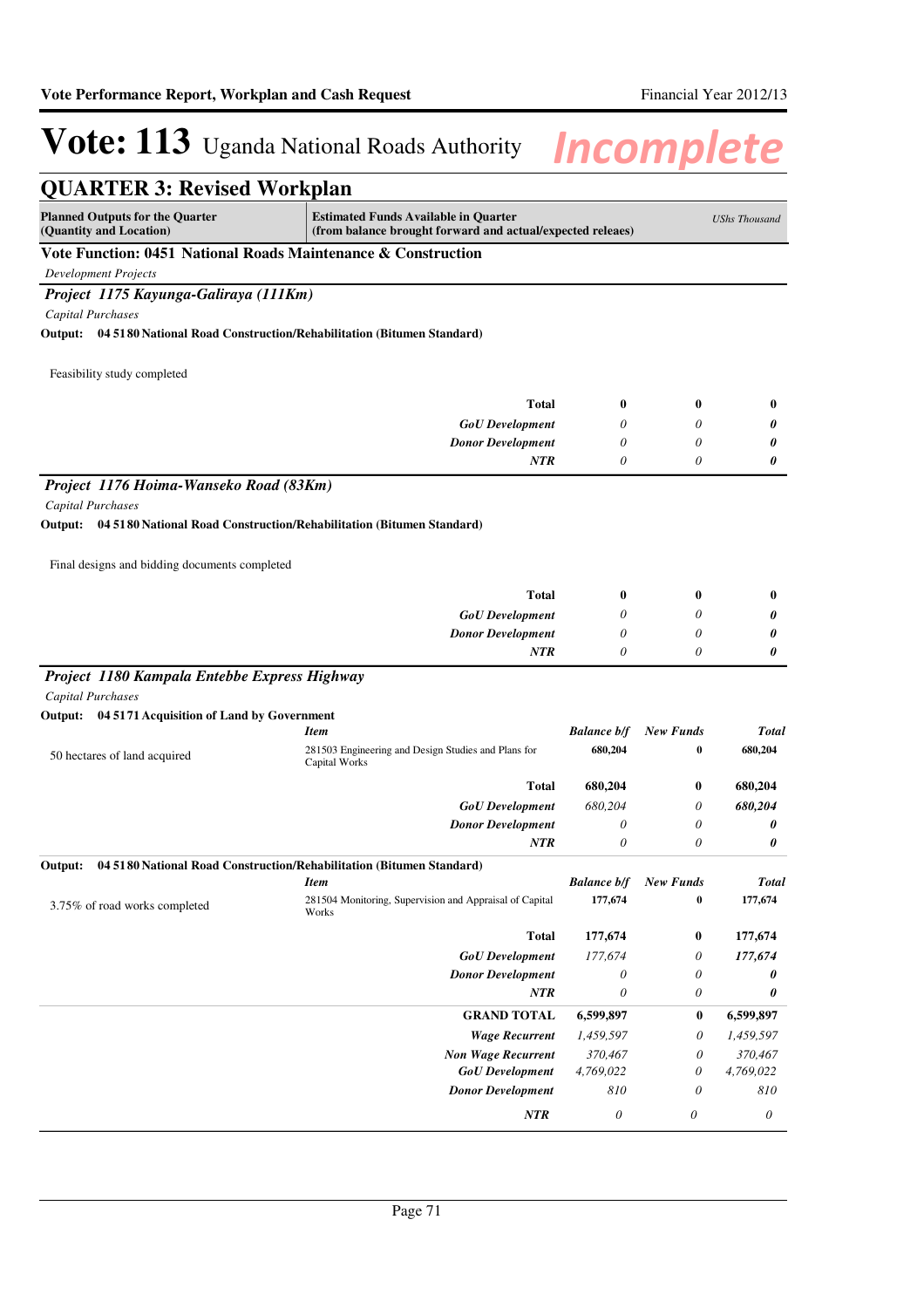## **QUARTER 4: Revised Cashflow Plan**

**Non-Wage Recurrent**

**GoU Development**

| <b>Annual budget</b>                                         | <b>Release to</b> | % Budget     | <b>Q4 Cash Requirement</b>                                                                      |              |            |  |
|--------------------------------------------------------------|-------------------|--------------|-------------------------------------------------------------------------------------------------|--------------|------------|--|
|                                                              |                   | end of O3    | <b>Released</b>                                                                                 | <b>Total</b> | $%$ Budget |  |
| PAF                                                          | $\bf{0}$          | $\theta$     | $0.0\%$                                                                                         | $\theta$     | $0.0\%$    |  |
| Statutory                                                    | $\bf{0}$          | $\mathbf{0}$ | $0.0\%$                                                                                         | $\theta$     | $0.0\%$    |  |
| Other                                                        | 3.1235966497      | 0.785816897  | $25.2\%$                                                                                        | 0.785816897  | 25.2%      |  |
| Total                                                        | 3.1235966497      | 0.785816897  | $25.2\%$                                                                                        | 0.785816897  | $25.2\%$   |  |
| Reasons for cash requirement greater than 1/4 of the budget: |                   |              | The funds provided are not<br>sufficient to pay for the current<br>debts on non wage recurrent. |              |            |  |

|                                                              | <b>Annual budget</b> | <b>Release to</b><br>end of O3 | $%$ Budget                                                            |              | <b>Q4 Cash Requirement</b> |  |
|--------------------------------------------------------------|----------------------|--------------------------------|-----------------------------------------------------------------------|--------------|----------------------------|--|
|                                                              |                      |                                | <b>Released</b>                                                       | <b>Total</b> | $\%$ Budget                |  |
| PAF                                                          | 0                    | 0                              | $0.0\%$                                                               | $\Omega$     | $0.0\%$                    |  |
| Other                                                        | 658.64768            | 173.41192                      | $26.3\%$                                                              | 193.77       | 29.4%                      |  |
| Total                                                        | 658.64768            | 173.41192                      | 26.3%                                                                 | 193.77       | $29.4\%$                   |  |
| Reasons for cash requirement greater than 1/4 of the budget: |                      |                                | The works for the fourth quarter<br>are estimated at UGX 200 billion. |              |                            |  |
| <b>Grand Total</b>                                           |                      |                                |                                                                       |              |                            |  |

|                    | <b>Annual budget Release to</b> |          | % Budget                 | <b>Q4 Cash Requirement</b> |  |
|--------------------|---------------------------------|----------|--------------------------|----------------------------|--|
|                    | end of O3                       | Released | <b>Total</b><br>% Budget |                            |  |
| <b>Grand Total</b> | 661.77127665 174.1977369        |          | $26.3\%$                 | 194.5558169<br>$29.4\%$    |  |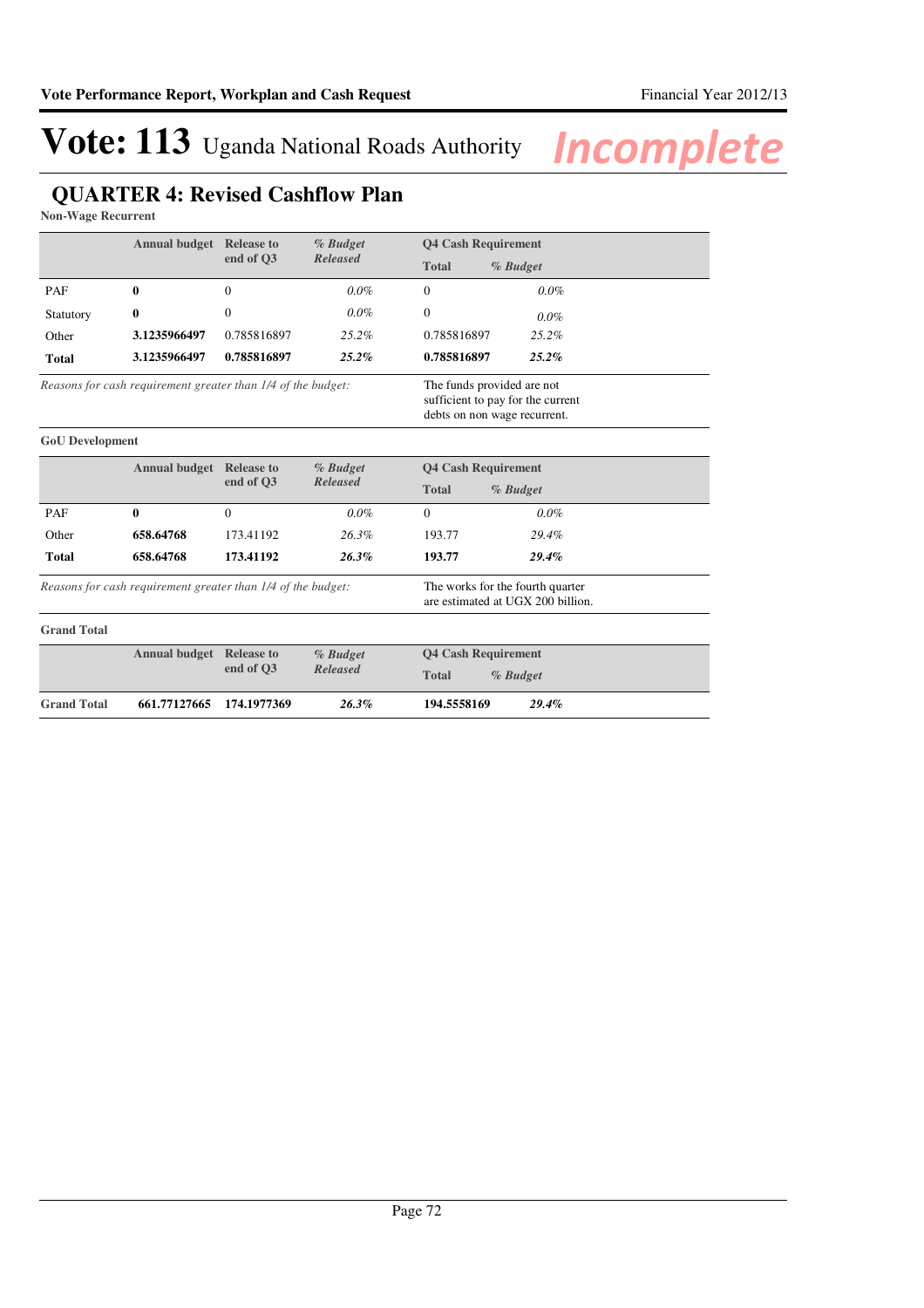# **Vote: 113** Uganda National Roads Authority **Incomplete**

#### **Checklist for OBT Submissions made during QUARTER 3**

*This is an automated checklist which shows whether data has been entered into the areas which are required for a complete quarterly submission. It does not verify the quality of the data that has been entered. A complete checklist is therefore a necessary, but not sufficient condition for a satisfactory submission to MoFPED.*

#### *Project and Programme Quarterly Performance Reports and Workplans (Step 2)*

The table below shows whether output information, and where relevant donor and ntr data has been entered into the required areas for the quarterly performance reports and quarterly workplans under step 2.

#### **Output Information**

| <b>Vote Function, Project and Program</b> |                                                    | Q <sub>2</sub> | Q <sub>3</sub>  |
|-------------------------------------------|----------------------------------------------------|----------------|-----------------|
|                                           |                                                    |                | Report Workplan |
|                                           | 0451 National Roads Maintenance & Construction     |                |                 |
|                                           | O Recurrent Programmes                             |                |                 |
| $-03$                                     | National Roads Construction                        | Data In        | Data In         |
| $-02$                                     | National roads maintenance                         | Data In        | Data In         |
| $-01$                                     | Finance and Administration                         | Data In        | Data In         |
|                                           | O Development Projects                             |                |                 |
| $-1038$                                   | Design Ntungamo-Mirama Hills (37km)                | Data In        | Data In         |
| $-1180$                                   | Kampala Entebbe Express Highway                    | Data In        | Data In         |
| $-0267$                                   | <b>Improvement of Ferry Services</b>               | Data In        | Data In         |
| $-1176$                                   | Hoima-Wanseko Road (83Km)                          | Data In        | Data In         |
| $-0298$                                   | Accident black spots on Jinja - Kampala            | Data In        | Data In         |
| $-0957$                                   | Design the New Nile Bridge at Jinja                | Data In        | Data In         |
| $-0956$                                   | National paved road maintenace backlog (200km)     | Data In        | Data In         |
| $-0954$                                   | Design Muyembe-Moroto - Kotido (290km)             | Data In        | Data In         |
| - 1044                                    | Design Ishaka-Kagamba (35km)                       | Data In        | Data In         |
| $-1033$                                   | Design Hoima - Kaiso -Tonya (85km)                 | Data In        | Data In         |
| $-1099$                                   | Design for Reconstruction of Tororo - Soroti road  | Data In        | Data In         |
| $-1100$                                   | Design for reconst of Lira - Kamudini - Gulu road  | Data In        | Data In         |
| $-1104$                                   | <b>Construct Selected Bridges (BADEA)</b>          | Data In        | Data In         |
| $-0294$                                   | <b>External Audit Services</b>                     | Data In        | Data In         |
| $-1175$                                   | Kayunga-Galiraya (111Km)                           | Data In        | Data In         |
| $-1032$                                   | Upgrade Vurra - Arua - Koboko - Oraba (92km)       | Data In        | Data In         |
| $-0315$                                   | Reconstruct Masaka - Mbarara (154km)               | Data In        | Data In         |
| $-1158$                                   | Reconstruction of Mbarara-Katuna road (155 Km)     | Data In        | Data In         |
| $-1105$                                   | Road Sector Institu. Capacity Dev. Proj.           | Data In        | Data In         |
| $-1056$                                   | <b>Transport Corridor Project</b>                  | Data In        | Data In         |
| $-0955$                                   | Upgrade Nyakahita-Ibanda-Fort Portal (208km)       | Data In        | Data In         |
| $-0265$                                   | Upgrade Atiak - Moyo-Afoji (104km)                 | Data In        | Data In         |
| $-0321$                                   | Upgrade Fort Portal - Budibugyo - Lamia (104km)    | Data In        | Data In         |
| $-1031$                                   | Upgrade Gulu - Atiak - Bibia/ Nimule (104km)       | Data In        | Data In         |
| $-0278$                                   | Upgrade Kabale - Kisoro - Bunagana/ Kyanika (98km) | Data In        | Data In         |
| $-0295$                                   | Upgrade Kampala -Gayaza- Zirobwe (44.3km)          | Data In        | Data In         |
| $-0285$                                   | Upgrade Matugga - Semuto - Kapeeka (41km)          | Data In        | Data In         |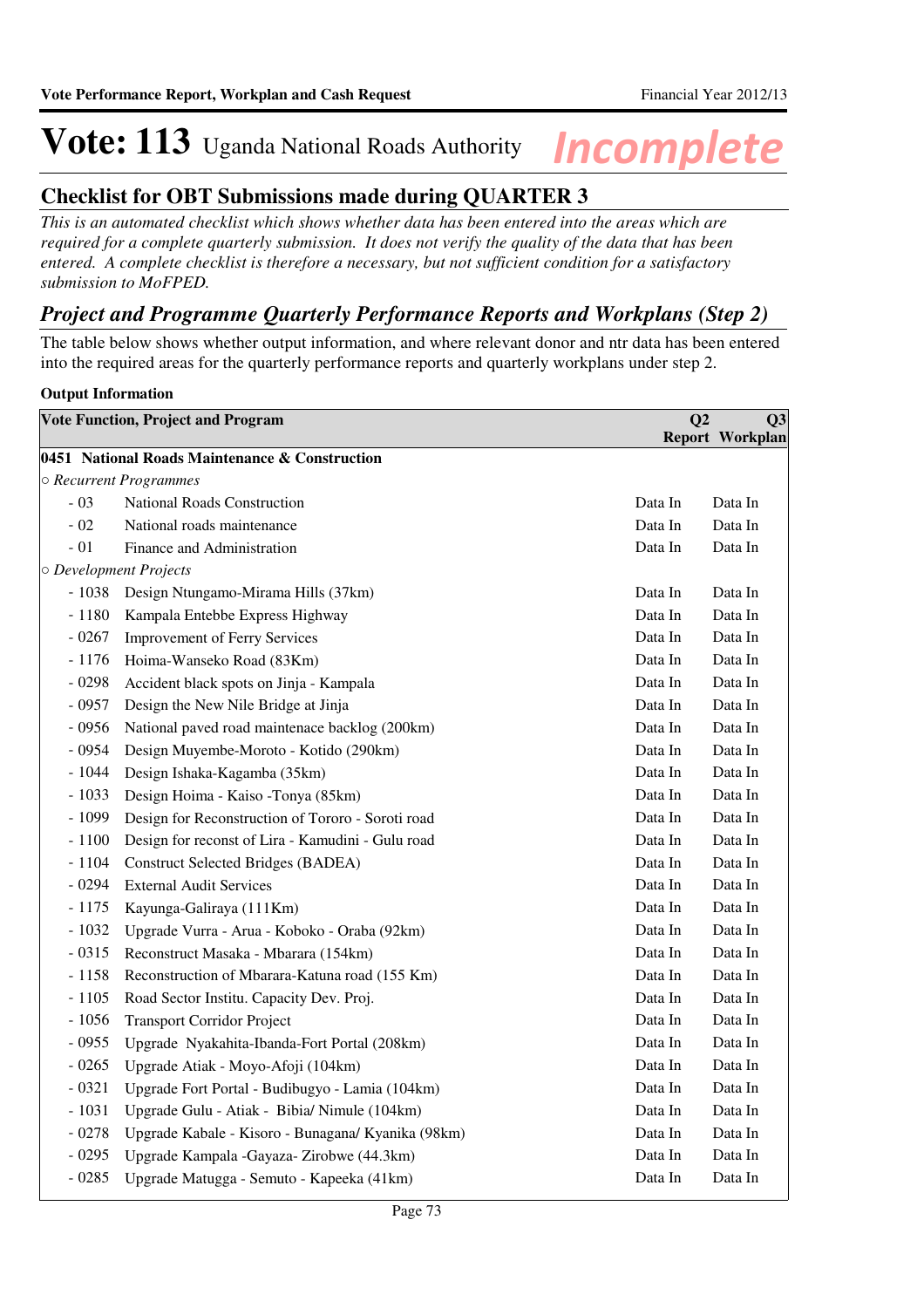# **Vote: 113** Uganda National Roads Authority **Incomplete**

### **Checklist for OBT Submissions made during QUARTER 3**

| - 1037 Upgrade Mbarara-Kikagata (70km) | Data In  | Data In |
|----------------------------------------|----------|---------|
| - 0268 Kampala Northern Bypass (17km)  | Data In- | Data In |

| <b>Donor Releases and Expenditure</b> |                                                    |                |                 |
|---------------------------------------|----------------------------------------------------|----------------|-----------------|
|                                       | <b>Vote Function, Project and Program</b>          | Q <sub>2</sub> | Q3              |
|                                       |                                                    |                | Report Workplan |
|                                       | 0451 National Roads Maintenance & Construction     |                |                 |
|                                       | $\circ$ Development Projects                       |                |                 |
| $-1038$                               | Design Ntungamo-Mirama Hills (37km)                | Data In        | Data In         |
| $-0278$                               | Upgrade Kabale - Kisoro - Bunagana/ Kyanika (98km) | Data In        | Data In         |
| $-0294$                               | <b>External Audit Services</b>                     | Data In        | Data In         |
| $-0315$                               | Reconstruct Masaka - Mbarara (154km)               | Data In        | Data In         |
| $-0321$                               | Upgrade Fort Portal - Budibugyo - Lamia (104km)    | Data In        | Data In         |
| $-0955$                               | Upgrade Nyakahita-Ibanda-Fort Portal (208km)       | Data In        | Data In         |
| $-0956$                               | National paved road maintenace backlog (200km)     | Data In        | Data In         |
| $-0957$                               | Design the New Nile Bridge at Jinja                | Data In        | Data In         |
| $-0268$                               | Kampala Northern Bypass (17km)                     | Data In        | Data In         |
| $-1032$                               | Upgrade Vurra - Arua - Koboko - Oraba (92km)       | Data In        | Data In         |
| $-1180$                               | Kampala Entebbe Express Highway                    | Data In        | Data In         |
| $-1099$                               | Design for Reconstruction of Tororo - Soroti road  | Data In        | Data In         |
| $-1100$                               | Design for reconst of Lira - Kamudini - Gulu road  | Data In        | Data In         |
| $-1104$                               | <b>Construct Selected Bridges (BADEA)</b>          | Data In        | Data In         |
| $-1105$                               | Road Sector Institu. Capacity Dev. Proj.           | Data In        | Data In         |
| $-1158$                               | Reconstruction of Mbarara-Katuna road (155 Km)     | Data In        | Data In         |
| $-1175$                               | Kayunga-Galiraya (111Km)                           | Data In        | Data In         |
| $-1176$                               | Hoima-Wanseko Road (83Km)                          | Data In        | Data In         |
| $-1031$                               | Upgrade Gulu - Atiak - Bibia/ Nimule (104km)       | Data In        | Data In         |

**NTR Releases and Expenditure**

#### *Vote Performance Summary (Step 3)*

The table below shows whether information has been entered into the required fields in the vote performance summary tables for each vote functions under step 3.1:

| <b>Vote Function</b>                                | Perf.<br><b>Indicators</b> | <b>Output</b><br><b>Summary</b> | <b>Actions</b> |
|-----------------------------------------------------|----------------------------|---------------------------------|----------------|
| 0451<br>National Roads Maintenance $&$ Construction | Data In                    | Data In                         | <b>Gaps</b>    |

The table below shows whether data has been entered in the fields for key variances in budget execution under step 3.2:

The table below shows whether data has been entered into the vote narrative fields under step 3.3:

|        | $N$ $\alpha$ mm $\alpha$<br><b>Natiauve</b> |
|--------|---------------------------------------------|
| Narrat |                                             |